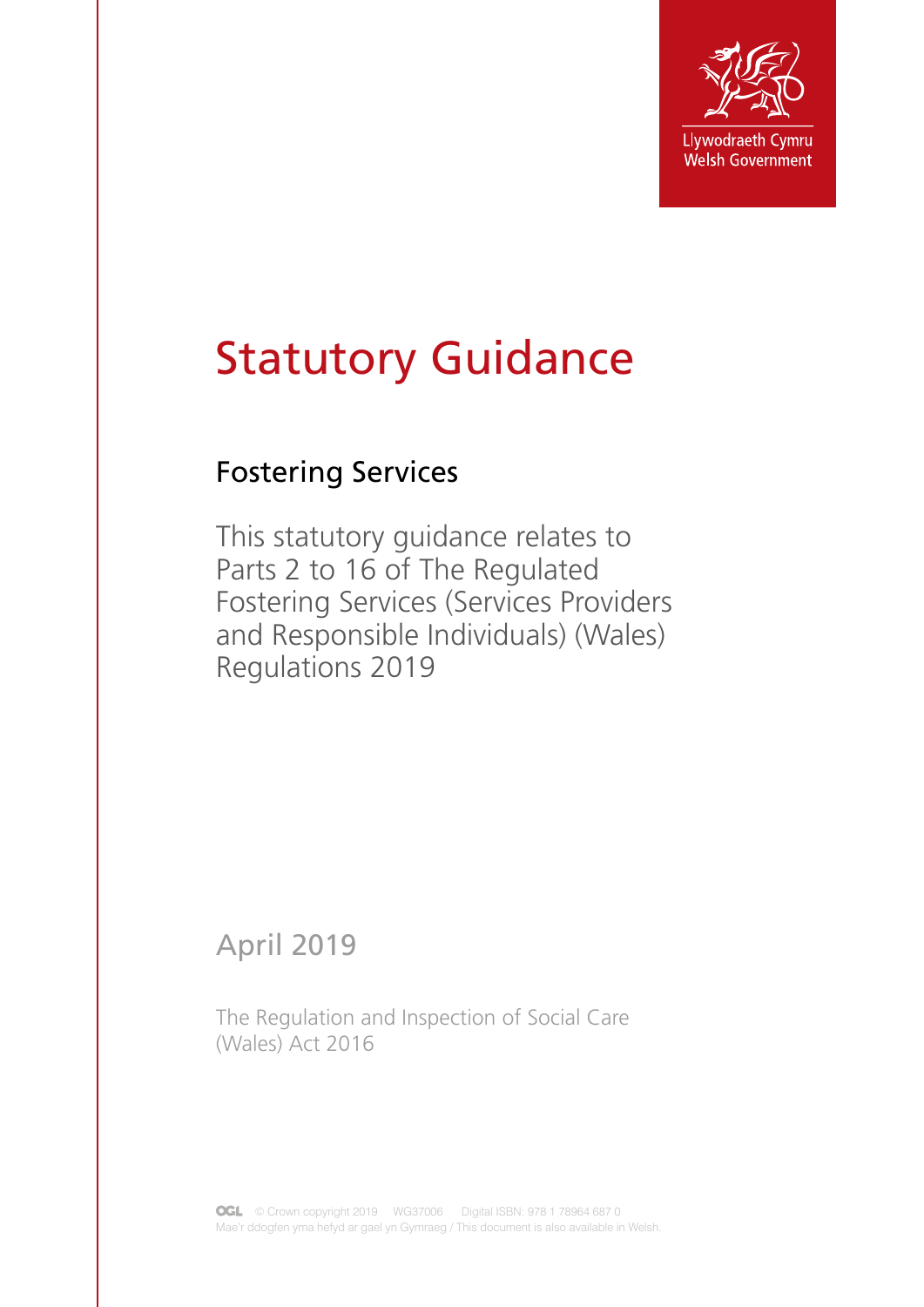## **Contents**

| 1<br>4<br>6                                               |                                                                                                                                       |                |
|-----------------------------------------------------------|---------------------------------------------------------------------------------------------------------------------------------------|----------------|
|                                                           | <b>Chapter 1: Requirements on Service Providers</b>                                                                                   |                |
| 1.1                                                       |                                                                                                                                       | $\overline{7}$ |
| 1.2                                                       | Requirements on service providers as to the steps to be taken before                                                                  | 18             |
| 1.3                                                       | Requirements on service providers as to the information to be provided<br>to individuals on commencement of the provision of care and |                |
|                                                           |                                                                                                                                       | 21             |
| 1.4                                                       | Requirements on service providers as to the standard of care and                                                                      | 23             |
| 1.5                                                       | Requirements on service providers – Safeguarding                                                                                      | 30             |
| 1.6                                                       | Requirements on service providers to ensure access to health,                                                                         |                |
|                                                           |                                                                                                                                       | 37             |
| 1.7                                                       | Requirements on service providers as to staffing                                                                                      | 41             |
| 1.8                                                       | Requirements on service providers as to premises, facilities and                                                                      | 50             |
| 1.9                                                       |                                                                                                                                       | 52             |
| 1.10                                                      |                                                                                                                                       | 59             |
| <b>Chapter 2: Requirements on Responsible Individuals</b> |                                                                                                                                       |                |
| 2.1                                                       | Requirements on responsible individuals for ensuring effective                                                                        | 62             |
| 2.2                                                       | Requirements on responsible individuals for ensuring effective oversight                                                              | 69             |
| 2.3                                                       | Requirements on responsible individuals for ensuring the compliance of                                                                |                |

|                                                           |                                                                                                                      | 72. |
|-----------------------------------------------------------|----------------------------------------------------------------------------------------------------------------------|-----|
| 2.4                                                       | Requirements responsible individuals for monitoring, reviewing and<br>improving the quality of the regulated service | 73  |
| 2.5                                                       | Other requirements on responsible individuals                                                                        | 75  |
|                                                           |                                                                                                                      |     |
| Annex B: Schedules to Regulations 30, 2 and 39, 40 and 67 |                                                                                                                      | 83  |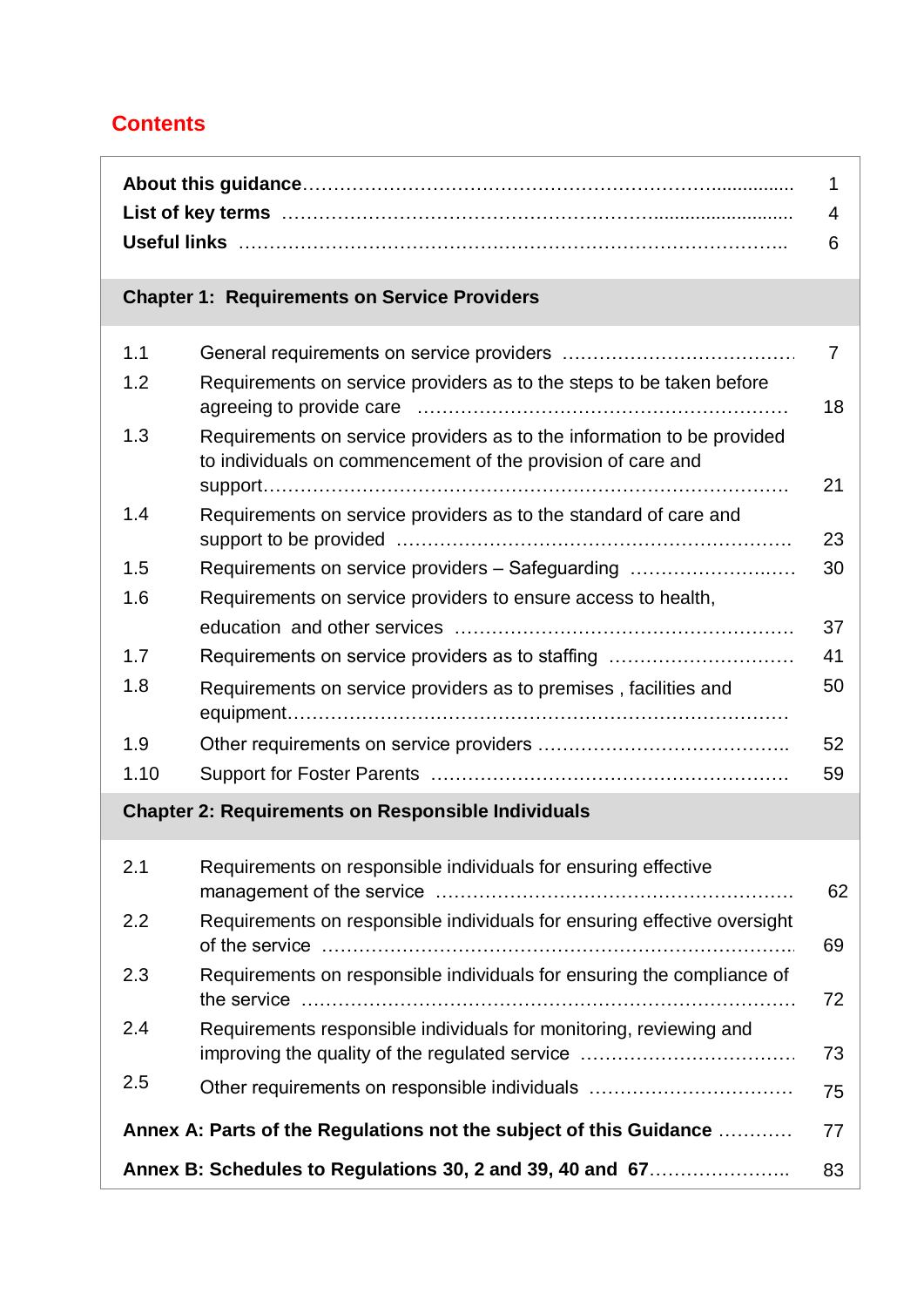### **About this guidance**

**Status**

This is statutory guidance issued by the Welsh Ministers under section 29 of the Regulation and Inspection of Social Care (Wales) Act 2016 ("the Act"). It applies from 29 April 2019.

The Act, The Regulated Fostering Services (Service Providers and Responsible Individuals) (Wales) Regulations 2019 ("the Regulations") and this statutory guidance replace requirements previously put in place under the Care Standards Act 2000, the Fostering Services (Wales) Regulations 2003 and the associated National Minimum Standards.

This guidance sets out:

- how providers of regulated fostering services may comply with the requirements imposed by regulations made under section 27 of the Act, and
- how persons designated as a responsible individual for a regulated fostering service may comply with the requirements imposed by regulations made under section 28 of the Act.

These requirements are contained within Parts 2 to 16 of the Regulations. The Regulations come into force on 29 April 2019 and this guidance will also take effect from that date.

Section 29(3) of the Act states that providers of regulated services and designated responsible individuals **must have regard to this guidance** in meeting requirements imposed by regulations under sections 27 and 28 of the Act.

This guidance is also relevant to those providers making an application for registration as a service provider under section 6 of the Act. Guidance about registration has been produced by the service regulator, Care Inspectorate Wales ('CIW'), and is available on its website.

### **How to use this guidance**

**Prospective service providers and responsible individuals**

Persons who wish to provide a regulated service must make an application for registration to CIW who carry out the Welsh Ministers' functions as the service regulator. Prospective service providers and responsible individuals must demonstrate that they will be able to meet the requirements imposed by the Act and the Regulations and, once registered, that they will continue to meet them.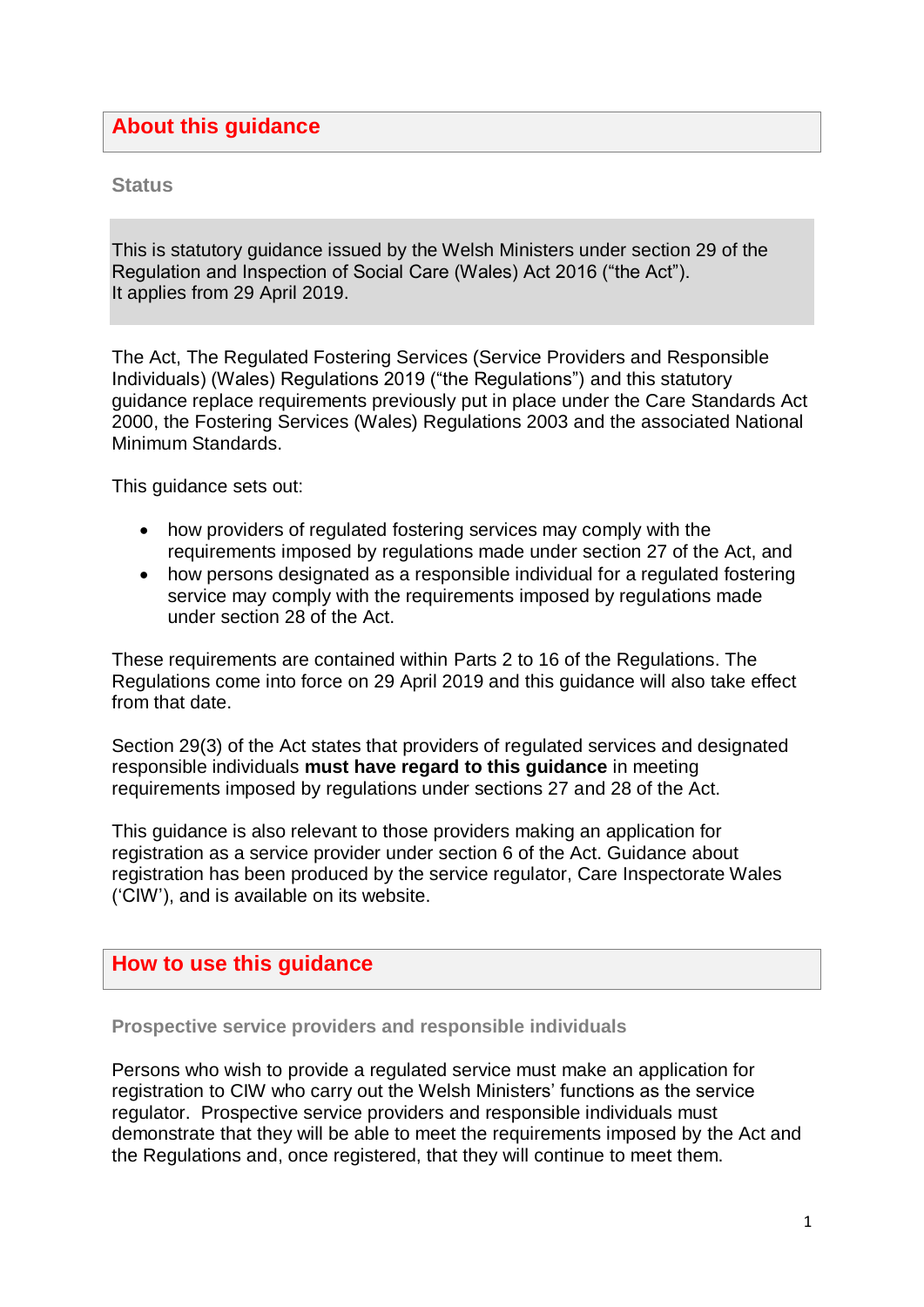In order to grant an application to register, CIW must be satisfied that any prospective provider of regulated services can and will continue to meet the standards of service provision specified in regulations under section 27 of the Act. CIW must also be satisfied that persons designated as a responsible individual can and will comply with the duties set out in regulations under section 28 of the Act.

CIW will use this guidance to inform its decisions to grant or refuse applications for registration as a service provider.

#### **Registered service providers and designated responsible individuals**

Registered providers of regulated services and designated responsible individuals must meet the requirements of the Act and the Regulations. In doing so they **must have regard to this statutory guidance** which is intended to help them understand how they can meet the applicable requirements within the Regulations. CIW will also use this guidance to inform decisions about the extent to which registered providers and responsible individuals are meeting those requirements .

Service providers remain responsible for deciding how the requirements will be met, taking into account the needs of individuals using the service and the statement of purpose for the service.

**If registered service providers and designated responsible individuals do not follow this guidance, they must provide evidence that their chosen approach enables them to meet the applicable requirements within the Regulations.**

### **Structure of this guidance**

This guidance sets out the following:

**A summary of the intention of each Part of the Regulations**

Parts 2 to 11 of the Regulations, made under section 27 of the Act, set out the requirements on a service provider in relation to the standard of service that must be provided. They highlight the importance of the well-being of children who are receiving care and support**<sup>1</sup>** . They also impose other requirements on service providers related to the operation of the regulated service.

Parts 12 to 16 of the Regulations, made under section 28 of the Act, set out the duties placed on the designated responsible individual in relation to a regulated service. These duties include a requirement to supervise the management of the service including the appointment of a suitable and fit manager. The intention is to ensure that a designated person at an appropriately senior level holds accountability for both service quality and compliance and to ensure that there is a clear chain of

<sup>-</sup>**1** These standards are linked to the well-being statement for people who need care and support and carers who need support. [http://gov.wales/docs/dhss/publications/160831well-being](http://gov.wales/docs/dhss/publications/160831well-being-statementen.pdf)[statementen.pdf](http://gov.wales/docs/dhss/publications/160831well-being-statementen.pdf)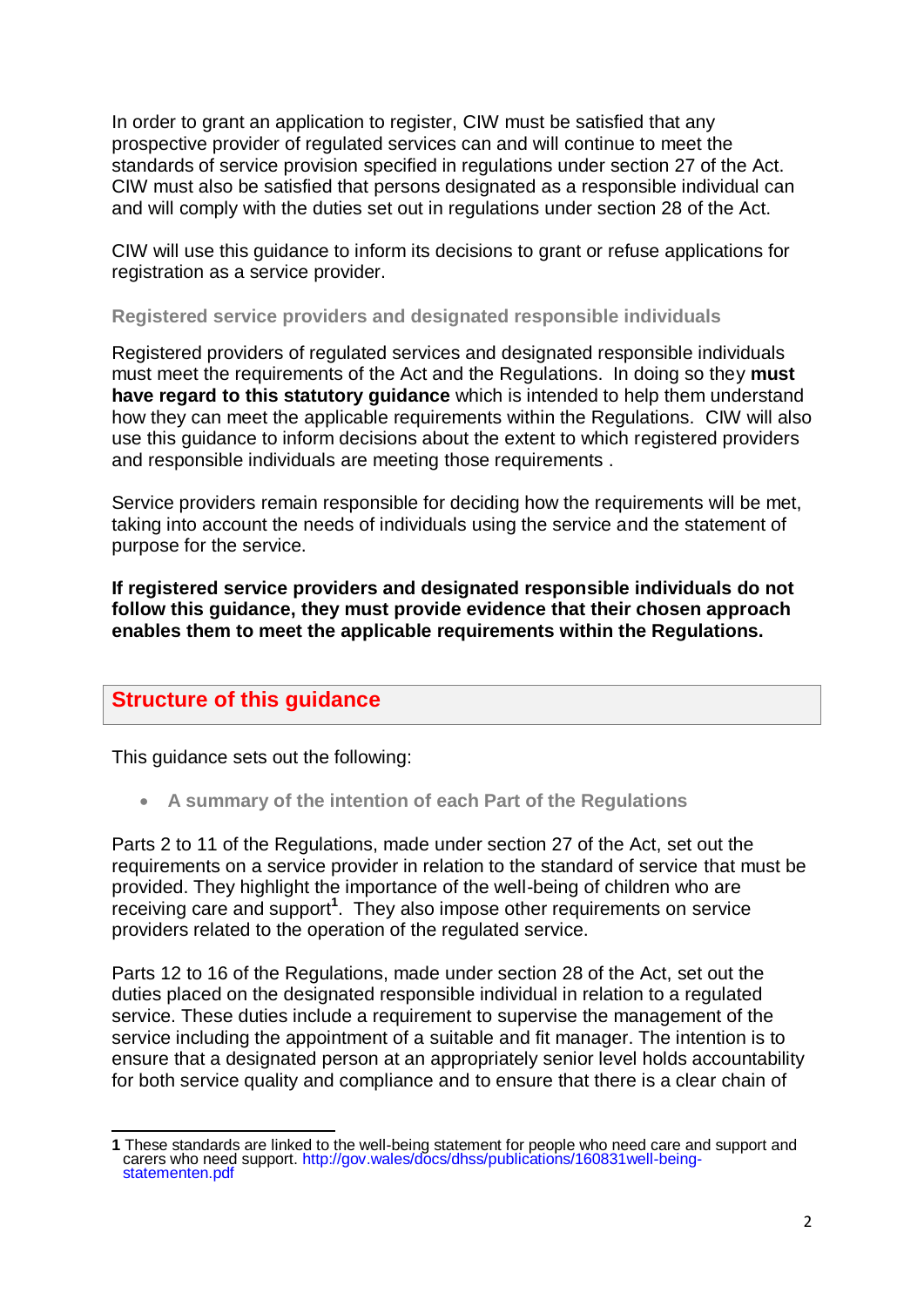accountability linking the corporate responsibility of the service provider and the responsible individual with the role of the manager of the regulated service.

**The text of each regulation** 

It is important that service providers and responsible individuals refer to the text of each regulation as the first source of information about what the requirements are and how to meet them. This guidance provides further explanation on how to meet the individual components of each regulation where further clarification and definition may be helpful. Where the text of the regulation itself is self-explanatory, no further guidance is given.

 **Guidance on the requirements of individual components of the regulation**

The guidance on individual components of each regulation should not be considered exhaustive as there may be other ways that service providers and responsible individuals can show that they meet each component of the regulation.

Annex A sets out parts of the Regulations that are not the subject of this guidance, as they are not made under section 27 or 28 of the Act. Annex B contains the Schedules to regulations 30, 39, 40 and 67. These annexes have been included for reference only.

#### **Enforcement**

Parts 2 to 16 of the Regulations set out clear requirements which registered providers and responsible individuals must adhere to. CIW, as the service regulator, can take enforcement action against any registered service provider and responsible individual that does not adhere to these legal requirements.

Any enforcement action taken by CIW will be proportionate and will look at the impact on or risk to individuals using the regulated service.

Examples of enforcement action may include:

- imposing conditions on a service provider's registration;
- cancelling a service provider's registration;
- issuing an improvement notice;
- issuing a fixed penalty notice.

Further information on the offences which service providers and responsible individuals may commit if they do not comply with the requirements of the Act and these Regulations, and the different statutory and non-statutory enforcement actions that CIW may take in response, are set out within CIW's Securing Improvement and Enforcement guidance. This is available on CIW's website.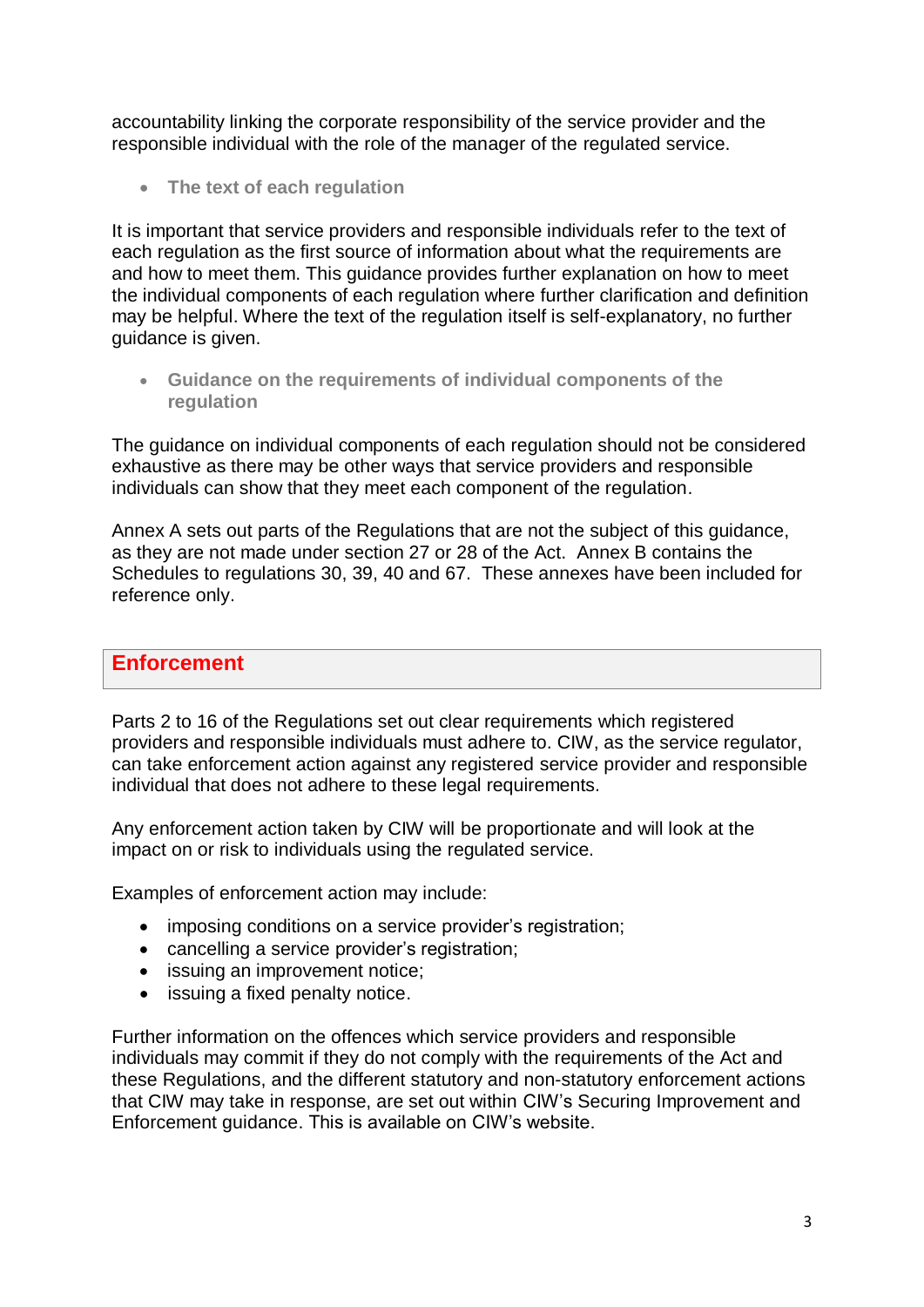# **List of key terms used within this guidance**

| <b>Term</b>                                   | <b>Meaning</b>                                                                                                                                                                                                                                                                                                                                     |
|-----------------------------------------------|----------------------------------------------------------------------------------------------------------------------------------------------------------------------------------------------------------------------------------------------------------------------------------------------------------------------------------------------------|
| The Act                                       | The Regulation and Inspection of Social Care (Wales) Act 2016                                                                                                                                                                                                                                                                                      |
| The 2014 Act                                  | The Social Services and Well-being (Wales) Act 2014                                                                                                                                                                                                                                                                                                |
| Area authority                                | The local authority or local authority in England for the area in<br>which the child is placed, or is to be placed, where this is<br>different from the placing authority                                                                                                                                                                          |
| Care and support                              | The care and support provided to the child in a foster placement<br>by the foster parent.                                                                                                                                                                                                                                                          |
| Care and support<br>plan                      | A plan put in place by the local authority under section 83 of the<br>2014 Act in relation to looked after and accommodated children.                                                                                                                                                                                                              |
| The child's needs                             | The child's care and support needs                                                                                                                                                                                                                                                                                                                 |
| Foster care<br>agreement                      | The written agreement covering the matters specified in<br>Schedule 3 to the Fostering Panels Regulations.                                                                                                                                                                                                                                         |
| The Fostering<br>Panels<br><b>Regulations</b> | The Fostering Panels (Establishment and Functions) (Wales)<br>Regulations 2018                                                                                                                                                                                                                                                                     |
| The foster parent                             | Foster parent means a person who has been approved as a<br>foster parent in accordance with the Fostering Panels<br>Regulations. These are adults who are supported by the service<br>provider so that they can provide appropriate care and support<br>to a child placed through the service.                                                     |
| Pathway plan                                  | A plan that sets out the actions which are necessary to support a<br>young person to make a successful transition to adulthood and<br>greater independence, and which is drawn up when a looked<br>after child turns 16. If the child continues to be looked after, the<br>child's care and support plan is subsumed within their pathway<br>plan. |
| Personal<br>outcomes                          | In relation to the child, means the outcomes that the child<br>wishes to achieve.                                                                                                                                                                                                                                                                  |
|                                               | In relation to the foster parent, means the outcomes that they<br>$\bullet$<br>wish to achieve in relation to the child.                                                                                                                                                                                                                           |
| Placement                                     | The placement of a child with a foster parent under section 81 of<br>the 2014 Act.                                                                                                                                                                                                                                                                 |
| Placing authority                             | In relation to a child who is looked after by a local authority or<br>local authority in England, that local authority.                                                                                                                                                                                                                            |
| The Regulations                               | The Regulated Fostering Services (Service Providers and<br>Responsible Individuals) (Wales) Regulations 2019                                                                                                                                                                                                                                       |
| Representative                                | Any person having legal authority, or the consent of the child, to<br>act on the child's behalf.                                                                                                                                                                                                                                                   |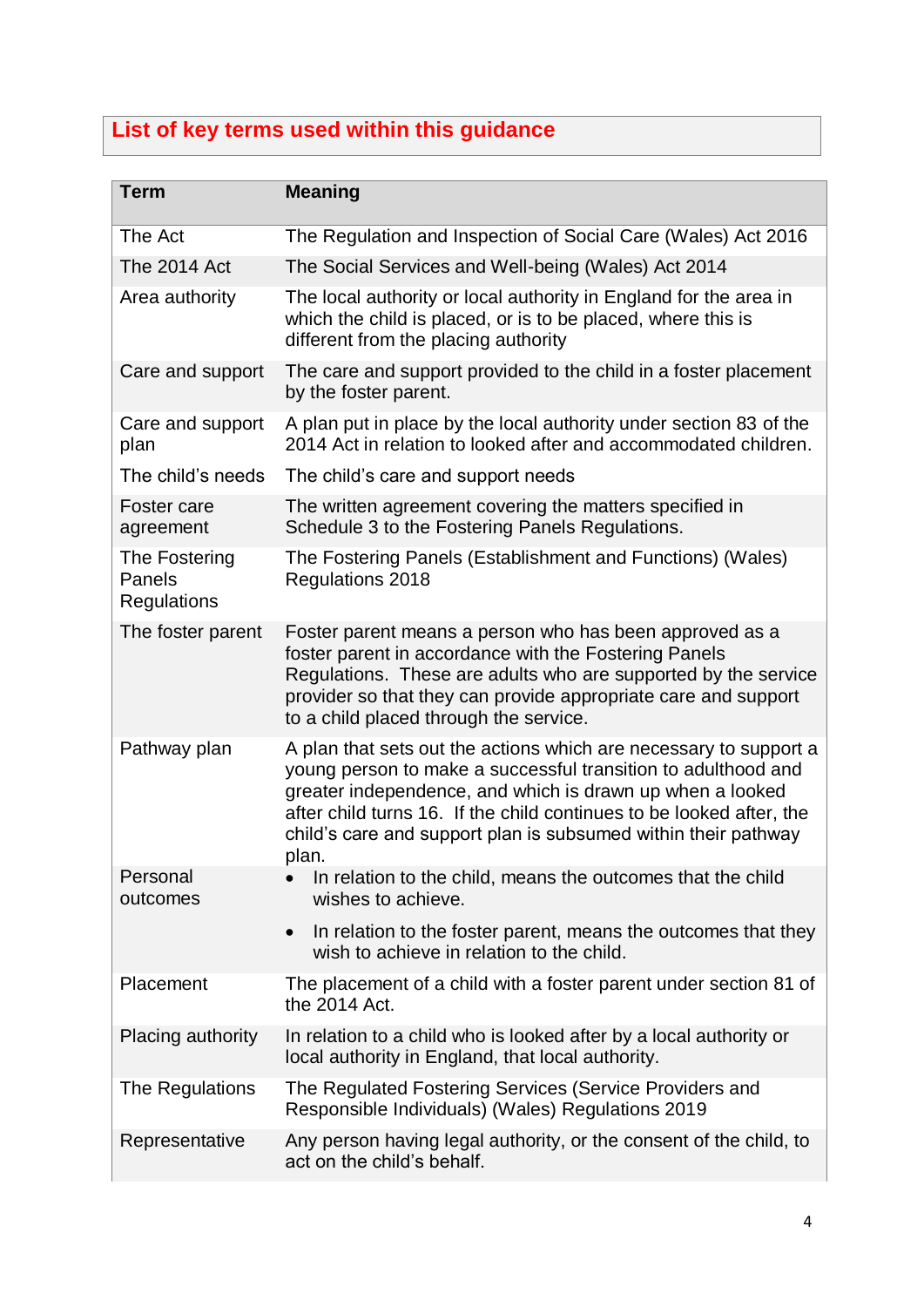| Responsible                           | Must be either:                                                                                                                                                                                                    |
|---------------------------------------|--------------------------------------------------------------------------------------------------------------------------------------------------------------------------------------------------------------------|
| individual<br>(See section 21         | where the service provider is an individual, the service<br>provider                                                                                                                                               |
| of the Act for a<br>full description) | where the service provider is a partnership, one of the<br>partners                                                                                                                                                |
|                                       | where the service provider is a body corporate, other than a<br>$\bullet$<br>local authority                                                                                                                       |
|                                       | $\circ$ a director or similar officer of the body                                                                                                                                                                  |
|                                       | in the case of a public limited company, a director or<br>$\circ$<br>company secretary                                                                                                                             |
|                                       | in the case of a body corporate whose affairs are<br>$\circ$<br>managed by its members, a member of the body                                                                                                       |
|                                       | where the service provider is an unincorporated body, a<br>member of the body                                                                                                                                      |
|                                       | and whom CIW are satisfied is a fit and proper person to be a<br>responsible individual                                                                                                                            |
|                                       | and is designated by a service provider in respect of a place at,<br>from or in relation to which the provider provides a regulated<br>service;                                                                    |
|                                       | and is specified as such in the service provider's registration.                                                                                                                                                   |
|                                       | <b>NB</b> In certain circumstances (see Regulation 72, not covered in<br>this guidance) the responsible individual may be designated by<br>CIW (on behalf of the Welsh Ministers) and not the service<br>provider. |
| <b>SCW</b>                            | Social Care Wales, the workforce regulator                                                                                                                                                                         |
| The service                           | The regulated service which is provided by a service provider<br>from a place specified in a condition to the service provider's<br>registration.                                                                  |
| The service<br>regulator              | In practice, this means Care Inspectorate Wales ('CIW') acting<br>on behalf of the Welsh Ministers in the exercise of their<br>regulatory functions.                                                               |
| <b>Staff</b>                          | Persons employed by the service provider to work at the<br>service as an employee or worker (within the meaning of<br>section 230 of the Employment Rights Act 1996).                                              |
|                                       | Persons engaged by the service provider under a contract<br>for services.                                                                                                                                          |
|                                       | This <b>does not</b> include the foster parents or any persons<br>who are allowed to work as volunteers.                                                                                                           |
| Statement of<br>purpose               | The statement of purpose for the place from which the fostering<br>service is provided                                                                                                                             |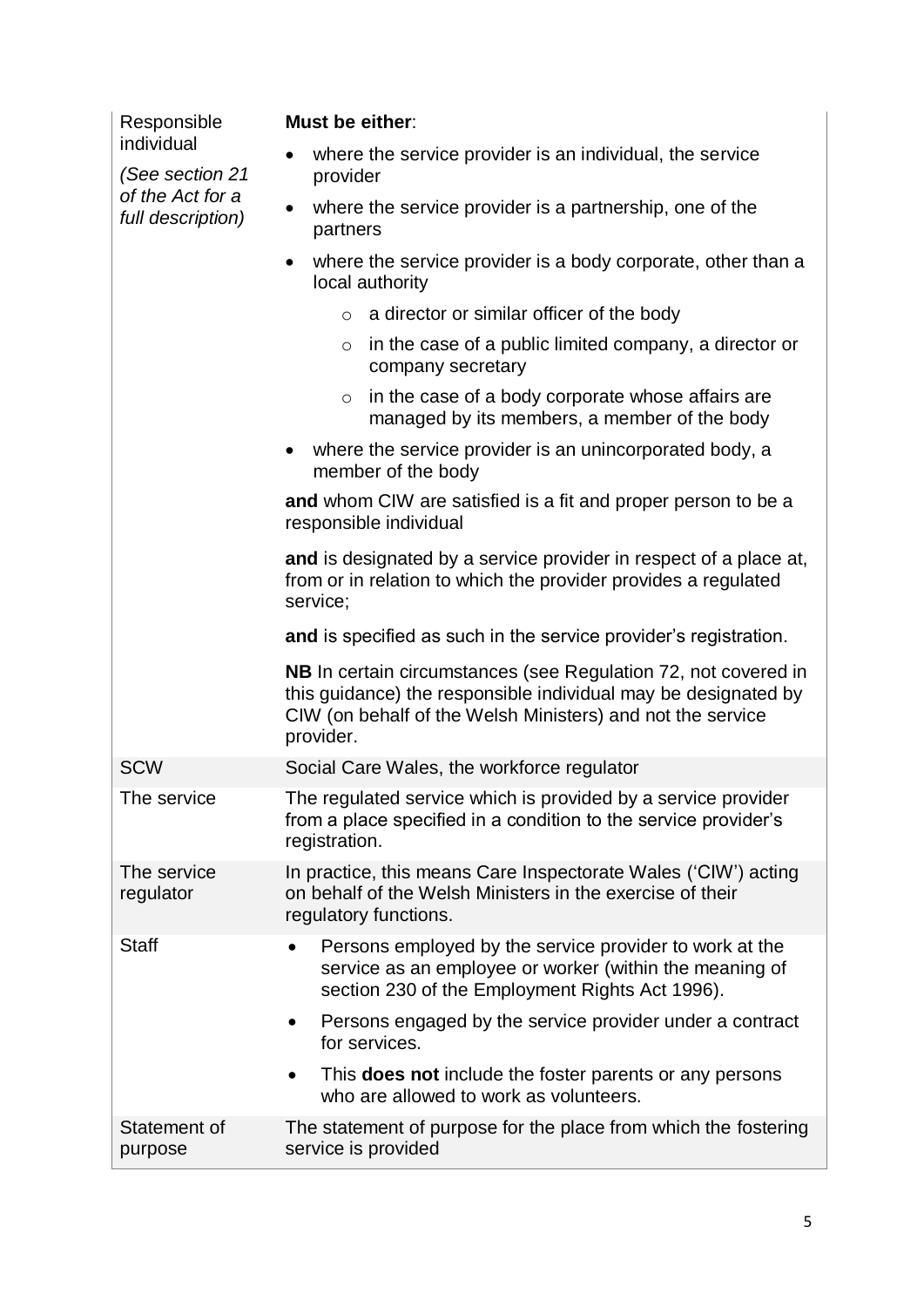### **Useful links**

**The Regulation and Inspection of Social Care (Wales) Act 2016** http://www.legislation.gov.uk/anaw/2016/2/contents/enacted

**The Regulated Fostering Services (Service Providers and Responsible Individuals) (Wales) Regulations 2019** <http://www.legislation.gov.uk/cy/wsi/2019/169/contents/made>

**The Social Services and Well-being (Wales) Act 2014** <http://www.legislation.gov.uk/anaw/2014/4/contents>

**Welsh Government: Well-being Statement for People Who Need Care and Support and Carers Who Need Support** <http://gov.wales/docs/dhss/publications/160831well-being-statementen.pdf>

**Care Inspectorate Wales** <http://careinspectorate.wales/?lang=en>

**Care Inspectorate Wales: Registration guidance (for new services)** <https://careinspectorate.wales/register-provide-service>

**Care Inspectorate Wales: Re-registration guidance** https://careinspectorate.wales/providing-a-care-service/already-registered-services/reregistration

**Care Inspectorate Wales: Compiling a Statement of Purpose** [https://careinspectorate.wales/providing-a-care-service/already-registered-services/re](https://careinspectorate.wales/providing-a-care-service/already-registered-services/re-registration)[registration](https://careinspectorate.wales/providing-a-care-service/already-registered-services/re-registration)

**Care Inspectorate Wales: Securing Improvement and Enforcement policy**  <https://careinspectorate.wales/providing-a-care-service/how-we-enforce>

**Social Care Wales** <https://www.socialcare.wales/>

**Social Care Wales: Information and Learning Hub** <https://socialcare.wales/hub/home>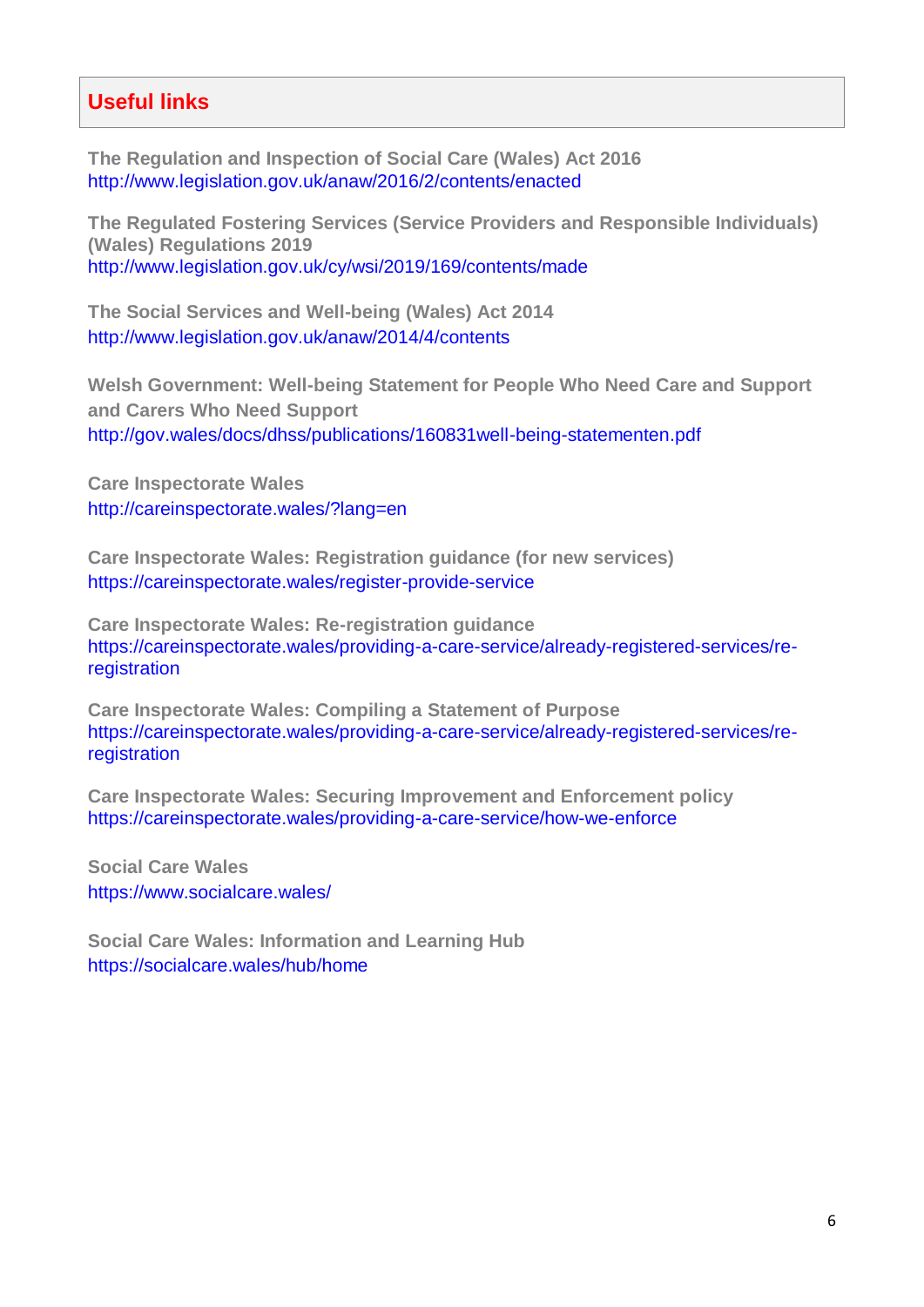### **Chapter 1: Requirements on Service Providers (Parts 2 to 11 of the Regulations)**

### **1.1 General requirements on service providers (Part 2)**

The intent of the general requirements within Part 2 of the Regulations is to ensure that service providers put in place governance arrangements to support the smooth operation of the service, ensure that there is a sound base for providing high quality care and support for children using the service and to enable children to achieve their personal outcomes. This includes the following:

- setting clear organisational intent and direction by outlining in the statement of purpose the services provided and the actions the service provider will undertake to ensure these services are delivered to the required standards;
- putting in place the underpinning policies and procedures to support managers and staff to achieve the aims of the service and support children to achieve their personal outcomes;
- establishing sound management structures to oversee and monitor the service in order to ensure that it operates safely and effectively for the children receiving care and support;
- establishing clear arrangements for an ongoing cycle of quality assurance and review to provide assurance that the service operates in line with legal requirements and its statement of purpose and is supporting children and foster parents appropriately Information obtained through monitoring is used for continued development and improvement of the service;
- maintaining oversight of financial arrangements and investment in the business to ensure financial sustainability so that children using the service are supported to achieve their personal outcomes and are protected from the risk of unplanned removal or change in the service provided due to financial pressures; and
- promoting a culture of openness, honesty and candour at all levels.

| <b>Regulation 3</b>                                                                                                                                           | Guidance                                                                                                                                                                                |
|---------------------------------------------------------------------------------------------------------------------------------------------------------------|-----------------------------------------------------------------------------------------------------------------------------------------------------------------------------------------|
| Requirements in relation to the provision of the service                                                                                                      | Service providers have clear arrangements for the oversight<br>and governance of the service in order to establish, develop<br>and embed a culture which ensures that the best possible |
| 3. The service provider must ensure that the service is provided<br>with sufficient care, competence and skill, having regard to the<br>statement of purpose. | outcomes are achieved for children using the service and to<br>meet the requirements of the Regulations. This includes but<br>is not limited to:                                        |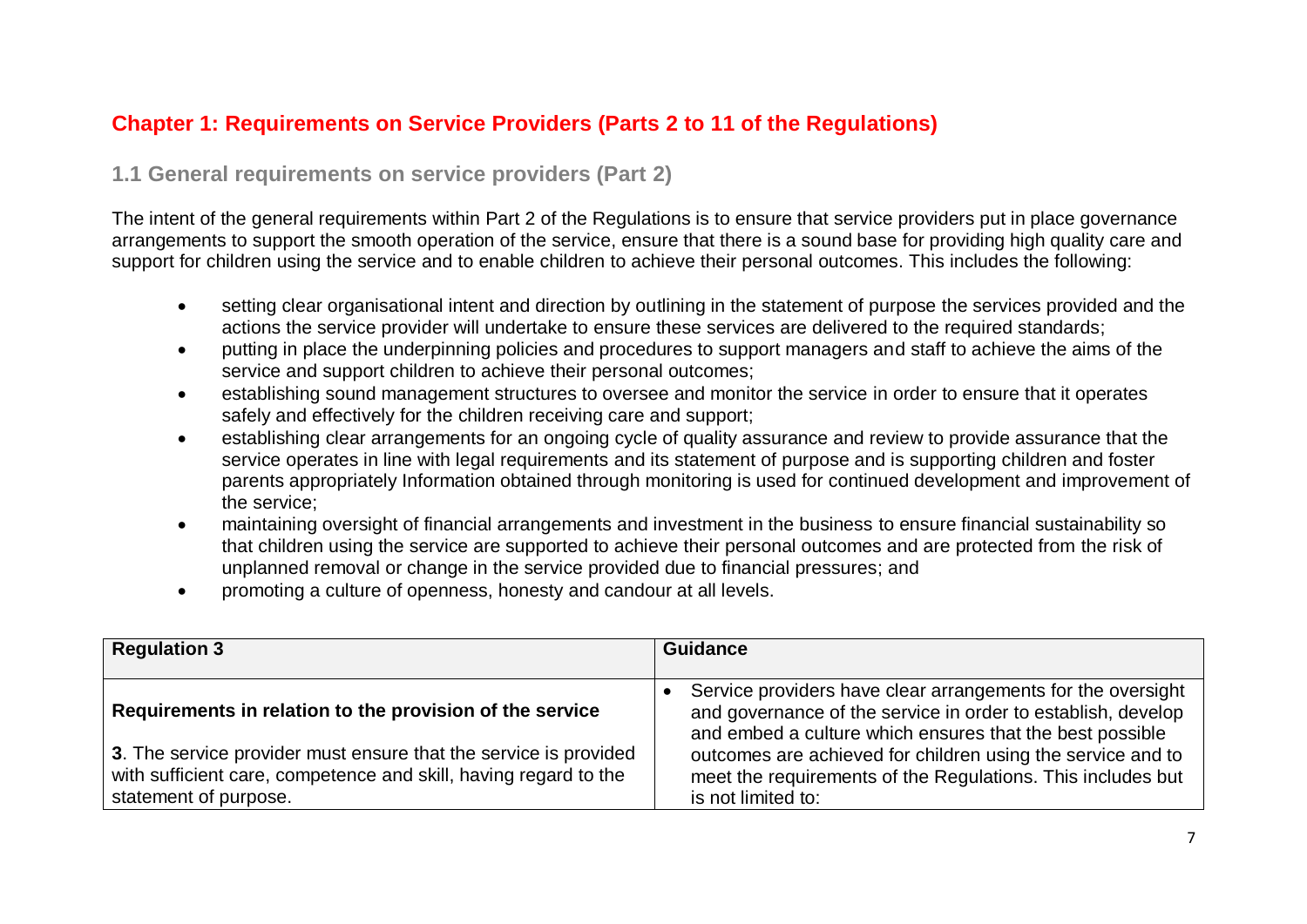| $\circ$ policies and procedures to achieve the aims of the<br>statement of purpose and to place children at the<br>centre of the service;<br>$\circ$ systems for monitoring and review which support<br>evidence-based practice and enable children to<br>achieve their personal outcomes;<br>processes to ensure care and support is delivered<br>consistently and reliably;<br>$\circ$ safe staffing arrangements, underpinned by<br>professional development, to meet the care and<br>support needs of children and to support foster<br>parents;<br>quality and audit systems to review progress and<br>inform the development of the service;<br>a proactive approach to equal opportunities and<br>diversity; and<br>suitable and accessible premises, facilities and<br>equipment. |
|-------------------------------------------------------------------------------------------------------------------------------------------------------------------------------------------------------------------------------------------------------------------------------------------------------------------------------------------------------------------------------------------------------------------------------------------------------------------------------------------------------------------------------------------------------------------------------------------------------------------------------------------------------------------------------------------------------------------------------------------------------------------------------------------|
|                                                                                                                                                                                                                                                                                                                                                                                                                                                                                                                                                                                                                                                                                                                                                                                           |

| <b>Regulation 4</b>                                                                                                                                                                                                                                                                                                                                                                            | <b>Guidance</b>                                                                                                                                                                                    |
|------------------------------------------------------------------------------------------------------------------------------------------------------------------------------------------------------------------------------------------------------------------------------------------------------------------------------------------------------------------------------------------------|----------------------------------------------------------------------------------------------------------------------------------------------------------------------------------------------------|
| Requirements in relation to the statement of purpose                                                                                                                                                                                                                                                                                                                                           | The statement of purpose is fundamental to the service. It<br>should:                                                                                                                              |
| 4.–(1) The service provider must provide the service in<br>accordance with the statement of purpose.<br>(2) The service provider must-<br>(a) keep the statement of purpose under review, and<br>(b) where appropriate, revise the statement of purpose.<br>(3) The service provider must give notice to the persons listed in<br>paragraph (4) of any revision to be made to the statement of | accurately describe the services provided;<br>$\circ$ state where and how these services will be provided;<br>and<br>state the arrangements to support the delivery of the<br>$\circ$<br>services. |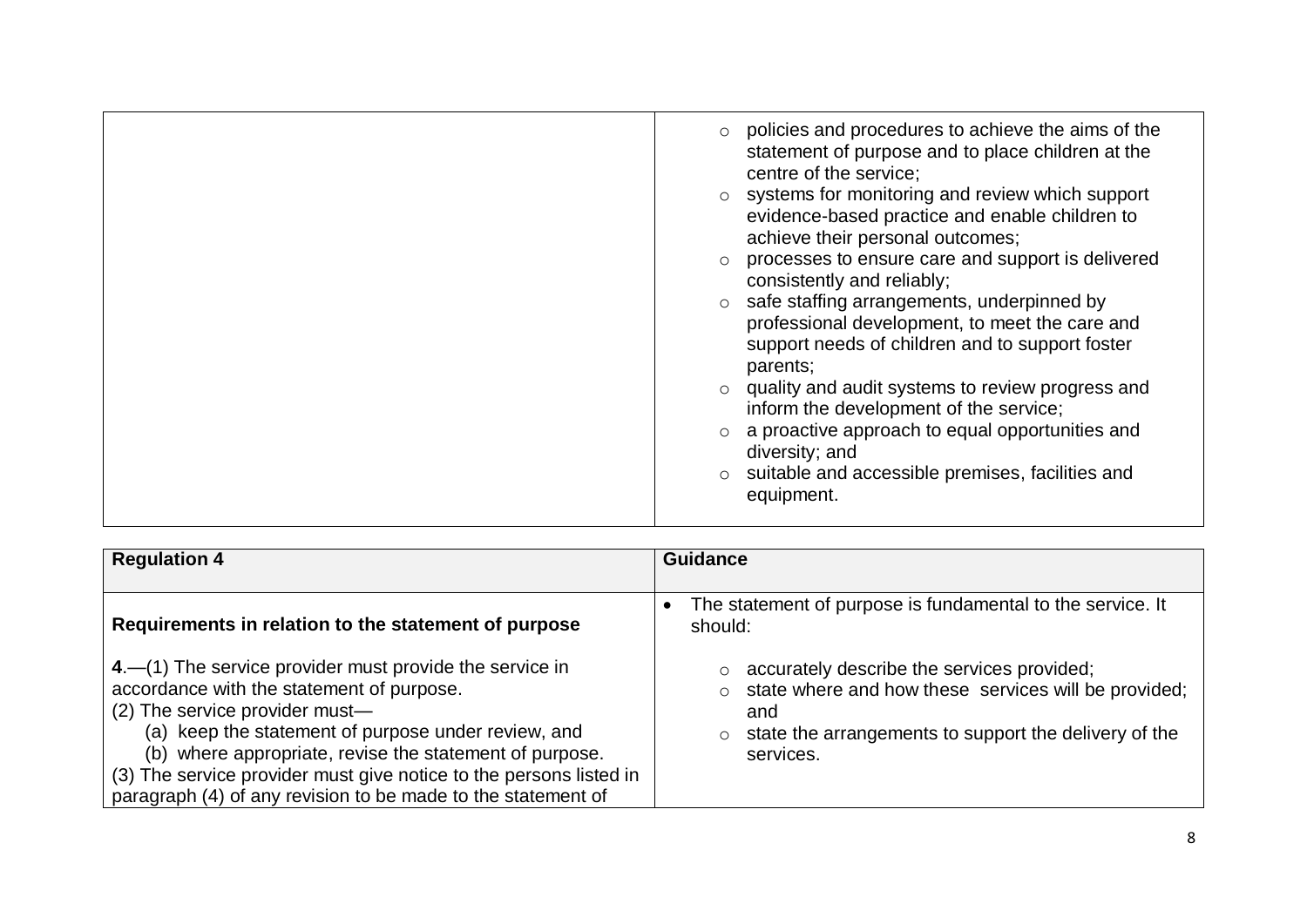| purpose at least 28 days before it is to take effect.                                                                                                                                                                                  | It must include the information set out in The Regulated                                                                                                                                                                                                                                                                                                                                                             |
|----------------------------------------------------------------------------------------------------------------------------------------------------------------------------------------------------------------------------------------|----------------------------------------------------------------------------------------------------------------------------------------------------------------------------------------------------------------------------------------------------------------------------------------------------------------------------------------------------------------------------------------------------------------------|
| (4) The persons who must be given notice of any revision to the                                                                                                                                                                        | $\bullet$                                                                                                                                                                                                                                                                                                                                                                                                            |
| statement of purpose in accordance with paragraph (3) are-                                                                                                                                                                             | Services (Registration) (Wales) Regulations 2017(2).                                                                                                                                                                                                                                                                                                                                                                 |
| (a) the Welsh Ministers,                                                                                                                                                                                                               | In preparing a statement of purpose, the service provider                                                                                                                                                                                                                                                                                                                                                            |
| (b) any child placed with a foster parent by the service                                                                                                                                                                               | $\bullet$                                                                                                                                                                                                                                                                                                                                                                                                            |
| provider, unless it would not be appropriate to do so                                                                                                                                                                                  | takes into account any statement of purpose guidance                                                                                                                                                                                                                                                                                                                                                                 |
| having regard to the child's age and understanding,                                                                                                                                                                                    | provided by the service regulator.                                                                                                                                                                                                                                                                                                                                                                                   |
| (c) the parents of any such child,                                                                                                                                                                                                     | Service providers review and update the statement of                                                                                                                                                                                                                                                                                                                                                                 |
| (d) foster parents and prospective foster parents,                                                                                                                                                                                     | $\bullet$                                                                                                                                                                                                                                                                                                                                                                                                            |
| (e) persons working for the purposes of the independent                                                                                                                                                                                | purpose at least annually or earlier if changes are being                                                                                                                                                                                                                                                                                                                                                            |
| fostering service,                                                                                                                                                                                                                     | made to the service provided.                                                                                                                                                                                                                                                                                                                                                                                        |
| (f) the placing authority.<br>(5) The service provider must provide the up to date statement<br>of purpose to any person on request, unless it is not appropriate<br>to do so or would be inconsistent with the well-being of a child. | Where there is an intention to change the service being<br>$\bullet$<br>provided, the statement of purpose is updated to reflect the<br>change. The service provider notifies those persons set out<br>in regulation 4(4) at least 28 days prior to the changes being<br>made. Examples of this include changes to the normal<br>staffing arrangements or levels as set out in the existing<br>statement of purpose. |
|                                                                                                                                                                                                                                        | Where there is an intention to change the service being<br>$\bullet$<br>provided with immediate effect, i.e. within the 28 days<br>notification period (required by regulation 4(3)), for example<br>in response to an urgent request, the service provider:                                                                                                                                                         |
|                                                                                                                                                                                                                                        | notifies the service regulator immediately (and where<br>$\circ$<br>practicable, prior to implementing the change); and<br>updates the statement of purpose to reflect the<br>$\circ$<br>change without delay and provides a copy to the<br>service regulator.                                                                                                                                                       |

 $\overline{\phantom{a}}$ **2** <http://www.legislation.gov.uk/wsi/2017/1098/contents/made> Amended by The Regulated Services (Annual Returns and Registration) (Wales) (Amendment) Regulations 2019 <http://www.legislation.gov.uk/wsi/2019/233/made>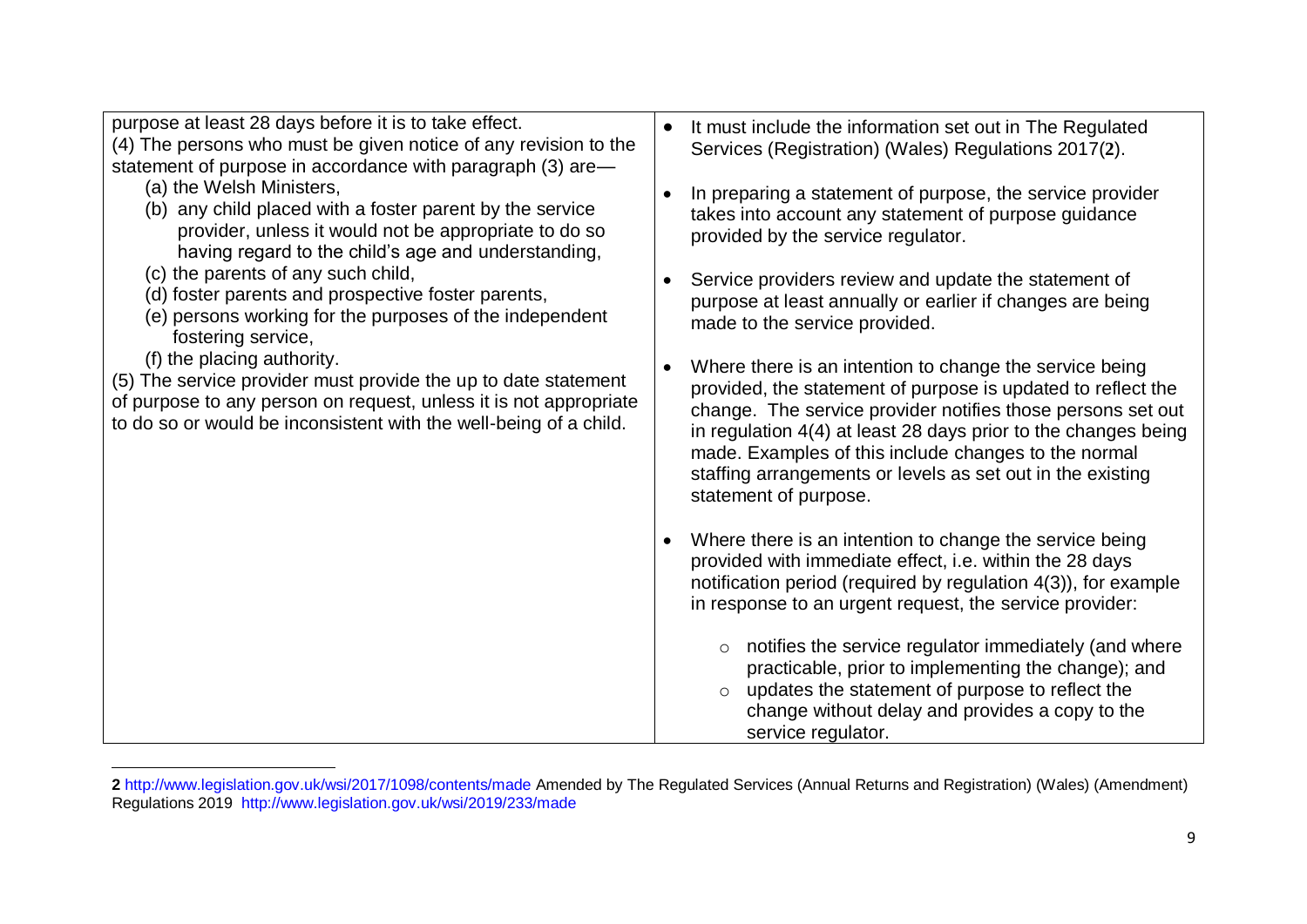| Where a change to the statement of purpose is proposed,<br>the service provider satisfies the service regulator of their<br>ability to deliver the proposals, for example, by providing<br>additional information or receiving a visit from the service<br>regulator to the service (where appropriate). |
|----------------------------------------------------------------------------------------------------------------------------------------------------------------------------------------------------------------------------------------------------------------------------------------------------------|
| Where the statement of purpose is updated a record is kept<br>of the new version and date of amendment.                                                                                                                                                                                                  |
| A copy of the statement of purpose is readily available to<br>those listed in regulation 4(4).                                                                                                                                                                                                           |

| <b>Regulation 5</b>                                                                                                                                                                                                                                                                                                      | <b>Guidance</b>                                                                                                                                                                                                                                                                                                          |
|--------------------------------------------------------------------------------------------------------------------------------------------------------------------------------------------------------------------------------------------------------------------------------------------------------------------------|--------------------------------------------------------------------------------------------------------------------------------------------------------------------------------------------------------------------------------------------------------------------------------------------------------------------------|
|                                                                                                                                                                                                                                                                                                                          |                                                                                                                                                                                                                                                                                                                          |
| Requirements in relation to monitoring and improvement                                                                                                                                                                                                                                                                   | Service providers have systems and processes in place to<br>$\bullet$<br>monitor, review and improve the quality of the service. This<br>will include identifying:                                                                                                                                                       |
| 5.—(1) The service provider must ensure that there are effective<br>arrangements in place for monitoring, reviewing and improving<br>the quality of the service.<br>(2) The arrangements must include arrangements for seeking<br>the views of-<br>(a) any child placed with a foster parent by the service<br>provider, | who is responsible for ensuring this is done;<br>$\circ$<br>how this will be done;<br>$\circ$<br>how often this takes place; and<br>$\circ$<br>arrangements for the responsible individual to report<br>$\circ$<br>to the service provider.                                                                              |
| (b) the parents of any such child, unless this is inappropriate<br>or inconsistent with the child's well-being,<br>foster parents,<br>(C)<br>persons working for the purposes of the fostering<br>(d)<br>service,<br>the placing authority, and<br>(e)<br>in the case of a child who is placed with an area<br>(f)       | The outcome of any review is analysed and reviewed by<br>people with the appropriate knowledge, skills and<br>competence to understand its significance and take action to<br>secure improvement. Service providers seek professional/<br>expert advice as needed and in a timely manner to help<br>secure improvements. |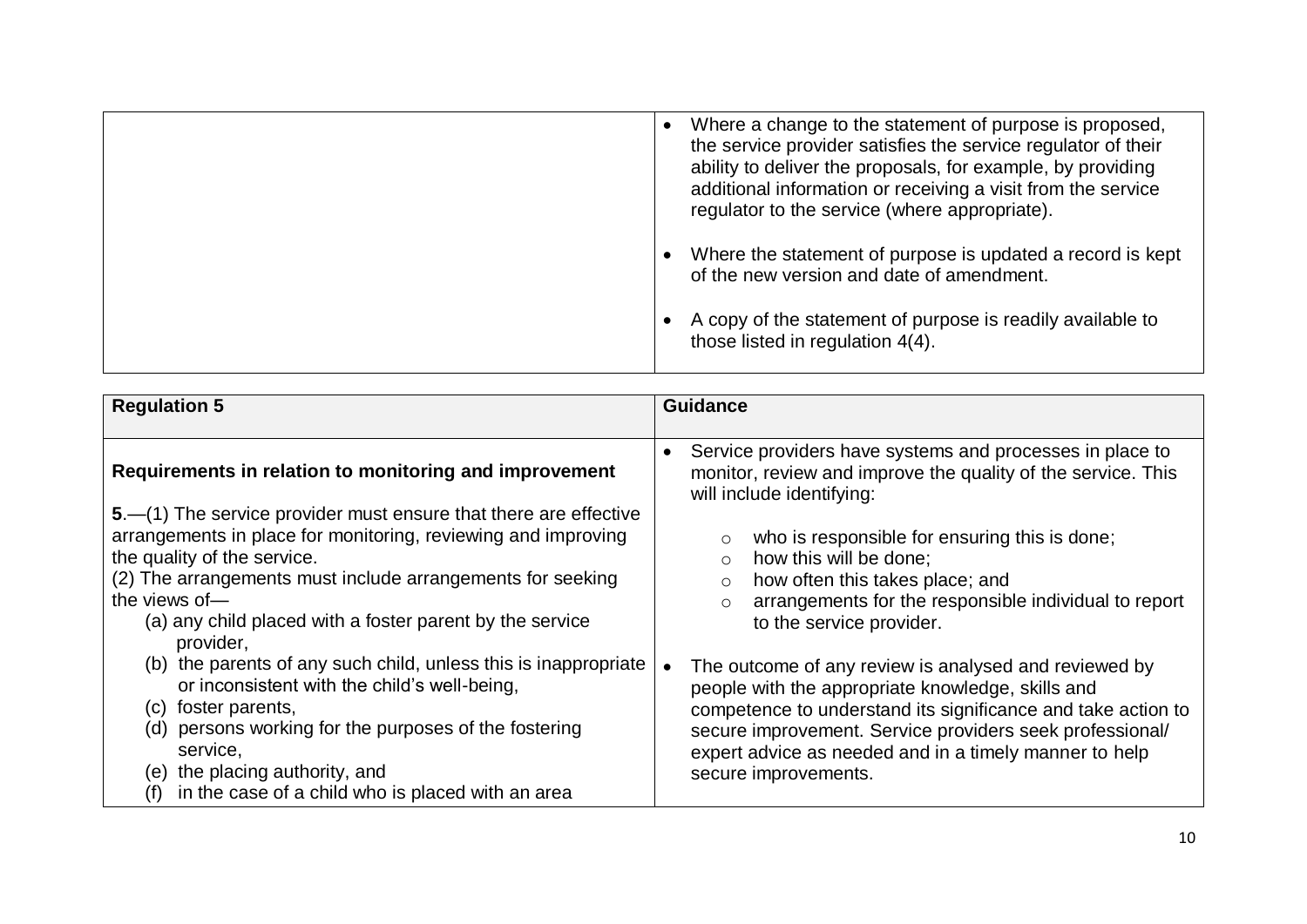| authority, that area authority on the quality of the<br>service and how this can be improved.<br>(3) When making any decisions on plans for improvement of the<br>quality of the service, a service provider must-<br>(a) take into account the views of those consulted in<br>accordance with paragraph (2), and<br>(b) have regard to the report prepared by the responsible<br>individual in accordance with regulation 63(4) (quality of<br>care review). | Service providers can demonstrate how they have:<br>analysed and responded to the information gathered;<br>and<br>used the information to make improvements.<br>Service providers monitor progress against plans to improve<br>the quality and safety of services, and take appropriate<br>action immediately where progress is not achieved as<br>expected. |
|---------------------------------------------------------------------------------------------------------------------------------------------------------------------------------------------------------------------------------------------------------------------------------------------------------------------------------------------------------------------------------------------------------------------------------------------------------------|--------------------------------------------------------------------------------------------------------------------------------------------------------------------------------------------------------------------------------------------------------------------------------------------------------------------------------------------------------------|
|                                                                                                                                                                                                                                                                                                                                                                                                                                                               | The systems and processes are continually reviewed to<br>make sure they enable the service provider to identify where<br>the quality of services are being, or may be, compromised<br>and to enable an appropriate timely response.                                                                                                                          |
|                                                                                                                                                                                                                                                                                                                                                                                                                                                               | As part of the quality review process, service providers:                                                                                                                                                                                                                                                                                                    |
|                                                                                                                                                                                                                                                                                                                                                                                                                                                               | encourage feedback;<br>$\circ$<br>regularly seek the views of children and other<br>$\circ$<br>stakeholders listed in regulation 5(2) about the quality<br>of the service; and<br>are able to demonstrate they have done this and<br>$\circ$<br>provide an analysis of the feedback they have<br>received.                                                   |
|                                                                                                                                                                                                                                                                                                                                                                                                                                                               | The methods used to engage with and gain the views of<br>those listed in regulation 5(2) are appropriate to their age,<br>level of understanding and take into account any specific<br>condition and/or communication needs. Participation of<br>children is in line with national guidance.                                                                 |
|                                                                                                                                                                                                                                                                                                                                                                                                                                                               | Information collated through quality and audit systems is<br>used to develop the quality of care review reports in line with<br>regulation 63(4).                                                                                                                                                                                                            |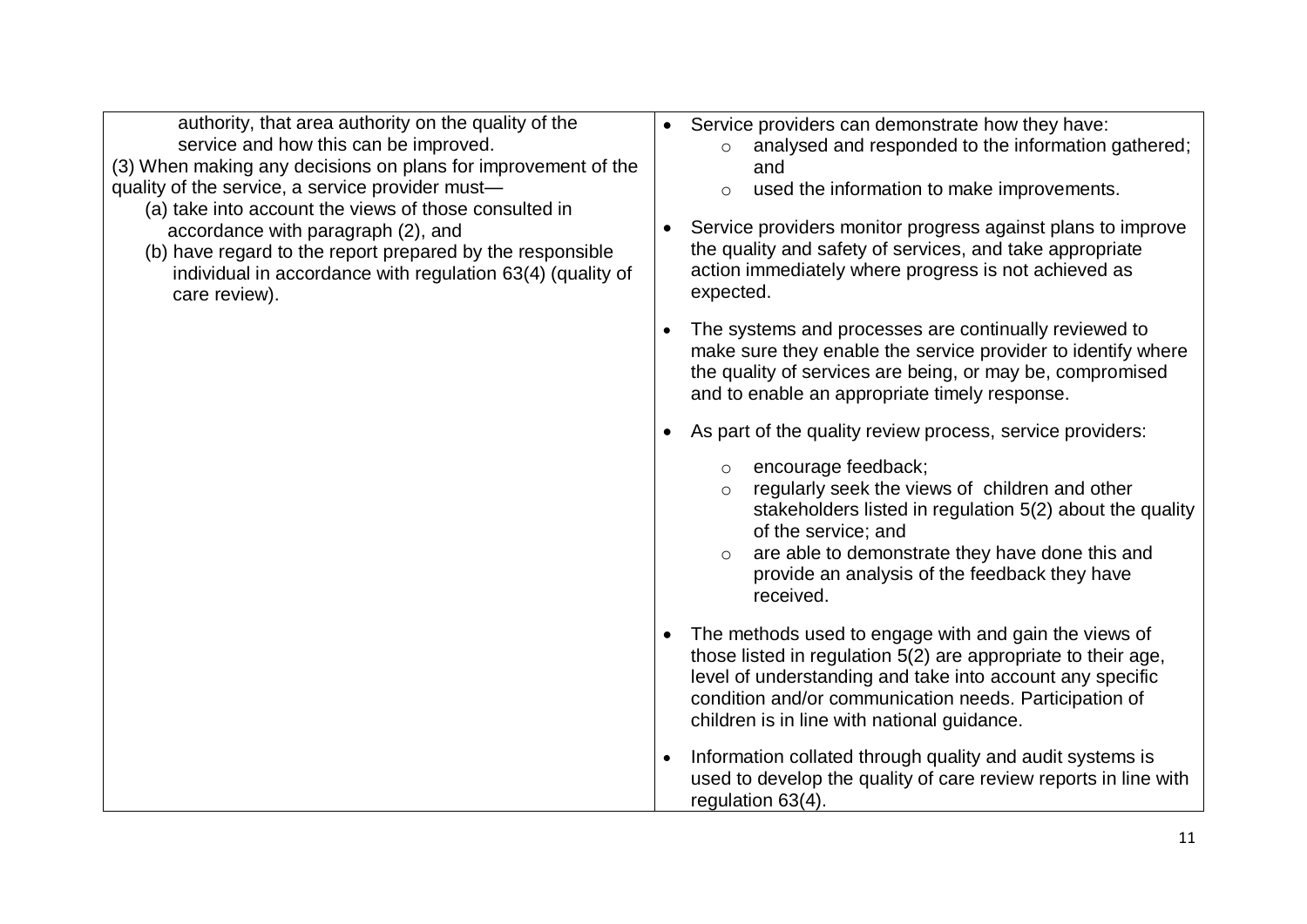| <b>Regulation 6</b>                                                                                                                                                                                                                                                                                                                                                                                                                                                                                                                                                                                                      | <b>Guidance</b>                                                                                                                                                                                                                                                                                                                                                                                                                                                                                              |
|--------------------------------------------------------------------------------------------------------------------------------------------------------------------------------------------------------------------------------------------------------------------------------------------------------------------------------------------------------------------------------------------------------------------------------------------------------------------------------------------------------------------------------------------------------------------------------------------------------------------------|--------------------------------------------------------------------------------------------------------------------------------------------------------------------------------------------------------------------------------------------------------------------------------------------------------------------------------------------------------------------------------------------------------------------------------------------------------------------------------------------------------------|
|                                                                                                                                                                                                                                                                                                                                                                                                                                                                                                                                                                                                                          |                                                                                                                                                                                                                                                                                                                                                                                                                                                                                                              |
| Requirements in relation to the responsible individual                                                                                                                                                                                                                                                                                                                                                                                                                                                                                                                                                                   | Service providers have systems and processes in place for<br>regular formal discussion with, and support for, the<br>responsible individual.                                                                                                                                                                                                                                                                                                                                                                 |
| 6. - (1) This regulation does not apply to a service provider who<br>is an individual.<br>(2) A service provider to whom this regulation applies must<br>ensure that the person who is designated as the responsible<br>individual(3)<br>(a) is supported to carry out their duties effectively, and<br>(b) undertakes appropriate training.<br>(3) In the event that the service provider has reason to believe<br>that the responsible individual has not complied with a<br>requirement imposed by the regulations in Part 12 to 16, the<br>provider must-<br>(a) take such action as is necessary to ensure that the | Service providers support the responsible individual to<br>undertake training which enables them to carry out their role<br>effectively and to meet the aims of the service as outlined in<br>the statement of purpose and in line with practice guidance<br>recommended by SCW. Training for responsible individuals<br>includes:<br>$\circ$ legislative framework and statutory requirements;<br>o specific duties of a responsible individual;<br>$\circ$ service performance and quality management; and |
| requirement is complied with, and<br>(b) inform the Welsh Ministers.<br>(4) During any time when the responsible individual is unable to<br>fulfil their duties, the service provider must ensure that there are<br>arrangements in place for-<br>(a) the effective management of the service,                                                                                                                                                                                                                                                                                                                           | $\circ$ shaping service culture, etc.<br>Where a responsible individual has failed to fulfil their role<br>$\bullet$<br>the service provider notifies the service regulator of any<br>action taken and, where relevant, advises on the<br>arrangements to designate a replacement.                                                                                                                                                                                                                           |
| (b) the effective oversight of the service,<br>(c) the compliance of the service with the requirements of<br>these Regulations, and<br>(d) monitoring, reviewing and improving the quality of the<br>service.<br>(5) If the responsible individual is unable to fulfil their duties for a<br>period of more than 28 days, the service provider must-                                                                                                                                                                                                                                                                     | If there is no responsible individual or the responsible<br>individual is unable to fulfil their duties for any reason, for<br>example they are absent from their role due to illness, the<br>service provider ensures that the responsibility for oversight<br>of the management of the service, as set out in Parts 12 to<br>16 of the Regulations, is still being met under alternative<br>arrangements.                                                                                                  |

**<sup>3</sup>** (**3**) Section 6 of the 2016 Act required a person who wants to provide a regulated service to make an application for registration to the Welsh Ministers designating an individual as the responsible individual.

 $\overline{a}$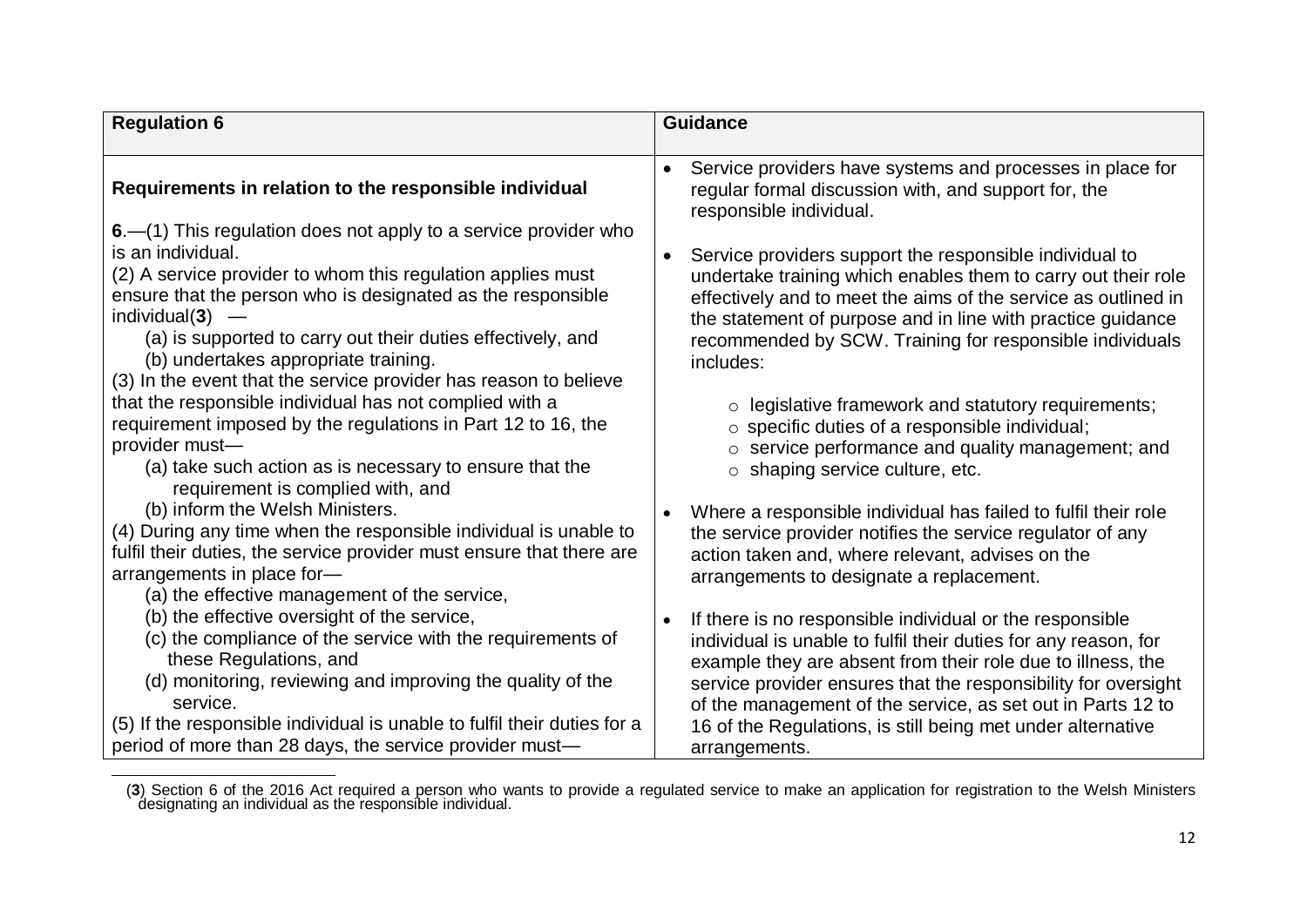| <b>Regulation 7</b>                                                                                                                                                                                                                                                                                                                                                                                                                                                                                                                                                                                                                                                                                                                                                                                                                                                                                                                                                                           | <b>Guidance</b>                                                                                                                                                                                                                                                                                                                                                                                                                                                                                                                                                                                                                                                                                                                                                                                                                  |
|-----------------------------------------------------------------------------------------------------------------------------------------------------------------------------------------------------------------------------------------------------------------------------------------------------------------------------------------------------------------------------------------------------------------------------------------------------------------------------------------------------------------------------------------------------------------------------------------------------------------------------------------------------------------------------------------------------------------------------------------------------------------------------------------------------------------------------------------------------------------------------------------------------------------------------------------------------------------------------------------------|----------------------------------------------------------------------------------------------------------------------------------------------------------------------------------------------------------------------------------------------------------------------------------------------------------------------------------------------------------------------------------------------------------------------------------------------------------------------------------------------------------------------------------------------------------------------------------------------------------------------------------------------------------------------------------------------------------------------------------------------------------------------------------------------------------------------------------|
| Requirements in relation to the responsible individual<br>where the provider is an individual<br>$7 - (1)$ This regulation applies where the provider of a service is<br>an individual.<br>(2) If this regulation applies, the individual must undertake<br>appropriate training for the proper discharge of their duties as<br>the responsible individual.<br>(3) During any time when the individual is absent, they must<br>ensure that there are arrangements in place for-<br>(a) the effective management of the service,<br>(b) the effective oversight of the service,<br>(c) the compliance of the service with the requirements of<br>these Regulations, and<br>(d) monitoring, reviewing and improving the quality of the<br>service.<br>(4) If the individual is unable to fulfil their duties as a responsible<br>individual for a period of more than 28 days, they must—<br>(a) notify the Welsh Ministers, and<br>(b) inform the Welsh Ministers of the interim arrangements. | The responsible individual undertakes training which enables<br>$\bullet$<br>them to carry out their role effectively and to meet the aims<br>of the service as outlined in the statement of purpose and in<br>line with practice guidance recommended by SCW. Training<br>includes that which covers:<br>legislative framework and requirements;<br>O<br>specific duties of a responsible individual;<br>$\circ$<br>service performance and quality management; and<br>O<br>shaping service culture, etc.<br>$\circ$<br>If the responsible individual is unable to fulfil their duties for<br>$\bullet$<br>any reason, for example they are absent from their role due<br>to illness, the responsible individual ensures alternative<br>arrangements are put in place to ensure the requirements in<br>regulation 7(3) are met. |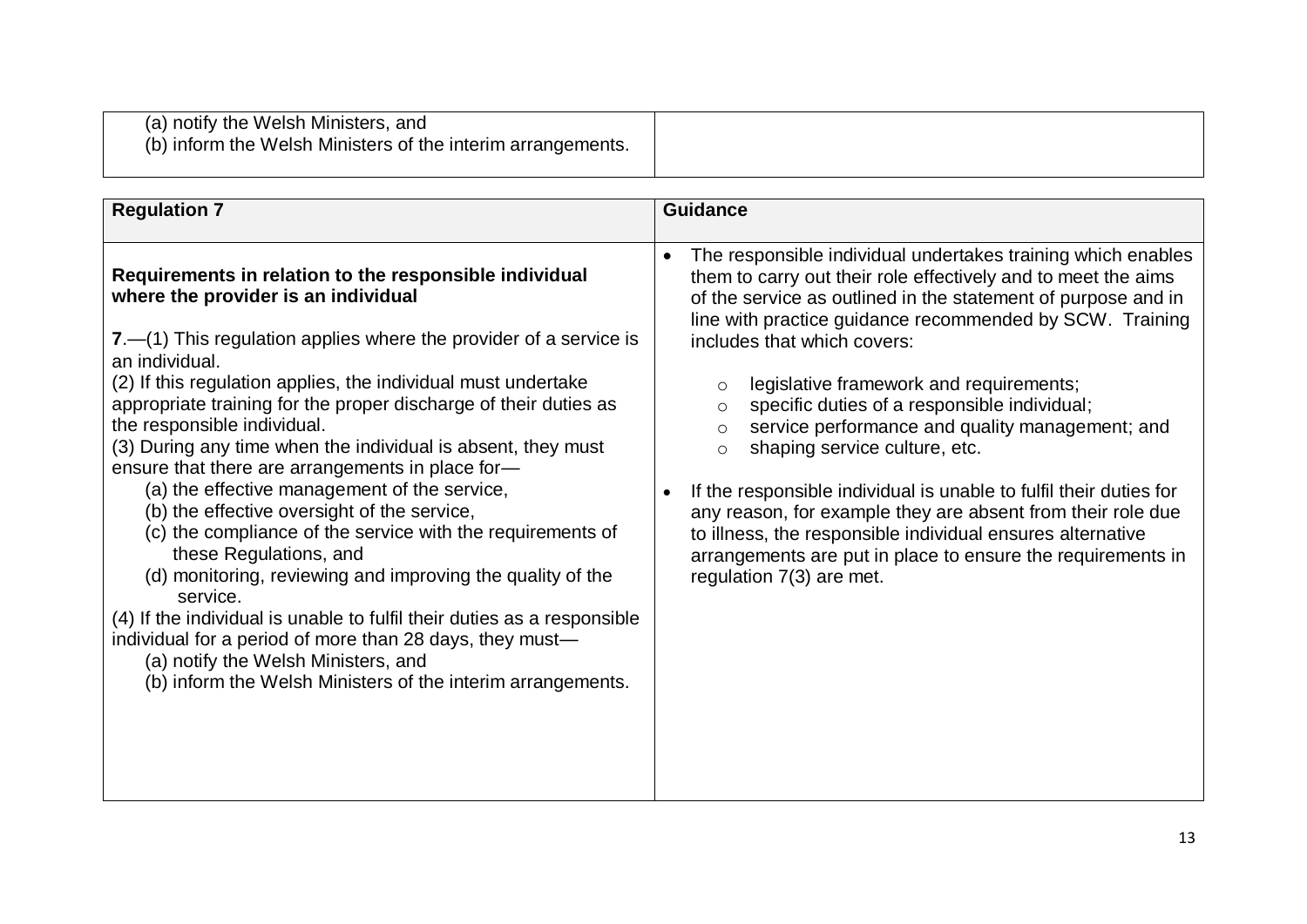| <b>Regulation 8</b>                                                                                                                                                                                                                               | <b>Guidance</b>                                                                                                                                                                                                                       |
|---------------------------------------------------------------------------------------------------------------------------------------------------------------------------------------------------------------------------------------------------|---------------------------------------------------------------------------------------------------------------------------------------------------------------------------------------------------------------------------------------|
|                                                                                                                                                                                                                                                   |                                                                                                                                                                                                                                       |
| Requirements in relation to the financial sustainability of<br>the service                                                                                                                                                                        | Systems are in place to ensure financial planning, budget<br>monitoring and financial control is carried out effectively.                                                                                                             |
| 8.—(1) The service provider must take reasonable steps to<br>ensure that the service is financially sustainable for the purpose                                                                                                                   | Systems are in place to ensure financial stability in line with<br>any national guidance and financial regulations.                                                                                                                   |
| of achieving the aims and objectives set out in the statement of<br>purpose.<br>(2) The service provider must maintain appropriate and up to<br>date accounts for the service.<br>(3) The service provider must provide copies of the accounts to | Service providers have the financial resources needed to<br>$\bullet$<br>provide, and continue to provide, the services described in<br>the statement of purpose and in order to meet the<br>requirements of the Regulations.         |
| the Welsh Ministers within 28 days of being requested to do so.<br>(4) The Welsh Ministers may require the accounts to be certified<br>by an accountant.                                                                                          | Service providers have appropriate insurance and suitable<br>indemnity arrangements in place to cover potential liabilities<br>arising from death, injury, or other causes, loss or damage to<br>property, and other financial risks. |
|                                                                                                                                                                                                                                                   | Where audited accounts are not available, annual accounts<br>are completed by a qualified accountant for the purpose of<br>regulation and inspection.                                                                                 |
|                                                                                                                                                                                                                                                   | The accounts demonstrate that the service is financially<br>$\bullet$<br>viable and likely to have sufficient funding to continue to fulfil<br>service delivery as set out in its statement of purpose.                               |
|                                                                                                                                                                                                                                                   | The service provider ensures prompt payments are made to<br>foster parents for any allowances or expenses agreed, which<br>cover the costs of providing care and support to a child.                                                  |
|                                                                                                                                                                                                                                                   | The service provider ensures foster parents understand the<br>financial or other support available to them.                                                                                                                           |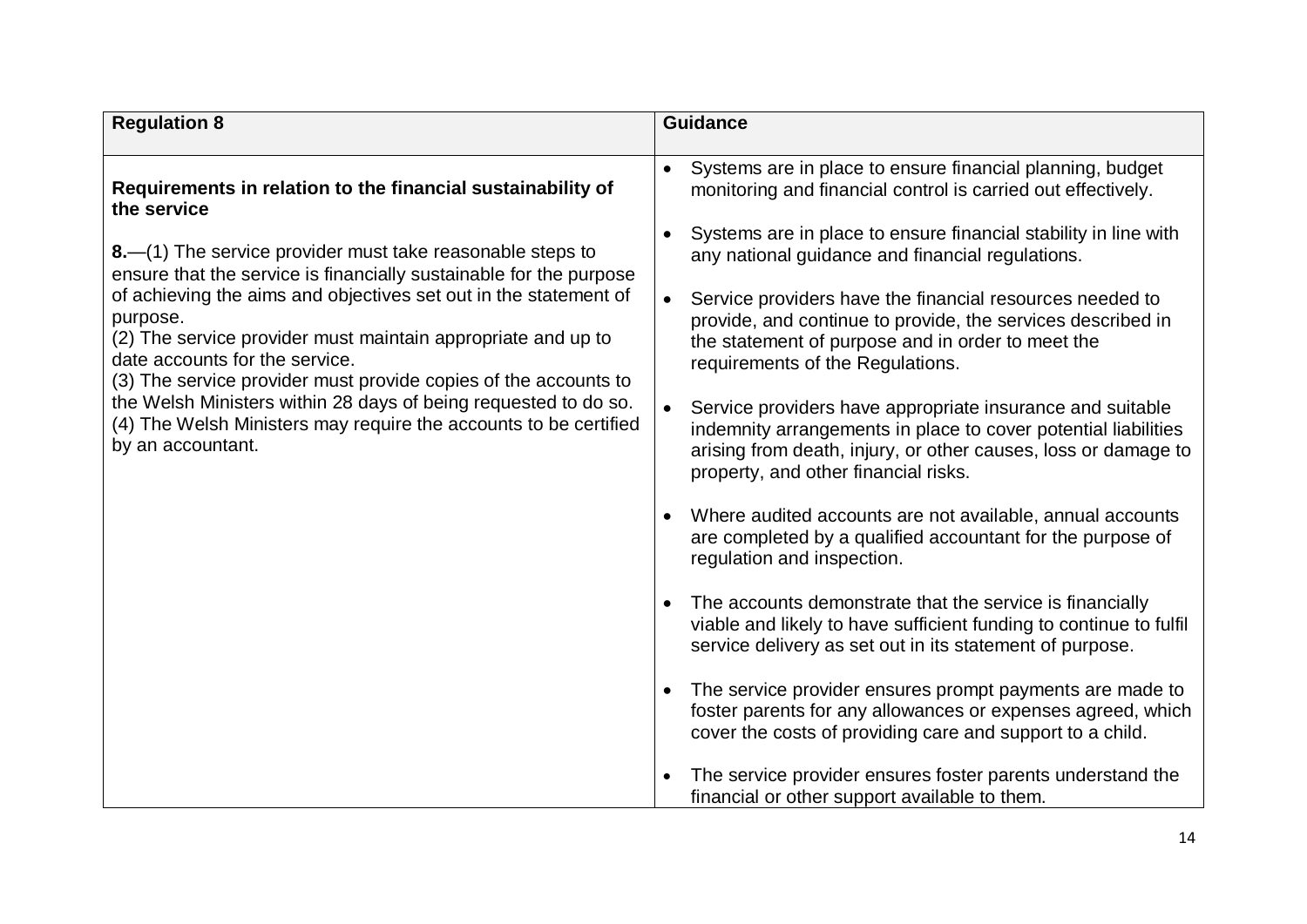| <b>Regulation 9</b>                                                                                                                                                                                                                                                                                                                                                   | <b>Guidance</b>                                                                                                                                                                                                                                                                                                             |
|-----------------------------------------------------------------------------------------------------------------------------------------------------------------------------------------------------------------------------------------------------------------------------------------------------------------------------------------------------------------------|-----------------------------------------------------------------------------------------------------------------------------------------------------------------------------------------------------------------------------------------------------------------------------------------------------------------------------|
|                                                                                                                                                                                                                                                                                                                                                                       |                                                                                                                                                                                                                                                                                                                             |
| Requirements to provide the service in accordance with                                                                                                                                                                                                                                                                                                                | Service providers have the policies and procedures in place                                                                                                                                                                                                                                                                 |
| policies and procedures                                                                                                                                                                                                                                                                                                                                               | as required by the Regulations.                                                                                                                                                                                                                                                                                             |
| 9. - (1) The service provider must ensure that the following<br>policies and procedures are in place for the service-<br>(a) placement and commencement of the service (see<br>regulation 11 (suitability of the service)),                                                                                                                                           | Policies and procedures are proportionate to the service<br>$\bullet$<br>being provided in accordance with the statement of purpose.<br>Where applicable, policies and procedures take into account<br>the needs of other members of the foster parent's household.                                                         |
| (b) safeguarding (see regulation 21),                                                                                                                                                                                                                                                                                                                                 | Service providers ensure policies and procedures reflect                                                                                                                                                                                                                                                                    |
| (c) appropriate use of control or restraint (see regulation 22),                                                                                                                                                                                                                                                                                                      | $\bullet$                                                                                                                                                                                                                                                                                                                   |
| (d) bullying (see regulation 25)                                                                                                                                                                                                                                                                                                                                      | arrangements for short-term breaks for children, where                                                                                                                                                                                                                                                                      |
| (e) absence (see regulation 26),                                                                                                                                                                                                                                                                                                                                      | these are provided by the service provider.                                                                                                                                                                                                                                                                                 |
| (f) medication (see regulation 27 (access to health services))                                                                                                                                                                                                                                                                                                        | Policies and procedures:                                                                                                                                                                                                                                                                                                    |
| (g) supporting and developing staff (see regulation 31)                                                                                                                                                                                                                                                                                                               | $\bullet$                                                                                                                                                                                                                                                                                                                   |
| (h) staff discipline (see regulation 34),<br>(i) complaints (see regulation 42),<br>(j) whistleblowing (see regulation 43),<br>(k) support for foster parents on how to help children<br>manage their money (see regulation 48),<br>(2) The service provider must also have such other policies and<br>procedures in place as are reasonably necessary to support the | are aligned to current legislation and national<br>$\circ$<br>guidance;<br>provide guidance for staff to ensure that the service<br>$\circ$<br>is provided in line with the statement of purpose; and<br>set out requirements to inform children, foster<br>$\circ$<br>parents and staff about how the service is provided. |
| aims and objectives of the service set out in the statement of                                                                                                                                                                                                                                                                                                        | Policies, procedures and practices are reviewed and updated                                                                                                                                                                                                                                                                 |
| purpose.                                                                                                                                                                                                                                                                                                                                                              | $\bullet$                                                                                                                                                                                                                                                                                                                   |
| (3) The service provider must ensure that the content of the                                                                                                                                                                                                                                                                                                          | in light of changes to practice, changing legislation and best                                                                                                                                                                                                                                                              |
| policies and procedures which are required to be in place by                                                                                                                                                                                                                                                                                                          | practice recommendations.                                                                                                                                                                                                                                                                                                   |
| virtue of paragraphs $(1)$ and $(2)$ is-                                                                                                                                                                                                                                                                                                                              | Staff, children and foster parents using the service have the                                                                                                                                                                                                                                                               |
| (a) appropriate to the needs of children for whom care and                                                                                                                                                                                                                                                                                                            | $\bullet$                                                                                                                                                                                                                                                                                                                   |
| support is provided,                                                                                                                                                                                                                                                                                                                                                  | opportunity to be involved in developing policies and                                                                                                                                                                                                                                                                       |
| (b) consistent with the statement of purpose, and                                                                                                                                                                                                                                                                                                                     | procedures.                                                                                                                                                                                                                                                                                                                 |
| (c) kept up to date.                                                                                                                                                                                                                                                                                                                                                  | Where changes are made to the statement of purpose the                                                                                                                                                                                                                                                                      |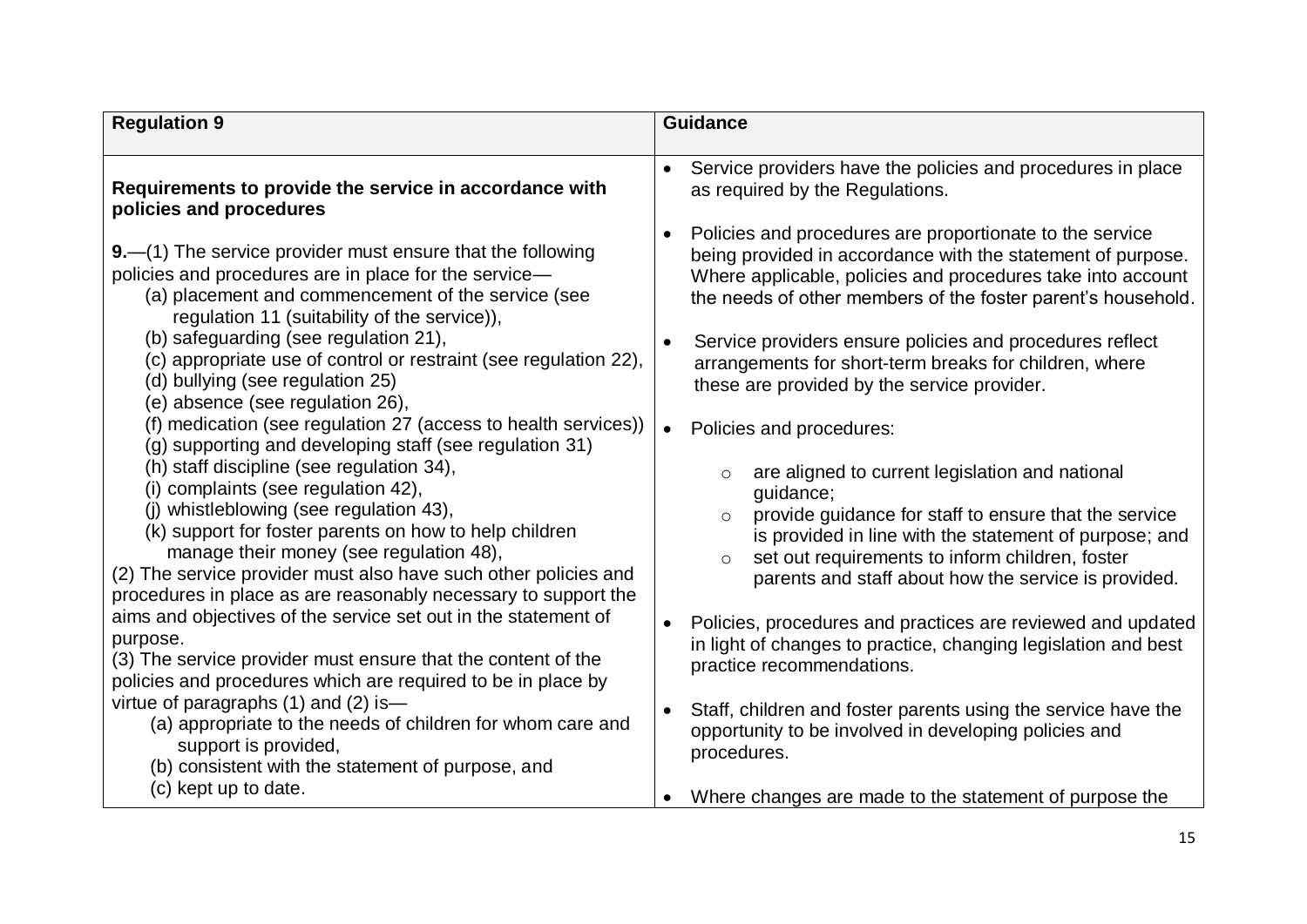| (4) The service provider must put arrangements in place to<br>ensure that the service is provided in accordance with those<br>policies and procedures.                                                                                                                                | policies and procedures are reviewed and updated to reflect<br>the changes.                                                                                                                                    |
|---------------------------------------------------------------------------------------------------------------------------------------------------------------------------------------------------------------------------------------------------------------------------------------|----------------------------------------------------------------------------------------------------------------------------------------------------------------------------------------------------------------|
| (5) The service provider must ensure that the content of the<br>policies and procedures which are required to be in place under<br>paragraph (1)(a), (b), (c), (d) and (i), takes into account the<br>needs of any other children who may be affected by the<br>placement being made. | Service providers ensure staff have access to, and<br>knowledge and understanding of, the policies and<br>procedures which support them in their role in achieving the<br>best possible outcomes for children. |
|                                                                                                                                                                                                                                                                                       | All policies and procedures are available to the child, their<br>representatives, the foster parents and, where appropriate,<br>the relevant area authority.                                                   |
|                                                                                                                                                                                                                                                                                       | Policies and procedures are in a format accessible to the<br>child and support is provided to assist the child's<br>understanding of these.                                                                    |
|                                                                                                                                                                                                                                                                                       | Systems for monitoring and improvement include those<br>which ensure the service is being run in accordance with the<br>policies and procedures.                                                               |

| <b>Regulation 10</b>                                                                                                                                                                                                                                                       | <b>Guidance</b>                                                                                                                                                                                                                                                                                                                                                                                                             |
|----------------------------------------------------------------------------------------------------------------------------------------------------------------------------------------------------------------------------------------------------------------------------|-----------------------------------------------------------------------------------------------------------------------------------------------------------------------------------------------------------------------------------------------------------------------------------------------------------------------------------------------------------------------------------------------------------------------------|
| Duty of candour<br>10. The service provider must act in an open and transparent<br>way with-<br>(a) any child placed by the service provider,<br>the parents of any such child,<br>(b)<br>(c) foster parents and prospective foster parents,<br>(d) the placing authority, | Service providers have policies and procedures in place to<br>support a culture of openness and transparency, and ensure<br>that all staff are aware of and follow them. These policies<br>and procedures are in line with, and take account of, SCW<br>guidance on the professional duty of candour for social care<br>professionals registered with SCW.<br>Service providers promote a culture of candour that includes: |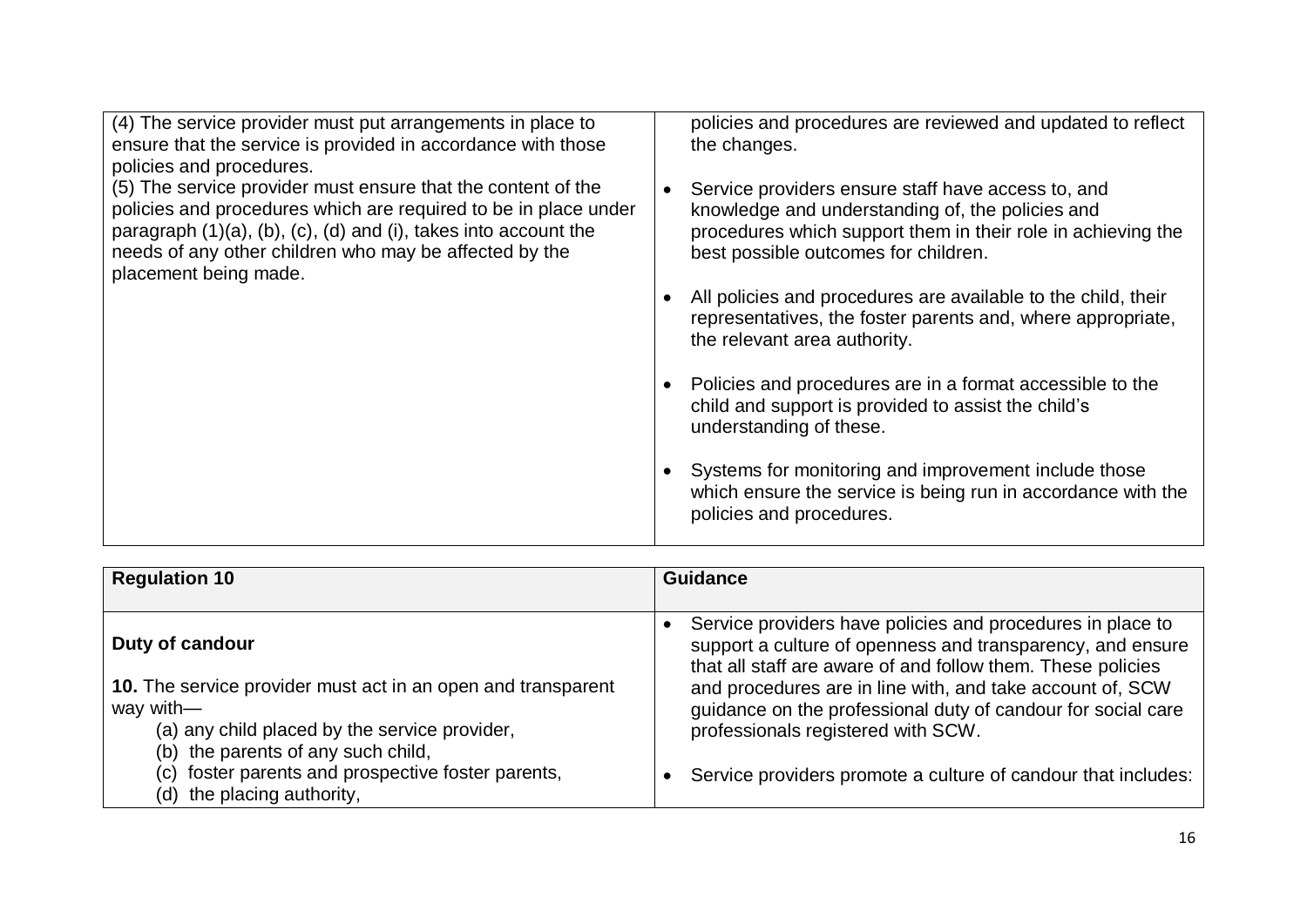| (e) in the case of a child who is placed with an area<br>authority, that area authority. | being open and honest when engaging with those<br>listed in regulation 10 (a)–(e);<br>providing information about incidents which happen<br>$\circ$<br>and the outcome of any investigations that have taken<br>place; and<br>$\circ$ offering an apology for what has happened, where it is<br>appropriate to do so.<br>Service providers take action to prevent and appropriately<br>address bullying, victimisation and/or harassment in relation<br>to the duty of candour, and investigate any instances where<br>a board member, responsible individual, or member of staff<br>may have obstructed another in exercising their duty of<br>candour.<br>Service providers have a system in place to identify and deal<br>with possible breaches of the duty of candour by staff who<br>are professionally registered (as applicable), including the<br>obstruction of another in their duty of candour. Action taken<br>to address such breaches includes, where appropriate, a |
|------------------------------------------------------------------------------------------|-------------------------------------------------------------------------------------------------------------------------------------------------------------------------------------------------------------------------------------------------------------------------------------------------------------------------------------------------------------------------------------------------------------------------------------------------------------------------------------------------------------------------------------------------------------------------------------------------------------------------------------------------------------------------------------------------------------------------------------------------------------------------------------------------------------------------------------------------------------------------------------------------------------------------------------------------------------------------------------|
|                                                                                          | referral to the professional regulator or other relevant body.                                                                                                                                                                                                                                                                                                                                                                                                                                                                                                                                                                                                                                                                                                                                                                                                                                                                                                                      |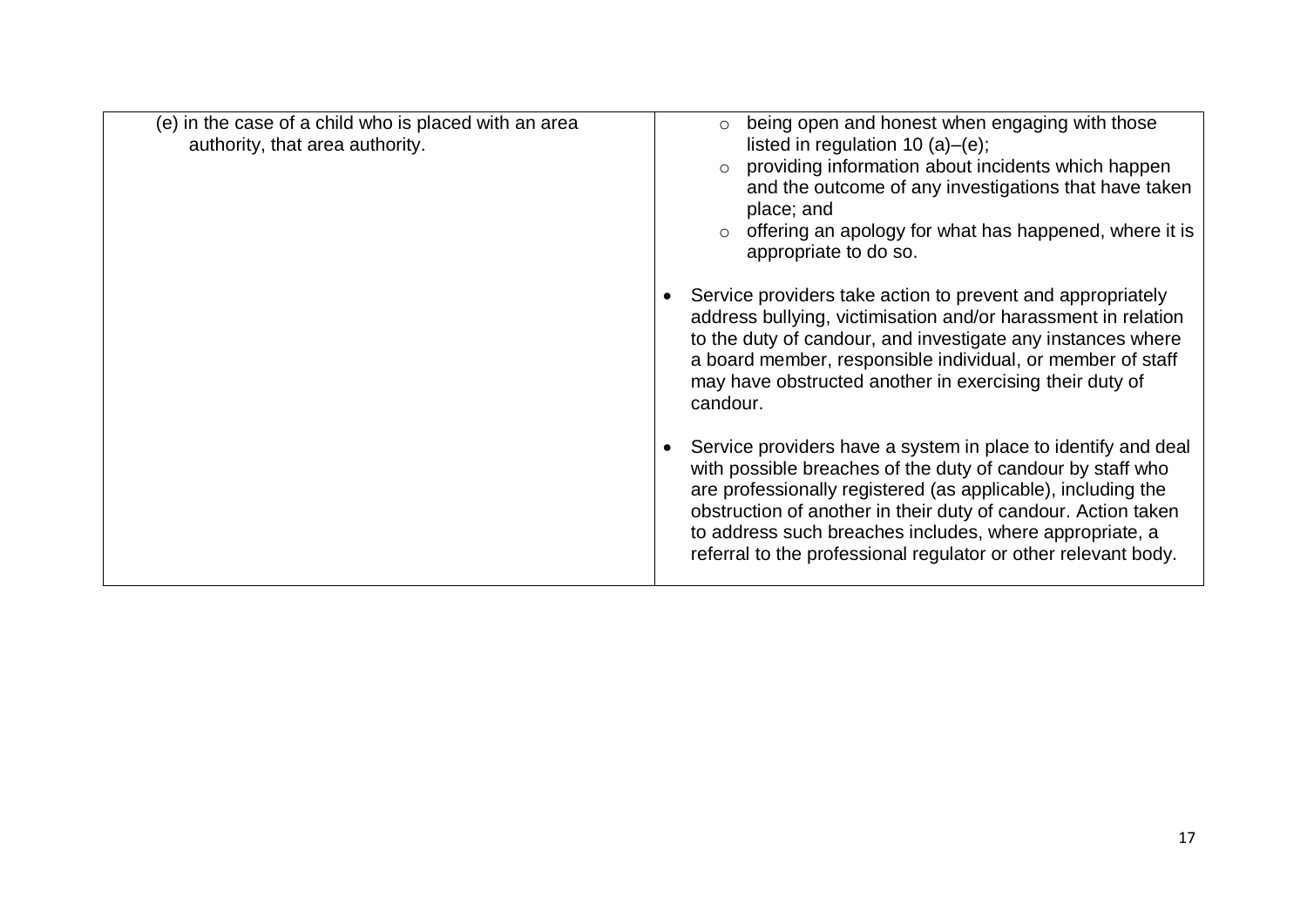### **1.2 Requirements on service providers as to the steps to be taken before agreeing to provide care and support (Part 3)**

The intent of the requirements within Part 3 of the Regulations is to provide children and foster parents with assurance that before a service provider agrees to place a child they have considered a wide range of information to confirm the service is able to identify a suitable placement which can meet the child's needs for care and support and achieve their personal outcomes. This includes the child's wishes and preferences and consultation with relevant persons and professionals.

| <b>Regulation 11</b>                                                                                                                                                                                                                                                                                                                                                                                                                                                                                                                                                                                                                                                             | <b>Guidance</b>                                                                                                                                                                                                                                                                                                                                                                                                                                                                                   |
|----------------------------------------------------------------------------------------------------------------------------------------------------------------------------------------------------------------------------------------------------------------------------------------------------------------------------------------------------------------------------------------------------------------------------------------------------------------------------------------------------------------------------------------------------------------------------------------------------------------------------------------------------------------------------------|---------------------------------------------------------------------------------------------------------------------------------------------------------------------------------------------------------------------------------------------------------------------------------------------------------------------------------------------------------------------------------------------------------------------------------------------------------------------------------------------------|
|                                                                                                                                                                                                                                                                                                                                                                                                                                                                                                                                                                                                                                                                                  |                                                                                                                                                                                                                                                                                                                                                                                                                                                                                                   |
| <b>Suitability of the service</b>                                                                                                                                                                                                                                                                                                                                                                                                                                                                                                                                                                                                                                                | Service providers have in place a policy and procedures on<br>$\bullet$<br>placements and commencement of the service. This includes<br>but is not limited to:                                                                                                                                                                                                                                                                                                                                    |
| 11. $-$ (1) The service provider must not agree to place a child<br>with a foster parent unless the provider has determined that<br>there is a suitable placement which can meet the child's needs<br>for care and support and enable the child to achieve their<br>personal outcomes.<br>(2) The service provider must have in place a policy and<br>procedures on placements and commencement of the service.<br>(3) The determination under paragraph (1) must take into<br>$account$ —<br>(a) the child's care and support plan,<br>(b) any health or other relevant assessments,<br>(c) the child's views, wishes and feelings,<br>(d) any risks to the child's well-being, | arrangements for confirming that the service can or<br>$\circ$<br>cannot support the child to achieve their personal<br>outcomes;<br>who will be consulted as part of the process;<br>$\circ$<br>the information to be considered;<br>$\circ$<br>the circumstances where a service will not be<br>provided;<br>opportunities to visit the service and the foster<br>parent's home; and<br>the arrangements for commencing the service.<br>A summary of the placement procedure is included in the |
| (e) any risks to the well-being of any other child who may<br>be affected by the placement to be made,<br>the child's religious persuasion, racial origin, cultural<br>(f)                                                                                                                                                                                                                                                                                                                                                                                                                                                                                                       | statement of purpose and the service provider's written guide<br>to the service (see regulation 12).                                                                                                                                                                                                                                                                                                                                                                                              |
| and linguistic background, sexual orientation and<br>gender identity,                                                                                                                                                                                                                                                                                                                                                                                                                                                                                                                                                                                                            | Before agreeing to provide a service, the service provider<br>makes an informed decision as to whether or not they can<br>meet a child's care and support needs. In making this                                                                                                                                                                                                                                                                                                                   |
| (g) any reasonable adjustments which the service provider                                                                                                                                                                                                                                                                                                                                                                                                                                                                                                                                                                                                                        |                                                                                                                                                                                                                                                                                                                                                                                                                                                                                                   |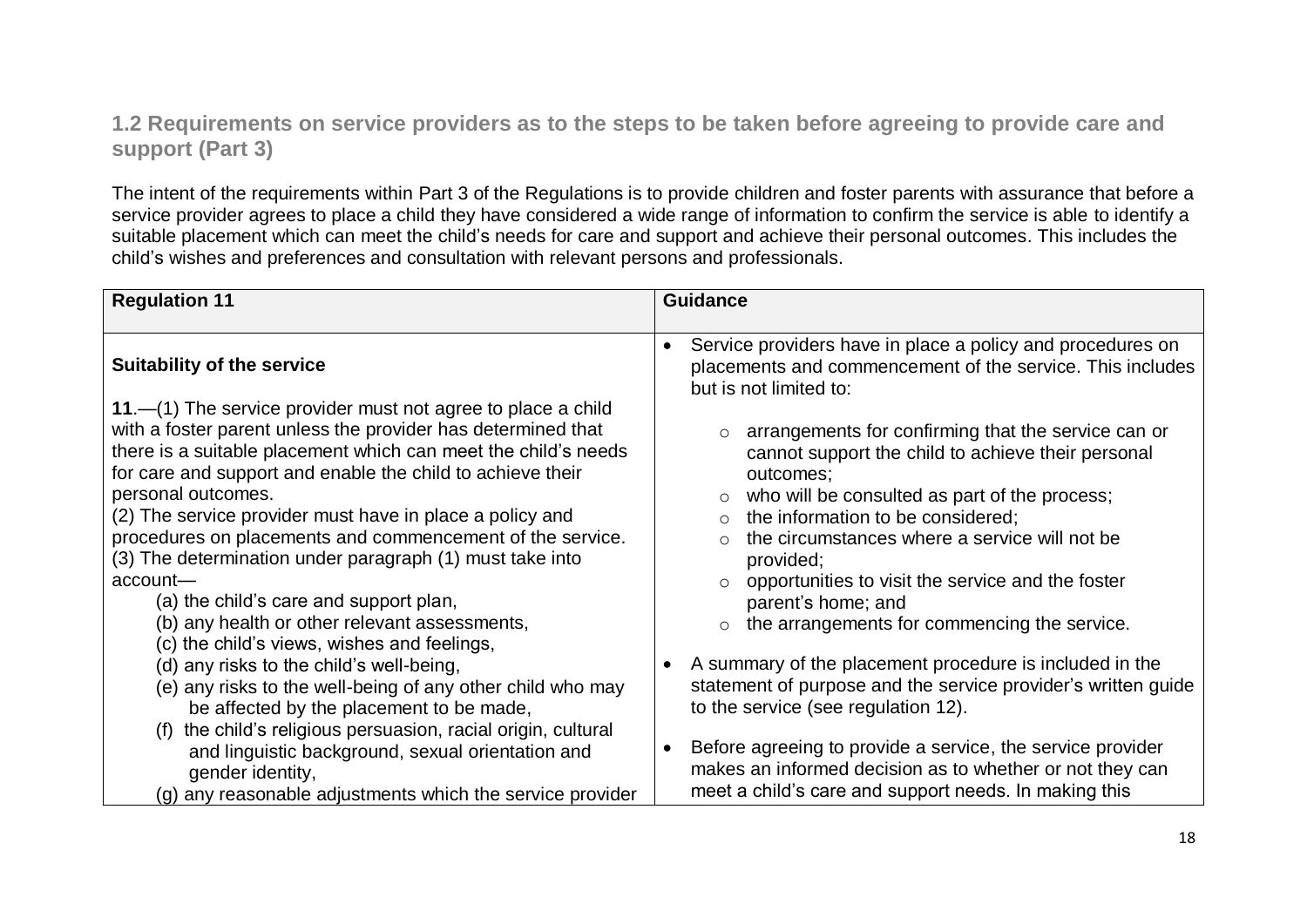| could make to enable the child's care and support needs to                                                                                                                                                                                                                                                                                                                | decision the service provider:                                                                                                                                                                                                                                                                                                                                                                                                                                                                                                                                                                                                                                                                                                                                                                                                            |
|---------------------------------------------------------------------------------------------------------------------------------------------------------------------------------------------------------------------------------------------------------------------------------------------------------------------------------------------------------------------------|-------------------------------------------------------------------------------------------------------------------------------------------------------------------------------------------------------------------------------------------------------------------------------------------------------------------------------------------------------------------------------------------------------------------------------------------------------------------------------------------------------------------------------------------------------------------------------------------------------------------------------------------------------------------------------------------------------------------------------------------------------------------------------------------------------------------------------------------|
| be met,                                                                                                                                                                                                                                                                                                                                                                   |                                                                                                                                                                                                                                                                                                                                                                                                                                                                                                                                                                                                                                                                                                                                                                                                                                           |
| (h) the service provider's policy and procedures on<br>placements and commencement of the service.<br>(4) In making the determination in paragraph (1), the service<br>provider must involve-<br>(a) the child, where practicable,<br>(b) the child's parents, unless this is inappropriate or<br>inconsistent with the child's well-being,<br>(c) the placing authority. | takes into account the requirements set out within<br>regulation $11(3)$ ;<br>consults with the child, the child's parents (if<br>$\circ$<br>applicable) and the placing authority to determine<br>what their views are;<br>obtains a copy of and considers the child's care and<br>$\circ$<br>support plan / pathway plan, and works with the<br>placing authority in planning the child's placement;<br>o in the case of a looked after child aged 16 or over,<br>obtains a copy of and considers the young person's<br>pathway plan;<br>$\circ$ considers any risks to the child, the foster parents,<br>members of the foster parent's household and staff;<br>and<br>obtains information relating to the child's specialist<br>needs and requirements in order to confirm these can<br>be met in line with the statement of purpose. |
|                                                                                                                                                                                                                                                                                                                                                                           | Information obtained is sufficient to enable a smooth<br>transition for the child into the foster placement.                                                                                                                                                                                                                                                                                                                                                                                                                                                                                                                                                                                                                                                                                                                              |
|                                                                                                                                                                                                                                                                                                                                                                           | Proper care is taken to ensure the child is matched with a<br>suitable foster parent, and consideration is given to the<br>potential impact of the placement on the child, the foster<br>parents and members of the foster parent's household.                                                                                                                                                                                                                                                                                                                                                                                                                                                                                                                                                                                            |
|                                                                                                                                                                                                                                                                                                                                                                           | People making these decisions on behalf of the service<br>provider have sufficient responsibility and authority within the<br>organisation to be able to decide whether the service can<br>meet the child's care and support needs.                                                                                                                                                                                                                                                                                                                                                                                                                                                                                                                                                                                                       |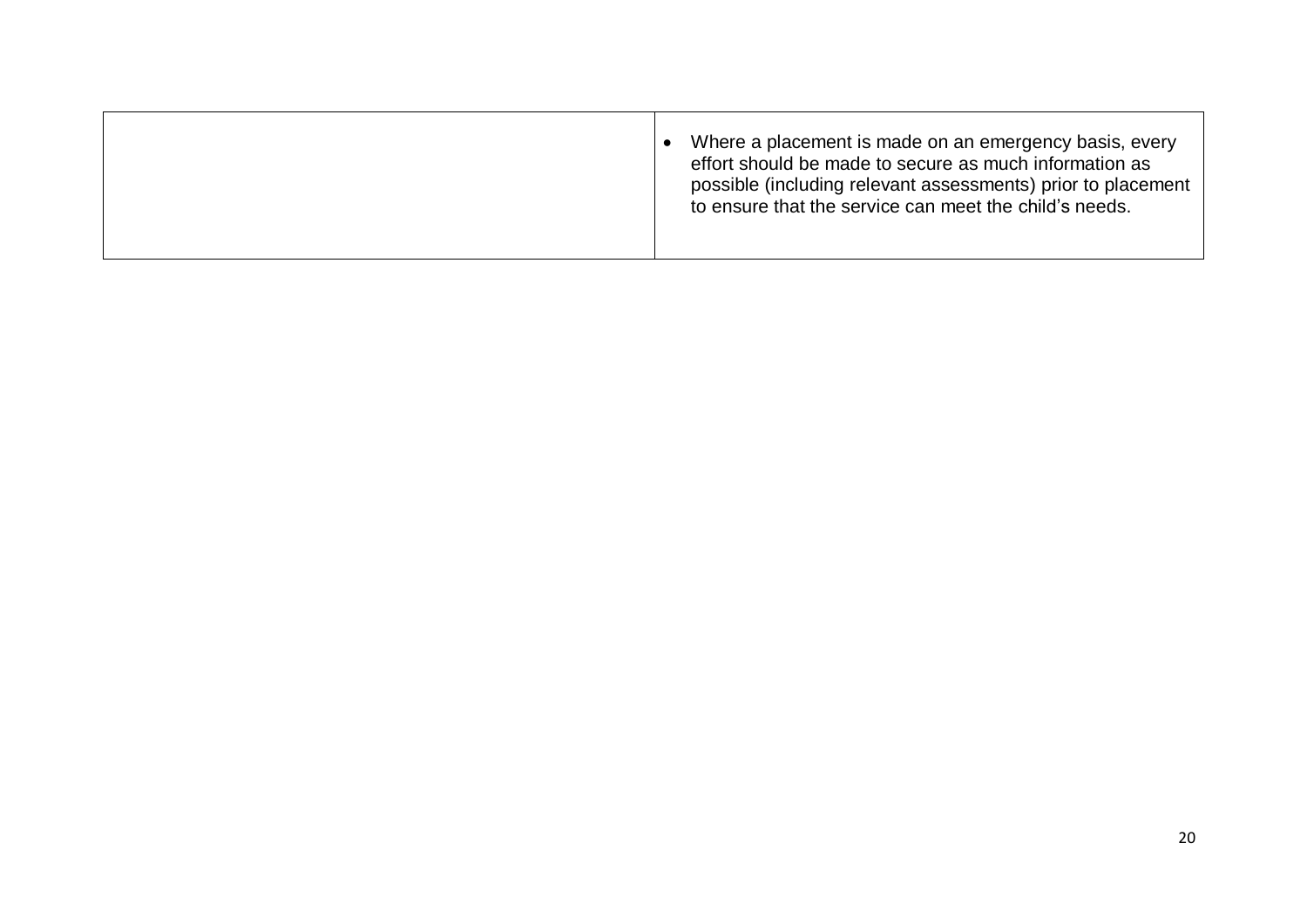**1.3 Requirements on service providers as to the information to be provided to individuals on commencement of the provision of care and support (Part 4)**

The intent of Part 4 of the Regulations is to ensure that children, foster parents and prospective foster parents are provided with information about the service to enable them to have:

- a clear understanding of the priorities of the service;
- an outline of the services they can expect to receive; and
- an understanding of the manner in which services will be provided.

This should enable children, foster parents, prospective foster parents and placing authorities to have a good understanding of how the service operates in providing care and support. The written guide also contains the information they need to raise concerns and make complaints to service providers when they are dissatisfied with the service and informs them of how to escalate concerns if they are not satisfied with the response.

| <b>Regulation 12</b>                                                                                                                                                                                                                                                                                                                                | Guidance                                                                                                                                                                                                                                                                                                                                                                                                                                                             |
|-----------------------------------------------------------------------------------------------------------------------------------------------------------------------------------------------------------------------------------------------------------------------------------------------------------------------------------------------------|----------------------------------------------------------------------------------------------------------------------------------------------------------------------------------------------------------------------------------------------------------------------------------------------------------------------------------------------------------------------------------------------------------------------------------------------------------------------|
| Information about the service                                                                                                                                                                                                                                                                                                                       | A written guide is available to those listed in regulation<br>$\bullet$<br>12(2)(c), which provides information about the service.                                                                                                                                                                                                                                                                                                                                   |
| 12. $-$ (1) The service provider must prepare a written guide to the<br>service.<br>$(2)$ The guide must be-<br>(a) dated, reviewed at least annually and updated as<br>necessary,<br>(b) in a language, style, presentation and format which is<br>appropriate for both children (of all ages and<br>understanding) and adults,<br>$(c)$ given to- | The guide is in plain language and in a format that reflects<br>the needs, age and level of understanding of those for whom<br>the service is intended. The guide is made available in<br>formats and media accessible and appropriate to the<br>audience. For example, preferred and appropriate language,<br>large print, audio, computerised, visual aids. When required<br>it is explained in the child or foster parent's preferred method<br>of communication. |
| (i) any child placed by the service provider,<br>(ii) any foster parents and prospective foster parents,<br>(iii) the placing authority, and<br>(d) made available to others on request, unless this is not                                                                                                                                         | Where required, children and foster parents are supported to<br>understand the contents of the guide and what it means for<br>them.<br>The guide sets out the areas required by regulation 12(3)                                                                                                                                                                                                                                                                     |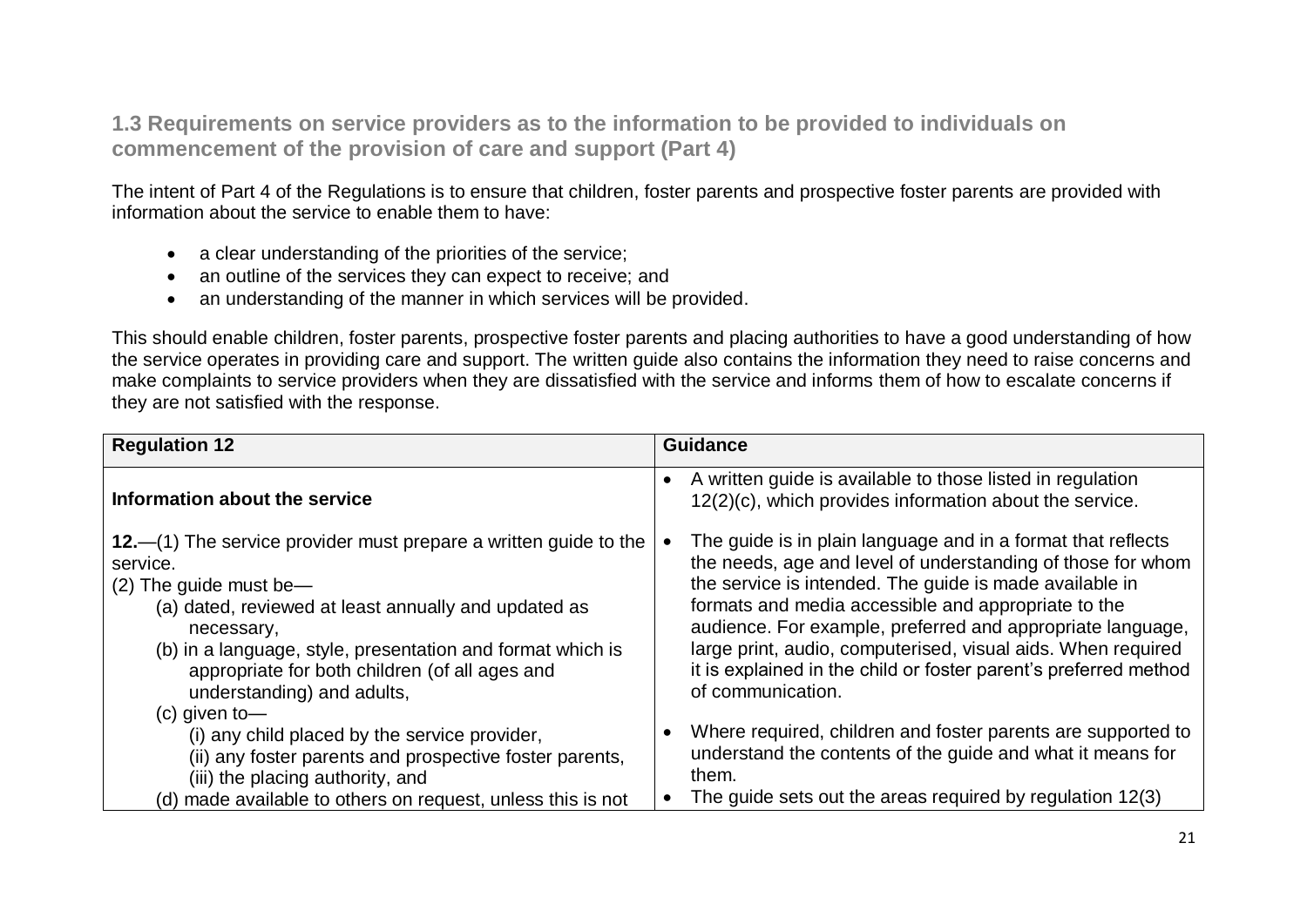| appropriate or would be inconsistent with the well-             | and in addition includes the following:                          |  |
|-----------------------------------------------------------------|------------------------------------------------------------------|--|
| being of the child.                                             | arrangements for introducing the child to the foster<br>$\circ$  |  |
| (3) The guide must contain the following-                       | parents and the foster parent's household;                       |  |
| (a) a summary of the policies and procedures which the          | the ethos, culture and priorities of the service -               |  |
| service provider must put in place under regulation $9(1)(a)$ , | including a summary of the statement of purpose;                 |  |
| $(b)$ , $(c)$ , $(d)$ , $(e)$ , $(f)$ , $(i)$ and $(k)$ .       | the foster parents' role in the inspection process by<br>$\circ$ |  |
| (b) information about how to make a complaint,                  | the service regulator;                                           |  |
| (c) information about the availability of advocacy services     | how to access the most recent inspection report<br>$\circ$       |  |
| for children who are looked after by a local authority,         | completed by the service regulator;                              |  |
| (d) information about the role and contact details for the      | key staff who will be supporting the child and foster<br>$\circ$ |  |
| <b>Children's Commissioner for Wales.</b>                       | parent;                                                          |  |
| (4) The service provider must ensure that children receive such | how to contact the responsible individual;<br>$\circ$            |  |
| support as is necessary to enable them to understand the        | the complaints procedure and how to make a<br>$\circ$            |  |
| information contained in the guide.                             | complaint;                                                       |  |
|                                                                 | contact details and role of the Public Service<br>$\circ$        |  |
|                                                                 | Ombudsman for Wales, service regulator and                       |  |
|                                                                 | Children's Commissioner for Wales;                               |  |
|                                                                 | support for the child to access relevant advocacy                |  |
|                                                                 | services and other agencies or services, such as                 |  |
|                                                                 | primary healthcare services (GP; Dentist; Optometrist,           |  |
|                                                                 | Pharmacist, Chiropodist, Hospital visits); transport;            |  |
|                                                                 | information about the entitlement for looked after<br>$\circ$    |  |
|                                                                 | children to access independent advocacy services                 |  |
|                                                                 | and the support available to children to help them to            |  |
|                                                                 | access such services;                                            |  |
|                                                                 | information about the support available to foster<br>$\circ$     |  |
|                                                                 | parents from the service provider;                               |  |
|                                                                 | arrangements for children and foster parents to<br>$\circ$       |  |
|                                                                 | contribute their views on the running of the service;            |  |
|                                                                 | and                                                              |  |
|                                                                 | how children can access their own records.<br>$\circ$            |  |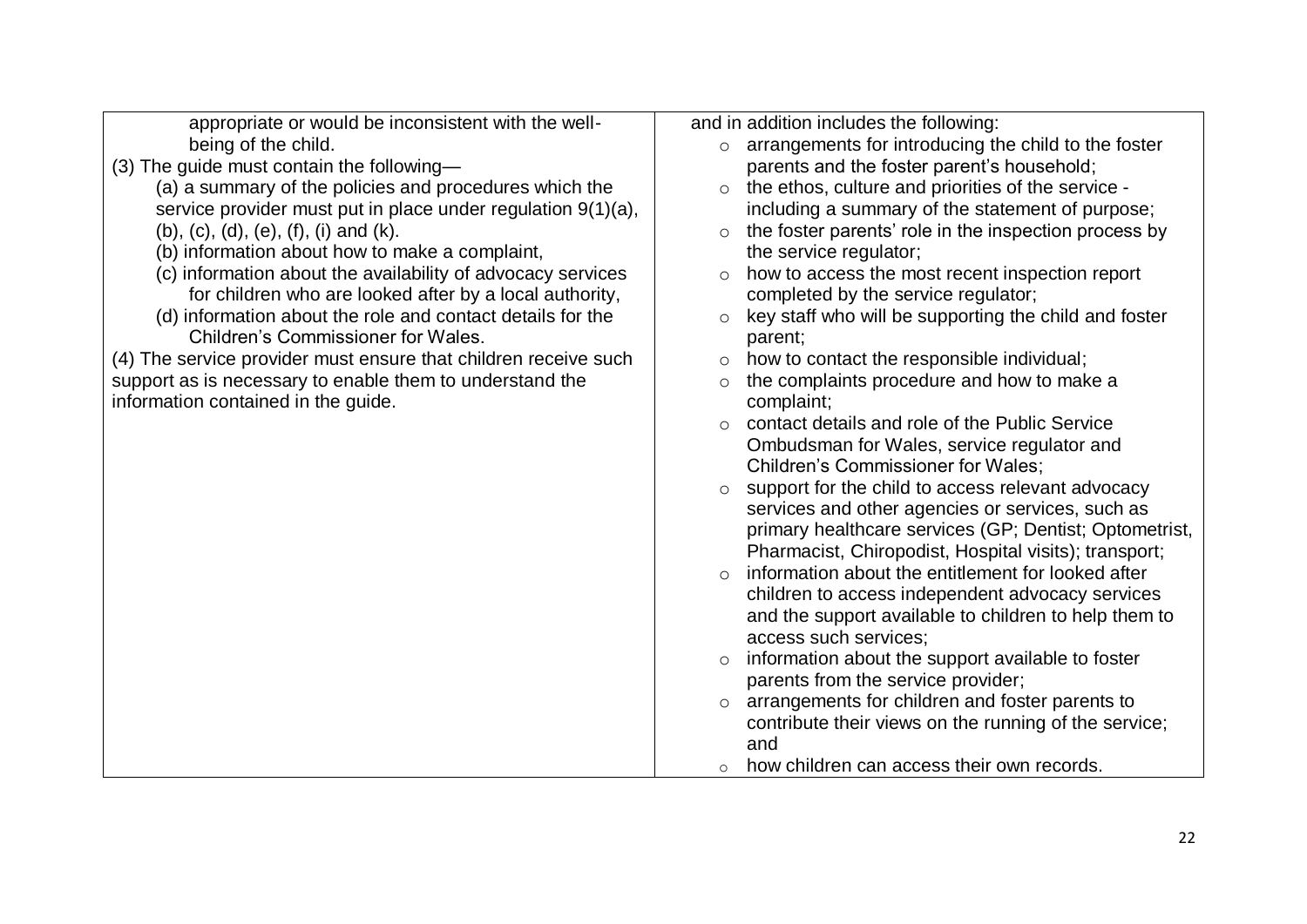### **1.4 Requirements on service providers as to the standard of care and support to be provided (Part 5)**

The intent of Part 5 of the Regulations is to ensure that children in foster placements are provided with the quality care and support they need in order to achieve their best possible well-being outcomes. The service is designed in consultation with children and foster parents and considers the child's personal wishes, aspirations and outcomes along with any risks and specialist needs that inform their needs for care and support.

This includes:

- ensuring care and support enables a child to meets their personal outcomes;
- provision of staff with the knowledge, skills and competency to meet a child's wellbeing needs;
- ensuring staff have the appropriate language and communication skills;
- planning and deploying staff to provide continuity of care; and
- consultation with and seeking support from relevant agencies and specialists where required.

| <b>Regulation 13</b>                                                                                                                                                  | <b>Guidance</b>                                                                                                                                                                                              |
|-----------------------------------------------------------------------------------------------------------------------------------------------------------------------|--------------------------------------------------------------------------------------------------------------------------------------------------------------------------------------------------------------|
| Standards of care and support to children – overarching<br>requirements<br>13.—The service provider must ensure that foster parents give                              | The service providers' expectations as to the standards of<br>$\bullet$<br>care and support a foster parent must provide to children<br>placed with them are clearly set out in the statement of<br>purpose. |
| care and support to a child placed with them-<br>(a) in accordance with the child's care and support plan,<br>(b) in a way which maintains, protects and promotes the | Achievement of a child's personal outcomes is supported by<br>policies and procedures.                                                                                                                       |
| safety and well-being of the child.                                                                                                                                   | Service providers ensure the service is responsive and<br>proactive in identifying and mitigating risks.                                                                                                     |
|                                                                                                                                                                       | Foster parents are provided with information on the needs of<br>the child in accordance with the child's care and support plan<br>' pathway plan.                                                            |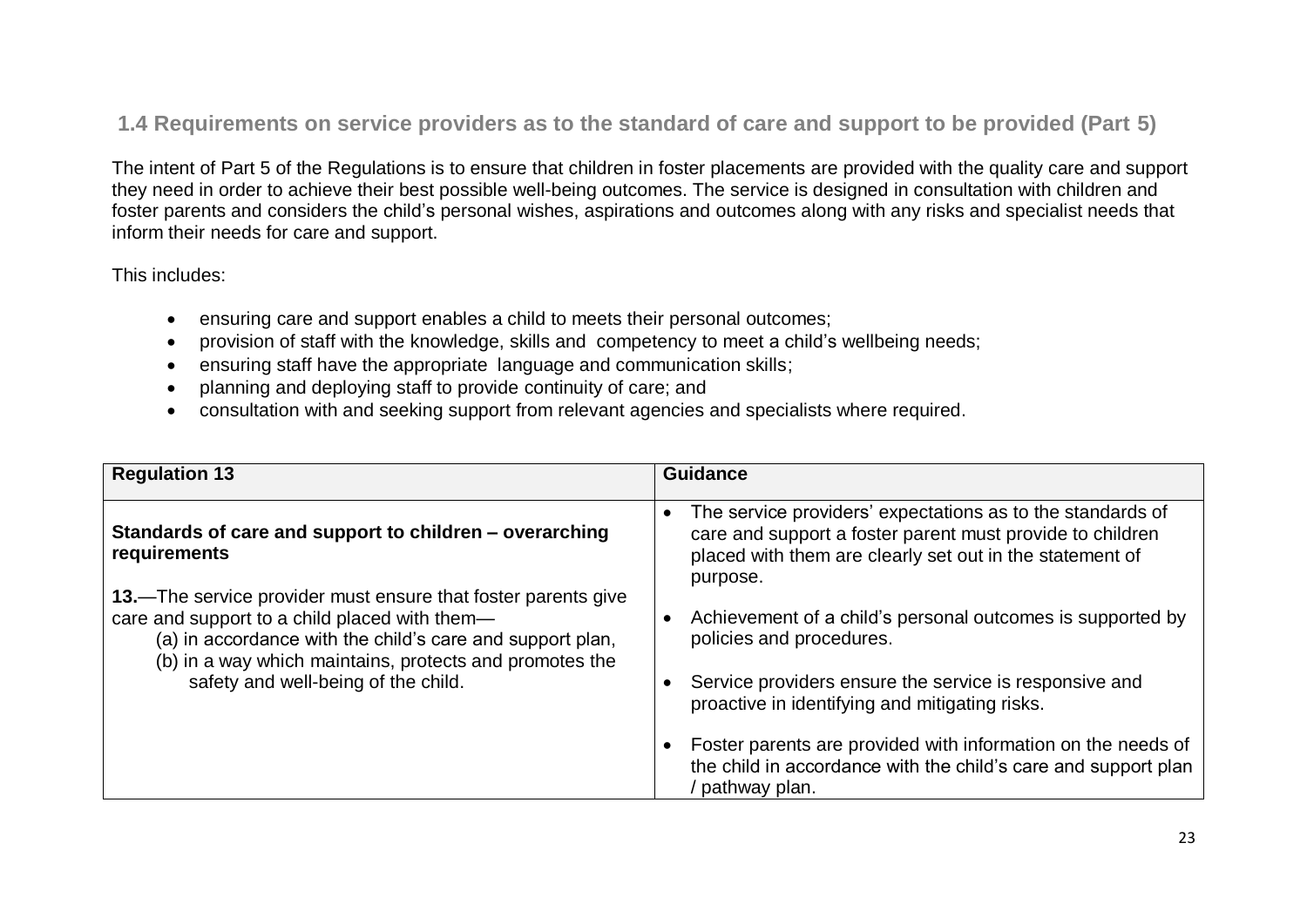| Foster parents are supported to seek medical advice and<br>$\bullet$<br>other professional help for a child (where appropriate) or<br>make a referral to the placing authority where necessary in a<br>timely manner.                                                                                                                                                                            |
|--------------------------------------------------------------------------------------------------------------------------------------------------------------------------------------------------------------------------------------------------------------------------------------------------------------------------------------------------------------------------------------------------|
| Foster parents are supported, through supervision and<br>$\bullet$<br>training, to ensure they provide high quality care and support<br>to meet the child's care and support needs and to enable<br>them to achieve their personal outcomes. This includes, but<br>is not limited to:                                                                                                            |
| providing appropriate care to any child who has been<br>abused;<br>$\circ$ safe caring skills;<br>recognising signs of abuse;<br>boosting and maintaining a child's self esteem;<br>$\circ$<br>positive behavioural support;<br>$\circ$<br>basic first aid; and<br>$\circ$<br>health promotion.<br>$\circ$                                                                                       |
| Service providers ensure that the support they provide<br>$\bullet$<br>enables the foster parents to provide good quality care and<br>support for the children they foster. This includes care and<br>support in relation to the child's:                                                                                                                                                        |
| physical, mental and emotional well being;<br>cultural, religious, social or spiritual needs;<br>educational, training and recreational needs;<br>$\circ$<br>family and personal relationships;<br>$\circ$<br>ability to control their everyday life;<br>$\circ$<br>intellectual, emotional and behavioural development;<br>rights and entitlements, in particular with regard to the<br>$\circ$ |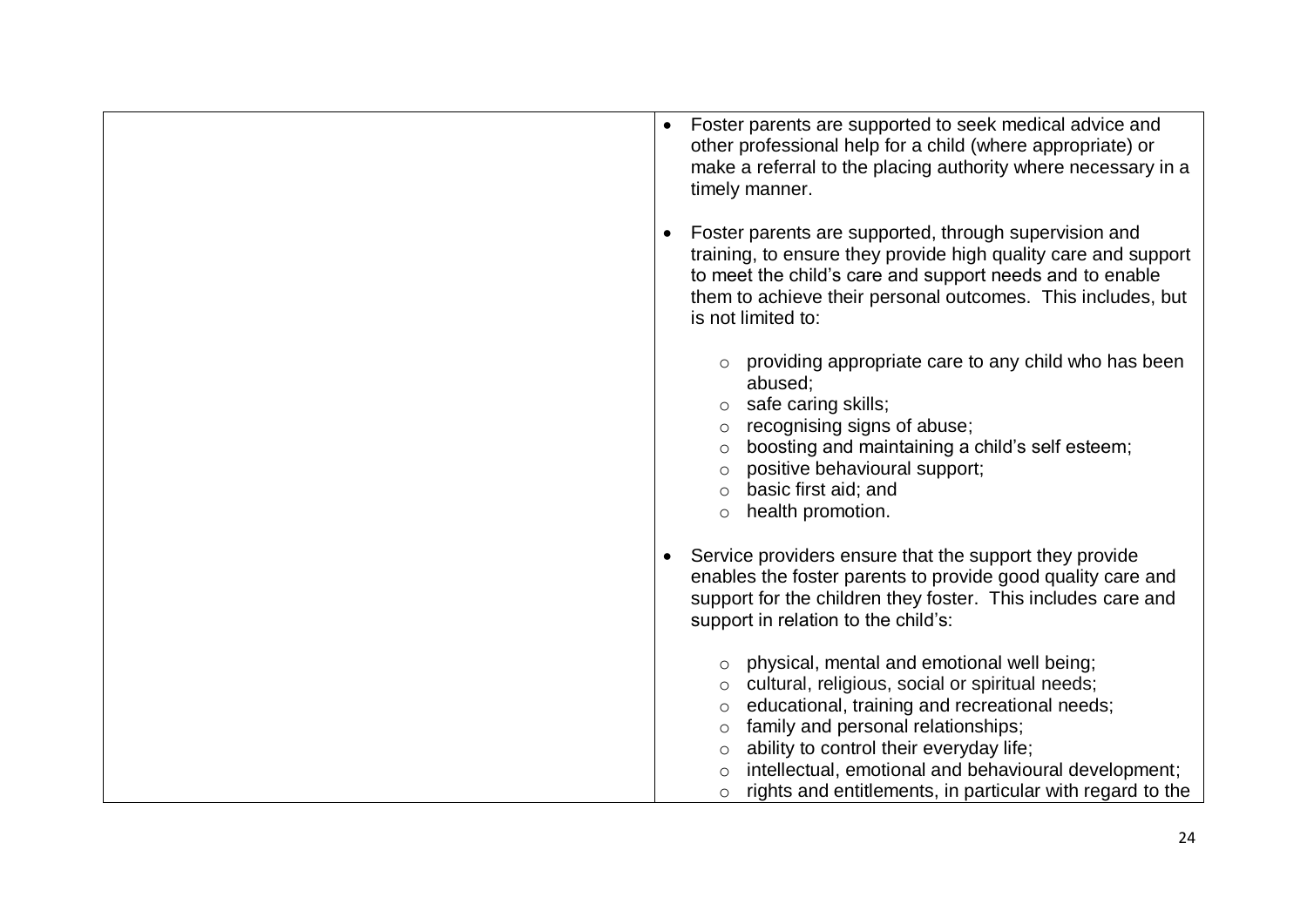| United Nations Convention on the Rights of the Child;<br>and<br>protection from abuse and neglect.<br>$\circ$              |
|----------------------------------------------------------------------------------------------------------------------------|
| Foster parents are supported to enable the child to be as<br>independent as practicable.                                   |
| Children and foster parents are supported when the<br>placement ends, both when this is planned or in an<br>emergency.     |
| Service providers ensure children are supported into<br>adulthood and when leaving care in line with national<br>guidance. |

| <b>Regulation 14</b>                                                                                                                                                                                                                            | <b>Guidance</b>                                                                                                                                                                                                                                                                |
|-------------------------------------------------------------------------------------------------------------------------------------------------------------------------------------------------------------------------------------------------|--------------------------------------------------------------------------------------------------------------------------------------------------------------------------------------------------------------------------------------------------------------------------------|
|                                                                                                                                                                                                                                                 |                                                                                                                                                                                                                                                                                |
| Continuing suitability of the placement<br>14.—If, as a result of a change in the child's assessed needs,<br>the placement made by the service provider is no longer suitable<br>to meet the child's needs for care and support, even after any | Services providers have systems and processes in place to<br>monitor whether a child's assessed needs change (as set out)<br>in the child's care and support plan / pathway plan) and<br>whether the foster parent can continue to meet the child's<br>care and support needs. |
| reasonable adjustments have been made, the service provider<br>must immediately give written notice of this to the placing<br>authority.                                                                                                        | Service providers provide early notification, where possible,<br>to the placing authority of a potential breakdown in a<br>placement.                                                                                                                                          |
|                                                                                                                                                                                                                                                 | Where a foster parent is no longer able to meet a child's care<br>and support needs, the service provider must inform the<br>placing authority immediately.                                                                                                                    |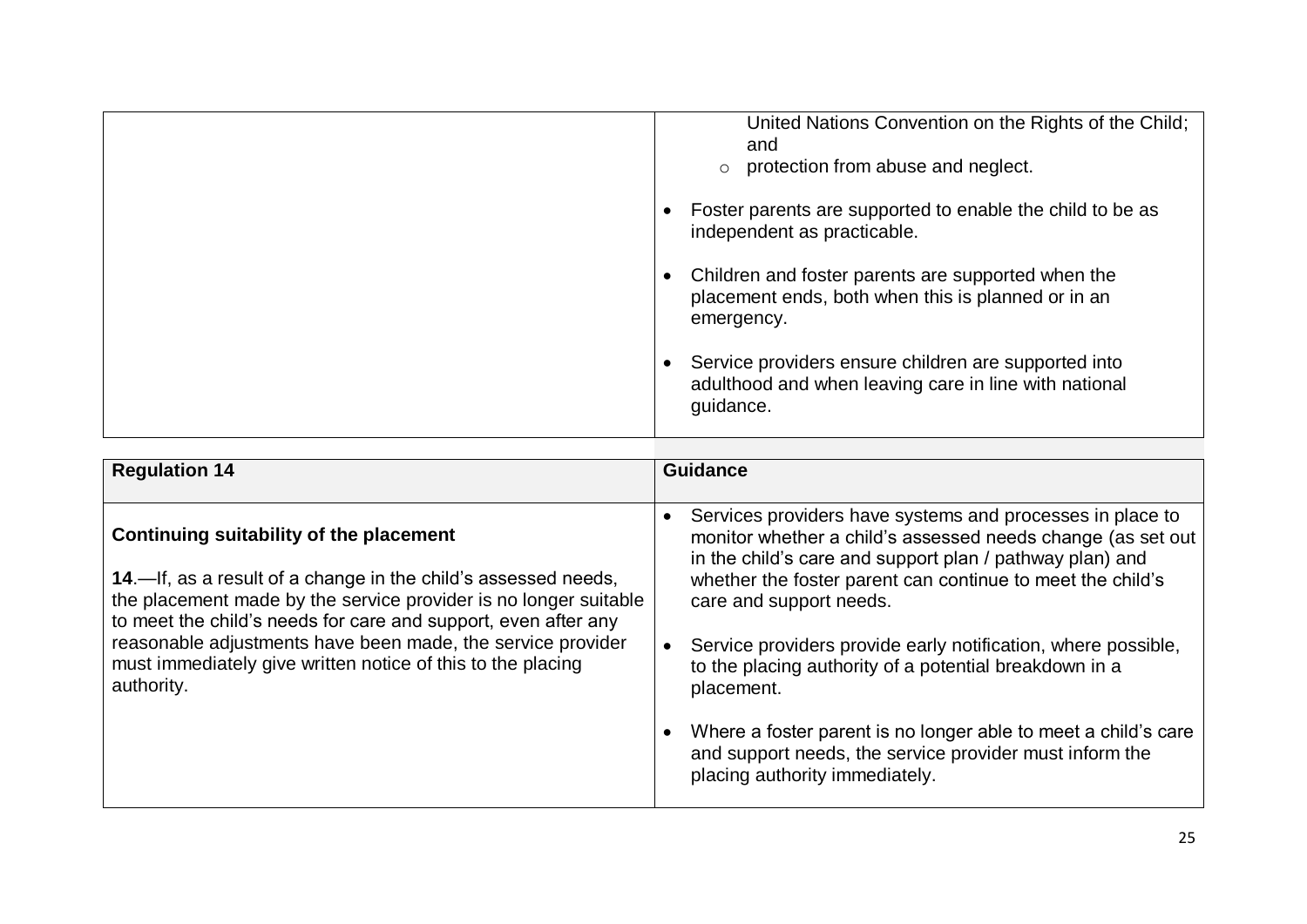| <b>Regulation 15</b>                                                                                                                                                                                                                                                                                                                                                                                                                                                                                                                                                                                                                                                   | <b>Guidance</b>                                                                                                                                                                                                                                                                                                                                                                                                                                                                                                                                                                                                                                                                                                                                                                                                                                                                            |
|------------------------------------------------------------------------------------------------------------------------------------------------------------------------------------------------------------------------------------------------------------------------------------------------------------------------------------------------------------------------------------------------------------------------------------------------------------------------------------------------------------------------------------------------------------------------------------------------------------------------------------------------------------------------|--------------------------------------------------------------------------------------------------------------------------------------------------------------------------------------------------------------------------------------------------------------------------------------------------------------------------------------------------------------------------------------------------------------------------------------------------------------------------------------------------------------------------------------------------------------------------------------------------------------------------------------------------------------------------------------------------------------------------------------------------------------------------------------------------------------------------------------------------------------------------------------------|
| <b>Information for children</b><br><b>15.</b> —(1) The service provider must put arrangements in place to<br>ensure that children have the information they need to make and<br>participate in day to day decisions about the way care and<br>support is provided to them and how they are supported to<br>achieve their personal outcomes.<br>(2) Information provided must be available in an appropriate<br>language, style, presentation and format for children of all ages.<br>(3) The service provider must put arrangements in place to<br>ensure that children receive such support as is necessary to<br>enable them to understand the information provided. | Service providers support foster parents to ensure children<br>$\bullet$<br>can participate in care planning and review during their foster<br>placement and make decisions about the way care and<br>support is provided to them.<br>Service providers ensure foster parents receive the<br>$\bullet$<br>information they need to provide care and support for the<br>child on a day to day basis in accordance with the child's<br>care and support plan / pathway plan and personal<br>outcomes.<br>Service providers have arrangements in place to enable<br>$\bullet$<br>children to understand the information provided to them.<br>Service providers put in place arrangements to enable<br>children to access relevant advocacy services or self<br>advocacy groups (if they wish) and support their<br>communication needs to enable them to make decisions<br>about their lives. |
|                                                                                                                                                                                                                                                                                                                                                                                                                                                                                                                                                                                                                                                                        |                                                                                                                                                                                                                                                                                                                                                                                                                                                                                                                                                                                                                                                                                                                                                                                                                                                                                            |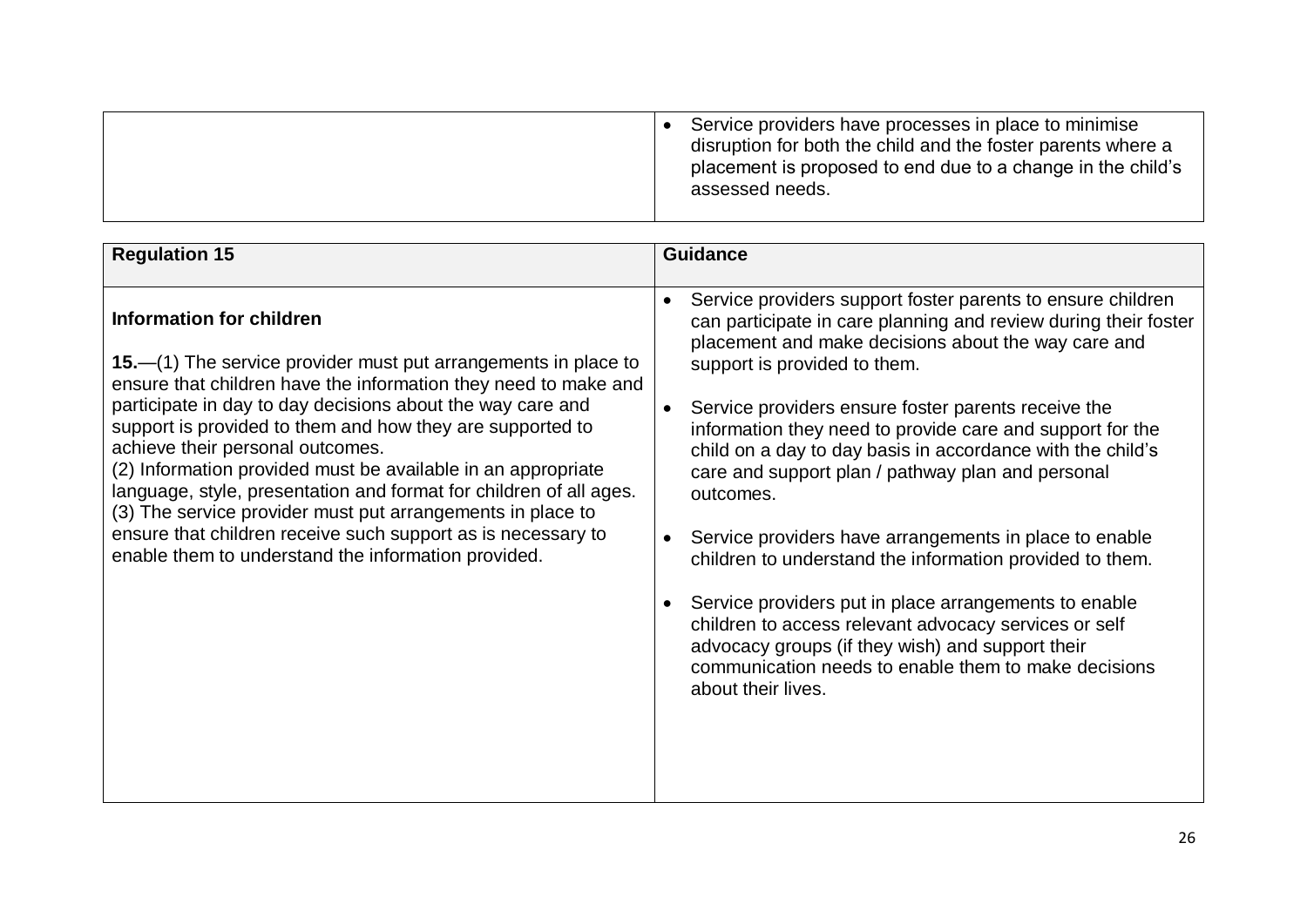| <b>Regulation 16</b>                                                                                                                                                                                                                                                                                                         | <b>Guidance</b>                                                                                                                                                                                                                                                                                                                                                                                                                                                                                                                                                                                                                                                                                                                                                                                                                               |
|------------------------------------------------------------------------------------------------------------------------------------------------------------------------------------------------------------------------------------------------------------------------------------------------------------------------------|-----------------------------------------------------------------------------------------------------------------------------------------------------------------------------------------------------------------------------------------------------------------------------------------------------------------------------------------------------------------------------------------------------------------------------------------------------------------------------------------------------------------------------------------------------------------------------------------------------------------------------------------------------------------------------------------------------------------------------------------------------------------------------------------------------------------------------------------------|
| <b>Language and communication</b><br>16. - (1) The service provider must take reasonable steps to<br>meet the language needs of children.<br>(2) The service provider must ensure that children are provided<br>with access to such aids and equipment as may be necessary to<br>facilitate their communication with others. | Service providers have arrangements in place to support<br>foster parents with a child's language needs in line with the<br>statement of purpose. Where necessary this will include<br>putting measures in place to ensure that the child can<br>communicate meaningfully with their foster parents. This<br>includes:<br>$\circ$ communicating with the child in their language of<br>need and/or choice; and<br>o access, where appropriate, to additional means of<br>communication such as Picture Exchange<br>Communication System (PECS), Treatment and<br><b>Education of Autistic and related Communication</b><br>Handicapped Children (TEACCH), Makaton, British<br>Sign Language.<br>Service providers identify a child's communication needs as<br>part of their determination as to whether the service can<br>meet their needs. |
|                                                                                                                                                                                                                                                                                                                              | Children can understand staff when they communicate with<br>them.                                                                                                                                                                                                                                                                                                                                                                                                                                                                                                                                                                                                                                                                                                                                                                             |
|                                                                                                                                                                                                                                                                                                                              | Service providers put in place arrangements to ensure that<br>aids and equipment required to support a child's<br>communication needs are in place, accessible, well-<br>maintained and that foster parents know how to use them.                                                                                                                                                                                                                                                                                                                                                                                                                                                                                                                                                                                                             |
|                                                                                                                                                                                                                                                                                                                              | Service providers deliver or work towards actively offering<br>their services in the Welsh language to children or foster<br>parents whose first language is Welsh.                                                                                                                                                                                                                                                                                                                                                                                                                                                                                                                                                                                                                                                                           |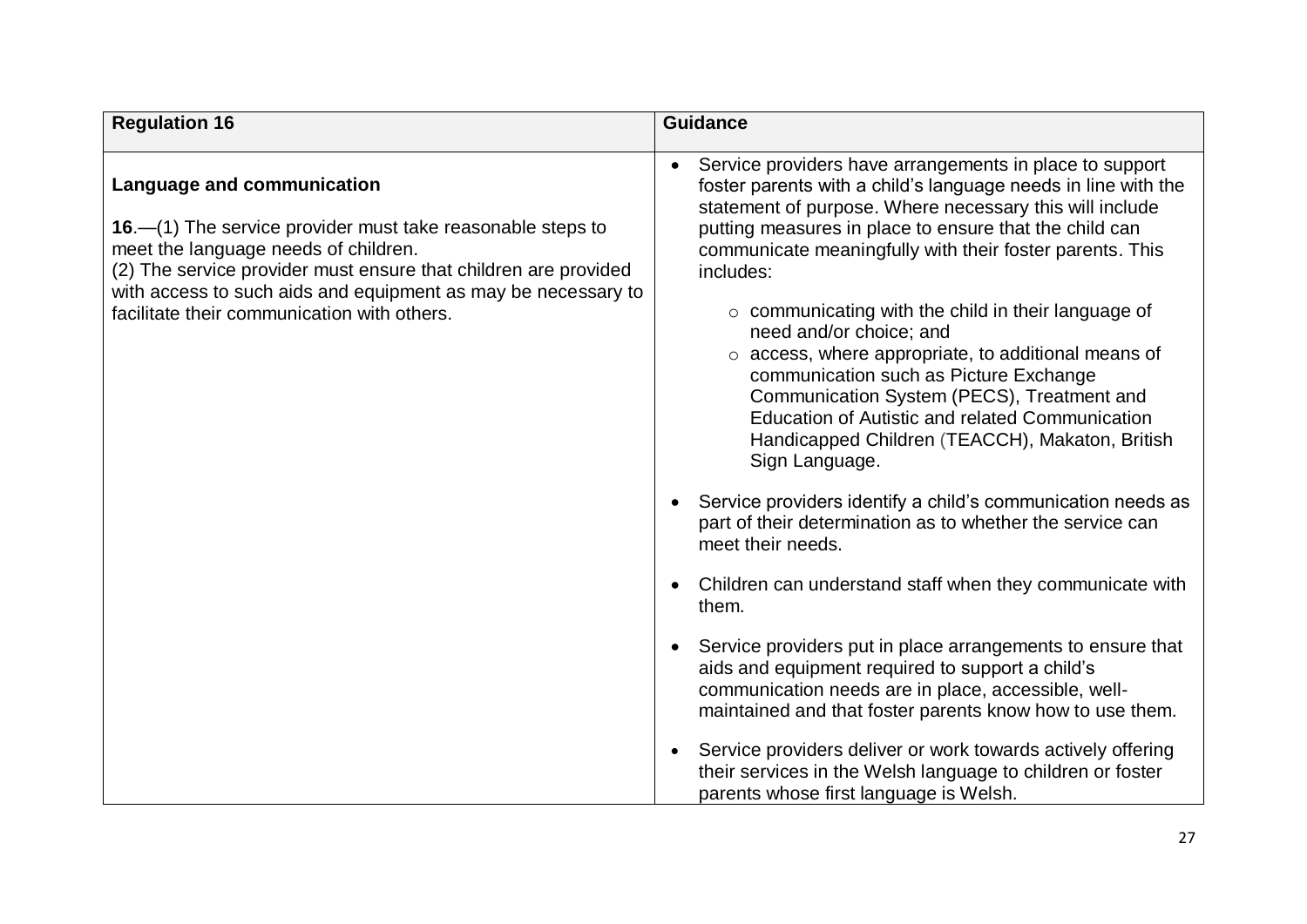| <b>Regulation 17</b>                                                                                                                                                                                                                                                                                                                                                                                                                                                                                                                                       | <b>Guidance</b>                                                                                                                                                                                                                                                                                                                                                                                                                                                                                                                                                                                                                               |
|------------------------------------------------------------------------------------------------------------------------------------------------------------------------------------------------------------------------------------------------------------------------------------------------------------------------------------------------------------------------------------------------------------------------------------------------------------------------------------------------------------------------------------------------------------|-----------------------------------------------------------------------------------------------------------------------------------------------------------------------------------------------------------------------------------------------------------------------------------------------------------------------------------------------------------------------------------------------------------------------------------------------------------------------------------------------------------------------------------------------------------------------------------------------------------------------------------------------|
| <b>Respect and sensitivity</b><br>$17$ .—(1) The service provider must put arrangements in place to<br>ensure that children placed by the provider are treated with<br>respect and sensitivity.<br>(2) This includes, but is not limited to-<br>(a) respecting the child's privacy and dignity,<br>(b) respecting the child's rights to confidentiality,<br>(c) promoting the child's autonomy and independence, and<br>(d) having regard to any relevant protected characteristics<br>(as defined in section 4 of the Equality Act 2010) of the<br>child. | Service providers ensure children and their foster parents<br>$\bullet$<br>are aware of their rights and entitlements under the law, and<br>under equality and diversity policies held by the service<br>provider.<br>Service providers support foster parents to ensure that a<br>child is:<br>listened to, and communicated with, in a courteous<br>and respectful manner, with their care and support<br>needs being prioritised by foster parent; and<br>treated with respect and feels valued.<br>Children and foster parents are encouraged to contribute<br>their views, if they choose to, on the way in which the service<br>is run. |

| <b>Regulation 18</b>                                                                                                        | <b>Guidance</b>                                                                                                                                                                     |
|-----------------------------------------------------------------------------------------------------------------------------|-------------------------------------------------------------------------------------------------------------------------------------------------------------------------------------|
|                                                                                                                             |                                                                                                                                                                                     |
| <b>Compliance with foster care agreement</b>                                                                                | Service providers have foster care agreements in place with<br>approved foster parents in line with Schedule 3 of the<br><b>Fostering Panels Regulations.</b>                       |
| 18.—The service provider must monitor the foster parents'<br>compliance with the requirements of the foster care agreement. | Service providers have effective arrangements in place to<br>$\bullet$<br>monitor and review the obligations placed upon foster<br>parents as set out in the foster care agreement. |
|                                                                                                                             | Service providers have arrangements in place to ensure                                                                                                                              |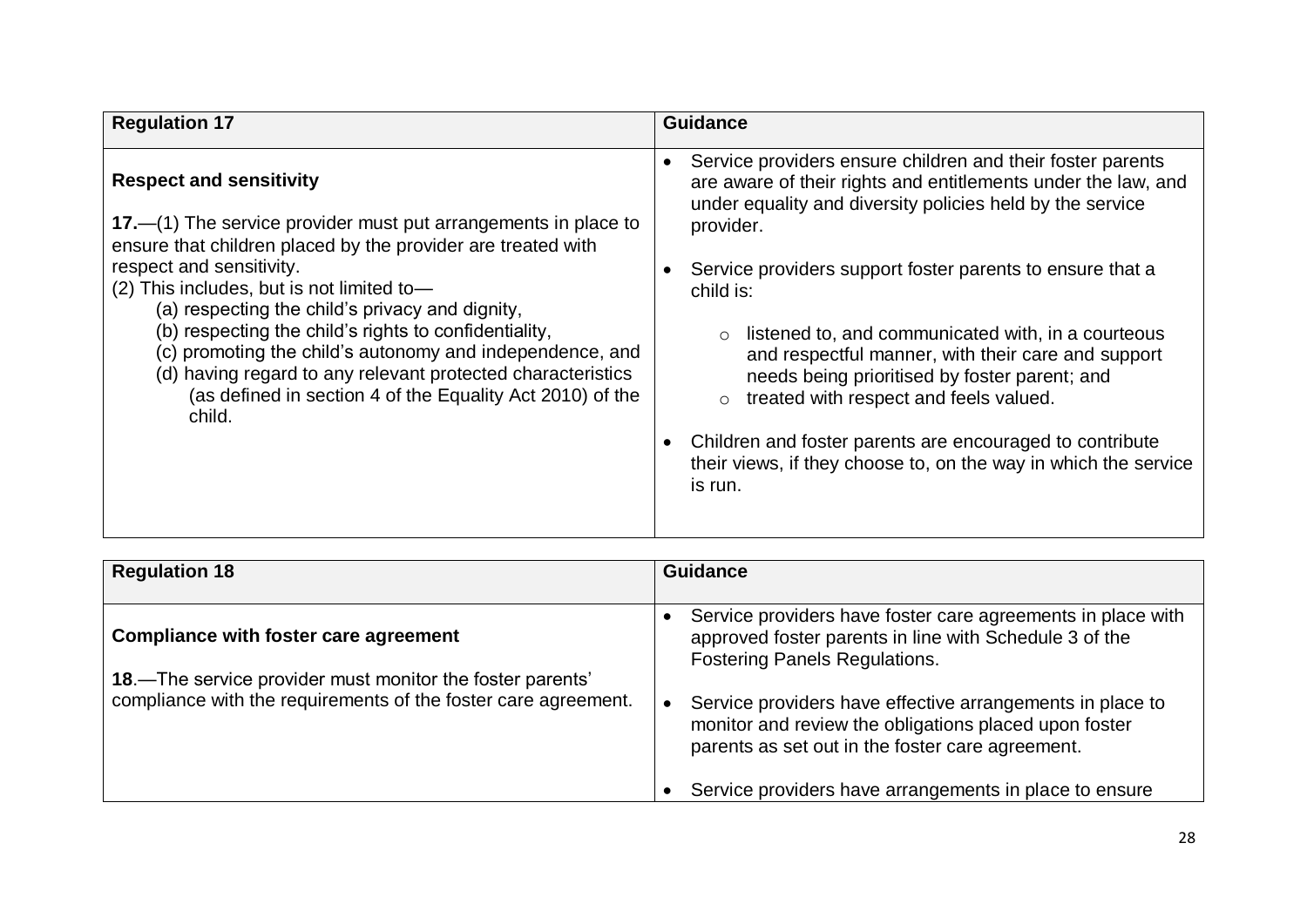|  | foster parents are supported to understand and deliver the<br>requirements placed upon them through the foster care<br>agreement.                                                                               |
|--|-----------------------------------------------------------------------------------------------------------------------------------------------------------------------------------------------------------------|
|  | Service providers have effective arrangements in place to<br>ensure foster parents take action to achieve compliance with<br>the foster care agreement wherever it is identified that they<br>are not doing so. |

| <b>Regulation 19</b>                                                                                                                                                                         | <b>Guidance</b>                                                                                                                                                               |
|----------------------------------------------------------------------------------------------------------------------------------------------------------------------------------------------|-------------------------------------------------------------------------------------------------------------------------------------------------------------------------------|
|                                                                                                                                                                                              |                                                                                                                                                                               |
| Duty to promote contact                                                                                                                                                                      | Foster parents are supported to enable the child to maintain<br>and develop family contacts and friendships in line with the<br>child's care and support plan / pathway plan. |
| 19. The service provider must ensure foster parents promote                                                                                                                                  |                                                                                                                                                                               |
| contact between a child placed with them and the child's<br>parents, relatives and friends, in accordance with the child's care<br>and support plan and any court order relating to contact. | Where necessary, foster parents are supported to deal with<br>any difficult contact issues that may arise or any travel<br>requirements that are needed.                      |
|                                                                                                                                                                                              | Foster parents are supported to understand any restrictions<br>on contact to protect the child from any risk to their safety or<br>welfare.                                   |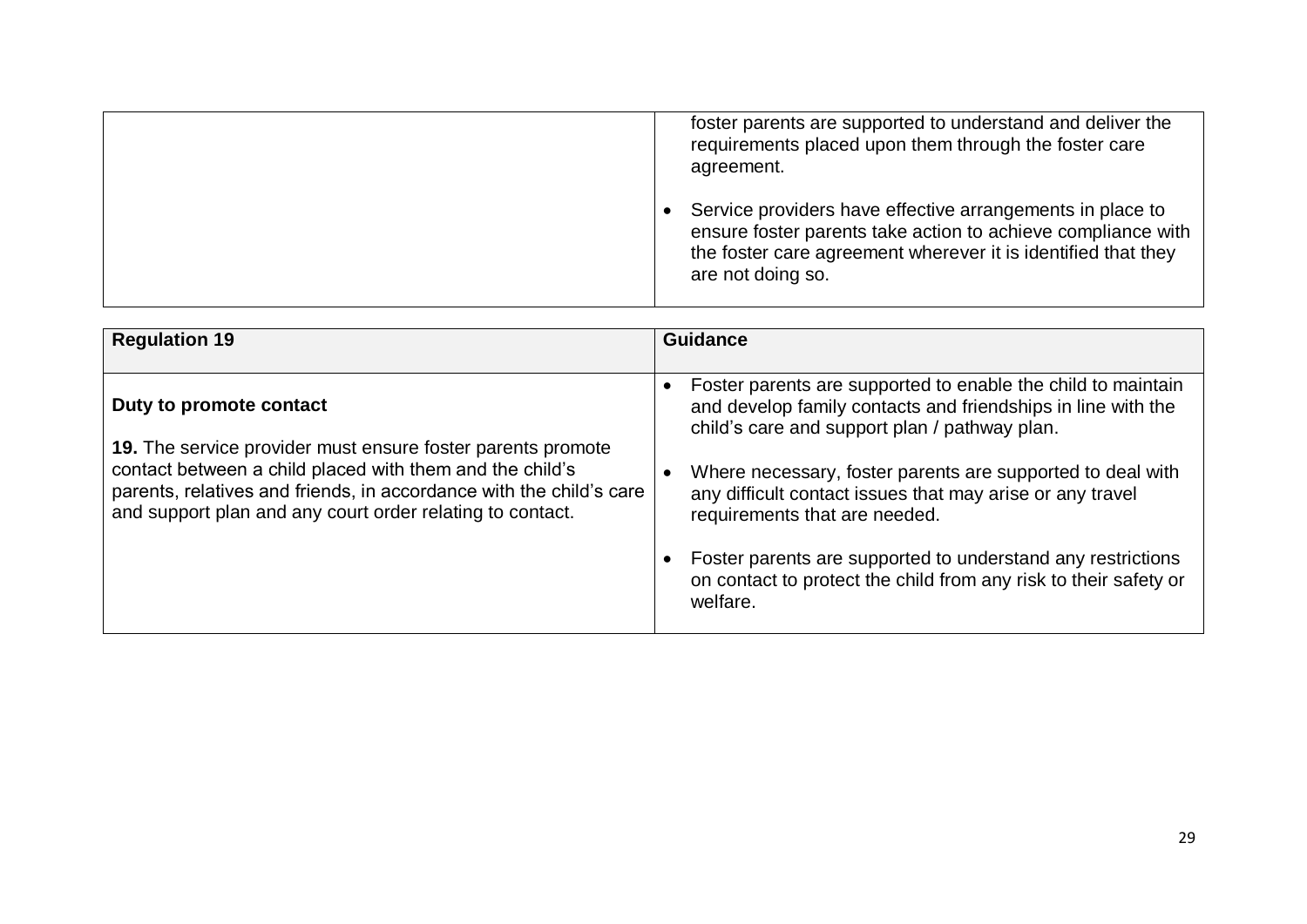### **1.5 Requirements on service providers – safeguarding (Part 6)**

The intent of Part 6 of the Regulations is to ensure that service providers have in place the mechanisms to safeguard vulnerable children to whom care and support is provided.

This includes arrangements that:

- support vulnerable children using the service;
- support and underpin staff and foster parent's knowledge, understanding and skill in identifying risks and action to take where abuse, neglect or improper treatment is suspected or identified; and
- ensure providers work collaboratively with relevant partners to prevent and take action where abuse, neglect or improper treatment is suspected or identified.

| <b>Regulation 20</b>                                                                                                                                                                                                        | <b>Guidance</b>                                                                                                                                                                                                                                                                                 |
|-----------------------------------------------------------------------------------------------------------------------------------------------------------------------------------------------------------------------------|-------------------------------------------------------------------------------------------------------------------------------------------------------------------------------------------------------------------------------------------------------------------------------------------------|
| <b>Safeguarding - Overarching requirements</b><br>20. The service provider must put arrangements in place to<br>ensure that children placed by it are safe and are protected from<br>abuse, neglect and improper treatment. | When a placement begins, the child is given information<br>about safeguarding, how to raise a concern and what<br>support is available to enable them to do so.<br>Staff and foster parents can access up to date safeguarding<br>policies and procedures.                                      |
|                                                                                                                                                                                                                             | Staff and foster parents receive training relevant to their role<br>to enable them to understand their responsibility to<br>safeguard and protect vulnerable children. This includes both<br>internal and local safeguarding arrangements including how<br>to raise a concern (whistleblowing). |
|                                                                                                                                                                                                                             | Staff training is ongoing at regular intervals in line with local<br>safeguarding recommendations.                                                                                                                                                                                              |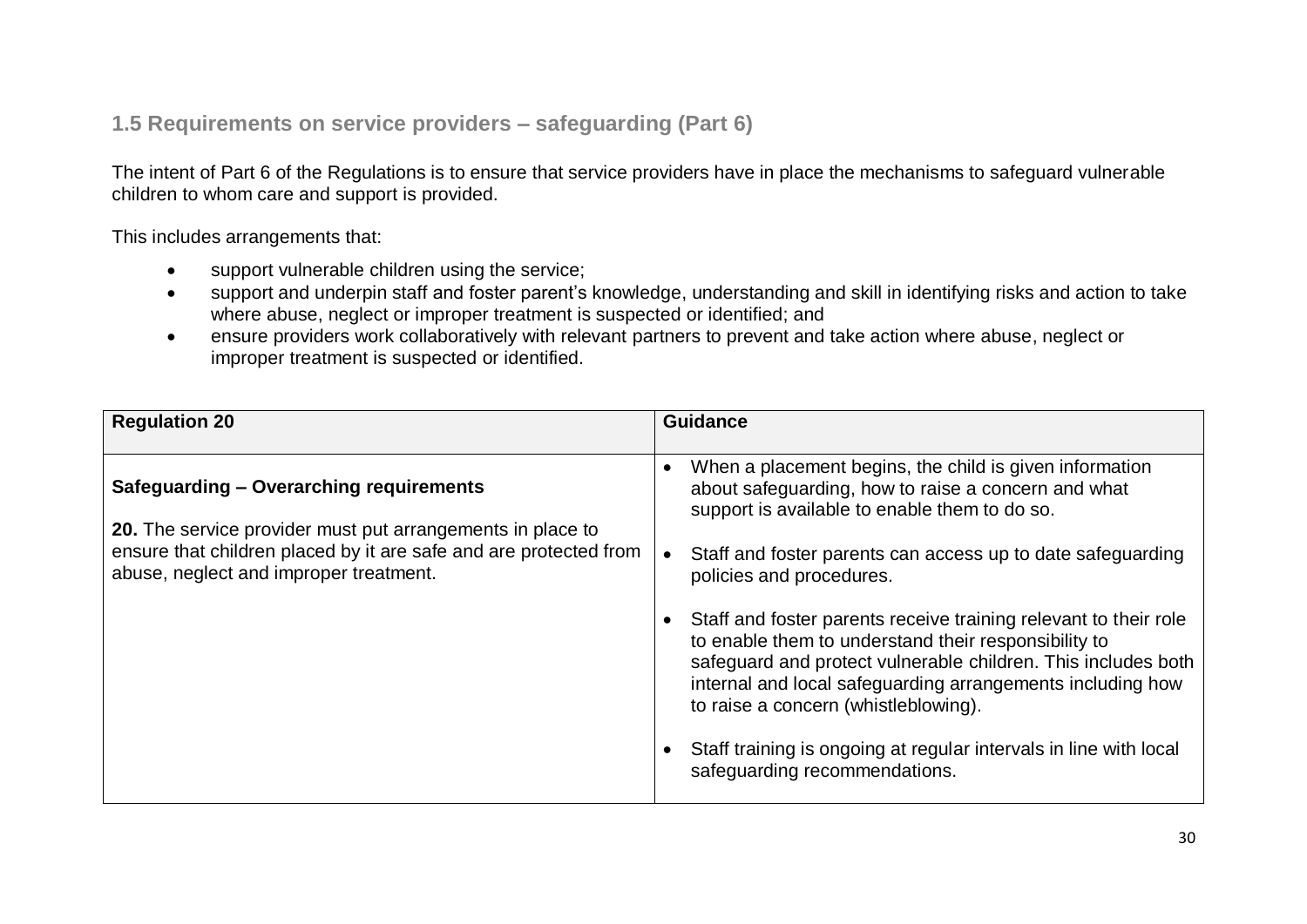|           | Staff are aware of their individual responsibilities for raising<br>concerns to ensure the safety and well-being of children.                                                                                                                                                                                                                    |
|-----------|--------------------------------------------------------------------------------------------------------------------------------------------------------------------------------------------------------------------------------------------------------------------------------------------------------------------------------------------------|
|           | Service providers make provision to support staff raising<br>safeguarding concerns (whistleblowing).                                                                                                                                                                                                                                             |
| $\bullet$ | Service providers work in partnership with other relevant<br>professionals and agencies to assess and manage risks to<br>children using the service and to participate in the<br>safeguarding process.                                                                                                                                           |
| $\bullet$ | Records of safeguarding referrals and outcomes are<br>maintained to enable oversight and scrutiny of safeguarding<br>within the service. Protection of vulnerable children must be<br>overseen by the service manager and responsible individual<br>and within the governance structure, with arrangements<br>made for oversight at board level. |
|           | Service providers ensure outcomes arising from any<br>safeguarding referral are communicated to the child in a<br>method appropriate to their age and level of understanding,<br>taking into account any specific condition and/or<br>communication needs. This is also communicated to any<br>representatives (if appropriate).                 |
|           |                                                                                                                                                                                                                                                                                                                                                  |
|           |                                                                                                                                                                                                                                                                                                                                                  |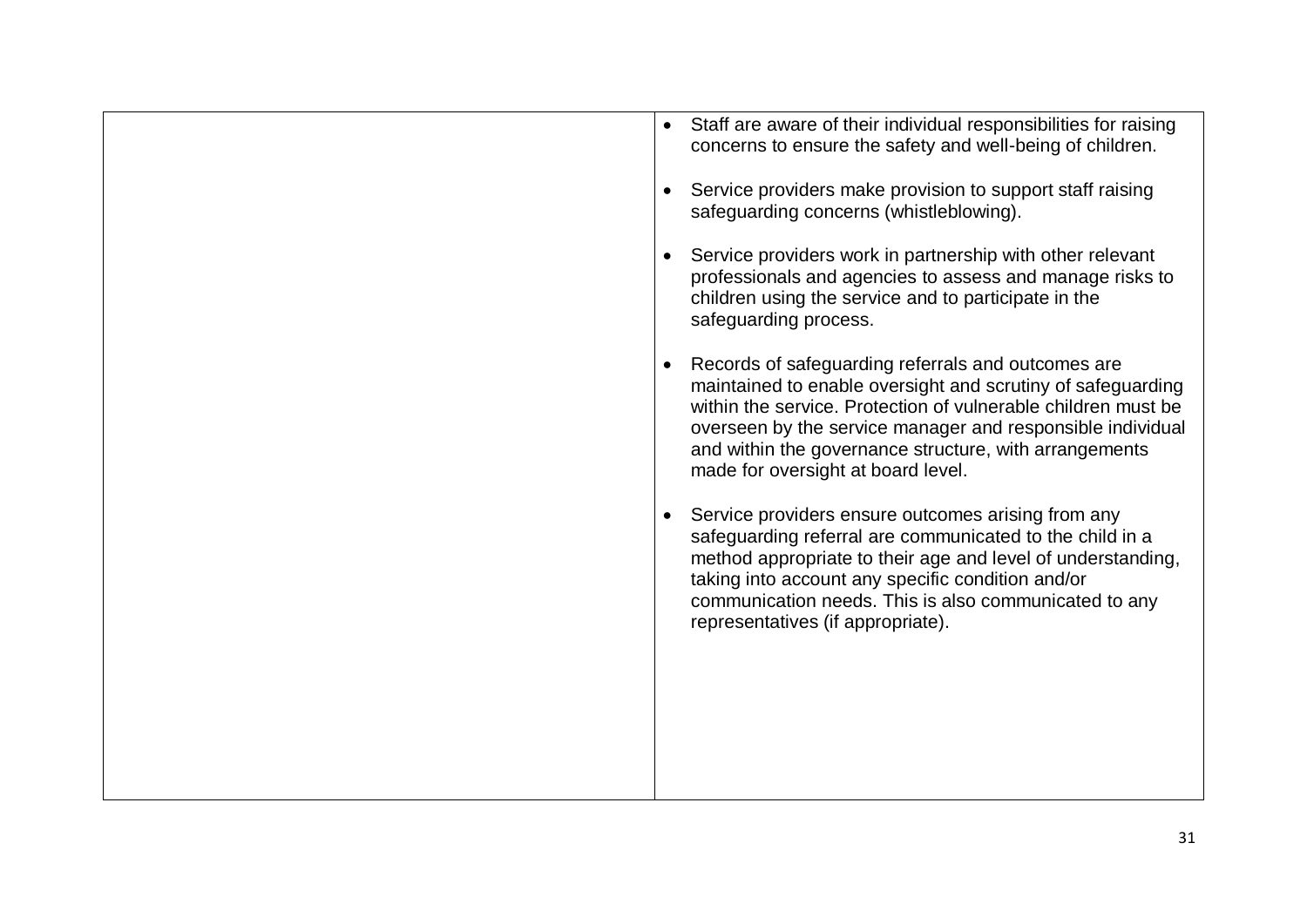| <b>Regulation 21</b>                                                                                                                                                                                                                                                                                                                                                                                                                                                            | <b>Guidance</b>                                                                                                                                                                                                                                                                                                                                                                                                                                                                                                                                                   |
|---------------------------------------------------------------------------------------------------------------------------------------------------------------------------------------------------------------------------------------------------------------------------------------------------------------------------------------------------------------------------------------------------------------------------------------------------------------------------------|-------------------------------------------------------------------------------------------------------------------------------------------------------------------------------------------------------------------------------------------------------------------------------------------------------------------------------------------------------------------------------------------------------------------------------------------------------------------------------------------------------------------------------------------------------------------|
|                                                                                                                                                                                                                                                                                                                                                                                                                                                                                 |                                                                                                                                                                                                                                                                                                                                                                                                                                                                                                                                                                   |
| Safeguarding policies and procedures                                                                                                                                                                                                                                                                                                                                                                                                                                            | There is an up to date safeguarding policy and procedures in<br>place.                                                                                                                                                                                                                                                                                                                                                                                                                                                                                            |
| $21 - (1)$ The service provider must have policies and procedures<br>in place-<br>(a) for the prevention of abuse, neglect and improper<br>treatment, and                                                                                                                                                                                                                                                                                                                       | Safeguarding policies and procedures are aligned to current<br>$\bullet$<br>legislation, national guidance and local children's<br>safeguarding procedures.                                                                                                                                                                                                                                                                                                                                                                                                       |
| (b) for responding to any allegation or evidence of abuse,<br>neglect or improper treatment.<br>(2) In this regulation, such policies and procedures are referred<br>to as safeguarding policies and procedures.<br>(3) The service provider must ensure that its safeguarding<br>policies and procedures are operated effectively.<br>(4) In particular, where there is an allegation or evidence of<br>abuse, neglect or improper treatment, the service provider<br>$must$ — | The safeguarding policy and procedures include the<br>$\bullet$<br>individual roles and responsibilities of staff and others<br>working at the service, in identifying, receiving and reporting<br>allegations of abuse, neglect or improper treatment or<br>suspected abuse, neglect or improper treatment. This will<br>include instruction for staff on actions to be taken and<br>mechanisms for referral to the placing authority and other<br>relevant partners and agencies.                                                                               |
| (a) act in accordance with their safeguarding policies and<br>procedures,<br>(b) take immediate action to ensure the safety of all<br>children for whom care and support is provided,<br>(c) make appropriate referrals to other agencies, and<br>(d) keep a record of any evidence or the substance of any<br>allegation, any action taken and any referrals made.                                                                                                             | The safeguarding policy and procedures include the role and<br>$\bullet$<br>responsibilities of foster parents in relation to allegations or<br>disclosures, by any child in the foster parent's household, of<br>abuse or improper treatment or suspected abuse or improper<br>treatment of any child in the foster parent's household. This<br>will include how to report such allegations or disclosures to<br>the service provider.<br>Service providers ensure children are informed of their right<br>to access independent professional advocacy services. |
|                                                                                                                                                                                                                                                                                                                                                                                                                                                                                 |                                                                                                                                                                                                                                                                                                                                                                                                                                                                                                                                                                   |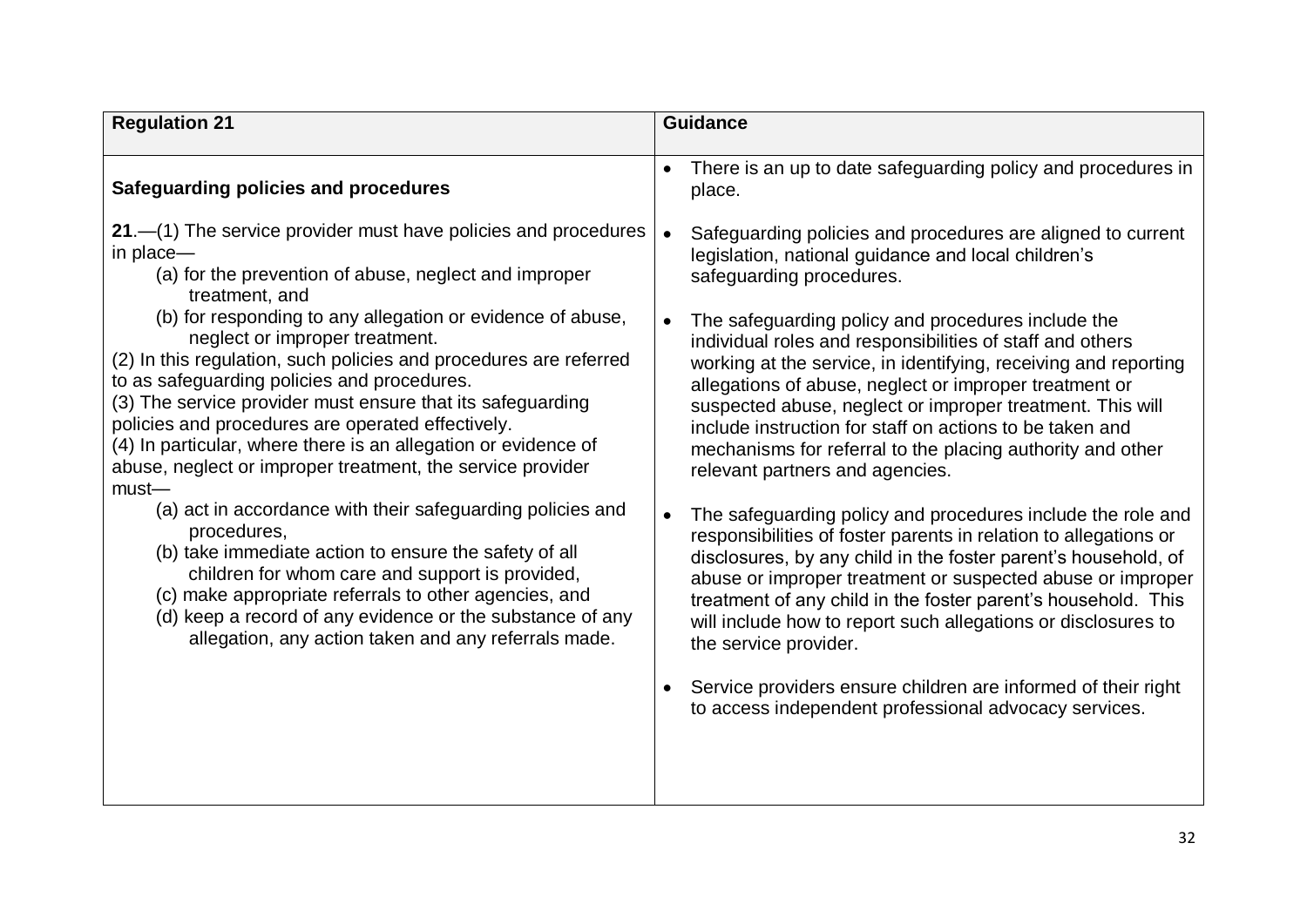| <b>Regulation 22</b>                                                                                                                                                                                                                                                                                                                                                                                            | <b>Guidance</b>                                                                                                                                                                                                                                                                                     |
|-----------------------------------------------------------------------------------------------------------------------------------------------------------------------------------------------------------------------------------------------------------------------------------------------------------------------------------------------------------------------------------------------------------------|-----------------------------------------------------------------------------------------------------------------------------------------------------------------------------------------------------------------------------------------------------------------------------------------------------|
| The appropriate use of control and restraint                                                                                                                                                                                                                                                                                                                                                                    | There is a policy and procedures in place on the appropriate<br>use of control and restraint. This sets out:                                                                                                                                                                                        |
| $22-$ (1) The service provider must have a policy and<br>procedures in place on the use of control or restraint.<br>(2) The policy and procedures must prohibit care and support<br>being provided in a way which includes acts intended to control<br>or restrain a child unless those acts-<br>(a) are necessary to prevent a risk of harm posed to the<br>child or other persons or likely serious damage to | the requirement on foster parents for any use of control or<br>restraint to adhere to current national guidance and<br>legislation; and<br>the requirement for training in any methods of control or<br>$\circ$<br>restraint to be undertaken prior to the use of any such<br>control or restraint. |
| property, and<br>(b) are a proportionate response to such a risk.<br>(3) The policy and procedures must require foster parents to be<br>trained in any methods of control or restraint to be used.<br>(4) The policy and procedures must require foster parents to                                                                                                                                              | Service providers ensure a positive and constructive<br>$\bullet$<br>approach is adopted by foster parents to support a child's<br>behaviour. Any approach to support the child's behaviour is<br>consistent with:                                                                                  |
| (a) make a record of any incident in which control or<br>restraint is used, and<br>(b) notify the service provider of any such incident within<br>24hrs.<br>(5) The service provider must ensure that any control or restraint                                                                                                                                                                                  | meeting the child's needs for care and support; and<br>$\circ$<br>the wellbeing of other members of the foster parent's<br>$\circ$<br>household who may be affected by the placement<br>made.                                                                                                       |
| used by foster parents is carried out in accordance with these<br>policies and procedures.<br>(6) For the purposes of this regulation, a person controls or<br>restrains a child if that person-                                                                                                                                                                                                                | Staff and foster parents are aware of, understand and follow<br>the policy and procedures on the appropriate use of control<br>and restraint.                                                                                                                                                       |
| (a) uses, or threatens to use, force to secure the<br>doing of an act which the child resists, or<br>(b) restricts the child's liberty of movement, whether or not<br>the child resists, including by the use of physical,<br>mechanical or chemical means.                                                                                                                                                     | Foster parents receive behavioural support training that is<br>$\bullet$<br>relevant to their role to make sure any control or restraint<br>practices are only used proactively and when absolutely<br>necessary, in line with current national guidance.                                           |
| (7) For the purposes of this regulation, "harm" has the same<br>meaning as in section 22(10) of the 2016 Act.                                                                                                                                                                                                                                                                                                   | Staff and foster parents are kept up to date on the policy and<br>$\bullet$<br>procedures in line with any changes to guidance and                                                                                                                                                                  |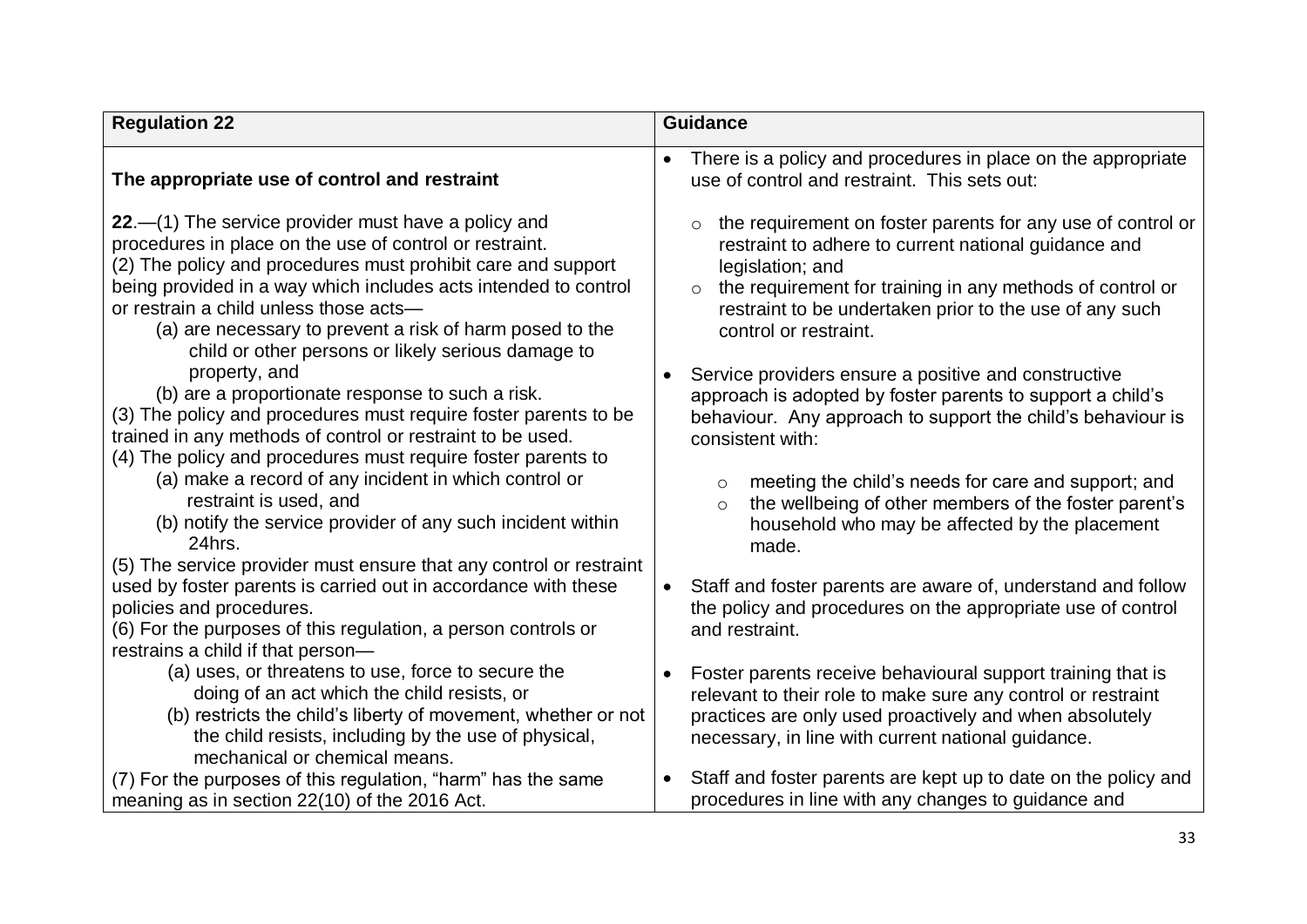| legislation.                                                                                                                                                                                                                                                                                                                                                                                                 |  |
|--------------------------------------------------------------------------------------------------------------------------------------------------------------------------------------------------------------------------------------------------------------------------------------------------------------------------------------------------------------------------------------------------------------|--|
| Service providers ensure arrangements are in place so that<br>whenever foster parents are using forms of control or<br>restraint, providers are able to check that it:                                                                                                                                                                                                                                       |  |
| $\circ$ is used as part of a pro-active approach to<br>behavioural support;<br>is proportionate to the risk of harm and the<br>seriousness of that harm to the child receiving care<br>and support or another person;<br>takes account of the assessment of the child's needs;<br>and<br>follows current legislation and guidance.<br>$\circ$<br>Service providers regularly monitor and review the approach |  |
| to, and use of control or restraint used by foster parents, and<br>report on this within their governance framework. This<br>includes:                                                                                                                                                                                                                                                                       |  |
| the details of the incident and actions taken in<br>response; and<br>sufficient detail to enable analysis and review of the<br>$\circ$<br>child's care and support needs as well as to inform<br>wider review of service provision.                                                                                                                                                                          |  |
| Service providers have arrangements in place to ensure<br>incidents of control and restraint are recorded and reported<br>to them by foster parents within 24 hours.                                                                                                                                                                                                                                         |  |
| Records of the use of control and restraint are reviewed and<br>reported upon within the quality of care review.                                                                                                                                                                                                                                                                                             |  |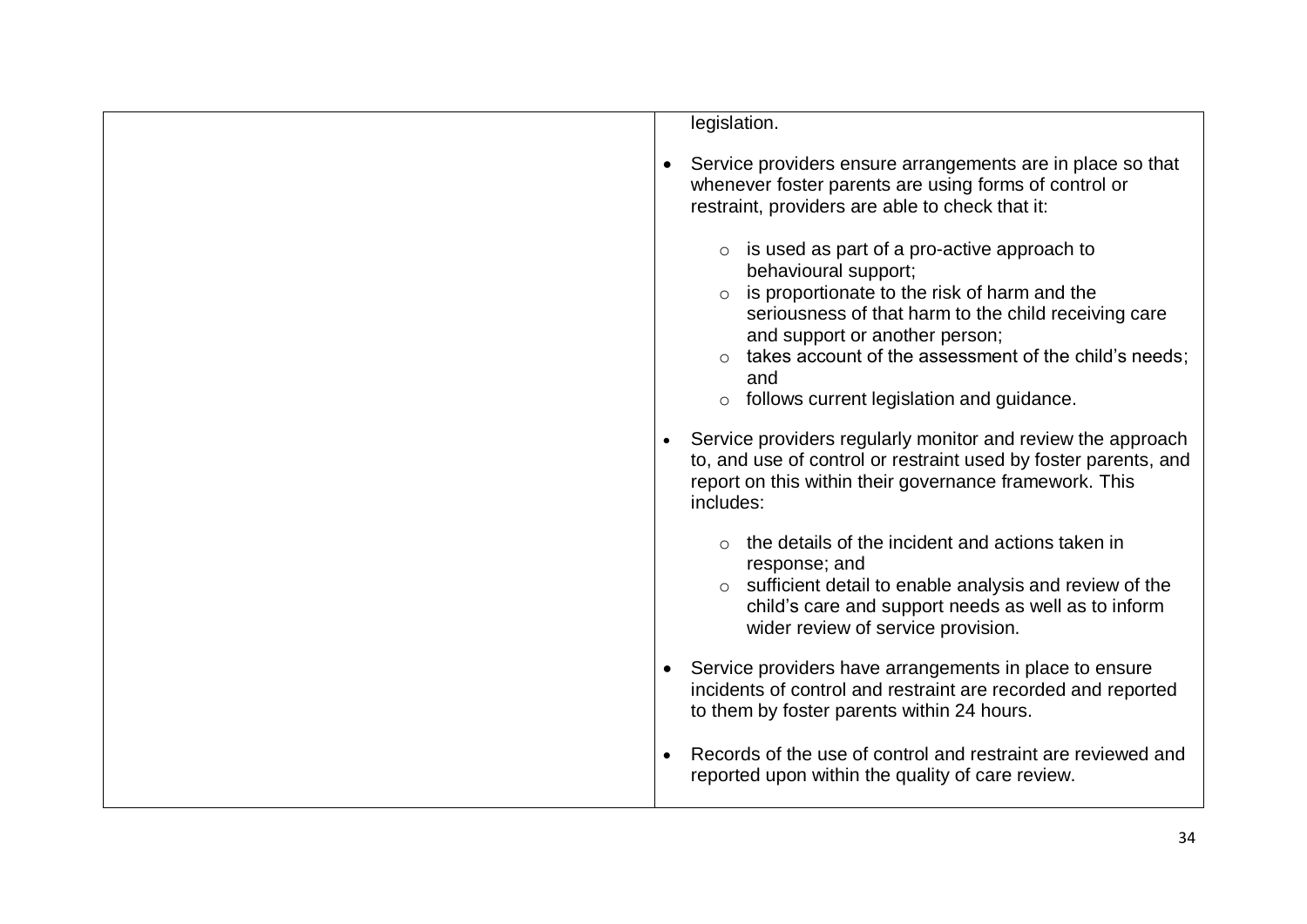# **Regulation 23**

# **Prohibition on the use of corporal punishment**

**23**. The service provider must ensure that foster parents do not use any form of corporal punishment at any time against any child.

| <b>Regulation 24</b>                                                                                                                                          | <b>Guidance</b>                                                                                                                                                                                                                   |
|---------------------------------------------------------------------------------------------------------------------------------------------------------------|-----------------------------------------------------------------------------------------------------------------------------------------------------------------------------------------------------------------------------------|
| <b>Deprivation of liberty</b><br>24. A child must not be deprived of their liberty for the purpose of<br>receiving care and support without lawful authority. | Service providers have arrangements in place to ensure<br>foster parents are aware that they must act at all times in<br>accordance with current legislation and applicable guidance<br>on the deprivation of liberty safeguards. |
|                                                                                                                                                               | Staff and, where relevant, foster parents, are trained at<br>appropriate intervals and in line with any changes to<br>legislation and guidance on the deprivation of liberty<br>safeguards.                                       |

| <b>Regulation 25</b>                                                                                                                                                                     | <b>Guidance</b>                                                                                                                                                                                                                                                                                                                             |
|------------------------------------------------------------------------------------------------------------------------------------------------------------------------------------------|---------------------------------------------------------------------------------------------------------------------------------------------------------------------------------------------------------------------------------------------------------------------------------------------------------------------------------------------|
| Policy and procedures on bullying<br>25. The service provider must have in place a policy on the<br>prevention of bullying and procedures for dealing with an<br>allegation of bullying. | There is a policy in place on the prevention of bullying.<br>The policy is aligned to current legislation and national<br>quidance.<br>The policy includes the individual roles and responsibilities of<br>staff and others working at the service, and foster parents, in<br>identifying, receiving and reporting allegations of bullying. |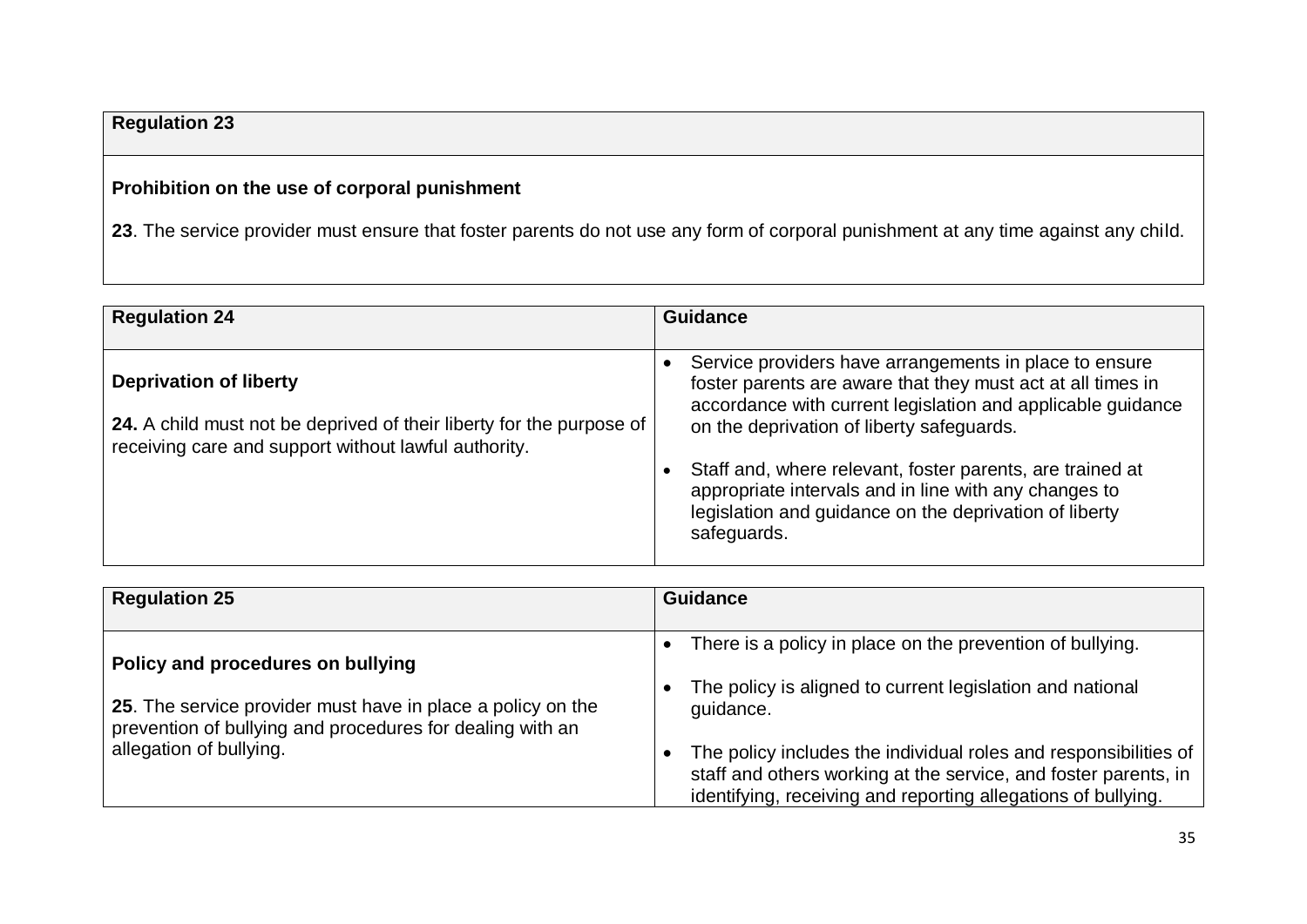|  | This will include instructions for staff on actions to be taken<br>and mechanisms for referral to relevant partners and<br>agencies. |
|--|--------------------------------------------------------------------------------------------------------------------------------------|
|--|--------------------------------------------------------------------------------------------------------------------------------------|

| <b>Regulation 26</b>                                                                                                                                                                     | <b>Guidance</b>                                                                                                                                                                                                                                                                                                                           |
|------------------------------------------------------------------------------------------------------------------------------------------------------------------------------------------|-------------------------------------------------------------------------------------------------------------------------------------------------------------------------------------------------------------------------------------------------------------------------------------------------------------------------------------------|
|                                                                                                                                                                                          |                                                                                                                                                                                                                                                                                                                                           |
| Procedure when child is absent without permission                                                                                                                                        | There is a procedure in place for when a child is absent<br>$\bullet$<br>without permission.                                                                                                                                                                                                                                              |
| 26. The service provider must ensure that there is a procedure<br>to be followed when any child who has been placed with foster<br>parents by the provider is absent without permission. | The procedure is aligned to current legislation and national<br>quidance.                                                                                                                                                                                                                                                                 |
|                                                                                                                                                                                          | The procedure includes the individual roles and<br>responsibilities of staff and others working for the service,<br>and of foster parents, in reporting when a child is absent<br>without permission. This will include instruction for staff on<br>actions to be taken and mechanisms for referral to relevant<br>partners and agencies. |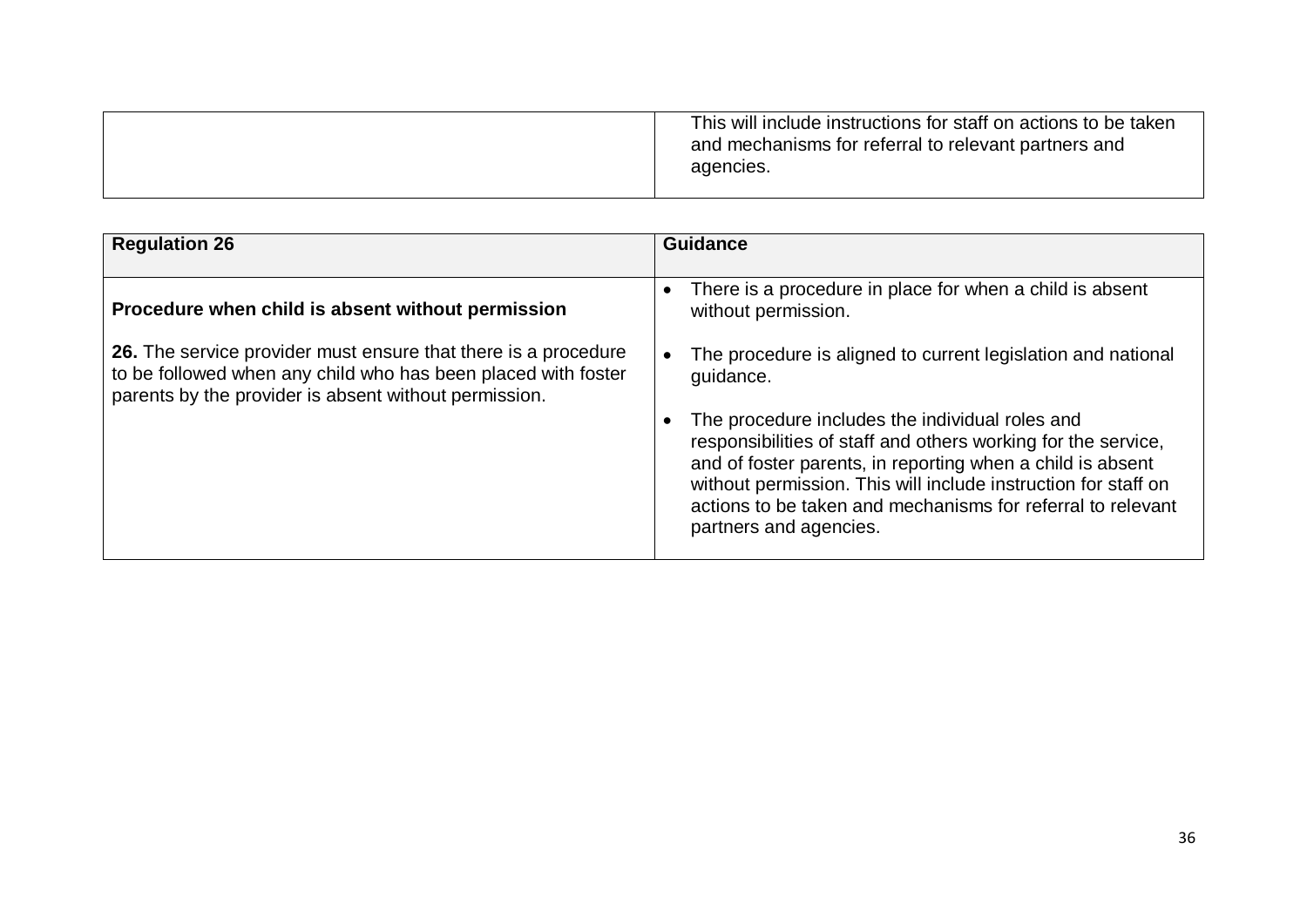# **1.6 Requirements on service providers to ensure access to health, education and other services (Part 7)**

The intent of Part 7 of the Regulations is to ensure that where a child is placed with foster parents, the child is supported to access healthcare and other services to maintain their ongoing good health, development and well-being.

| <b>Regulation 27</b>                                                                                                                                                                                                                                                                                                                                                                                                                                                                                                                                                                                                                                                                                                                                                                                                                                                                                                                                                                              | <b>Guidance</b>                                                                                                                                                                                                                                                                                                                                                                                                                                                                                                                                                                                                                                                                                                                                                                                                                                                                                                                                                                                                                                                                                                              |
|---------------------------------------------------------------------------------------------------------------------------------------------------------------------------------------------------------------------------------------------------------------------------------------------------------------------------------------------------------------------------------------------------------------------------------------------------------------------------------------------------------------------------------------------------------------------------------------------------------------------------------------------------------------------------------------------------------------------------------------------------------------------------------------------------------------------------------------------------------------------------------------------------------------------------------------------------------------------------------------------------|------------------------------------------------------------------------------------------------------------------------------------------------------------------------------------------------------------------------------------------------------------------------------------------------------------------------------------------------------------------------------------------------------------------------------------------------------------------------------------------------------------------------------------------------------------------------------------------------------------------------------------------------------------------------------------------------------------------------------------------------------------------------------------------------------------------------------------------------------------------------------------------------------------------------------------------------------------------------------------------------------------------------------------------------------------------------------------------------------------------------------|
| <b>Access to health services</b><br>27.—(1) The service provider must ensure that foster parents<br>promote the physical, mental and emotional health and<br>development of children placed with them.<br>(2) In particular, the service provider must put arrangements in<br>place to ensure that foster parents-<br>(a) register each child with a general practitioner,<br>(b) provide each child with access to such medical,<br>dental, optical, nursing, psychological and psychiatric<br>advice, treatment and services as the child may<br>require,<br>(c) support each child to obtain such individual support,<br>aids and equipment which the child may require as a<br>result of any particular health needs or disability they<br>may have, and<br>(d) provide each child with guidance, support and advice<br>on health, personal care and health promotion issues<br>appropriate to the child's needs and wishes.<br>(3) The service provider must have a policy and procedures in | Service providers have arrangements in place to ensure the<br>health and well-being of children placed with foster parents is<br>promoted. This includes, but is not limited to:<br>supporting foster parents to ensure a child is healthy and<br>active;<br>supporting foster parents to ensure a child is registered<br>$\circ$<br>with a general practitioner;<br>providing foster parents with up to date medical<br>$\circ$<br>information and supporting them to ensure a child gains<br>access to other primary care services or other specialist<br>services, as required, in a timely manner;<br>where appropriate, supporting foster parents to ensure a<br>$\circ$<br>child receives relevant sensory checks and is provided<br>with support to access ongoing reviews;<br>supporting foster parents to ensure that any aids, hearing<br>$\circ$<br>aids, glasses, etc. required by a child are obtained and<br>appropriately maintained so they may be used effectively;<br>supporting foster parents to ensure children participate in<br>$\circ$<br>activities related to health promotion, where appropriate; |
| place in relation to the administration of medicines by foster<br>parents.                                                                                                                                                                                                                                                                                                                                                                                                                                                                                                                                                                                                                                                                                                                                                                                                                                                                                                                        | and<br>supporting foster parents to recognise and respond<br>$\circ$                                                                                                                                                                                                                                                                                                                                                                                                                                                                                                                                                                                                                                                                                                                                                                                                                                                                                                                                                                                                                                                         |
|                                                                                                                                                                                                                                                                                                                                                                                                                                                                                                                                                                                                                                                                                                                                                                                                                                                                                                                                                                                                   | positively to children's emotional and mental well-being                                                                                                                                                                                                                                                                                                                                                                                                                                                                                                                                                                                                                                                                                                                                                                                                                                                                                                                                                                                                                                                                     |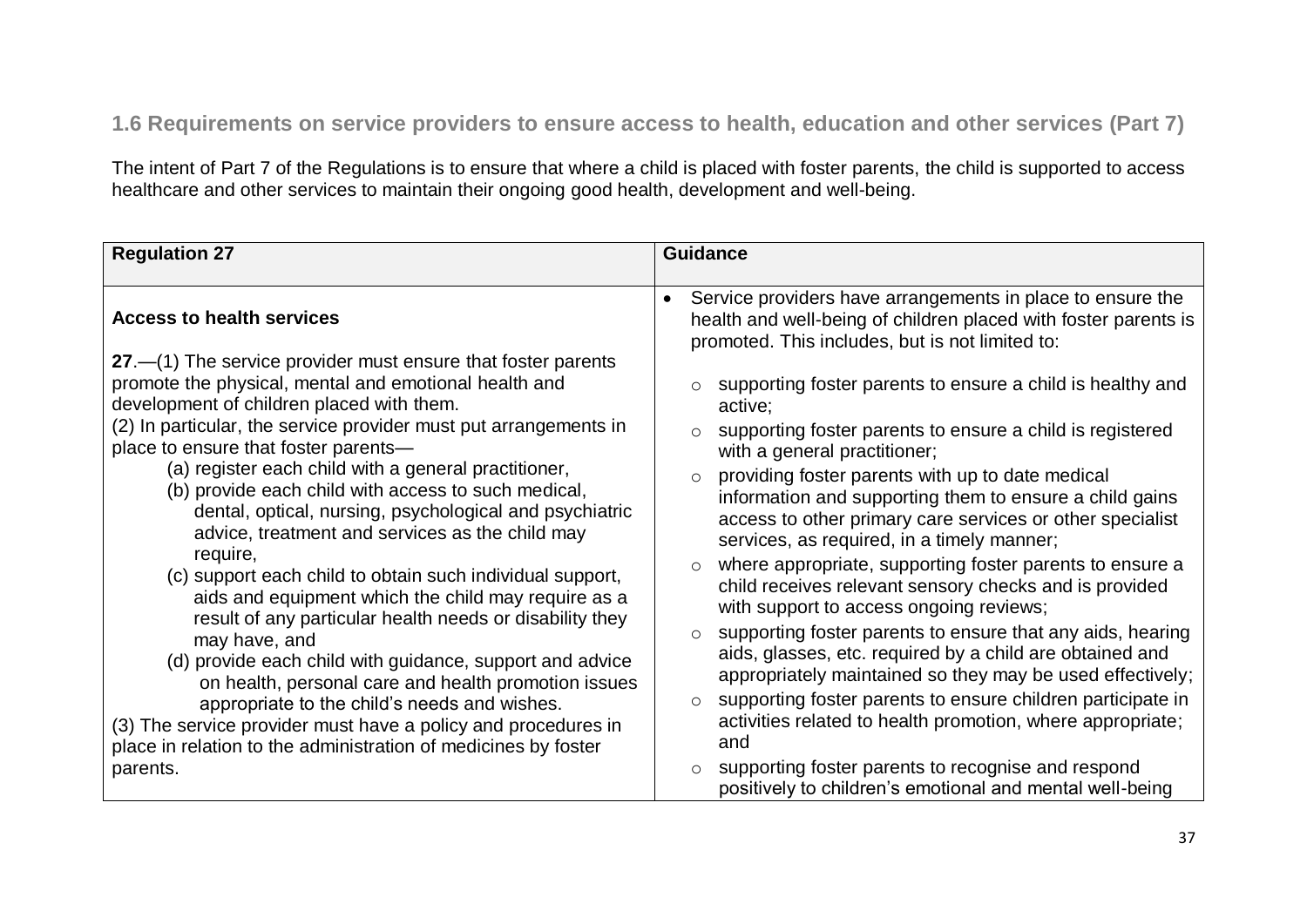| needs especially when they are experiencing difficulty, for<br>example when a child is lonely, distressed, experiencing<br>transition or loss, or experiencing anxiety, depression or<br>other forms of mental illness.                                                                                                                                               |
|-----------------------------------------------------------------------------------------------------------------------------------------------------------------------------------------------------------------------------------------------------------------------------------------------------------------------------------------------------------------------|
| Service providers ensure foster parents keep records relating<br>to professional consultations (including, where possible, any<br>resulting actions) and, where available, relevant<br>correspondence is maintained to provide an up to date,<br>comprehensive health record for the child.                                                                           |
| There is a policy and procedures in place on the<br>administration of medicines by foster parents which is<br>aligned to any current legislation and national guidance. This<br>includes the role and responsibilities of the foster parent,<br>service provider and (where appropriate) the area authority<br>in supporting the child to access and take medication. |
| Service providers ensure foster parents are aware of and<br>understand the policy and procedures on the administration<br>of medicines.                                                                                                                                                                                                                               |

| <b>Regulation 28</b>                                                                                                                                                                                                                                                                               | <b>Guidance</b>                                                                                                                                                                                                                                                                                                       |
|----------------------------------------------------------------------------------------------------------------------------------------------------------------------------------------------------------------------------------------------------------------------------------------------------|-----------------------------------------------------------------------------------------------------------------------------------------------------------------------------------------------------------------------------------------------------------------------------------------------------------------------|
| <b>Education, employment and leisure activities</b><br>28.—(1) The service provider must ensure that the educational<br>attainment of children placed with foster parents is promoted.<br>(2) In particular the service provider must-<br>(a) establish a procedure for monitoring the educational | Service providers have arrangements in place to ensure<br>the educational attainment and leisure activity of children<br>placed with foster parents is promoted, in line with the<br>child's care and support plan / pathway plan, including the<br>Personal Education Plan. This includes, but is not limited<br>to: |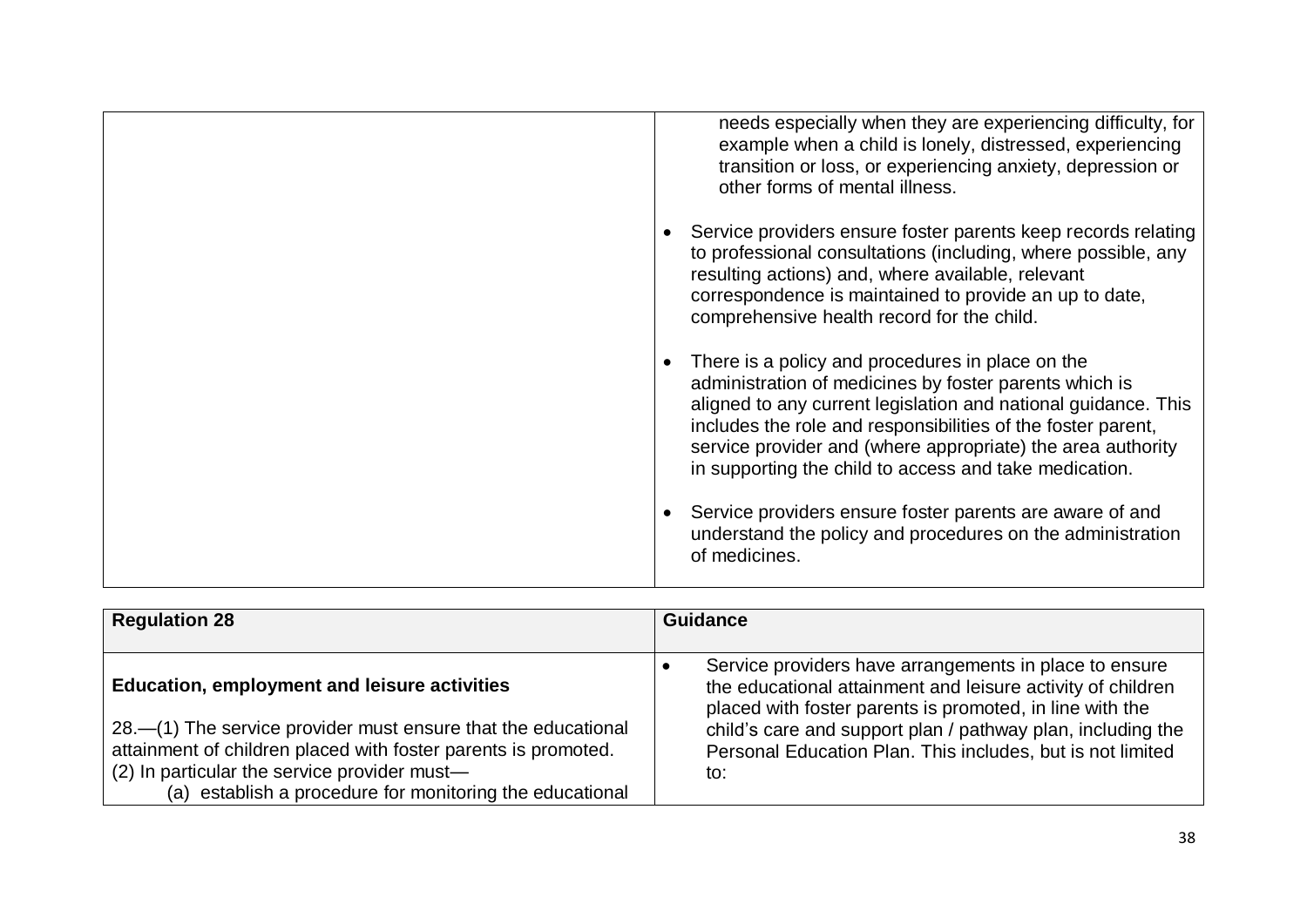attainment, progress and school attendance of children placed with foster parents,

- (b) in relation to school aged children placed with foster parents, ensure foster parents promote the children's regular attendance at school and participation in school activities, and
- (c) provide foster parents with such information and assistance, including equipment, as may be necessary to meet the educational needs of children placed with them.

(3) The service provider must ensure that foster parents promote the leisure interests of children placed with them and support them to engage in play and recreational activities appropriate to their age and to participate freely in cultural life and the arts (**4**).

(4) Where any child placed with foster parents has attained the age where they are no longer required to receive compulsory full-time education, the service provider must assist with the making of, and give effect to, arrangements made for the child in respect of their education, training and employment.

- o supporting foster parents to be involved in the assessment, planning and review of a child's educational needs, including any additional learning needs, contributing as necessary to any personal education plan;
- o supporting the foster parent to understand their role in engaging with the child's school (or other educational setting);
- o supporting foster parents to ensure a child participates fully in education; and
- o supporting foster parents to fulfil a child's potential and do things that matter to the child and which makes them happy. This can include being supported to participate in leisure activities, developing and maintaining hobbies, joining community activities and volunteering.
- Fostering services providers have arrangements in place to monitor the educational attainment, progress and school attendance (where applicable) of a child placed with a foster parent.
- Service providers ensure that arrangements are in place to support preparation for adulthood and independence. This includes but is not limited to:
	- o supporting foster parents to help children to develop the skills, competence and knowledge necessary for adult living;
	- o providing foster parents with training and support to enable them to provide effective support and guidance to a young person preparing to move into independent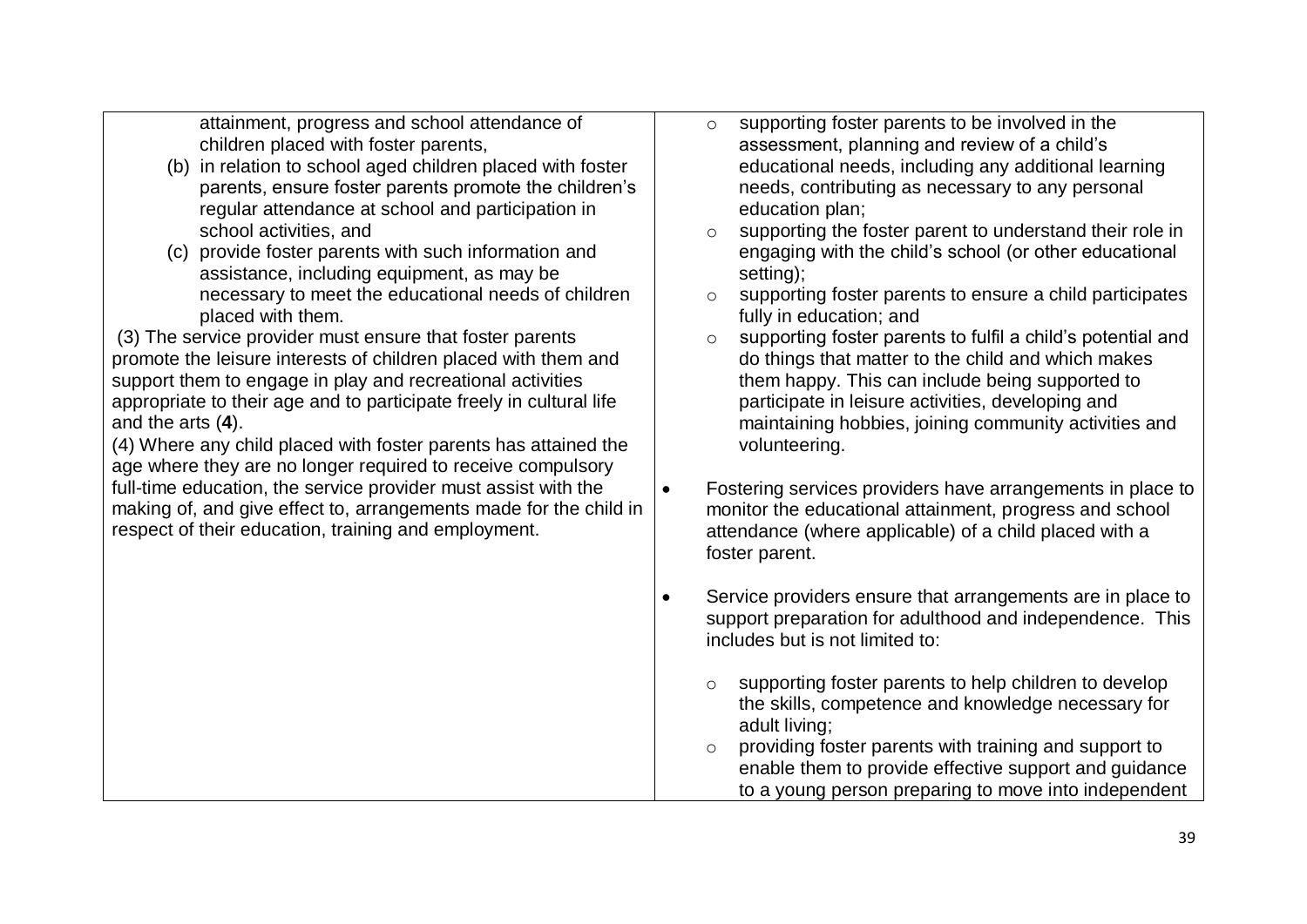| or semi-independent living; and<br>ensuring each young person who is preparing to move<br>to independent or semi-independent living is<br>encouraged to be actively involved in the development<br>and implementation of their Pathway Plan. |
|----------------------------------------------------------------------------------------------------------------------------------------------------------------------------------------------------------------------------------------------|
|----------------------------------------------------------------------------------------------------------------------------------------------------------------------------------------------------------------------------------------------|

 $\overline{a}$ 

**<sup>4</sup>** (**4**) Section 1 of the Rights of Children and Young Persons (Wales) Measure 2011 (nawm 2) requires the Welsh Ministers, when exercising any of their functions, to have due regard to the requirements of Part 1 of the United Nations Convention on the Rights of the Child adopted and opened for signature, ratification and accession by General Assembly resolution 44/25 of 20 November 1989 ("the Convention"). Article 31 of Part 1 of the Convention recognises a child's right to play.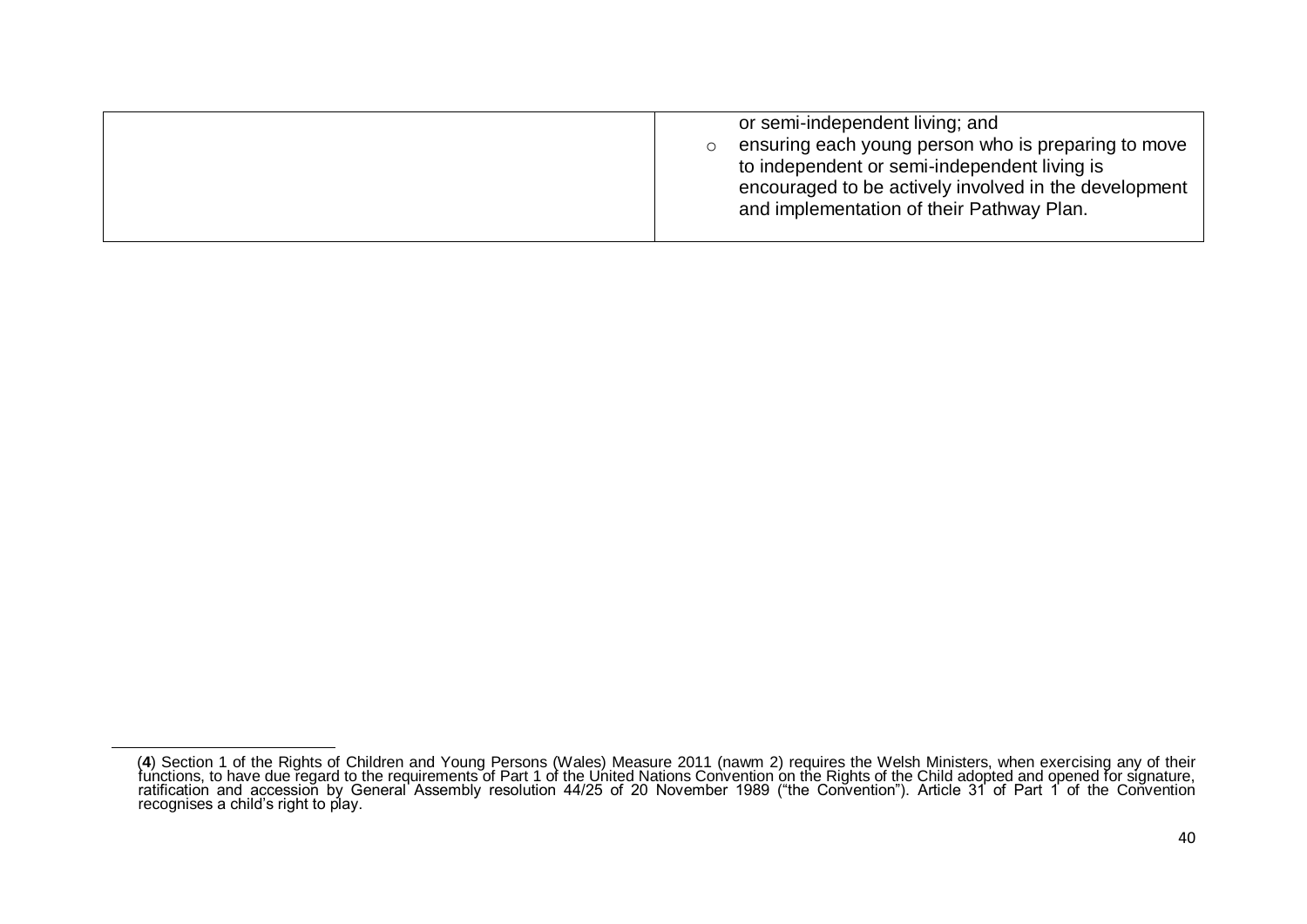### **1.7 Requirements on service providers as to staffing (Part 8)**

The intent of Part 8 of the Regulations is to ensure that children and foster parents are supported by staff who have the required knowledge, competence, skills and qualifications to provide the service in a way which achieves the child's personal outcomes.

Service providers have in place:

- policies and procedures for recruitment;
- rigorous practices for recruiting and vetting staff;
- a structure of management and staffing that supports the statement of purpose, which is relevant to the needs of children and which enables foster parents to provide care and support for children; and
- a management structure, systems and processes for induction, ongoing supervision, training and development of staff.

| <b>Regulation 29</b>                                                                                                                                                                                                                         | <b>Guidance</b>                                                                                                                                                                                                                                                                                            |
|----------------------------------------------------------------------------------------------------------------------------------------------------------------------------------------------------------------------------------------------|------------------------------------------------------------------------------------------------------------------------------------------------------------------------------------------------------------------------------------------------------------------------------------------------------------|
| <b>Staffing - overarching requirements</b><br>29.—The service provider must ensure that at all times a<br>sufficient number of suitably qualified, trained, skilled, competent<br>and experienced staff are deployed to work at the service, | Service providers have a demonstrable, measurable and<br>systematic approach to determining the number of staff and<br>range of skills/qualifications required to support the needs of<br>children and to support foster parents and prospective foster<br>parents. This considers, but is not limited to: |
| having regard to-<br>(a) the statement of purpose for the service,<br>(b) the care and support needs of children,<br>(c) the need to support children to achieve their personal<br>outcomes,                                                 | the statement of purpose;<br>the care and support needs of the child; and<br>supporting and supervising foster parents in providing<br>care and support to a child.                                                                                                                                        |
| (d) the need to safeguard and promote the health and<br>welfare of children, and<br>(e) the requirements of these Regulations.                                                                                                               | Staffing levels and skill mix are reviewed continuously and<br>adapted to respond to the changing needs of the service.                                                                                                                                                                                    |
|                                                                                                                                                                                                                                              | Arrangements are in place to cover staff sickness or absence<br>to ensure children and foster parents are supported<br>appropriately.                                                                                                                                                                      |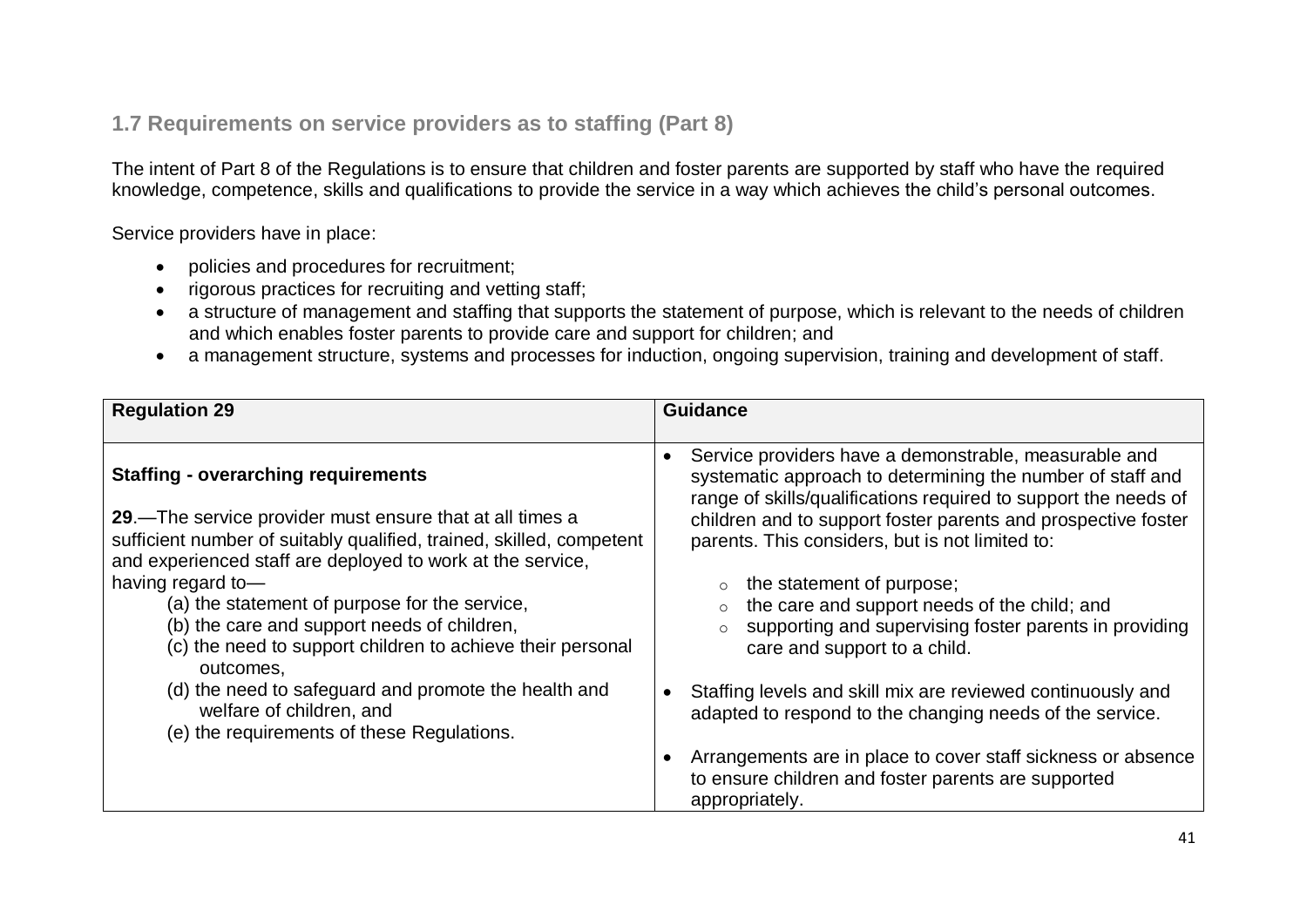| There are procedures to follow in the case of an emergency<br>that make sure sufficient and suitable staff are deployed to<br>cover both the emergency and the routine work of the<br>service. |  |
|------------------------------------------------------------------------------------------------------------------------------------------------------------------------------------------------|--|
|                                                                                                                                                                                                |  |

| <b>Regulation 30</b>                                                                                                                                                                                                                                                                                                                                                                                                            | <b>Guidance</b>                                                                                                                                                                                                                                                                                                                                                                      |
|---------------------------------------------------------------------------------------------------------------------------------------------------------------------------------------------------------------------------------------------------------------------------------------------------------------------------------------------------------------------------------------------------------------------------------|--------------------------------------------------------------------------------------------------------------------------------------------------------------------------------------------------------------------------------------------------------------------------------------------------------------------------------------------------------------------------------------|
| <b>Fitness of staff</b><br><b>30</b> .—(1) The service provider must not—<br>(a) employ a person under a contract of employment to<br>work at the service unless that person is fit do so,                                                                                                                                                                                                                                      | Service providers have rigorous selection and vetting<br>$\bullet$<br>systems in place to enable them to make an appropriate<br>decision on the appointment or rejection of all staff and<br>volunteer applicants. This includes the information set out in<br>Schedule 1 of the Regulations. This also includes checking<br>the veracity of references and past employment records. |
| allow a volunteer to work at the service unless that<br>(b)<br>person is fit to do so, or<br>(c) allow any other person to work at the service in a<br>position in which they may in the course of their duties<br>have regular contact with children who are receiving<br>care and support unless that person is fit to do so.<br>(2) For the purposes of paragraph (1), a person is not fit to work<br>at the service unless- | Where agency staff are deployed, service providers ensure<br>$\bullet$<br>that they are subject to the same checks as permanently<br>employed staff and have evidence to demonstrate that the<br>checks have been undertaken. This may include<br>confirmation and checklists supplied by any agency, where<br>sufficiently reliable and robust.                                     |
| (a) the person is of suitable integrity and good character,<br>(b) the person has the qualifications, skills, competence<br>and experience necessary for the work they are to<br>perform,<br>(c) the person is able by reason of their health, after                                                                                                                                                                            | Service providers have a process in place to check that staff<br>$\bullet$<br>have appropriate and current registration with a professional<br>regulator where required or, where applicable, an accredited<br>voluntary register.                                                                                                                                                   |
| reasonable adjustments are made, of properly<br>performing the tasks which are intrinsic to their role,<br>(d) the person has provided full and satisfactory<br>information or documentation, as the case may be, in                                                                                                                                                                                                            | Having considered all the information available, service<br>$\bullet$<br>providers will determine whether the person has the<br>necessary skills, qualifications and good character to<br>undertake the role for which they are employed/deployed.                                                                                                                                   |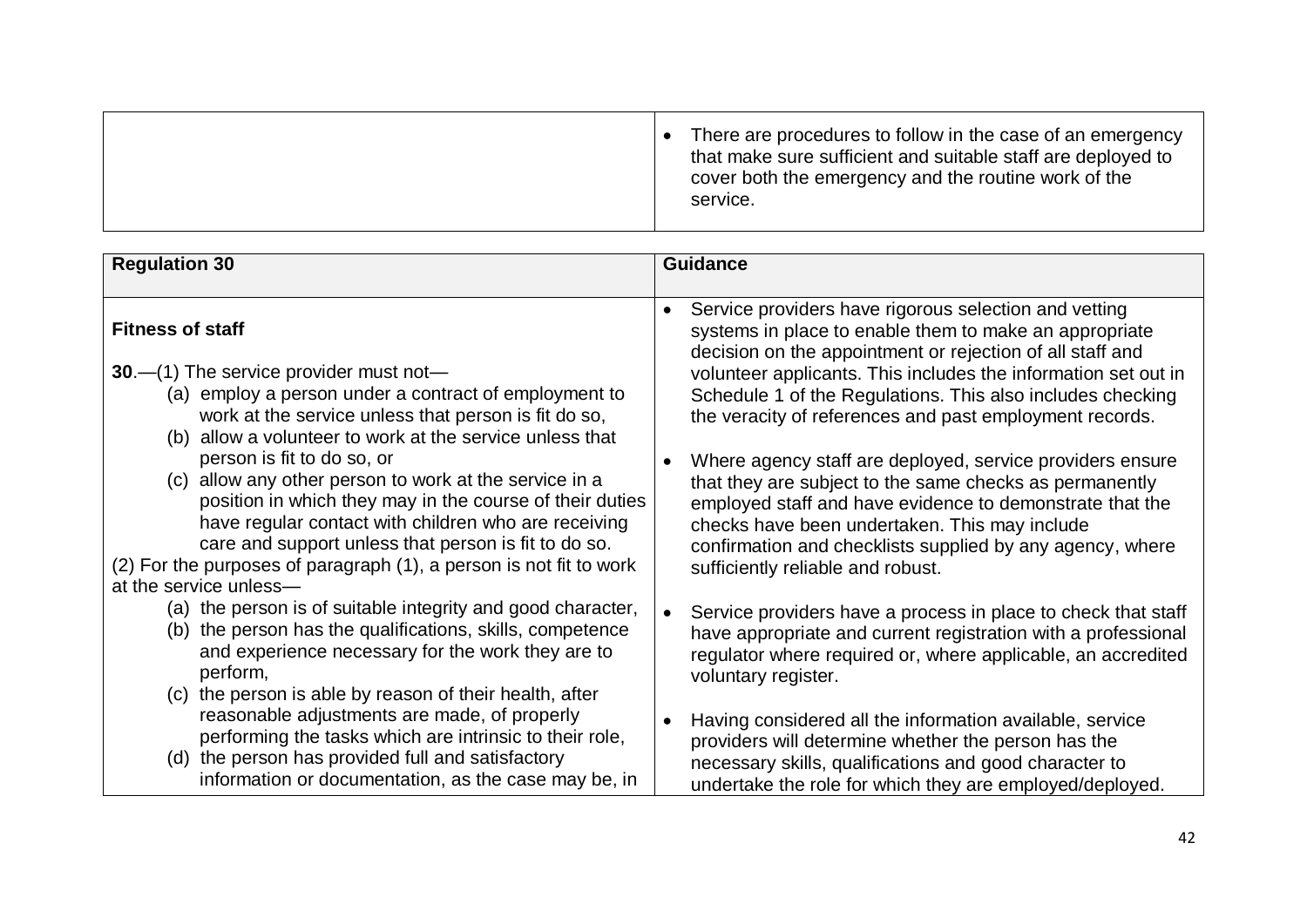respect of each of the matters required under paragraphs 1 to 9 of Schedule 1, and this information or documentation is available at the service for inspection by the Welsh Ministers, and

(e) where the person is employed by the service provider to manage the service, from 1 April 2022, the person is registered as a social care manager (5) with SCW.

(3) An appropriate DBS certificate must be applied for by, or on behalf of, the service provider, for the purpose of assessing the suitability of a person for the post referred to in paragraph (1). But this requirement does not apply if the person working at the service is registered with the Disclosure and Barring Service update service (referred to in this regulation as the DBS update service).

(4) Where a person being considered for a post referred to in paragraph (1) is registered with the DBS update service, the service provider must check the person's DBS certificate status for the purpose of assessing the suitability of that person for that post.

(5) Where a person appointed to a post referred to in paragraph (1) is registered with the DBS update service, the service provider must check the person's DBS certificate status at least annually.

(6) Where a person appointed to a post referred to in paragraph (1) is not registered with the DBS update service, the service provider must apply for a new DBS certificate in respect of that person within three years of the issue of the certificate applied for in accordance with paragraph (3) and thereafter further such applications must be made at least every three years.

(7) If any person working at the fostering service is no longer fit to work at the service as a result of one or more of the

 $\overline{a}$ 

- Where staff (including volunteers) no longer meet the required fitness criteria set out in regulation 30(2), service providers take appropriate and timely action to ensure that individuals are not placed at risk. For example this may include:
	- o coaching and mentoring;
	- $\circ$  providing additional training and supervision; and
	- o the use of disciplinary procedures.
- Service providers ensure staff comply with the requirements of their professional codes of practise and, where appropriate, providers make referrals to the relevant professional bodies for staff whose fitness to practise is brought into question.
- Where there are concerns that a member of staff has abused a child or placed a child at risk of abuse, the Disclosure and Barring Service and any relevant professional registration body are notified without delay.

**<sup>5</sup>** (**5**) *See* section 79(1)(b) of the 2016 Act for the definition of a "social care manager".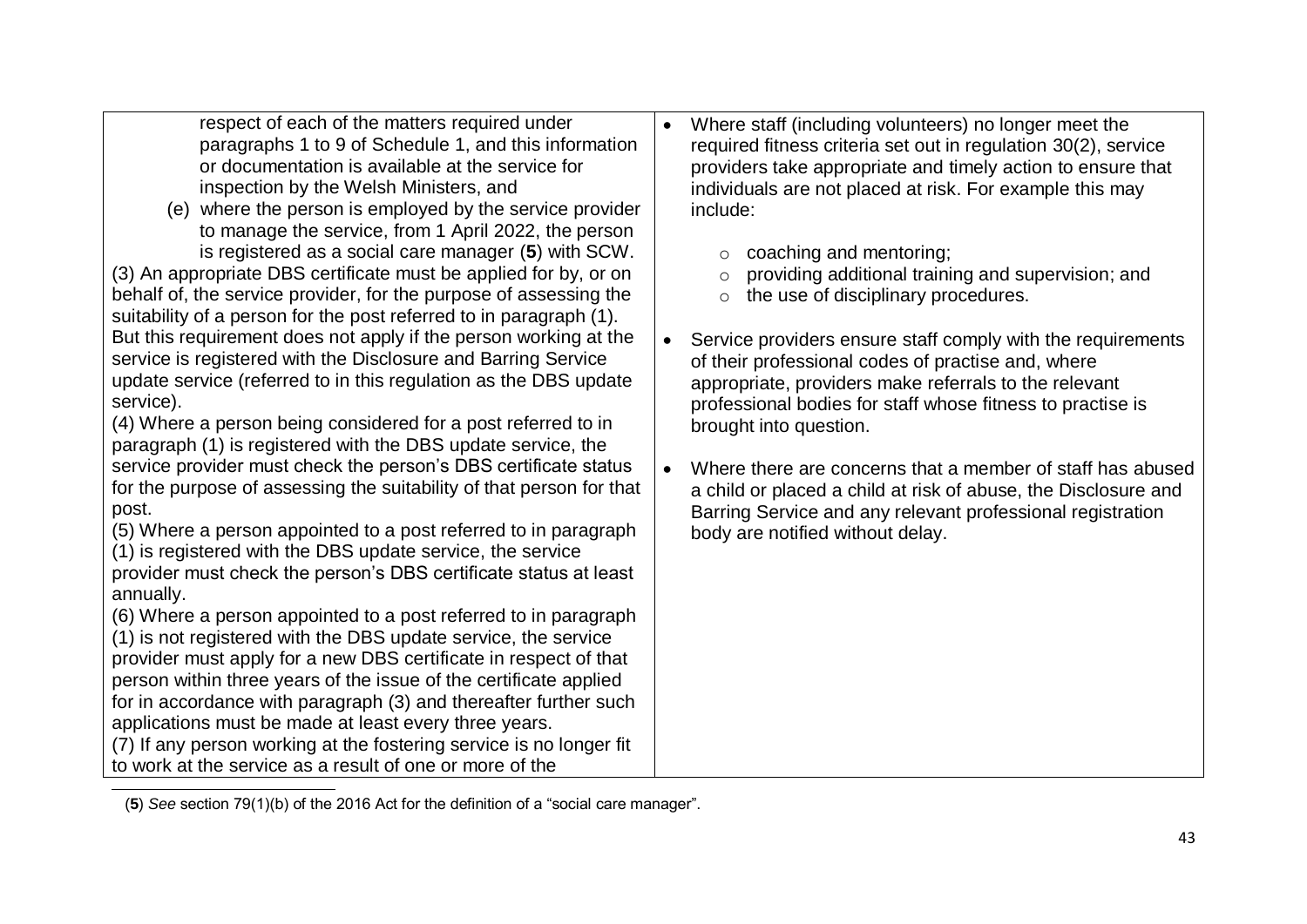| where appropriate, inform-<br>(b)<br>$(i)$ SCW,<br>(ii) the Disclosure and Barring Service. | requirements in paragraph (2) not being met, the service<br>provider must-<br>(a) take necessary and proportionate action to safeguard<br>children, and |  |
|---------------------------------------------------------------------------------------------|---------------------------------------------------------------------------------------------------------------------------------------------------------|--|
|---------------------------------------------------------------------------------------------|---------------------------------------------------------------------------------------------------------------------------------------------------------|--|

| <b>Regulation 31</b>                                                                                                                                                                                                                                    | <b>Guidance</b>                                                                                                                                                                                                             |
|---------------------------------------------------------------------------------------------------------------------------------------------------------------------------------------------------------------------------------------------------------|-----------------------------------------------------------------------------------------------------------------------------------------------------------------------------------------------------------------------------|
|                                                                                                                                                                                                                                                         |                                                                                                                                                                                                                             |
| <b>Supporting and developing staff</b>                                                                                                                                                                                                                  | Service providers ensure they have an induction programme<br>that equips all new staff (including volunteers) to be confident<br>in their roles and practice and enables them to make a                                     |
| $31 - (1)$ The service provider must have a policy in place for the<br>support and development of staff.                                                                                                                                                | positive contribution to the wellbeing of children using the<br>service.                                                                                                                                                    |
| (2) The service provider must ensure that any person working at                                                                                                                                                                                         |                                                                                                                                                                                                                             |
| the service (including a person allowed to work as a volunteer)-<br>(a) receives an induction appropriate to their role,<br>(b) is made aware of their own responsibilities and those<br>of other staff,                                                | Social care workers complete the relevant induction<br>programme required by SCW within the defined timescales<br>alongside any service-specific induction programmes.                                                      |
| (c) receives appropriate supervision and appraisal,<br>(d) receives core training appropriate to the work to be<br>performed by them,<br>(e) receives specialist training as appropriate, and<br>receives support and assistance to obtain such further | Staff have access to copies of any relevant codes of<br>professional practice and practice guidance, including any<br>issued by SCW. The standards specified in these codes and<br>practice guidance are actively promoted. |
| training as is appropriate to the work they perform.<br>(3) The service provider must ensure that any person employed<br>to work at the service as a manager is supported to maintain any                                                               | Where agency staff are deployed, an introduction to the<br>service is provided which includes, but is not limited to:                                                                                                       |
| registration with SCW.                                                                                                                                                                                                                                  | the statement of purpose;                                                                                                                                                                                                   |
|                                                                                                                                                                                                                                                         | core policies and procedures; and<br>management and supervision arrangements.                                                                                                                                               |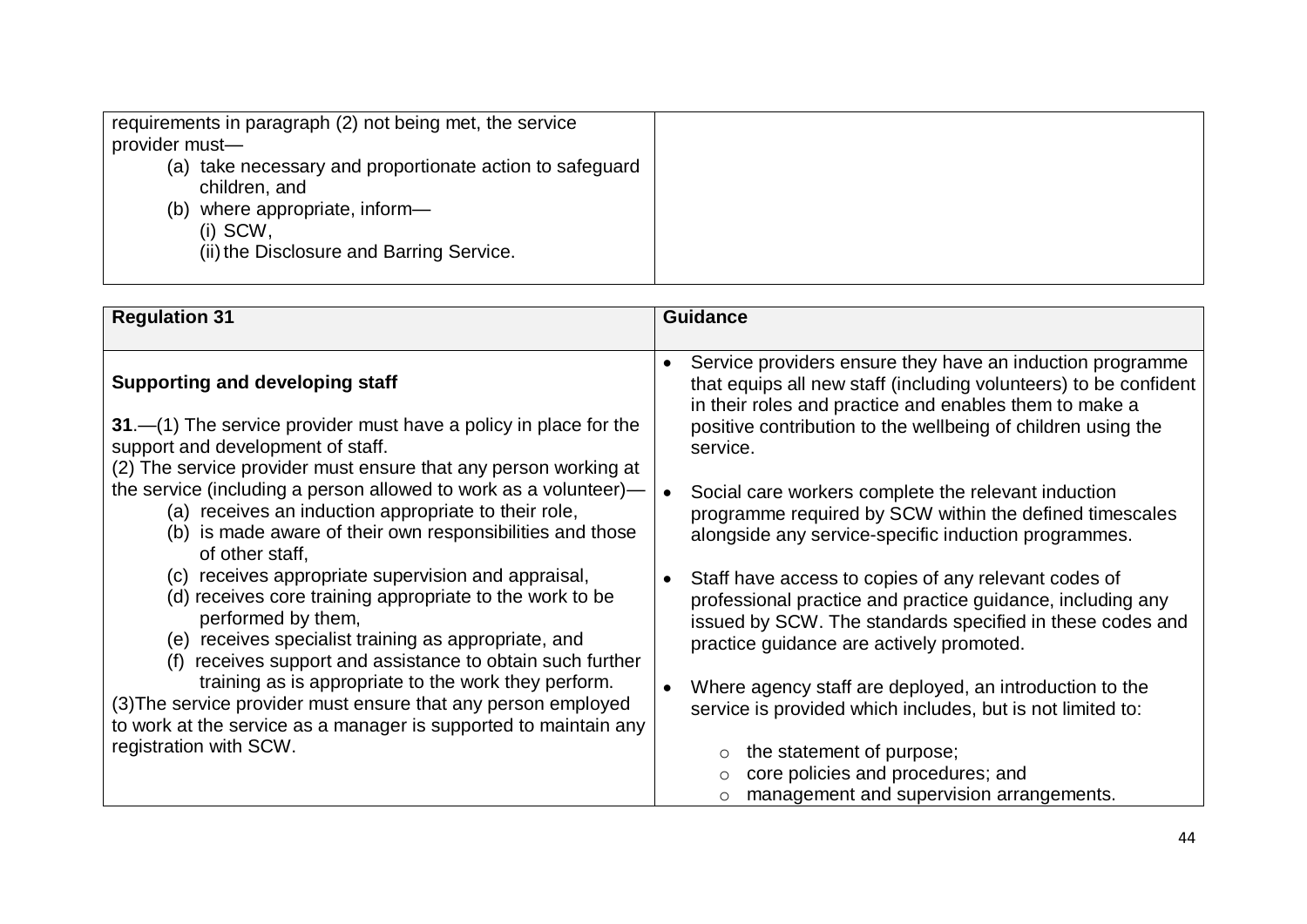|           | Staff receive supervision in their role to help them reflect on<br>their practice and to make sure their professional<br>competence is maintained. This includes feedback about<br>their performance from children using the service and foster<br>parents.                           |
|-----------|---------------------------------------------------------------------------------------------------------------------------------------------------------------------------------------------------------------------------------------------------------------------------------------|
| $\bullet$ | Staff meet for one to one supervision with their line manager<br>or equivalent officer, or a more senior member of staff, no<br>less than quarterly.                                                                                                                                  |
| $\bullet$ | All staff have an annual appraisal which provides feedback<br>on their performance and identifies areas for training and<br>development in order to support them in their role.                                                                                                       |
| $\bullet$ | Additional training, learning and development needs of<br>individual staff members are identified within the first month<br>of employment and reviewed through the supervision and<br>appraisal process.                                                                              |
| $\bullet$ | Staff are supported to undertake training, learning and<br>development to enable them to fulfil the requirements of their<br>role and meet the needs of children using the service and<br>foster parents.                                                                             |
| $\bullet$ | Service providers undertake an annual (or more frequently if<br>required) training needs analysis to ensure that staff have<br>the relevant skills and competence to meet the needs of<br>children and foster parents in accordance with the statement<br>of purpose for the service. |
| $\bullet$ | Service providers maintain a written record of all training and<br>supervision undertaken or to be undertaken by staff.                                                                                                                                                               |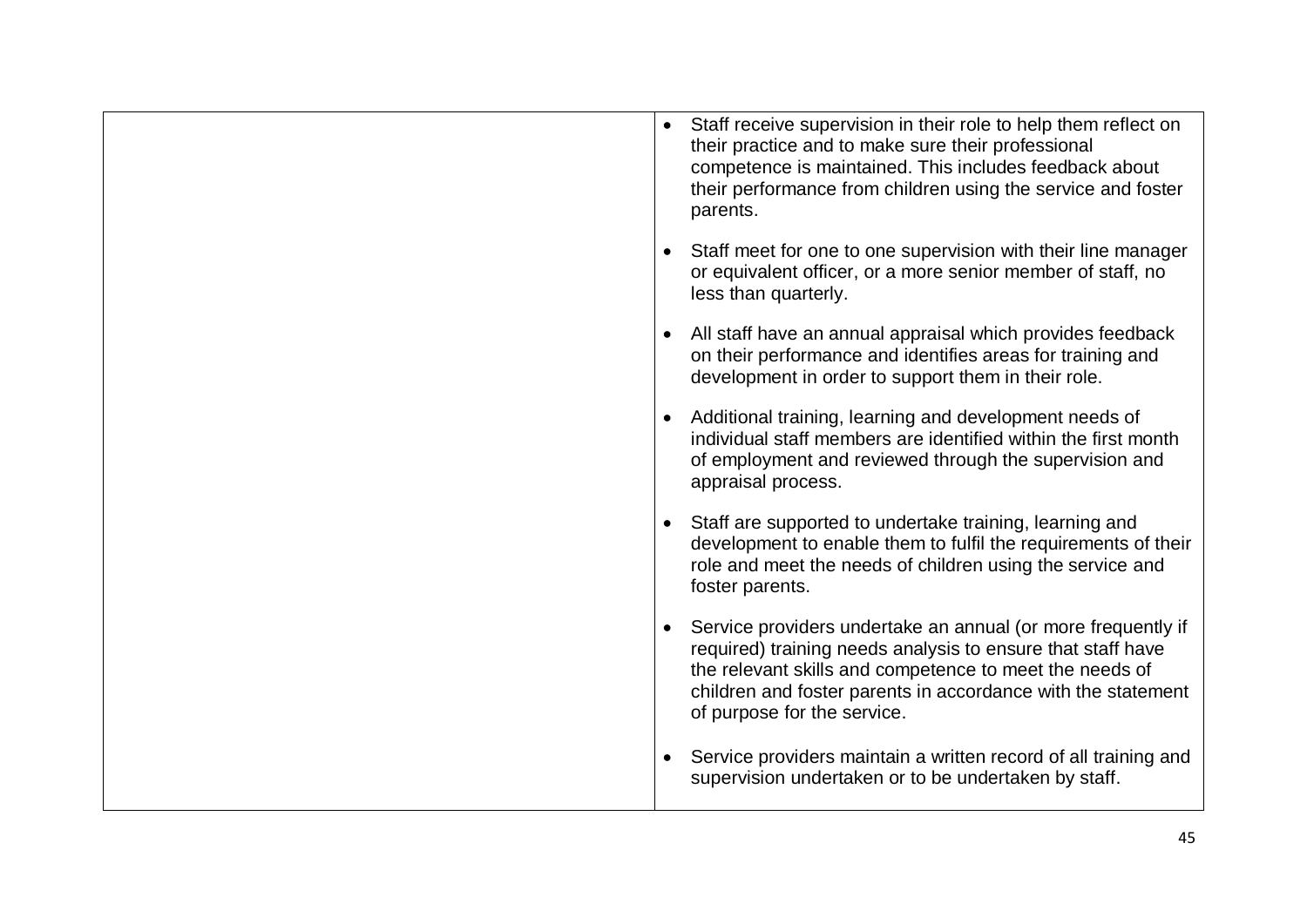| Service providers support all staff to complete, where<br>appropriate:                                                                                                                                                                                                                                                                       |
|----------------------------------------------------------------------------------------------------------------------------------------------------------------------------------------------------------------------------------------------------------------------------------------------------------------------------------------------|
| core training;<br>necessary qualifications that would enable them to<br>continue to perform their role;<br>training and activities required for continuing professional<br>development;<br>other training deemed appropriate by the service<br>$\circ$<br>provider; and<br>core and specialist training identified for their role by<br>SCW. |

| <b>Regulation 32</b>                                                                                                                                                                                                                                                        | <b>Guidance</b>                                                                                                                                                                       |
|-----------------------------------------------------------------------------------------------------------------------------------------------------------------------------------------------------------------------------------------------------------------------------|---------------------------------------------------------------------------------------------------------------------------------------------------------------------------------------|
| Compliance with employer's code of practice                                                                                                                                                                                                                                 | Service providers have a clear understanding of their role<br>and responsibilities in relation to the Code of Practice for<br>Employers of Social Care Staff (SCW publication) and/or |
| 32. The service provider must adhere to the code of practice on<br>the standards of conduct and practice expected of persons<br>employing or seeking to employ social care workers, which is<br>required to be published by SCW under section 112(1)(b) of the<br>2016 Act. | other codes of practice applicable to employers which may<br>be issued by SCW from time to time.                                                                                      |

| <b>Regulation 33</b>                                            | <b>Guidance</b>                                                                                                                                                        |
|-----------------------------------------------------------------|------------------------------------------------------------------------------------------------------------------------------------------------------------------------|
| Information for staff                                           | Service providers compile and make available information for<br>staff in line with the statement of purpose. This includes<br>information about the following matters: |
| 33.—(1) The service provider must ensure that all persons       |                                                                                                                                                                        |
| working at the service (including any person allowed to work as | the ethos and culture of the service;<br>$\circ$                                                                                                                       |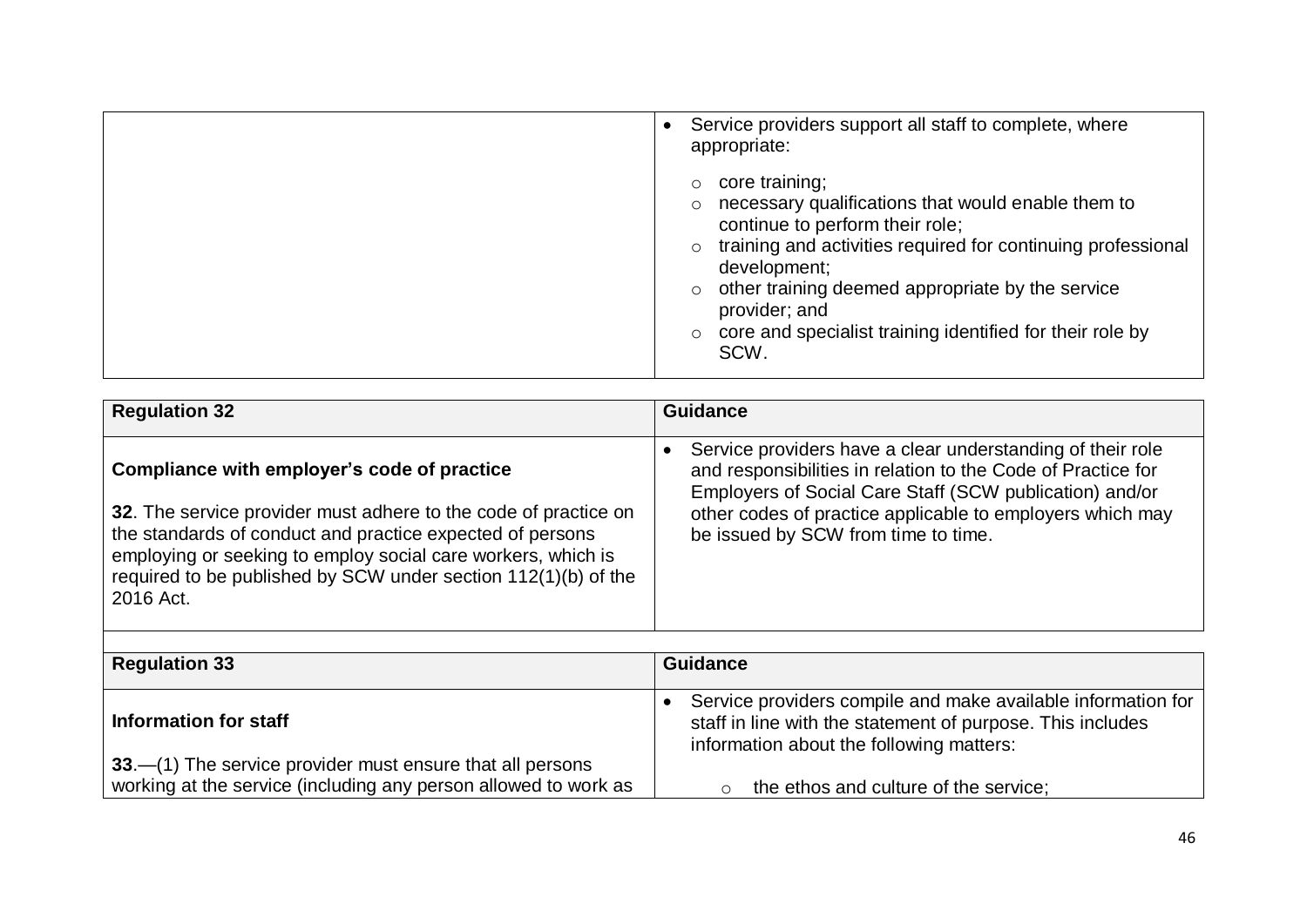a volunteer) are provided with information about the service and the way it is provided.

(2) The service provider must ensure that there are suitable arrangements in place to make staff aware of any codes of practice about the standards of conduct expected of social care workers, which are required to be published by SCW under section 112(1)(a) of the 2016 Act.

- o the conduct expected of staff and others working at the service;
- $\circ$  the roles and responsibilities of staff and others working at the service;
- o policies and procedures of the service;
- o record keeping requirements;
- $\circ$  confidentiality and data protection requirements;
- o disciplinary procedures;
- o arrangements for reporting concerns; and
- o arrangements for lone working.
- Service providers ensure staff have access to and understand up to date copies of all relevant policies, procedures and codes of practice. Service providers ensure staff have read these during the induction period and test staff members' ongoing understanding through supervision and performance reviews.
- Service providers ensure staff undertake their duties in line with the requirements of the policies and procedures.
- All staff are provided with a written job description which states clearly their responsibilities, the duties currently expected of them and their line of accountability.
- Regular staff meetings take place (a minimum of six meetings per year), the issues discussed are recorded and appropriate actions are taken as a result.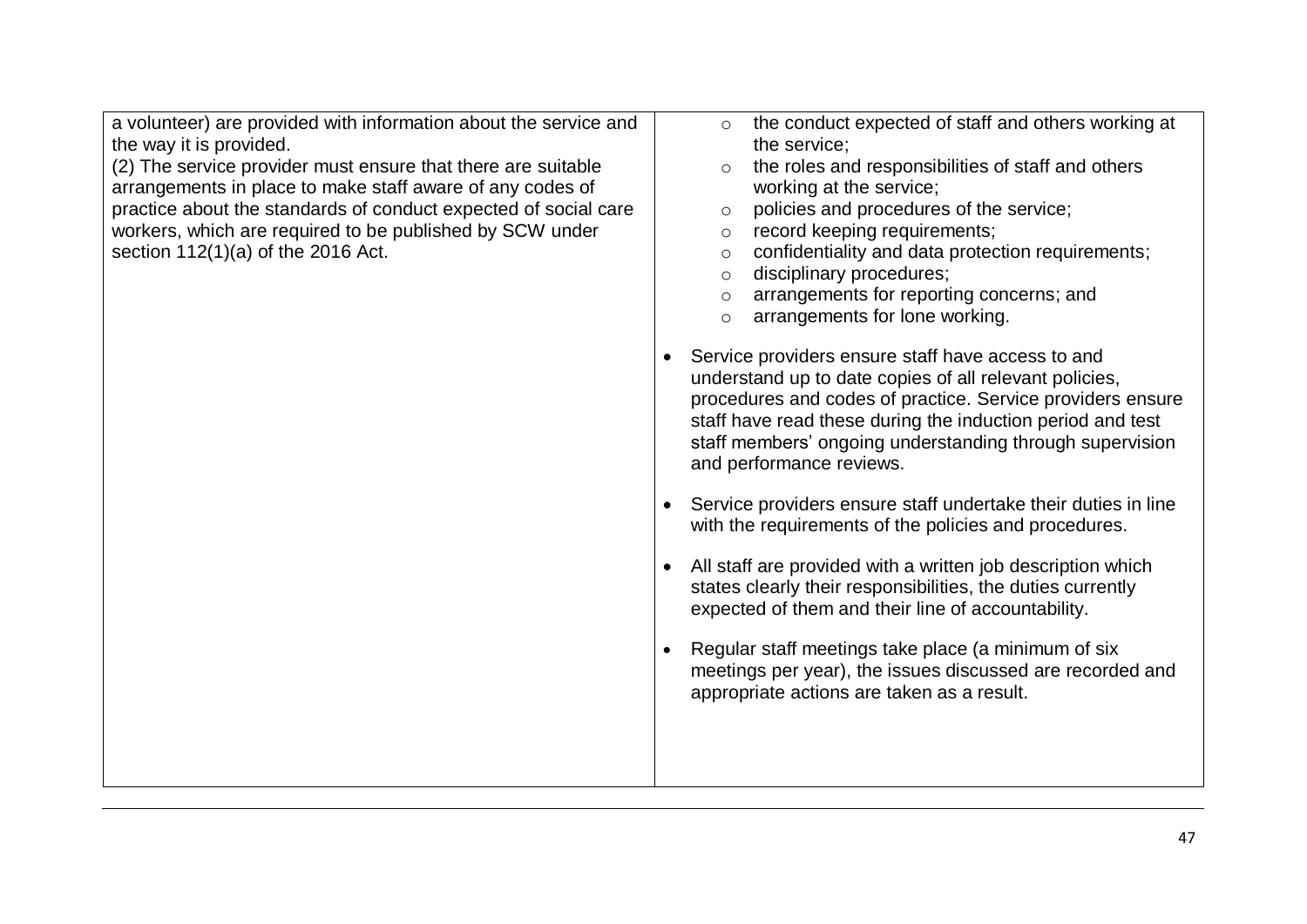| <b>Regulation 34</b>                                                                                                                                                                                                                                                                                                                                                                                                                                                                                                                               | <b>Guidance</b>                                                                                                                                                                                                                                                                                                                                                                                                                                                                                                                                                                                                                       |
|----------------------------------------------------------------------------------------------------------------------------------------------------------------------------------------------------------------------------------------------------------------------------------------------------------------------------------------------------------------------------------------------------------------------------------------------------------------------------------------------------------------------------------------------------|---------------------------------------------------------------------------------------------------------------------------------------------------------------------------------------------------------------------------------------------------------------------------------------------------------------------------------------------------------------------------------------------------------------------------------------------------------------------------------------------------------------------------------------------------------------------------------------------------------------------------------------|
|                                                                                                                                                                                                                                                                                                                                                                                                                                                                                                                                                    |                                                                                                                                                                                                                                                                                                                                                                                                                                                                                                                                                                                                                                       |
| <b>Disciplinary procedures</b><br>34.—(1) The service provider must put in place and operate a<br>disciplinary procedure.<br>(2) The disciplinary procedure must include-<br>(a) provision for the suspension, and the taking of action<br>short of suspension, of employees in the interests of<br>the safety or well-being of children using the service,<br>and<br>(b) provision that a failure on the part of an employee to<br>report an incident of abuse, or suspected abuse, to an<br>appropriate person, is grounds on which disciplinary | Service providers have a disciplinary procedure, in line with<br>$\bullet$<br>current employment laws, to deal with employee<br>performance and conduct. This includes:<br>information about what is acceptable and<br>$\circ$<br>unacceptable behaviour and what action will be taken<br>if there are concerns about staff behaviour; and<br>the arrangements for a member of staff to be<br>$\circ$<br>suspended (or transferred to other duties) pending the<br>investigation of any allegations of serious misconduct,<br>including allegations of abuse or serious concerns<br>relating to the safety or well-being of children. |
| proceedings may be instituted.<br>(3) For the purpose of paragraph (2)(b), an appropriate person<br>is—<br>(a) an officer of the Welsh Ministers,<br>(b) the service provider,                                                                                                                                                                                                                                                                                                                                                                     | Where the provider is undertaking disciplinary action against<br>$\bullet$<br>any employee and the employee leaves prior to the<br>completion of the disciplinary process, consideration is given<br>to whether a referral to the police, Disclosure and Barring<br>Service, SCW or any other professional body is appropriate.                                                                                                                                                                                                                                                                                                       |
| (c) the responsible individual,<br>(d) an officer of the local authority,<br>(e) in the case of an incident of abuse or suspected abuse<br>of a child, an officer of the National Society for the<br>Prevention of Cruelty to Children, or<br>(f) a police officer,<br>as the case may be.                                                                                                                                                                                                                                                         | Where a volunteer's fitness to practise is in question, due to<br>$\bullet$<br>any alleged misconduct/lack of capability of a concerning<br>nature, the service provider takes appropriate and timely<br>action. For example this may include:<br>providing additional training and supervision;<br>$\circ$<br>termination of the volunteer arrangements; and<br>referral to the Disclosure and Barring Service or<br>$\circ$<br>police, where appropriate.                                                                                                                                                                           |
|                                                                                                                                                                                                                                                                                                                                                                                                                                                                                                                                                    | Service providers ensure staff are aware of and understand<br>the relevant disciplinary procedures and grievance                                                                                                                                                                                                                                                                                                                                                                                                                                                                                                                      |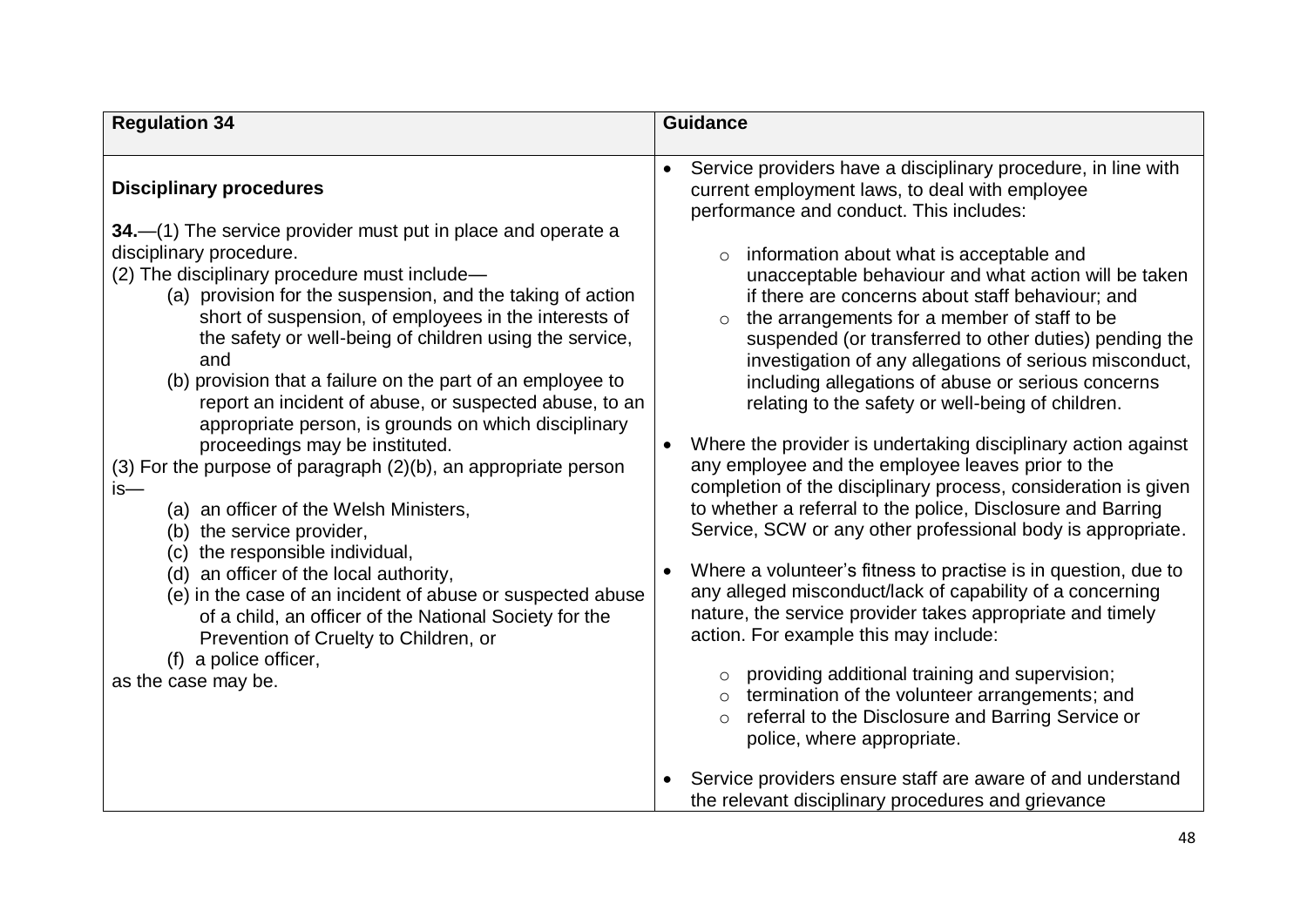|  | procedures.                                                                                                                                                        |
|--|--------------------------------------------------------------------------------------------------------------------------------------------------------------------|
|  | A written report of any disciplinary investigations and action<br>taken is kept on the employee's file in line with employment<br>and data protection legislation. |

#### **Regulation 35**

#### **Restrictions on employment**

**35**.—(1) The service provider must not employ to work for the purposes of the fostering service in a position to which paragraph (2) applies, a person who is—

(a) a foster parent approved by the fostering service, or

(b) a member of the household of such a foster parent.

(2) This paragraph applies to any management, social work or other professional position, unless in the case of a position which is not a management or a social work position, the work is undertaken on an occasional basis, as a volunteer, or for no more than 5 hours in any week.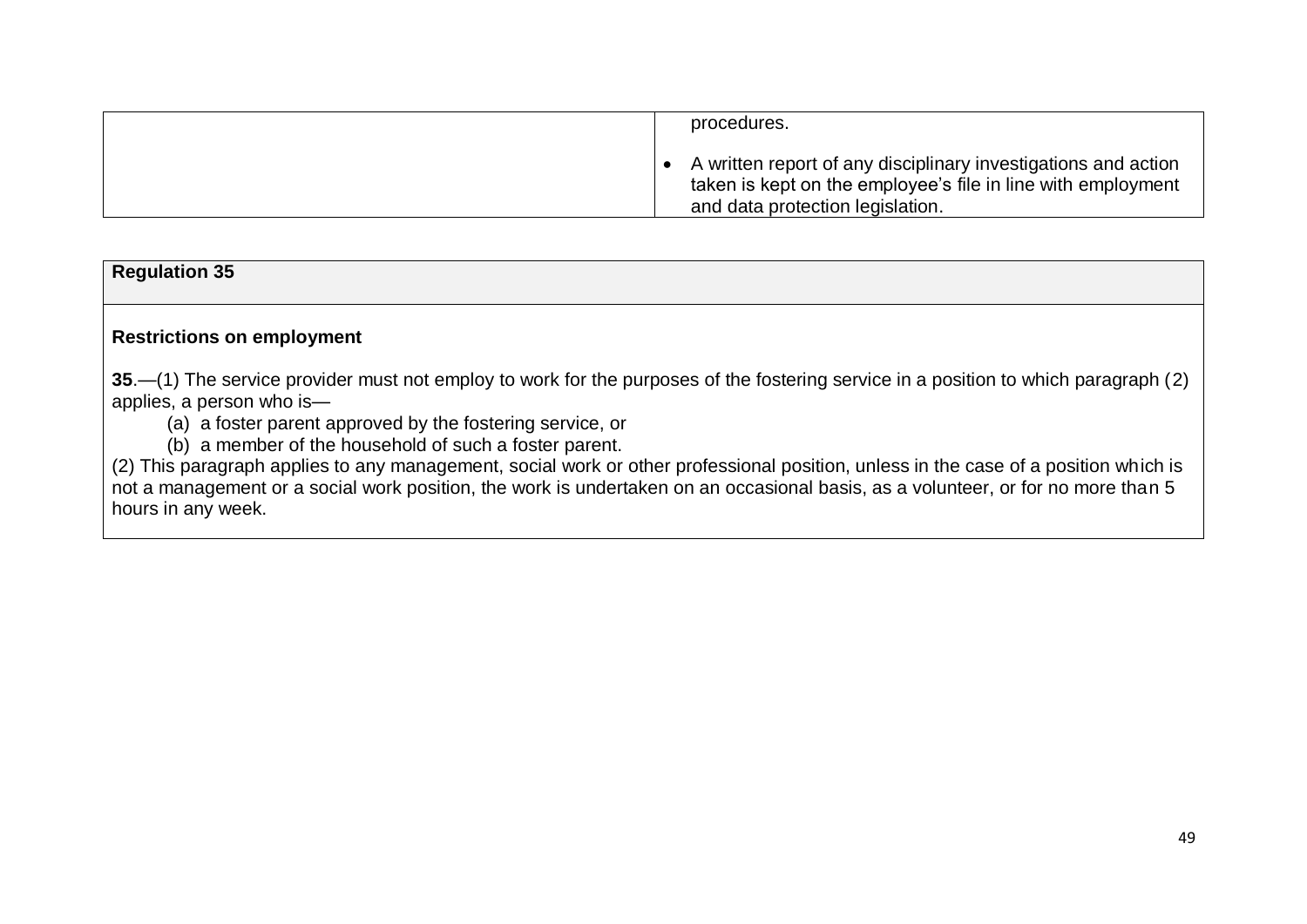**1.8 Requirements on service providers as to premises, facilities and equipment (Part 9)**

The intent of Part 9 of the Regulations is to set out the requirements for service providers to ensure that a child's care and support is provided in a location and environment with facilities and, where relevant, equipment that promotes achievement of their personal outcomes.

This includes:

- ensuring that systems and processes are in place which promote a safe and high quality environment in which the service is provided; and
- arrangements to ensure that the premises and where relevant any facilities and equipment, used by foster parents are safe and suitable to meet the care and support needs of the child.

| <b>Regulation 36</b>                                                                                                                                                                                                                                            | <b>Guidance</b>                                                                                                                                                    |
|-----------------------------------------------------------------------------------------------------------------------------------------------------------------------------------------------------------------------------------------------------------------|--------------------------------------------------------------------------------------------------------------------------------------------------------------------|
| Premises, facilities and equipment - service providers<br>36. The service provider must ensure that the premises, facilities<br>and equipment used for the operation of the service are suitable,<br>having regard to the statement of purpose for the service. | The location, design and size of the premises, and any<br>facilities and equipment used, are suitable for the service as<br>described in the statement of purpose. |

| <b>Regulation 37</b>                                                                                                                                                                                     | <b>Guidance</b>                                                                                                                                    |
|----------------------------------------------------------------------------------------------------------------------------------------------------------------------------------------------------------|----------------------------------------------------------------------------------------------------------------------------------------------------|
| <b>Adequacy of premises</b>                                                                                                                                                                              | Service providers have a suitable space within the premises,<br>such as a shared meeting room, to provide privacy for the<br>supervision of staff. |
| 37. The service provider must ensure that the premises used for<br>the operation of the service have adequate facilities for-<br>(a) the supervision of staff, and<br>(b) the secure storage of records. | Records are stored securely in line with legislative<br>requirements.                                                                              |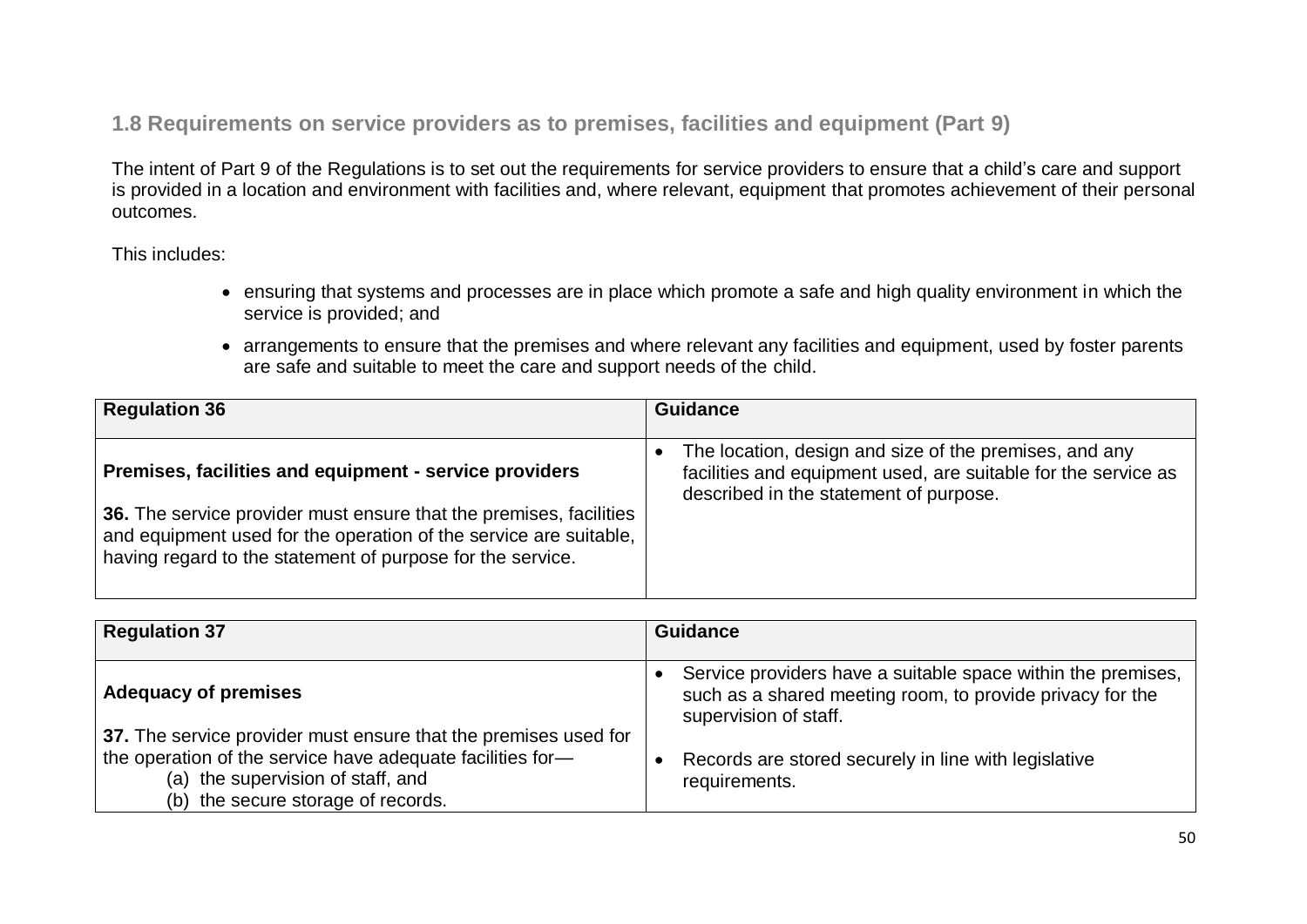| <b>Regulation 38</b>                                                                                                                                                                                                                                                                                                                                                                                                                                                                                                                                                                                                                                                                                          | <b>Guidance</b>                                                                                                                                                                                     |
|---------------------------------------------------------------------------------------------------------------------------------------------------------------------------------------------------------------------------------------------------------------------------------------------------------------------------------------------------------------------------------------------------------------------------------------------------------------------------------------------------------------------------------------------------------------------------------------------------------------------------------------------------------------------------------------------------------------|-----------------------------------------------------------------------------------------------------------------------------------------------------------------------------------------------------|
| Premises, facilities and equipment - foster parents<br>38.—(1) The service provider must have arrangements in place<br>to ensure that the premises, facilities and equipment used by<br>foster parents for the provision of care and support to children<br>$are-$<br>(a) suitable and safe for the purpose for which they are<br>intended to be used,<br>(b) used in a safe way,<br>(c) properly maintained, and<br>(d) kept clean to a standard which is appropriate for the<br>purpose for which they are being used.<br>(2) The service provider must ensure that foster parents are<br>properly trained on how to operate any equipment that they may<br>use when providing care and support to a child. | Service providers have arrangements in place to monitor the<br>$\bullet$<br>premises, facilities and equipment used by foster parents in<br>providing care and support to a child placed with them. |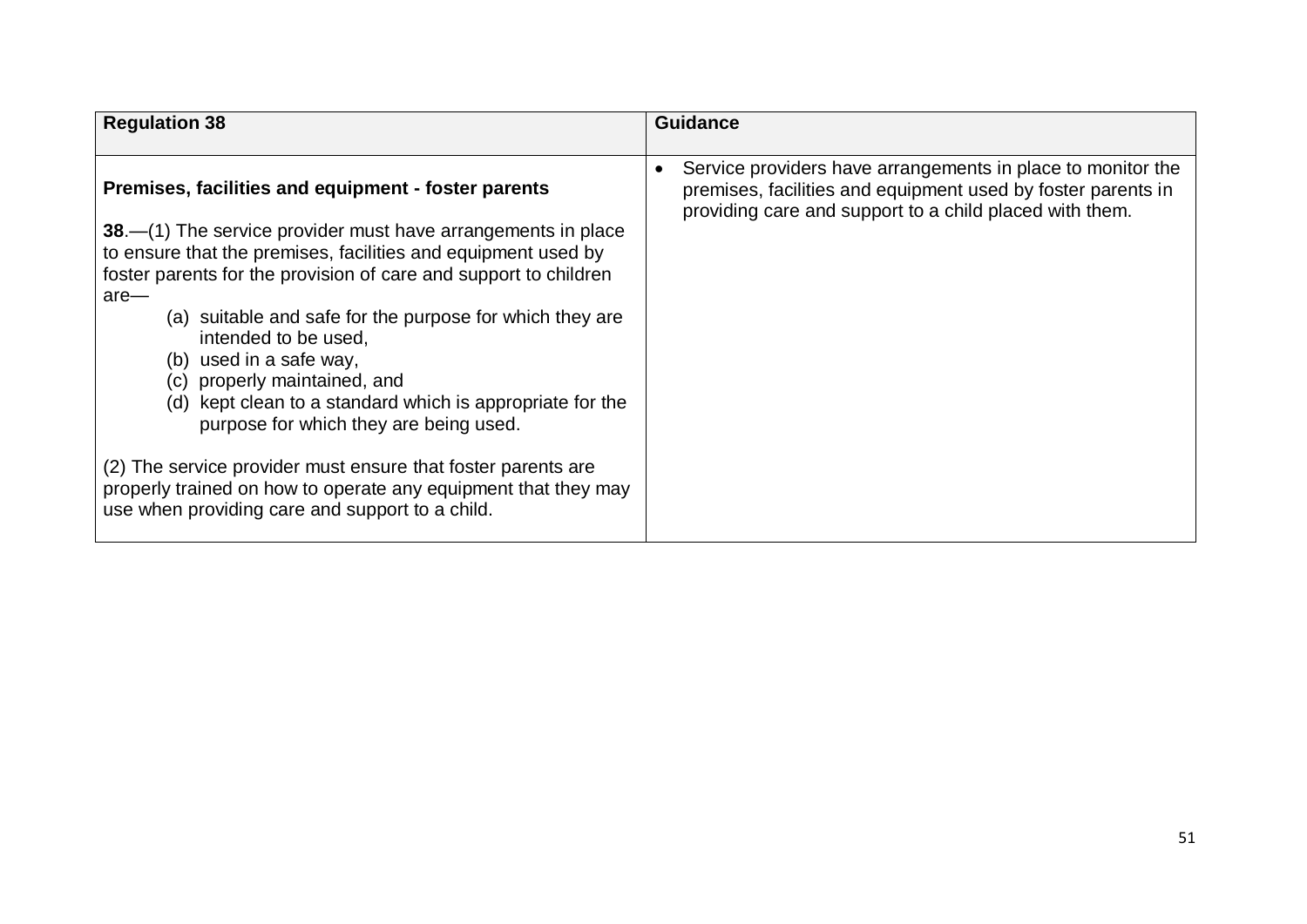### **1.9 Other requirements on service providers (Part 10)**

The intent of Part 10 of the Regulations is to ensure that children are protected by a service that works proactively to support and safeguard their rights and well-being by:

- maintaining accurate records which are available to them and their representatives;
- promoting an open and transparent service by publishing an accessible complaints policy and procedures;
- supporting staff to raise concerns about the service through whistleblowing procedures; and
- demonstrating learning from concerns and complaints to improve the service.

| <b>Regulation 39</b>                                                                                                                                                                                                                                                                                               | <b>Guidance</b>                                                                                                                                                                                                                                                                                                      |
|--------------------------------------------------------------------------------------------------------------------------------------------------------------------------------------------------------------------------------------------------------------------------------------------------------------------|----------------------------------------------------------------------------------------------------------------------------------------------------------------------------------------------------------------------------------------------------------------------------------------------------------------------|
| Records with respect to fostering services                                                                                                                                                                                                                                                                         | There is a policy and procedures for the recording and<br>$\bullet$<br>management of records. This includes:                                                                                                                                                                                                         |
| 39 – (1) The service provider must maintain the records<br>specified in Schedule 2 for 15 years.<br>(2) The service provider must-<br>(a) ensure that the records specified in Schedule 2 are<br>accurate and up to date,<br>(b) keep the records securely,<br>(c) ensure the records are delivered to the placing | the records to be maintained by the service provider on<br>the children and foster parents using the service;<br>the daily records to be maintained by the foster parents<br>for any child placed with them; and<br>the timescales that records need to be maintained by the<br>service provider and foster parents. |
| authority when the service ceases to be provided in<br>respect of the child to whom the records relate,<br>make suitable arrangements for the records to<br>(d)<br>continue to be kept securely in the event the service<br>closes,                                                                                | • Staff are aware of the policy and have a clear understanding<br>of the procedures for recording and managing records. This<br>includes training in information security and action to be<br>taken where personal information is compromised.                                                                       |
| make the records available to the Welsh Ministers on<br>(e)<br>request,                                                                                                                                                                                                                                            | Foster parents are made aware of the policy and procedures<br>for the recording and management of records and are                                                                                                                                                                                                    |
| ensure that children who use the service-<br>(f)<br>(i) are made aware of their right to access their<br>records, and                                                                                                                                                                                              | supported to record the significant life events for the child.<br>Foster parents understand what information they need to<br>pass to the service provider about the child.                                                                                                                                           |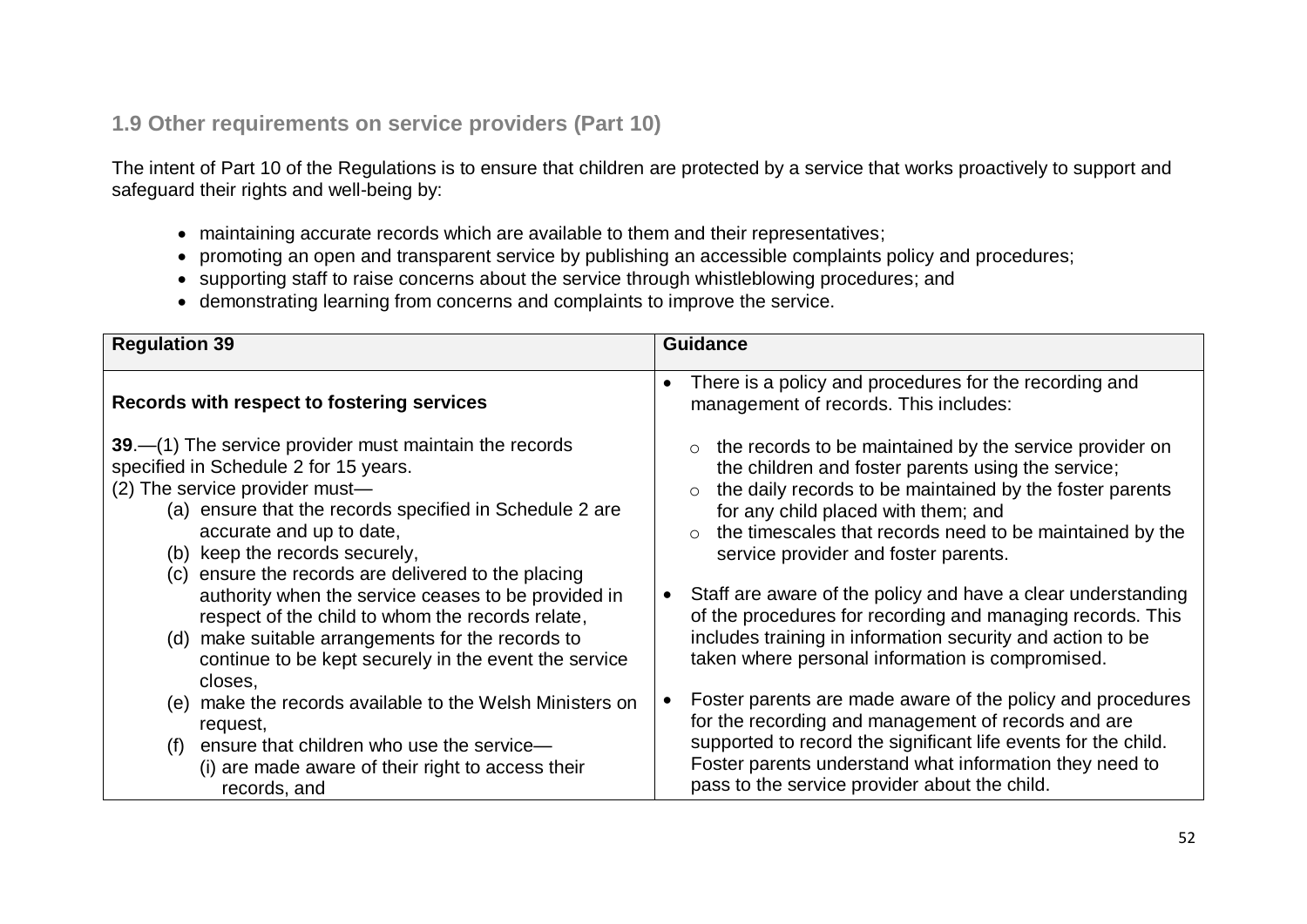| (ii) have such access to their records as is permitted<br>by law. | Service providers maintain all the records required for the<br>protection of children and the effective running of the service<br>as specified by Schedule 2 of the Regulations.                                                                                      |
|-------------------------------------------------------------------|-----------------------------------------------------------------------------------------------------------------------------------------------------------------------------------------------------------------------------------------------------------------------|
|                                                                   | All records are secure, up to date and in good order. They<br>are prepared, maintained and used in accordance with data<br>protection legislation and other statutory requirements and<br>are kept for the required length of time as set out in<br>regulation 39(1). |
|                                                                   | Records are stored securely including electronic records<br>which are password protected.                                                                                                                                                                             |
|                                                                   | Children, foster parents and staff are given access to any<br>records and information about them held by the service<br>provider in accordance with current legal requirements.                                                                                       |

| <b>Regulation 40</b>                                                                                                                                                                                                                                                | <b>Guidance</b>                                                                                                                                                                                                                                                     |
|---------------------------------------------------------------------------------------------------------------------------------------------------------------------------------------------------------------------------------------------------------------------|---------------------------------------------------------------------------------------------------------------------------------------------------------------------------------------------------------------------------------------------------------------------|
| <b>Notifications</b>                                                                                                                                                                                                                                                | Service providers have appropriate arrangements in place<br>for the notification of the events listed in Schedule 3 of the<br>Regulations to be made to the relevant authority.                                                                                     |
| 40.—(1) The service provider must notify the Welsh Ministers of<br>the events specified in Part 1 of Schedule 3.<br>(2) The service provider must notify the placing authority of the<br>events specified in Part 2 of Schedule 3.                                  | Notifications are made without delay, usually within 24 hours<br>of the event occurring.                                                                                                                                                                            |
| (3) The service provider must notify the area authority of the<br>events specified in Part 3 of Schedule 3.<br>(4) The service provider must notify the Local Health Board in<br>whose area the child is placed of the events specified in Part 4<br>of Schedule 3. | The following applies in relation to Schedule 3 (Part 1,<br>$\bullet$<br>21) (Part 2, 32) (Part 3, 35) (Part 5, 41). Fostering services<br>providers notify the relevant authorities of any incident of<br>child exploitation or suspected child exploitation. This |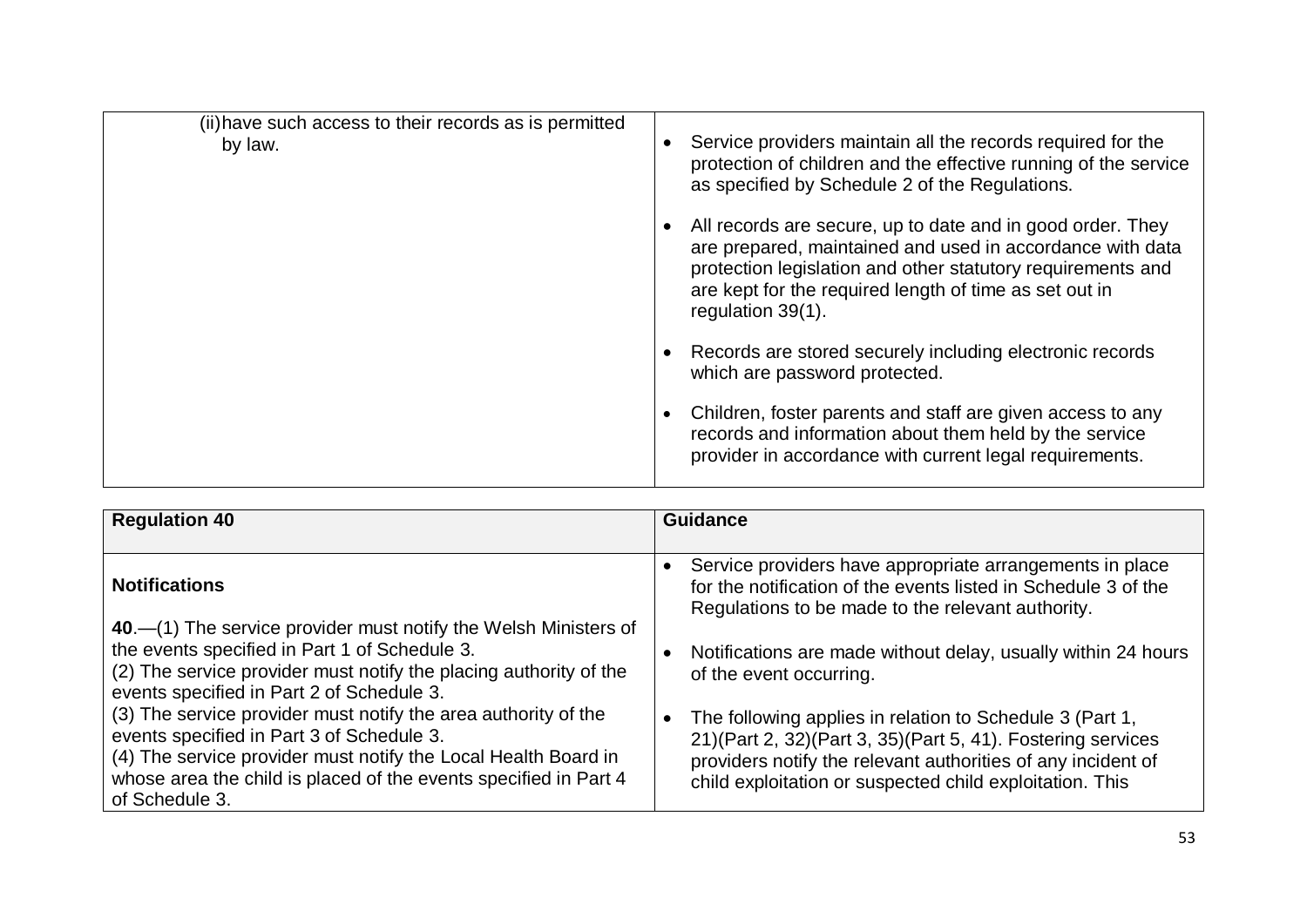| (5) The service provider must notify the police of the events<br>specified in Part 5 of Schedule 3.<br>(6) The notifications required by paragraph (1) must include<br>details of the event.<br>(7) Notifications must be made in such manner and in such form<br>as may be required by the Welsh Ministers.<br>(8) Unless otherwise stated, notifications must be made without<br>delay and in writing. | includes but is not limited to:<br>where a child reports an incident that indicates they<br>$\circ$<br>may be a victim of child exploitation or; and<br>where there is reason to believe a child may be<br>$\circ$<br>subject to child exploitation. |
|----------------------------------------------------------------------------------------------------------------------------------------------------------------------------------------------------------------------------------------------------------------------------------------------------------------------------------------------------------------------------------------------------------|------------------------------------------------------------------------------------------------------------------------------------------------------------------------------------------------------------------------------------------------------|
|----------------------------------------------------------------------------------------------------------------------------------------------------------------------------------------------------------------------------------------------------------------------------------------------------------------------------------------------------------------------------------------------------------|------------------------------------------------------------------------------------------------------------------------------------------------------------------------------------------------------------------------------------------------------|

| <b>Regulation 41</b>                                         | <b>Guidance</b>                                               |
|--------------------------------------------------------------|---------------------------------------------------------------|
| <b>Conflicts of interest</b>                                 | Services providers maintain appropriate systems and take all  |
| 41. The service provider must have effective arrangements in | reasonable steps to make sure actual or perceived conflicts   |
| place to identify, record and manage potential conflicts of  | of interest are identified, addressed and recorded in an open |
| interest.                                                    | way.                                                          |

| <b>Regulation 42</b>                                             | <b>Guidance</b>                                                                                                             |
|------------------------------------------------------------------|-----------------------------------------------------------------------------------------------------------------------------|
| <b>Complaints policy and procedures</b>                          | There is a complaints policy in place. This includes the<br>$\bullet$<br>details of procedures as set out in regulation 42. |
| 42.—(1) The service provider must have a complaints policy in    | Service providers have an accessible complaints policy                                                                      |
| place and ensure that the service is operated in accordance with | $\bullet$                                                                                                                   |
| that policy.                                                     | which includes, where appropriate, the use of an informal                                                                   |
| (2) The complaints policy must include procedures for            | resolution stage, and explains:                                                                                             |
| considering complaints made to the service provider by or on     | Who can make a complaint and in relation to what;                                                                           |
| behalf of children placed by the provider about-                 | who to approach to discuss a concern/complaint;                                                                             |
| (a) the provider,                                                | how children, foster parents and birth parents can be                                                                       |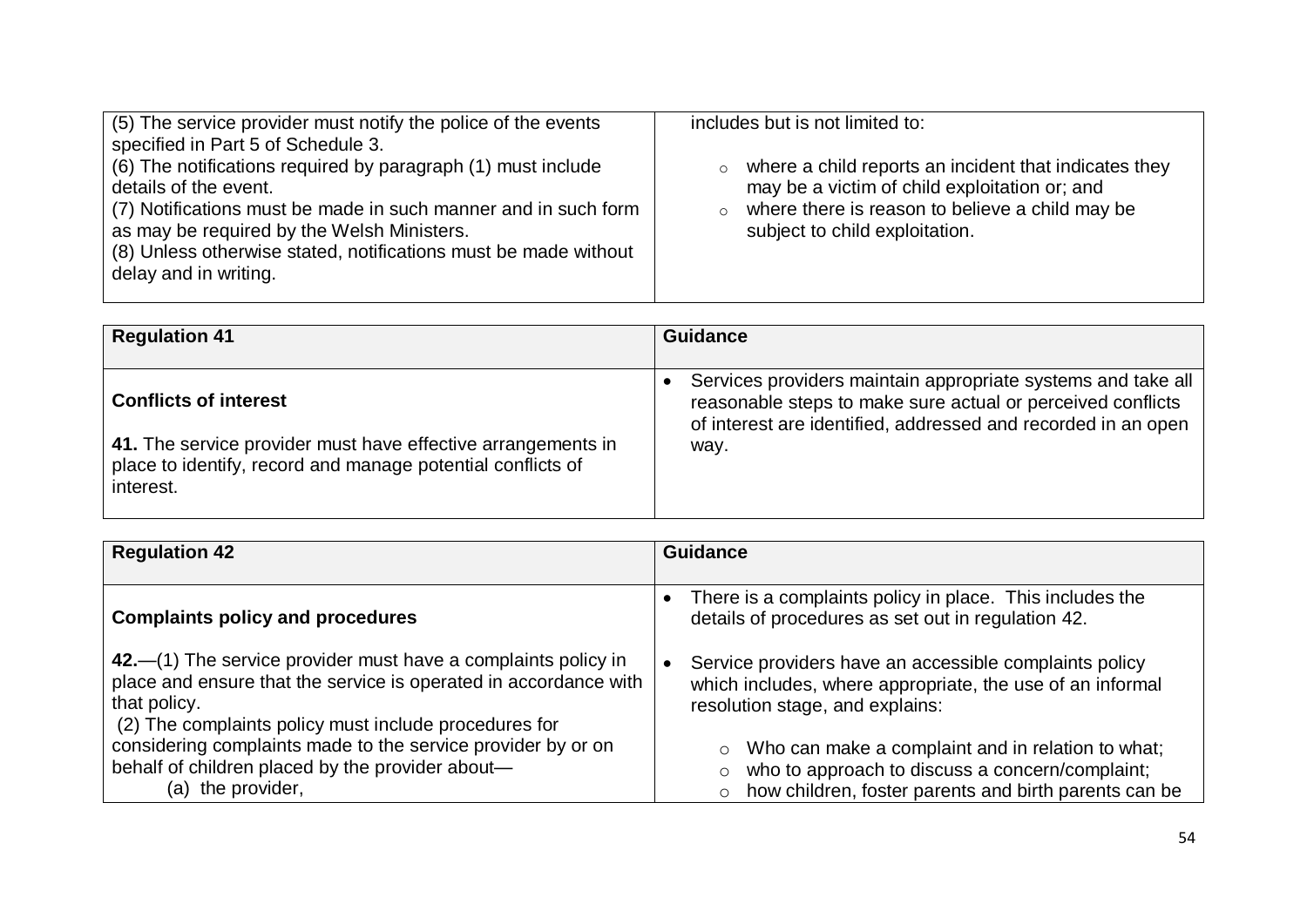- (b) foster parents, and
- (c) any other matter considered by the provider to be relevant

(3) The complaints policy must include procedures for considering complaints made to the service provider by or on behalf of any other children who may be affected by the placement made about—

- (a) the provider, and
- (b) any other matter considered by the provider to be relevant.

(4) The complaints policy must include procedures for considering complaints made to the service provider by foster parents about—

- (a) the provider, and
- (b) any other matter considered by the provider to be relevant.

(5) The complaints policy must include procedures for considering complaints made to the service provider by the parents of any child placed by the provider about—

- (a) the provider, and
- (b) any other matter considered by the provider to be relevant.

(6) The service provider must have effective arrangements in place for dealing with complaints including arrangements for—

- (a) identifying and investigating complaints,
- (b) giving an appropriate response to a person who makes a complaint, if it is reasonably practicable to contact that person,
- (c) ensuring that appropriate action is taken following an investigation, and

(d) keeping records relating to the matters in subparagraphs (a) to (c).

supported to make a complaint:

- o information about accessing independent advocacy, where available;
- $\circ$  how complaints will be dealt with; and
- o the stages and timescales for the process.
- The policy is in an easy to read format, well publicised, readily available and accessible to children and foster parents, their families, staff and others working at the service.
- Information about other avenues for complaint is included to support complainants if they are not satisfied with the service provider's action. For example, information about the complaints procedure of the placing authority, the Public Services Ombudsman for Wales and the Children's Commissioner for Wales.
- Children or foster parents are able to make their complaint in writing or verbally to staff and these should be acknowledged unless complaints are made anonymously.
- Staff are aware of the complaints policy and understand how to respond appropriately to complaints.
- Fostering services providers ensure any complaint is acknowledged, addressed promptly and the complainant is kept informed of progress.
- A written report is provided to the complainant setting out the outcome of the complaint and any action to be taken.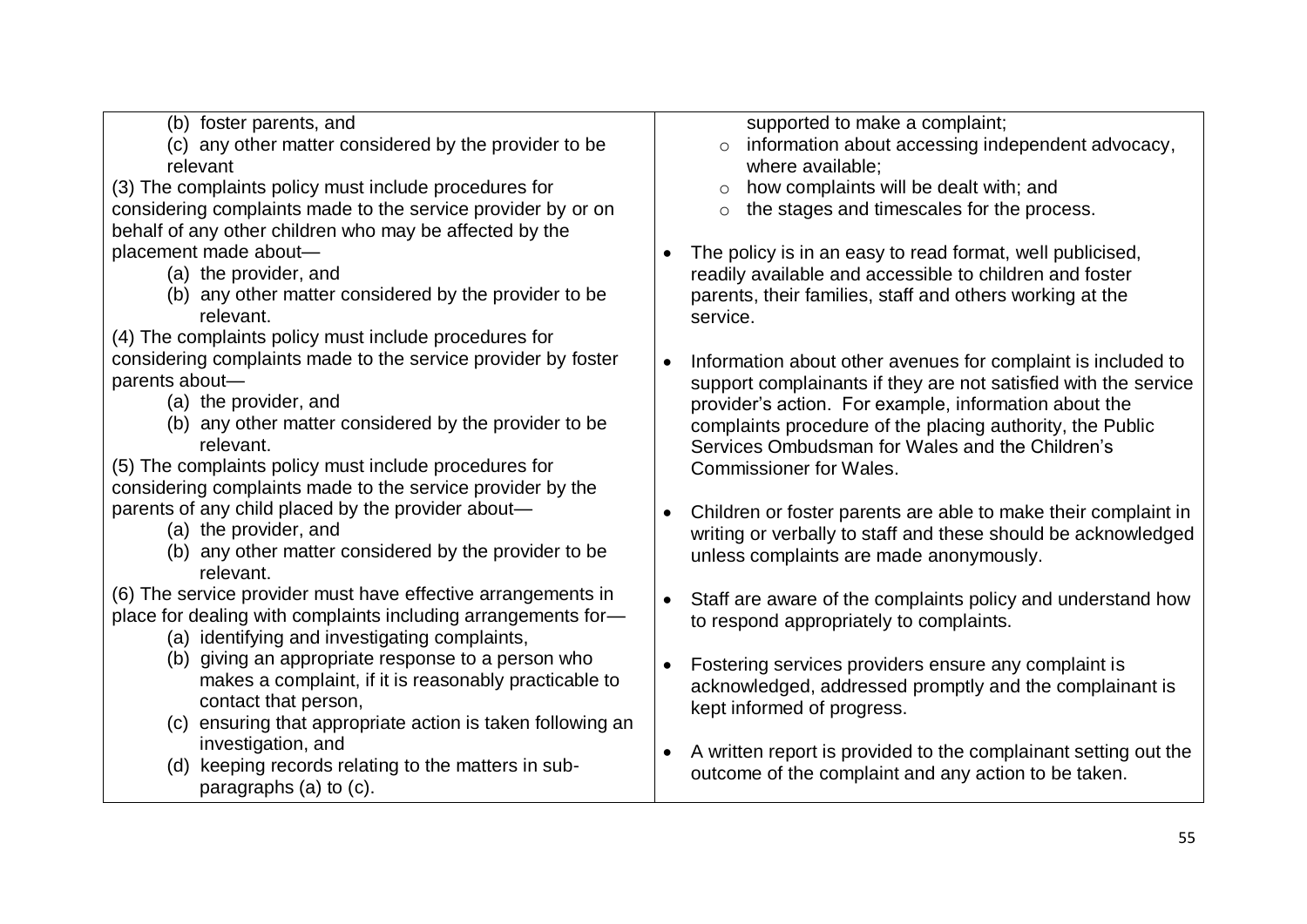| (7) The service provider must provide a summary of complaints,<br>responses and any subsequent action taken to the Welsh<br>Ministers within 28 days of being requested to do so.<br>(8) The service provider must- | Wherever practicable consent should be gained to the<br>disclosure of the details of a complaint, where necessary, to<br>enable an effective investigation to take place.                                                                                                                                                                                                                                        |
|---------------------------------------------------------------------------------------------------------------------------------------------------------------------------------------------------------------------|------------------------------------------------------------------------------------------------------------------------------------------------------------------------------------------------------------------------------------------------------------------------------------------------------------------------------------------------------------------------------------------------------------------|
| (a) analyse information relating to complaints and<br>concerns; and<br>(b) having regard to that analysis, identify any areas for<br>improvement.                                                                   | Confidentiality is maintained during the complaints process<br>$\bullet$<br>unless there are professional or statutory obligations which<br>would not make this possible, such as those in relation to<br>safeguarding.                                                                                                                                                                                          |
|                                                                                                                                                                                                                     | Children, the parents of any such children and foster parents<br>do not suffer victimisation or any other disadvantage as a<br>result of making representations or complaints.                                                                                                                                                                                                                                   |
|                                                                                                                                                                                                                     | Systems are in place to make sure that all complaints are<br>investigated in accordance with the timescales set out in the<br>service provider's complaints policy. This includes:                                                                                                                                                                                                                               |
|                                                                                                                                                                                                                     | $\circ$ undertaking a review to establish the level of<br>investigation and immediate action required, including<br>whether there is a requirement for a referral to<br>appropriate authorities for investigation (this may<br>include the service regulator or local authority<br>safeguarding teams); and<br>where areas for improvement or service failures are<br>identified, acting upon these immediately. |
|                                                                                                                                                                                                                     | Staff and others involved in the investigation of complaints<br>have the right level of knowledge and skill to do this. They                                                                                                                                                                                                                                                                                     |
|                                                                                                                                                                                                                     | understand the service provider's complaints process and<br>are knowledgeable about any current related guidance.                                                                                                                                                                                                                                                                                                |
|                                                                                                                                                                                                                     | Records of complaints are maintained and monitored to                                                                                                                                                                                                                                                                                                                                                            |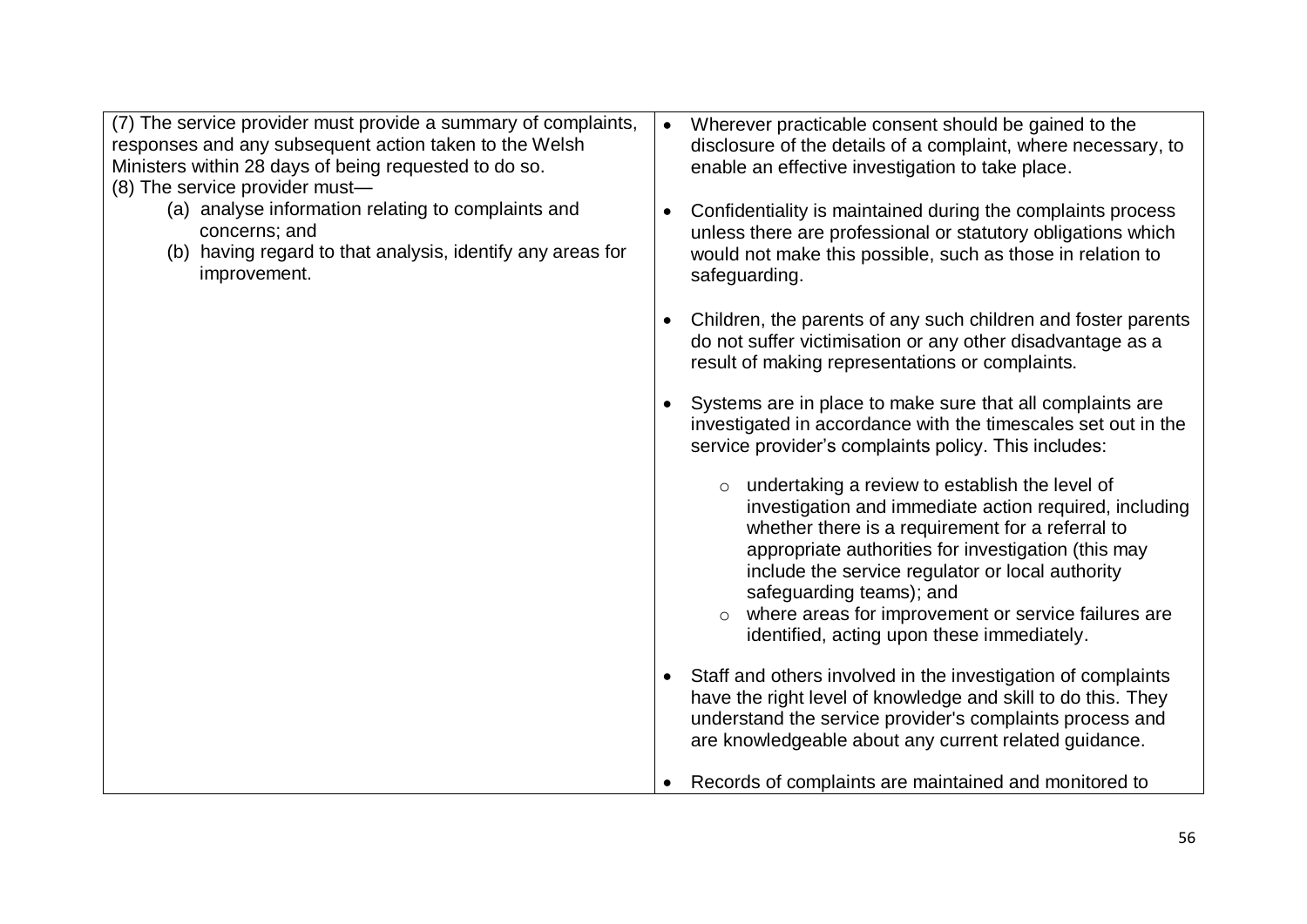|          | identify trends and areas of risk which may require pre-<br>emptive action.                                         |
|----------|---------------------------------------------------------------------------------------------------------------------|
| service. | Actions taken in response to complaints are reported on as<br>part of the governance arrangements for the fostering |

| <b>Regulation 43</b>                                                                                                                                                                                                                                                                                     | <b>Guidance</b>                                                                                                                                                                                               |
|----------------------------------------------------------------------------------------------------------------------------------------------------------------------------------------------------------------------------------------------------------------------------------------------------------|---------------------------------------------------------------------------------------------------------------------------------------------------------------------------------------------------------------|
| Whistleblowing                                                                                                                                                                                                                                                                                           | There is an accessible whistleblowing policy in place. This<br>$\bullet$<br>includes:                                                                                                                         |
| $43$ –(1) The service provider must put arrangements in place to<br>ensure that all persons working at the service (including any<br>person allowed to work as a volunteer), are able to raise<br>concerns about the service.                                                                            | the procedure for raising a concern the safeguards in<br>place for staff who raise a concern; and<br>how concerns will be investigated.<br>$\circ$                                                            |
| (2) These arrangements must include—<br>(a) having a whistleblowing policy in place and acting in<br>accordance with that policy, and                                                                                                                                                                    | Staff are aware of, and have had training in, how to raise<br>concerns and there are mechanisms and support available to<br>enable them to do this.                                                           |
| (b) establishing arrangements to enable and support<br>people working at the service to raise such concerns,<br>(3) The service provider must ensure that the arrangements<br>required under this regulation are operated effectively.<br>(4) When a concern is raised, the service provider must ensure | Wherever practicable consent should be gained to the<br>disclosure of the details of a concern, where necessary, to<br>enable an effective investigation to take place.                                       |
| that $-$<br>(a) the concern is investigated,<br>(b) appropriate steps are taken following an investigation,<br>and<br>(c) a record is kept relating to the matters in sub-                                                                                                                               | Confidentiality is maintained during the investigation process<br>unless there are professional or statutory obligations which<br>would not make this possible, such as those in relation to<br>safeguarding. |
| paragraphs (a) and (b).                                                                                                                                                                                                                                                                                  | Individuals do not suffer victimisation or any other<br>disadvantage as a result of making their concerns known.                                                                                              |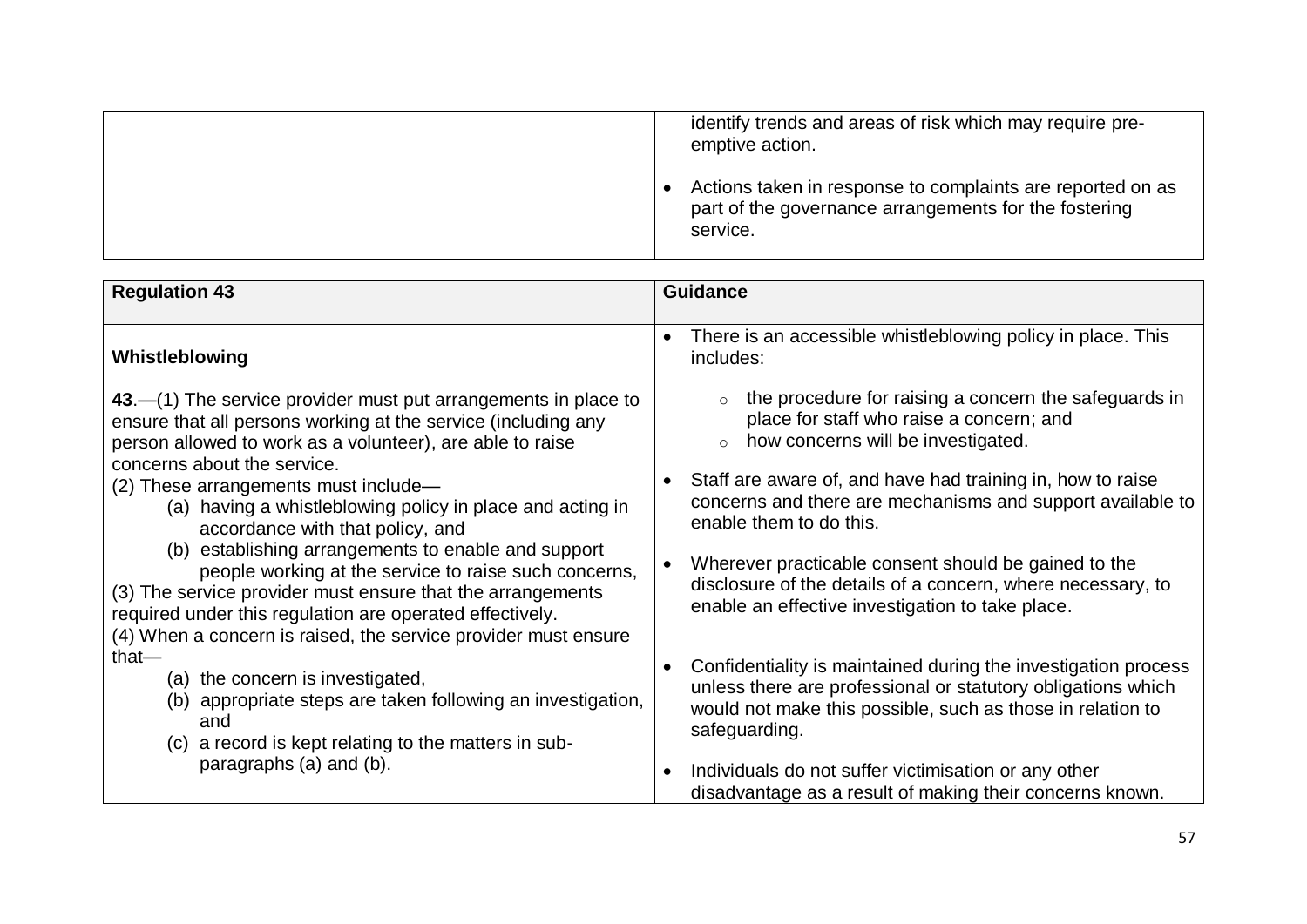|  | All allegations and incidents of abuse are followed up<br>promptly in line with the service provider's safeguarding<br>policy and procedures and local safeguarding arrangements.                                                                                                                                                                                                                                                                                                                                                     |
|--|---------------------------------------------------------------------------------------------------------------------------------------------------------------------------------------------------------------------------------------------------------------------------------------------------------------------------------------------------------------------------------------------------------------------------------------------------------------------------------------------------------------------------------------|
|  | Systems are in place to make sure that all concerns are<br>considered without delay in line with the service provider's<br>safeguarding policy and procedures. This includes:                                                                                                                                                                                                                                                                                                                                                         |
|  | undertaking a review to establish the level of<br>investigation and immediate action required, including<br>referral to appropriate authorities for investigation (this<br>may include seeking advice from the service regulator<br>or local authority safeguarding staff);<br>where areas for improvement or service failures are<br>identified, acting upon these without delay; and<br>ensuring staff and others involved in the investigation<br>understand the processes relating to safeguarding<br>and responding to concerns. |
|  | Records of concerns are maintained and monitored to<br>identify trends and areas of risk which may require pre-<br>emptive action. Actions taken as a response to<br>whistleblowing are subject to reporting within governance<br>arrangements.                                                                                                                                                                                                                                                                                       |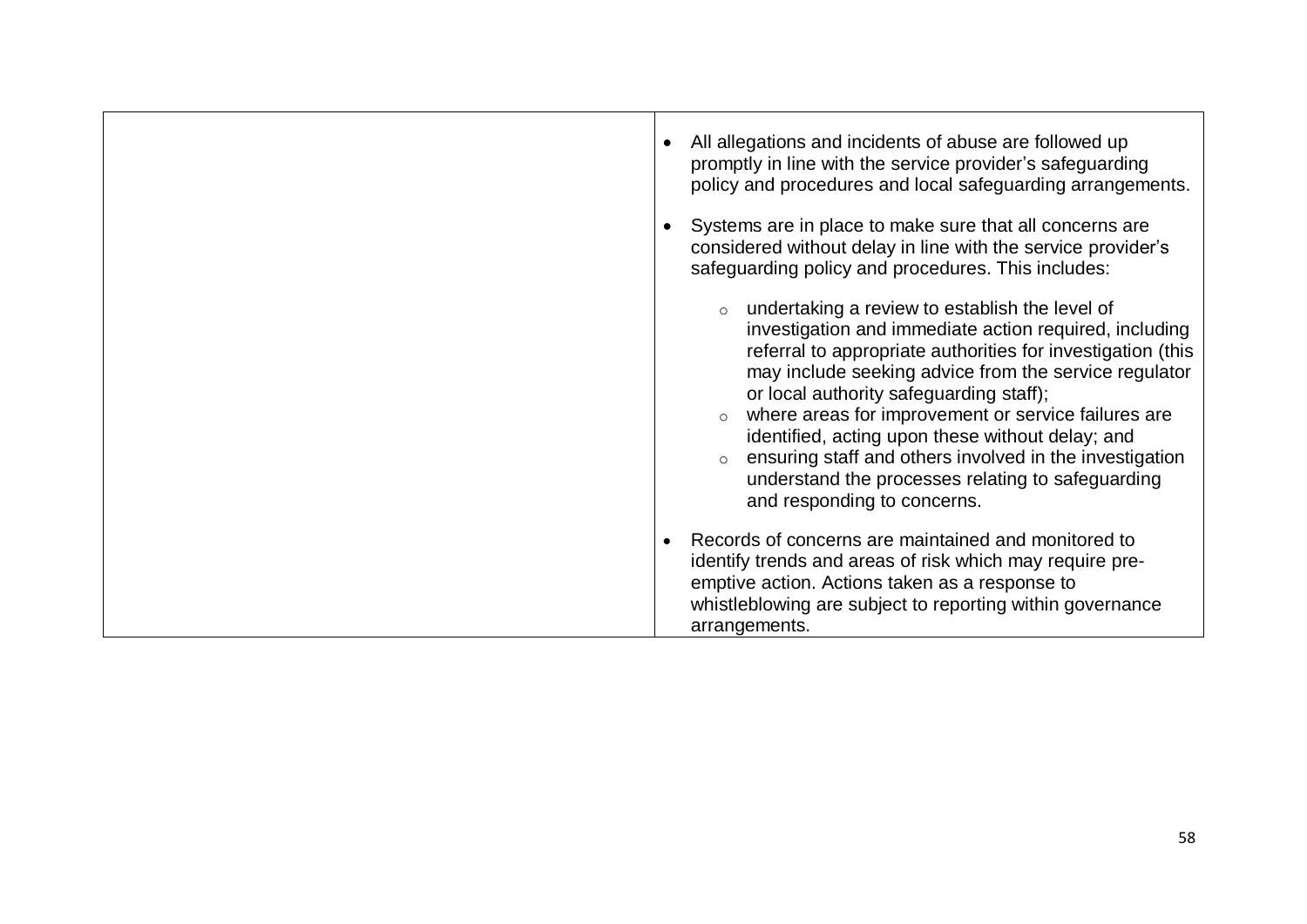# **1.10 Support for foster parents (Part 11)**

The intent of Part 11 of the Regulations is to ensure that foster parents receive the information, training, advice and support, and are appropriately supervised, in order to meet the care and support needs of children placed with them.

| <b>Regulation 44</b>                                                                                                                                                                                                                                                                                                                                                                                                                                                                                                                                                                                                                                                                                                                                                                                                                                                                                                                                                                                               | <b>Guidance</b>                                                                                                                                                                                                                                                                                                                                                                                                                                                                                                                                                                                                                                                                                                                                                                                                                                                                                                                          |
|--------------------------------------------------------------------------------------------------------------------------------------------------------------------------------------------------------------------------------------------------------------------------------------------------------------------------------------------------------------------------------------------------------------------------------------------------------------------------------------------------------------------------------------------------------------------------------------------------------------------------------------------------------------------------------------------------------------------------------------------------------------------------------------------------------------------------------------------------------------------------------------------------------------------------------------------------------------------------------------------------------------------|------------------------------------------------------------------------------------------------------------------------------------------------------------------------------------------------------------------------------------------------------------------------------------------------------------------------------------------------------------------------------------------------------------------------------------------------------------------------------------------------------------------------------------------------------------------------------------------------------------------------------------------------------------------------------------------------------------------------------------------------------------------------------------------------------------------------------------------------------------------------------------------------------------------------------------------|
| Support, training and information for foster parents<br>44. - (1) The service provider must ensure that foster parents<br>have the information they need to provide care and support to a<br>child placed with them in accordance with the child's care and<br>support plan.<br>(2) The service provider must ensure foster parents receive such<br>training, advice and support, including support outside office<br>hours, as appears necessary in the interests of children placed<br>with the foster parents and to enable them to provide care and<br>support to children in accordance with each child's care and<br>support plan.<br>(3) The service provider must ensure prospective foster parents<br>receive such training, information and advice as is considered<br>necessary.<br>(4) The service provider must monitor and review the<br>information, training, advice and support provided to foster<br>parents and prospective foster parents and make any<br>improvements which may be necessary. | Service providers ensure foster parents receive the support,<br>training and information necessary to enable them to provide<br>care and support to a child they foster in accordance with the<br>child's care and support plan / pathway plan.<br>Service providers ensure any training provided (induction,<br>$\bullet$<br>ongoing or otherwise), to foster parents is in line with<br>national guidance.<br>Service providers ensure foster parents are aware of the<br>$\bullet$<br>support available to them during any allegations / complaints<br>made against them, such as Fosterline Cymru.<br>Service providers have arrangements in place to support<br>$\bullet$<br>foster parents outside of standard office hours, and foster<br>parents are familiar with these arrangements.<br>Service providers provide or arrange the provision of training,<br>information and advice as needed for prospective foster<br>parents. |
|                                                                                                                                                                                                                                                                                                                                                                                                                                                                                                                                                                                                                                                                                                                                                                                                                                                                                                                                                                                                                    | Service providers have arrangements in place to monitor and<br>review the support or advice, training and information<br>provided to foster parents and prospective foster parents.<br>This feeds into the quality of care review.                                                                                                                                                                                                                                                                                                                                                                                                                                                                                                                                                                                                                                                                                                       |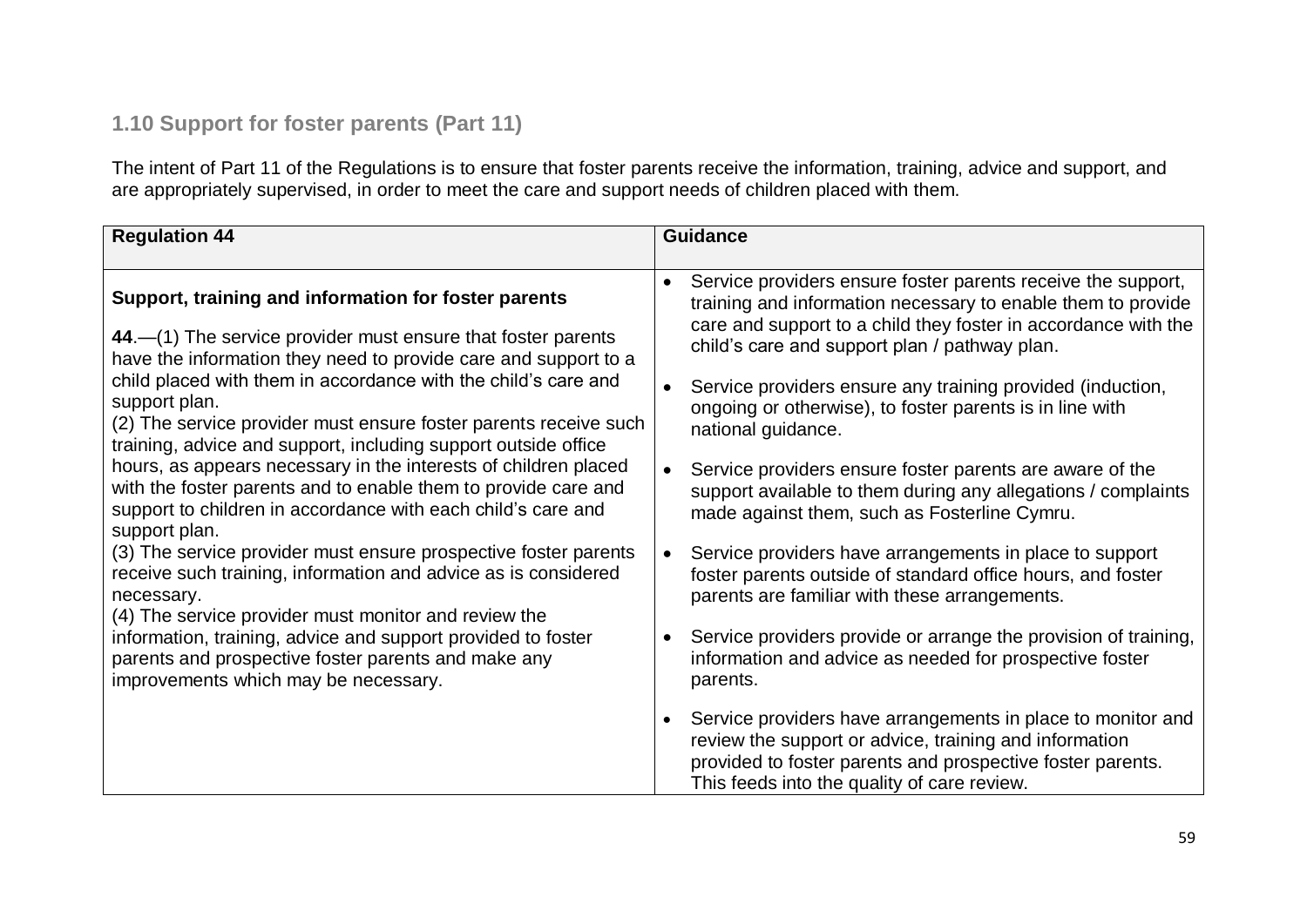| <b>Regulation 45</b>                                                                                                                                                                                                        | <b>Guidance</b>                                                                                                                                                     |
|-----------------------------------------------------------------------------------------------------------------------------------------------------------------------------------------------------------------------------|---------------------------------------------------------------------------------------------------------------------------------------------------------------------|
| Policies and procedures by foster parents                                                                                                                                                                                   | Service providers have arrangements in place to ensure<br>foster parents are familiar with and adhere to the policies and<br>procedures set out in the Regulations. |
| 45. The service provider must ensure that foster parents are<br>familiar with, and act in accordance with, the policies and<br>procedures established in accordance under regulations 11, 21,<br>22, 25, 26, 27, 42 and 48. |                                                                                                                                                                     |

| <b>Regulation 46</b>                                                                                            | <b>Guidance</b>                                                                                                                                                                                                                                                                                 |
|-----------------------------------------------------------------------------------------------------------------|-------------------------------------------------------------------------------------------------------------------------------------------------------------------------------------------------------------------------------------------------------------------------------------------------|
| <b>Supervision</b><br>46. The service provider must ensure that foster parents are<br>appropriately supervised. | Service providers have arrangements in place to supervise<br>$\bullet$<br>foster parents and provide advice and support where<br>necessary.<br>Service providers ensure there is a clear purpose to any<br>$\bullet$<br>supervisory meetings with foster parents and records are<br>maintained. |

| <b>Regulation 47</b>                                                                                                  | <b>Guidance</b>                                                                                                                              |
|-----------------------------------------------------------------------------------------------------------------------|----------------------------------------------------------------------------------------------------------------------------------------------|
|                                                                                                                       |                                                                                                                                              |
| <b>Effective working relationships</b>                                                                                | Service providers support foster parents to develop and<br>$\bullet$<br>maintain a positive relationship with the child placed with<br>them. |
| 47. The service provider must-<br>(a) maintain good professional relationships with foster<br>parents; and            |                                                                                                                                              |
| encourage and assist foster parents to maintain good<br>(b)<br>personal relationships with children placed with them. |                                                                                                                                              |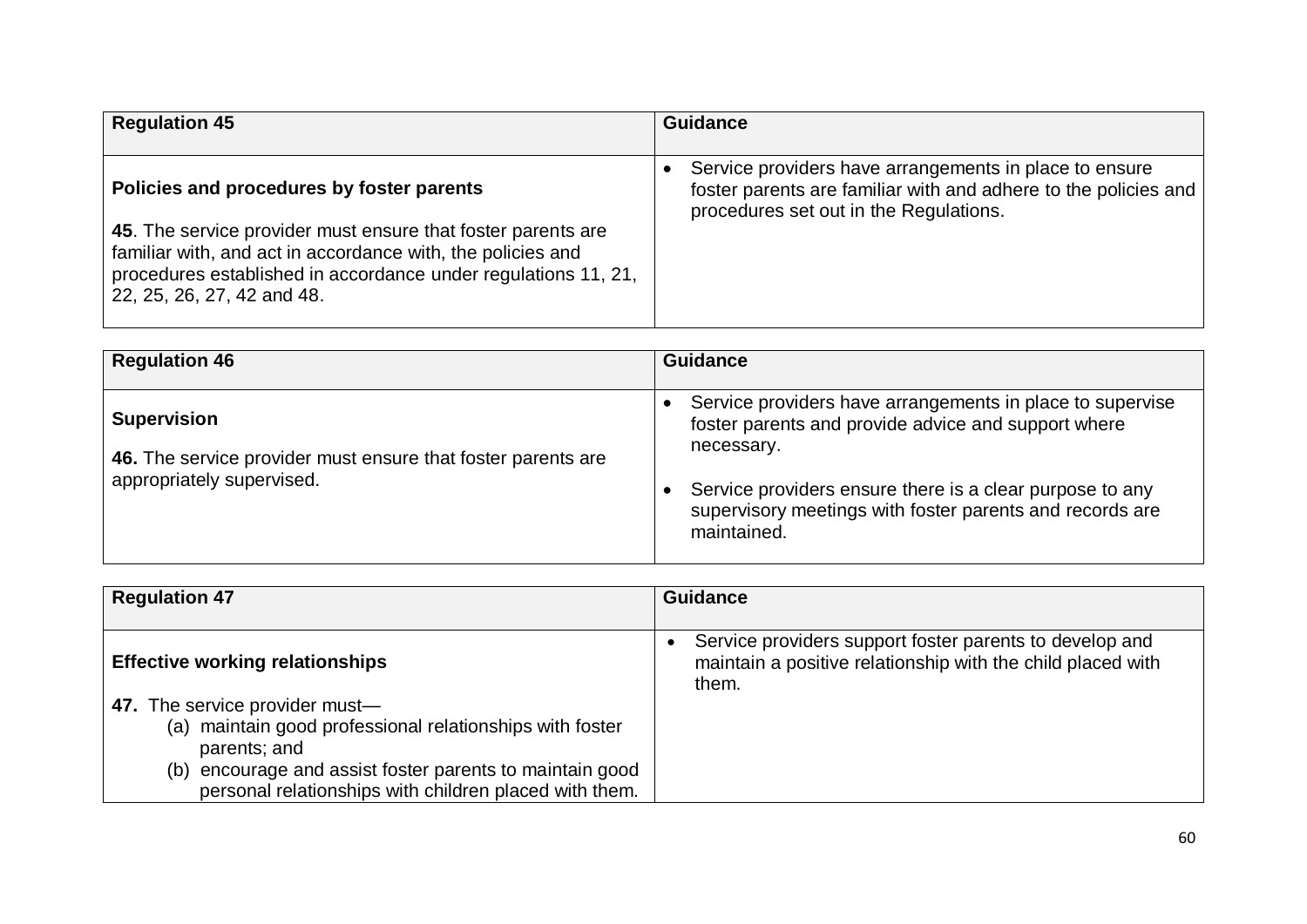| <b>Regulation 48</b>                                                                                                                                                                                                                                                                                                                                                                                                                                                                                                                                                                                                                                                                                                                                                                                                                                                                                                                                                                                                                                                                                                                                                                                                                               | <b>Guidance</b>                                                                                                                                                                                                                                                                                                                                                                                                                                                                                                                                                                                                                                                                                                                                                                                                                                                                                                                                                                                                                            |
|----------------------------------------------------------------------------------------------------------------------------------------------------------------------------------------------------------------------------------------------------------------------------------------------------------------------------------------------------------------------------------------------------------------------------------------------------------------------------------------------------------------------------------------------------------------------------------------------------------------------------------------------------------------------------------------------------------------------------------------------------------------------------------------------------------------------------------------------------------------------------------------------------------------------------------------------------------------------------------------------------------------------------------------------------------------------------------------------------------------------------------------------------------------------------------------------------------------------------------------------------|--------------------------------------------------------------------------------------------------------------------------------------------------------------------------------------------------------------------------------------------------------------------------------------------------------------------------------------------------------------------------------------------------------------------------------------------------------------------------------------------------------------------------------------------------------------------------------------------------------------------------------------------------------------------------------------------------------------------------------------------------------------------------------------------------------------------------------------------------------------------------------------------------------------------------------------------------------------------------------------------------------------------------------------------|
| Supporting children to manage their money<br>48.—(1) The service provider must have a policy and<br>procedures in place to enable foster parents to provide support<br>and assistance to children on how to manage their money.<br>(2) The policy and procedures which are required by this<br>regulation to be in place must set out the steps which are to be<br>taken by foster parents to enable and support children to<br>manage their own money and to protect children from financial<br>abuse.<br>(3) The policy and procedures must ensure that there is<br>adequate oversight and monitoring by the service provider of<br>savings which are made by foster parents on behalf of children.<br>(4) Where a child's money is held by the foster parents for any<br>purpose, the policy and procedures required by this regulation<br>must provide that the money is held in an account in the child's<br>name or in an account which enables clear demarcation of the<br>child's money.<br>(5) The policy and procedures must ensure that foster parents<br>pass on all records of savings (including expenditure from<br>savings) to the service provider when the placement of the child<br>to whom the records relate comes to an end. | Policy and procedures are in place which set out<br>$\bullet$<br>arrangements for supporting foster parents to assist children<br>to manage their money. This includes:<br>how children are encouraged and supported to handle<br>their own money;<br>how children will be supported, including opening and<br>$\circ$<br>managing individual bank accounts, budgeting and<br>making spending decisions;<br>how children are supported to understand and<br>manage any associated risks;<br>how children will be supported to understand and<br>$\circ$<br>access any financial allowances they may be entitled<br>to, where applicable; and<br>how records and receipts of expenditure related to a<br>$\circ$<br>child's savings will be dealt with when a placement<br>ends.<br>Where children are not able to manage their own money, the<br>$\bullet$<br>service provider has arrangements in place to ensure the<br>foster parents are maintaining records and receipts of any<br>financial transactions undertaken on their behalf. |
|                                                                                                                                                                                                                                                                                                                                                                                                                                                                                                                                                                                                                                                                                                                                                                                                                                                                                                                                                                                                                                                                                                                                                                                                                                                    | Service providers ensure arrangements are in place to<br>oversee and monitor the savings of a child.                                                                                                                                                                                                                                                                                                                                                                                                                                                                                                                                                                                                                                                                                                                                                                                                                                                                                                                                       |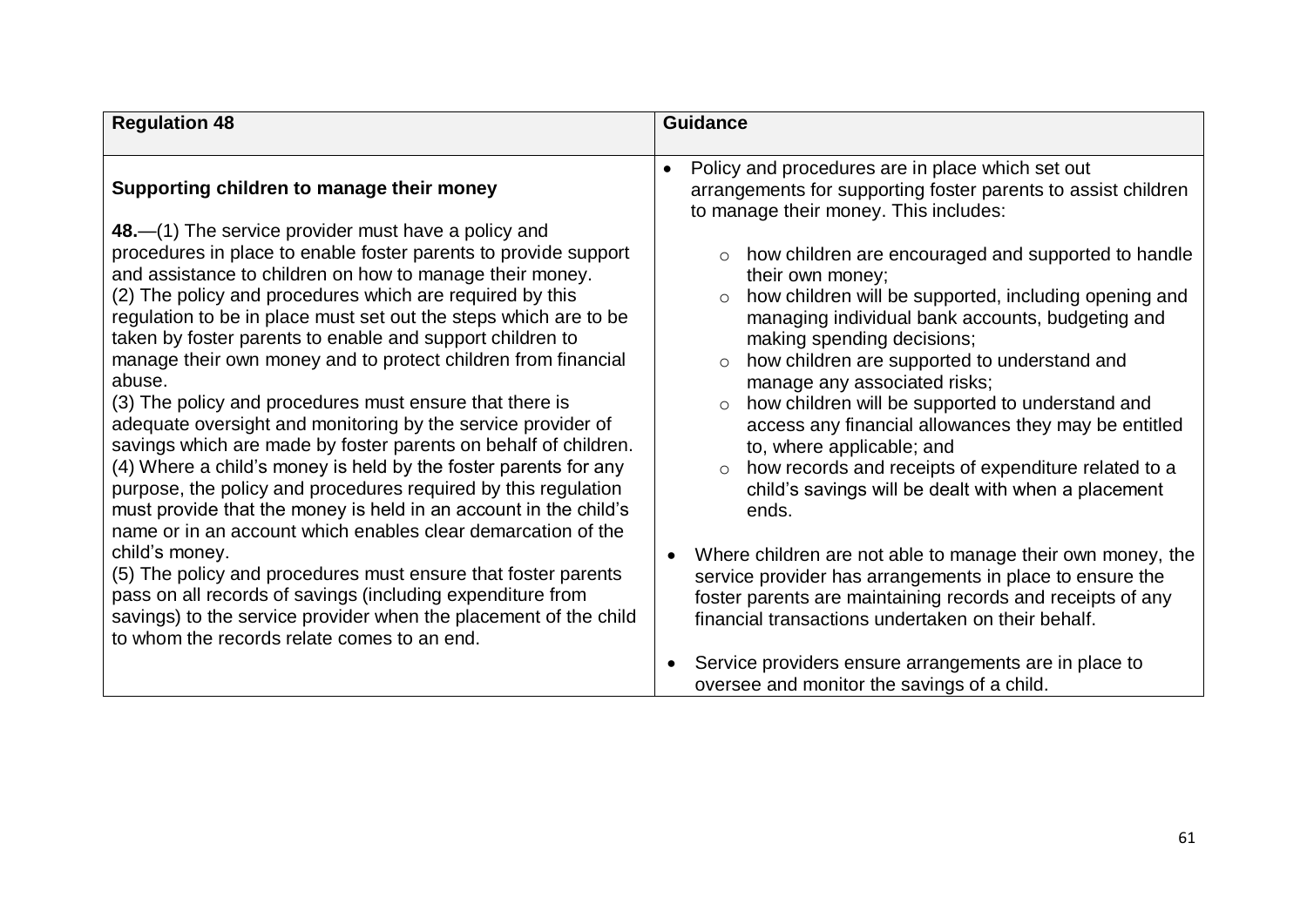## **Chapter 2: Requirements on Responsible Individuals (Part 12 to 16 of the Regulations)**

The intent of Parts 12 to 16 of the Regulations is to ensure that a designated person at an appropriately senior level holds accountability, for both service quality and compliance. The Regulations place specific requirements upon the responsible individual and will enable the service regulator to take action not only against the service provider but also against the RI in the event that regulatory requirements are breached. The regulations in these Parts are made under section 28 of the Act.

The responsible individual is responsible for **overseeing** the management of the service and for providing assurance that the service is safe, well run and complies with the Regulations. The responsible individual is responsible for ensuring the service has a manager, sufficient resources and support. The responsible individual is not responsible for the day to day management of the service (unless they are also the manager); this rests with the manager.

**2.1 Requirements on responsible individuals for ensuring effective management of the service (Part 12)**

| <b>Regulation 49</b>                                                                                                        | <b>Guidance</b>                                                                                                                                                                                                                                                                                                                               |
|-----------------------------------------------------------------------------------------------------------------------------|-----------------------------------------------------------------------------------------------------------------------------------------------------------------------------------------------------------------------------------------------------------------------------------------------------------------------------------------------|
| Supervision of management of the service<br>49. The responsible individual must supervise the management<br>of the service. | The responsible individual follows the service provider's<br>prescribed systems and processes to enable proper<br>oversight of the management, quality, safety and<br>effectiveness of the service. This includes, but is not limited<br>to, ensuring the service:                                                                            |
|                                                                                                                             | focuses on the needs of the child and supports foster<br>parents;<br>listens to children and foster parents;<br>responds positively to any concerns or complaints;<br>does not place children, foster parents or the foster<br>$\circ$<br>parents' household at unnecessary risk;<br>achieves best possible outcomes for children;<br>$\circ$ |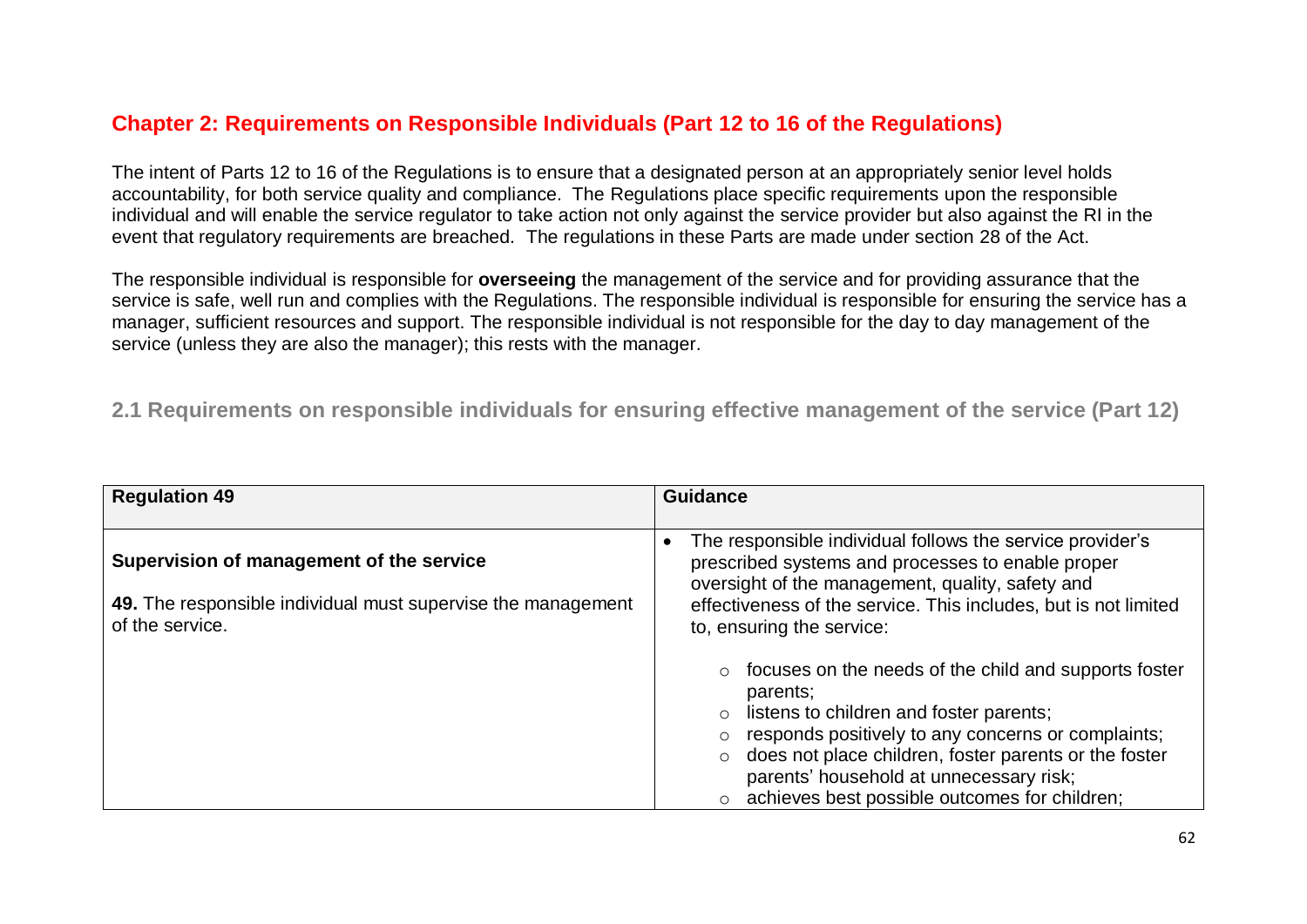| $\circ$ fulfils the statement of purpose;<br>has sufficient numbers of staff who are trained,<br>competent and skilled to undertake their role; and<br>has sufficient resources, facilities and equipment.                                                                 |
|----------------------------------------------------------------------------------------------------------------------------------------------------------------------------------------------------------------------------------------------------------------------------|
| The responsible individual has systems in place to review<br>and assess the way in which the manager implements<br>actions from the findings of internal quality assurance and<br>external inspection reports, within required timescales.                                 |
| There are clear lines of accountability, delegation and<br>responsibility set out in writing between the responsible<br>individual and the manager (unless the manager is also the<br>responsible individual).                                                             |
| Arrangements are in place for the manager to have direct<br>access to the responsible individual in addition to the<br>opportunity to meet formally as part of the responsible<br>individual's quality reviews (unless the manager is also the<br>responsible individual). |
| Arrangements are in place to ensure that the manager is<br>supported by supervision and training, and has opportunities<br>to gain skills for professional development that will support<br>them in their role.                                                            |
|                                                                                                                                                                                                                                                                            |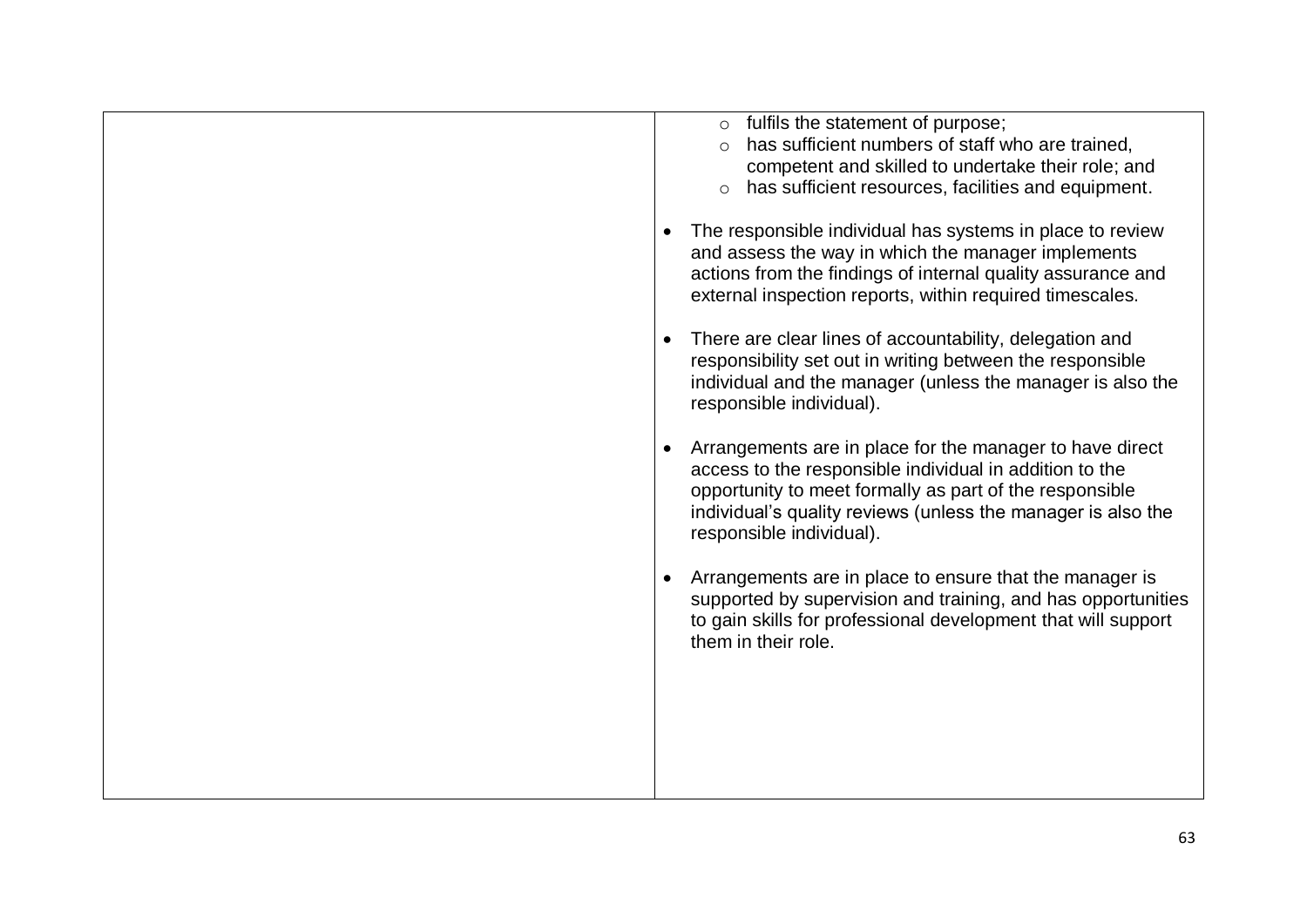| <b>Regulation 50</b>                                                                                                                                                                                                                                                                                                                                              | <b>Guidance</b>                                                                                                                                                                                                                                                                    |
|-------------------------------------------------------------------------------------------------------------------------------------------------------------------------------------------------------------------------------------------------------------------------------------------------------------------------------------------------------------------|------------------------------------------------------------------------------------------------------------------------------------------------------------------------------------------------------------------------------------------------------------------------------------|
|                                                                                                                                                                                                                                                                                                                                                                   |                                                                                                                                                                                                                                                                                    |
| Duty to appoint a manager                                                                                                                                                                                                                                                                                                                                         | The responsible individual ensures a manager who is<br>registered with SCW (subject to regulation 50(6)) is<br>appointed and in place to manage the delivery of the service                                                                                                        |
| 50.—(1) The responsible individual must appoint a person to<br>manage the service. But this requirement does not apply if the<br>conditions in paragraph (2) or (3) apply.                                                                                                                                                                                        | on a day to day basis for each place at, from, or in relation to<br>which services are provided.                                                                                                                                                                                   |
| (2) Where the service provider is an individual, the conditions<br>$are-$<br>(a) the service provider proposes to manage the service,<br>(b) the service provider is fit to manage the service,<br>(c) subject to paragraph (6), the service provider is                                                                                                          | The responsible individual takes responsibility and<br>$\bullet$<br>accountability for the appointment of the manager regardless<br>of whether they are directly involved in the recruitment<br>process.                                                                           |
| registered as a manager with SCW, and<br>(d) the Welsh Ministers agree to the service provider<br>managing the service.<br>(3) Where the service provider is a partnership, body corporate<br>or unincorporated body, the conditions are-<br>(a) the service provider proposes that the individual                                                                | The responsible individual is assured that the person<br>$\bullet$<br>appointed as the manager for the service has the appropriate<br>knowledge, skills and competence to manage the service<br>safely and in accordance with the requirements of the<br>Regulations.              |
| designated as the responsible individual for the<br>service is to be appointed to manage the service,<br>(b) that individual is fit to manage the service,<br>(c) subject to paragraph (6), that individual is registered<br>as a manager with SCW, and                                                                                                           | The responsible individual demonstrates that the<br>appointment of the manager has been undertaken with due<br>diligence and in line with the requirements of regulation 30<br>(fitness of staff).                                                                                 |
| (d) the Welsh Ministers agree to that individual managing<br>the service.<br>(4) For the purposes of paragraph (2)(b), the service provider is<br>not fit to manage the service unless the requirements of<br>regulation 30(2) (fitness of staff) are met in respect of the service<br>provider.<br>(5) The duty in paragraph (1) is not discharged if the person | $\bullet$<br>Where a manager is absent for a period of more than three<br>months, the service provider ensures there is an<br>appropriately qualified, experienced and competent<br>manager, registered with SCW (subject to regulation 50(6)),<br>in place to manage the service. |
| appointed to manage the service is absent for a period of more                                                                                                                                                                                                                                                                                                    |                                                                                                                                                                                                                                                                                    |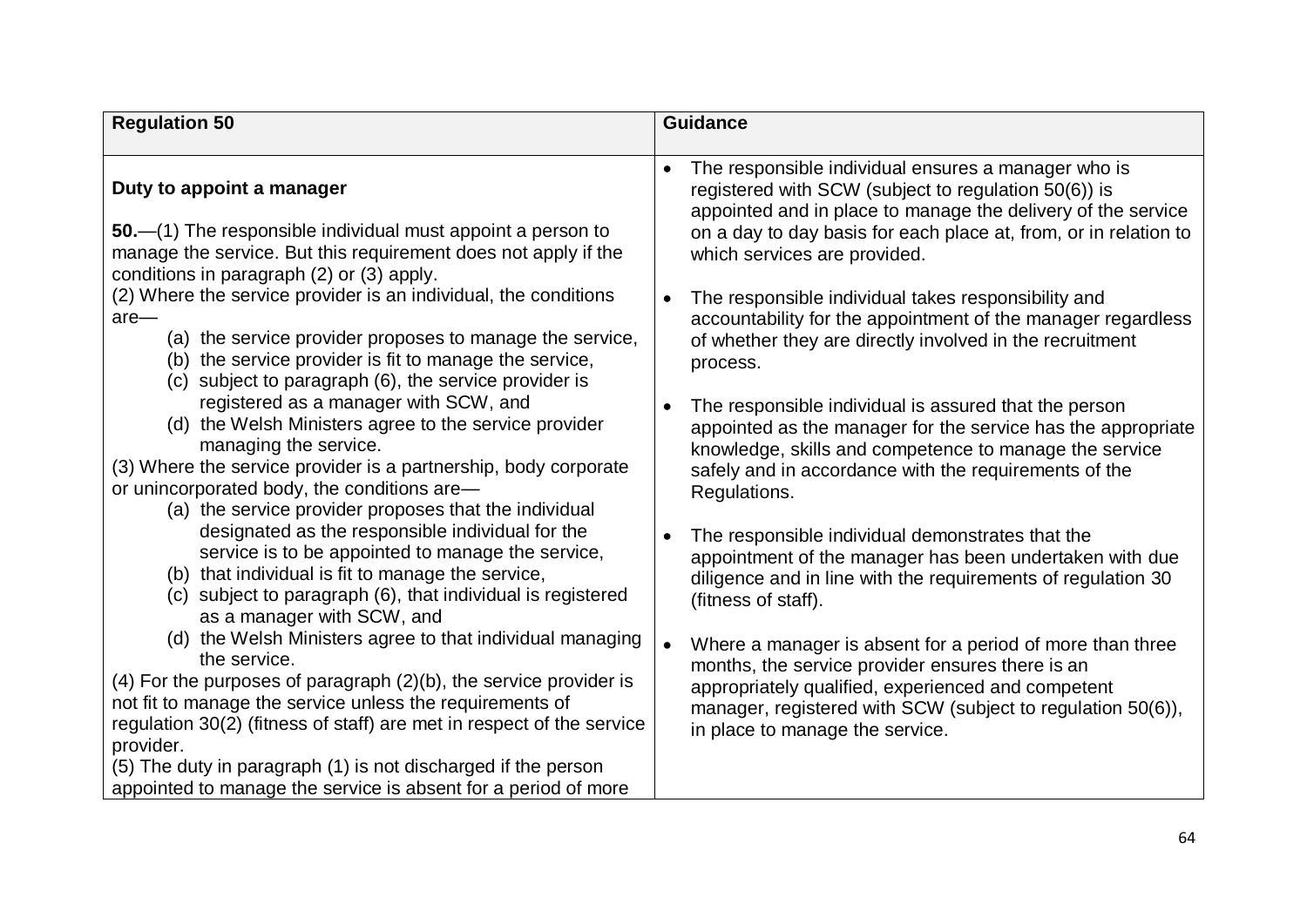| than three months.<br>$(6)$ The condition in paragraphs (2)(c) and (3)(c) applies only<br>from 1 April 2022. |  |
|--------------------------------------------------------------------------------------------------------------|--|
|                                                                                                              |  |

| <b>Regulation 51</b>                                                                                                                                                                                                                                                                                                                                                     | <b>Guidance</b>                                                                                                                                                                                                                                                                                                                                                                                                                                                                                                                                                                                                       |
|--------------------------------------------------------------------------------------------------------------------------------------------------------------------------------------------------------------------------------------------------------------------------------------------------------------------------------------------------------------------------|-----------------------------------------------------------------------------------------------------------------------------------------------------------------------------------------------------------------------------------------------------------------------------------------------------------------------------------------------------------------------------------------------------------------------------------------------------------------------------------------------------------------------------------------------------------------------------------------------------------------------|
| Fitness requirements for appointment of manager<br>51.—(1) The responsible individual must not appoint a person to<br>manage the service unless that person is fit to do so.<br>(2) For the purposes of paragraph (1), a person is not fit to<br>manage the service unless the requirements of regulation 30(2)<br>(fitness of staff) are met in respect of that person. | The responsible individual has suitable arrangements in<br>place to ensure the manager is fit and is capable of running<br>the service in line with its statement of purpose. This<br>includes ensuring:<br>the manager is appropriately qualified;<br>the manager is registered with SCW (subject to<br>regulation $50(6)$ ;<br>the manager is experienced in managing a children's<br>$\circ$<br>care service; and<br>the vetting of prospective managers includes the<br>relevant checks required by legislation to assure the<br>responsible individual that the person is fit and able to<br>work with children. |

| <b>Regulation 52</b>                                                                                                                                                | <b>Guidance</b>                                                                                                        |
|---------------------------------------------------------------------------------------------------------------------------------------------------------------------|------------------------------------------------------------------------------------------------------------------------|
| Restrictions on appointing a manager for more than one<br>service                                                                                                   | Where a manager is appointed to manage more than one<br>service, this is agreed in advance with the service regulator. |
| 52.—(1) The responsible individual must not appoint a person to<br>manage more than one service, unless paragraph (2) applies.<br>$(2)$ This paragraph applies if — |                                                                                                                        |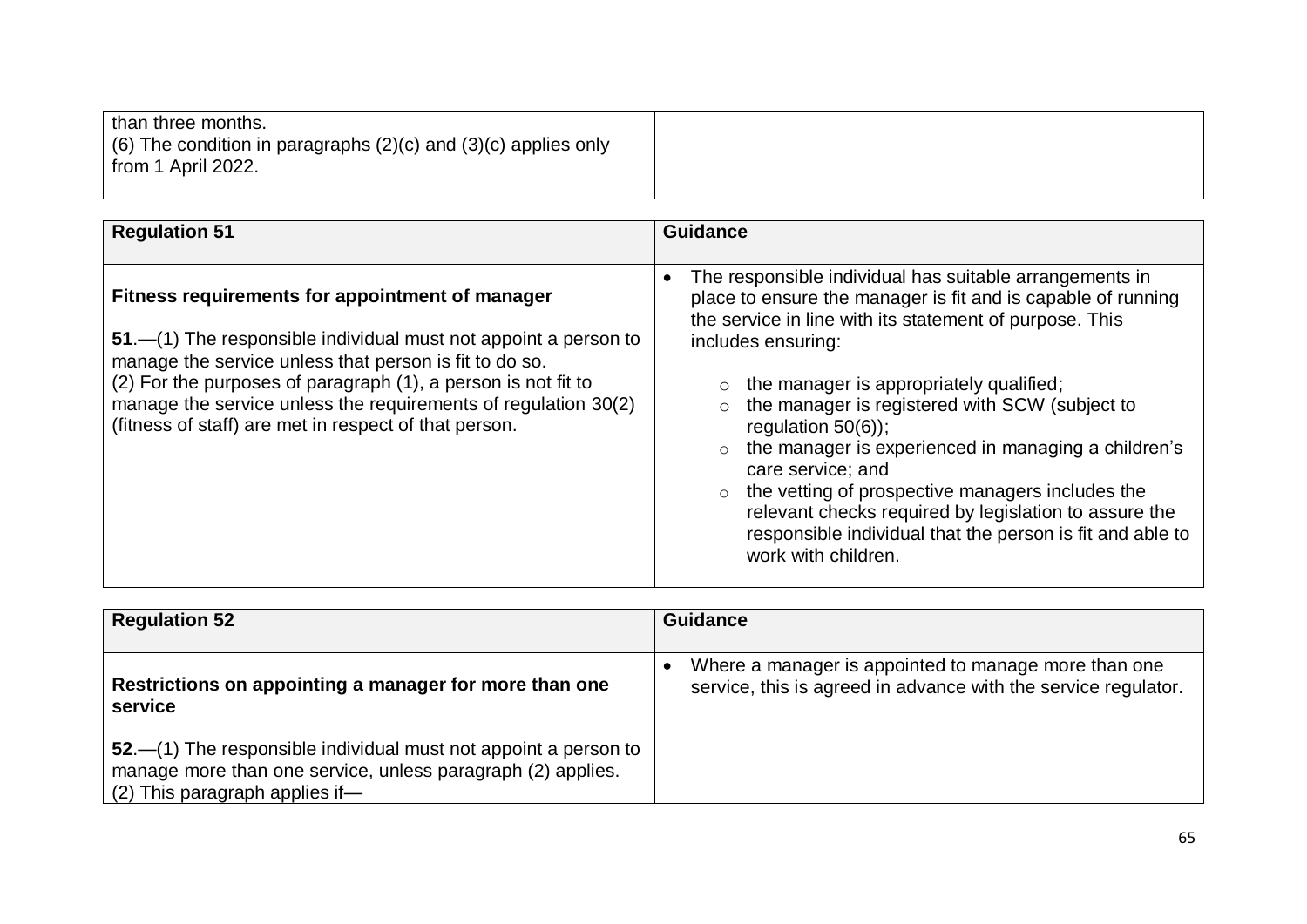| (a) the service provider has applied to the Welsh<br>Ministers for permission to appoint a manager for<br>more than one service, and<br>(b) the Welsh Ministers are satisfied that the proposed<br>management arrangements-<br>(i) will not have an adverse impact on the care and |  |
|------------------------------------------------------------------------------------------------------------------------------------------------------------------------------------------------------------------------------------------------------------------------------------|--|
| support provided to children, and<br>(ii) will provide reliable and effective oversight of each<br>service.                                                                                                                                                                        |  |

| <b>Regulation 53</b>                                                                                                                                                                                                                                                                                                                    | <b>Guidance</b>                                                                                                                                                                                                                                                                                                                                                 |
|-----------------------------------------------------------------------------------------------------------------------------------------------------------------------------------------------------------------------------------------------------------------------------------------------------------------------------------------|-----------------------------------------------------------------------------------------------------------------------------------------------------------------------------------------------------------------------------------------------------------------------------------------------------------------------------------------------------------------|
| Duty to report the appointment of manager to service<br>provider<br>53.—(1) On the appointment of a manager in accordance with<br>regulation 50(1), the responsible individual must give notice to<br>the service provider of-<br>(a) the name of the person appointed, and<br>(b) the date on which the appointment is to take effect. | The responsible individual has suitable arrangements in<br>place to:<br>inform the service provider of the details of the<br>$\circ$<br>appointment of the manager;<br>provide the information specified by the Regulations<br>$\circ$<br>concerning the individual; and<br>notify the service regulator and SCW when a new<br>$\circ$<br>manager is appointed. |

**Regulation 54**

## **Duty to report the appointment of manager to SCW and the Welsh Ministers**

**54.**—(1) On the appointment of a manager in accordance with regulation 50(1) the responsible individual must give notice to SCW and the Welsh Ministers of-

(a) the name, date of birth and SCW registration number of the person appointed, and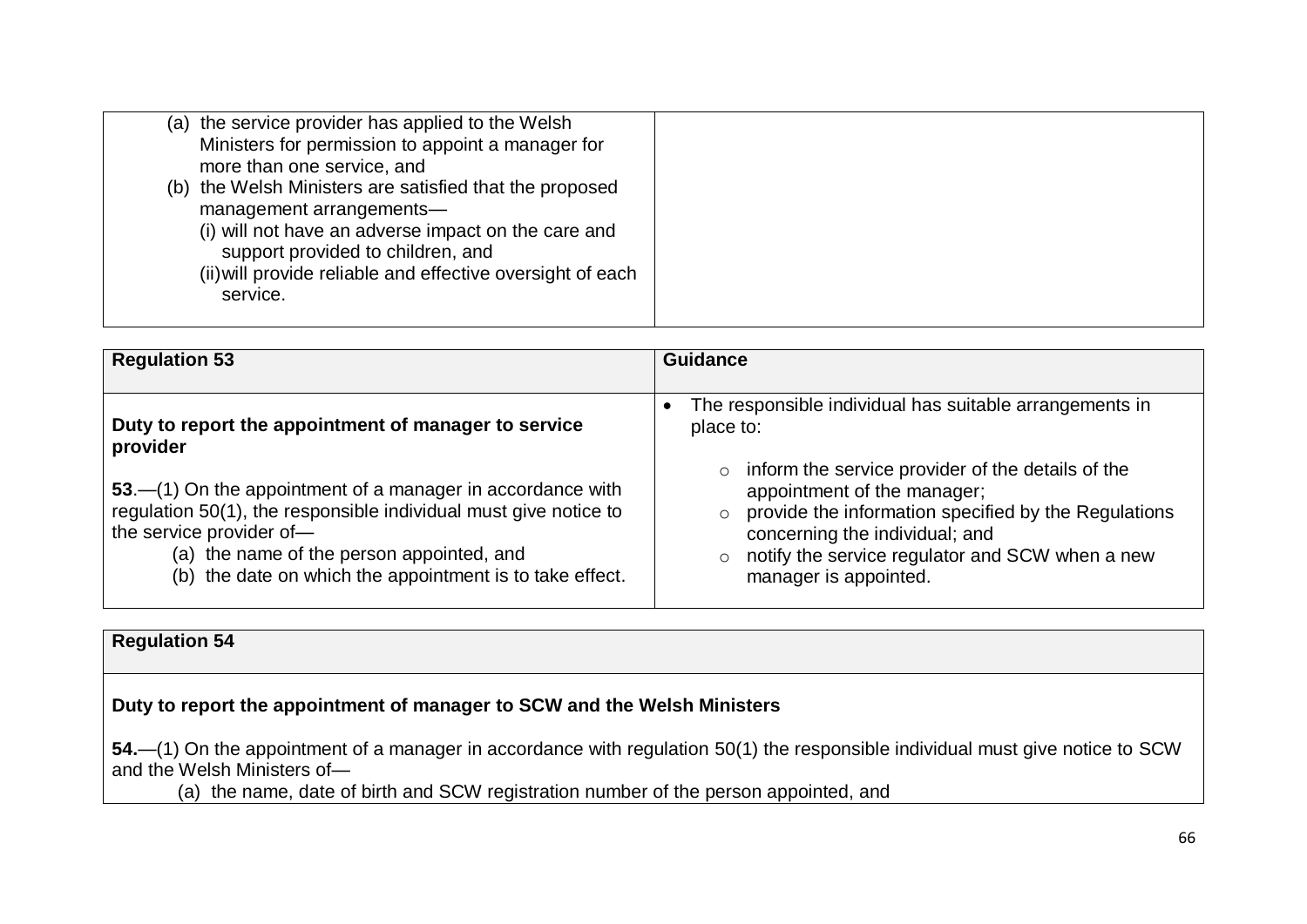(b) the date on which the appointment is to take effect.

(2) Where a service provider who is an individual is to manage the service, that individual must give notice to SCW of—

- (a) their name, date of birth and SCW registration number, and
- (b) the date from which they will manage the service.

| <b>Regulation 55</b>                                                                                                                                                                                                                                                                                                                                                                                                                                                                                                                                                                      | <b>Guidance</b>                                                                                                                                                                                                                                                                                                                                                                                                                                                                                                                                                                                                                                                                                                                                                                                                                                                                                                                                                    |
|-------------------------------------------------------------------------------------------------------------------------------------------------------------------------------------------------------------------------------------------------------------------------------------------------------------------------------------------------------------------------------------------------------------------------------------------------------------------------------------------------------------------------------------------------------------------------------------------|--------------------------------------------------------------------------------------------------------------------------------------------------------------------------------------------------------------------------------------------------------------------------------------------------------------------------------------------------------------------------------------------------------------------------------------------------------------------------------------------------------------------------------------------------------------------------------------------------------------------------------------------------------------------------------------------------------------------------------------------------------------------------------------------------------------------------------------------------------------------------------------------------------------------------------------------------------------------|
| Arrangements when manager is absent<br>55.—(1) The responsible individual must put suitable<br>arrangements in place to ensure that the service is managed<br>effectively at any time when there is no manager or when the<br>manager is absent from the service.<br>(2) If there is no manager or the manager is absent for a period<br>of more than 28 days, the responsible individual must-<br>(a) notify the service provider and the Welsh Ministers,<br>and<br>(b) inform them of the arrangements which have been<br>put in place for the effective management of the<br>service. | The responsible individual has structures in place which<br>$\bullet$<br>ensure that where the manager is not available or is absent<br>for any reason there is an effective and competent deputising<br>system to provide leadership on a day-to-day basis which:<br>continues to provide support to the foster parents<br>and/or the child placed with the foster parent;<br>maintains the safety, quality and effectiveness of the<br>$\circ$<br>service;<br>ensures minimal disruption to the child using the<br>fostering service or foster parents;<br>ensures compliance with the Regulations; and<br>maintains staff professional development.<br>Where the manager, registered with SCW (subject to<br>regulation 50(6)), is unavailable or absent for any reason for<br>more than 28 days, the responsible individual will inform the<br>service regulator in writing and without delay of the reason<br>for the absence and the arrangements for cover. |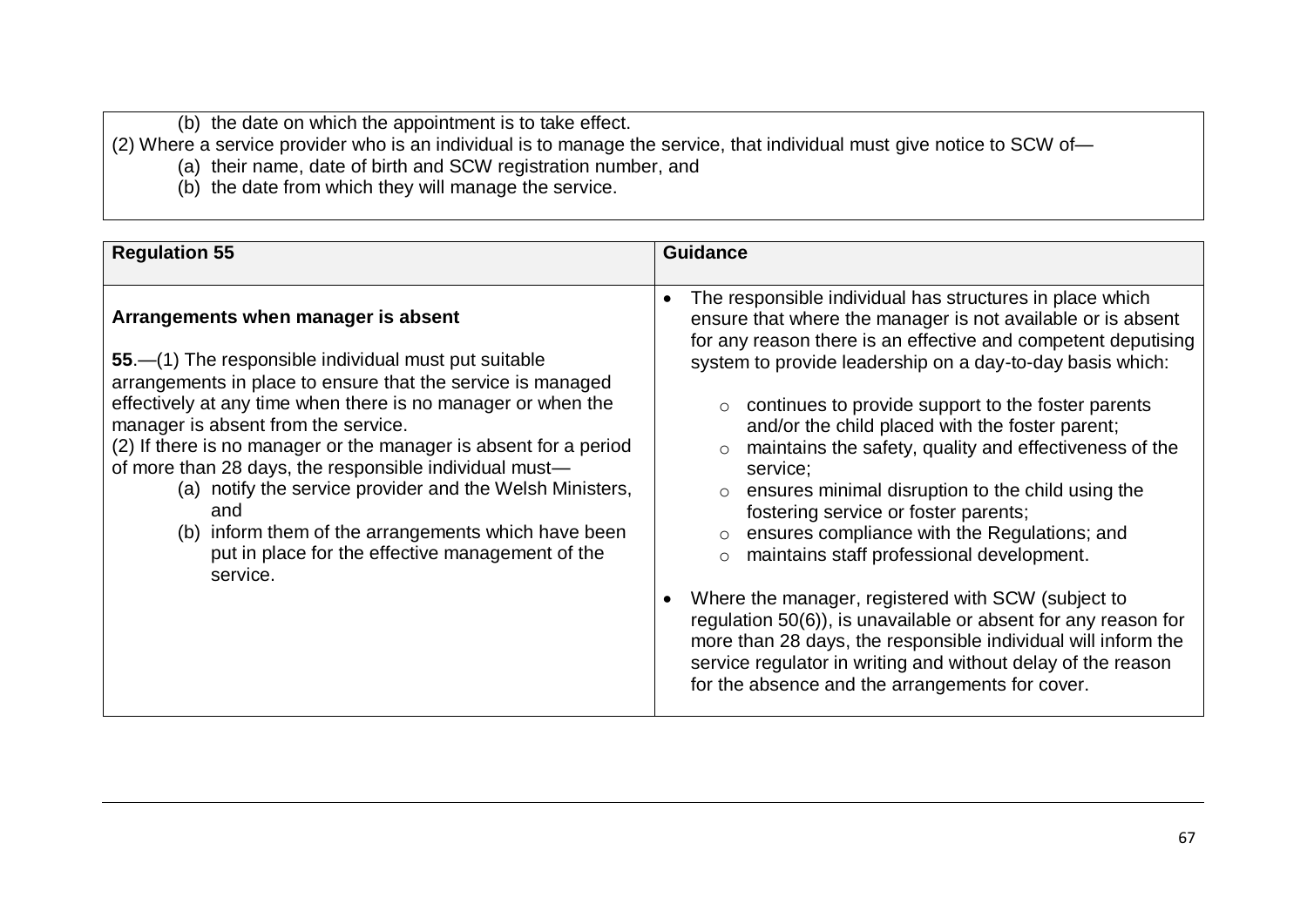| <b>Regulation 56</b>                                                                                                                                                                                                                                                                                                                                                                                                                                                                                                                                                                                          | <b>Guidance</b>                                                                                                                                                                                                                                                                                                                                                                                                                                                                                                                                                                                                                                          |
|---------------------------------------------------------------------------------------------------------------------------------------------------------------------------------------------------------------------------------------------------------------------------------------------------------------------------------------------------------------------------------------------------------------------------------------------------------------------------------------------------------------------------------------------------------------------------------------------------------------|----------------------------------------------------------------------------------------------------------------------------------------------------------------------------------------------------------------------------------------------------------------------------------------------------------------------------------------------------------------------------------------------------------------------------------------------------------------------------------------------------------------------------------------------------------------------------------------------------------------------------------------------------------|
| <b>Visits</b><br>56.—(1) The responsible individual must—<br>(a) visit the premises from which the service is provided,<br>(b) meet with members of staff who are employed by<br>the service provider from each place in respect of<br>which the responsible individual is designated, and<br>(c) meet with children who have been placed by the<br>service provider and their foster parents.<br>(2) The frequency of such visits and meetings is to be<br>determined by the responsible individual, having regard to the<br>statement of purpose, but these must take place at least every<br>three months. | The responsible individual visits the service in person to<br>$\bullet$<br>monitor the performance of the service in relation to its<br>statement of purpose and to inform the quality of care<br>review. The visit includes the following:<br>talking to, with consent and in private, a sample of<br>children using the service, foster parents, any<br>representatives (if applicable) and staff; and<br>inspecting the premises of the service provider, a<br>selection of records of events and any complaints<br>records.<br>The responsible individual ensures systems are in place to<br>provide evidence that visits are logged and documented. |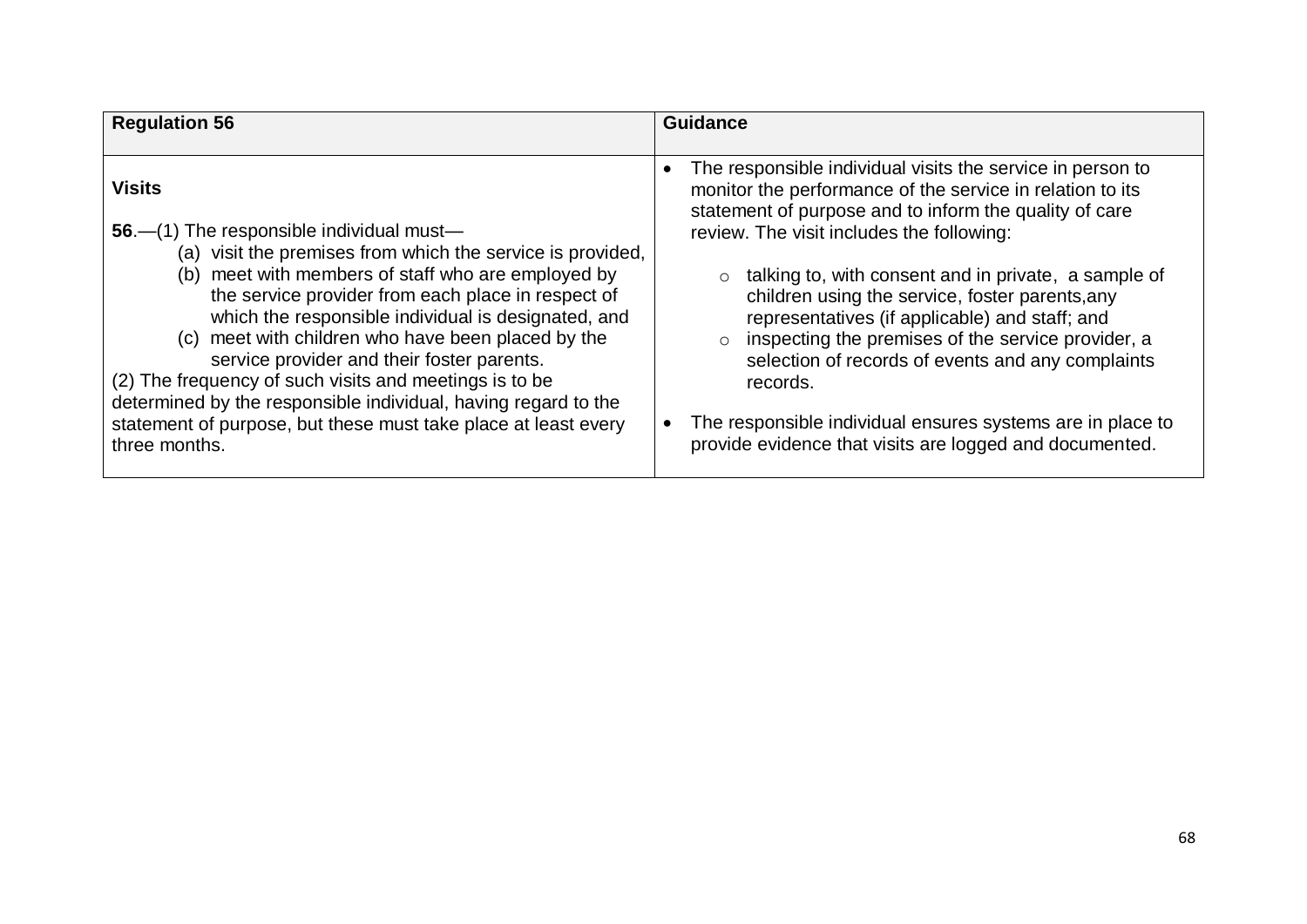**2.2 Requirements on responsible individuals for ensuring effective oversight of the service (Part 13)**

| <b>Regulation 57</b>                                                                                                                                                                                                                                                                                                                                                                                            | <b>Guidance</b>                                                                                                                                                                                                                                                                                                                                                                                                                                                                                                                                                                                                                                                                                                                                                                                                                                                                                                                                                                         |
|-----------------------------------------------------------------------------------------------------------------------------------------------------------------------------------------------------------------------------------------------------------------------------------------------------------------------------------------------------------------------------------------------------------------|-----------------------------------------------------------------------------------------------------------------------------------------------------------------------------------------------------------------------------------------------------------------------------------------------------------------------------------------------------------------------------------------------------------------------------------------------------------------------------------------------------------------------------------------------------------------------------------------------------------------------------------------------------------------------------------------------------------------------------------------------------------------------------------------------------------------------------------------------------------------------------------------------------------------------------------------------------------------------------------------|
| Oversight of adequacy of resources<br>57.—(1) The responsible individual must report to the service<br>provider on the adequacy of the resources available to provide<br>the service in accordance with the requirements of these<br>Regulations.<br>(2) Such reports must be made on a quarterly basis.<br>(3) The requirement in paragraph (1) does not apply where the<br>service provider is an individual. | The responsible individual ensures that systems and<br>processes are in place which enable them to collate<br>information about the service and any areas that may need<br>closer observation/consideration and/or improvement. This<br>includes, but is not limited to:<br>staff turnover;<br>staff sickness levels;<br>$\circ$<br>complaints;<br>$\circ$<br>safeguarding issues;<br>$\circ$<br>inspection reports by the service regulator; and<br>$\circ$<br>inspection outcomes and/or reports from other<br>$\circ$<br>relevant agencies i.e. Health and Safety Executive<br>(HSE) and fire service.<br>The responsible individual has suitable arrangements in<br>$\bullet$<br>place to alert the service provider immediately where the<br>service is:<br>not complying with polices and procedures;<br>failing or unable to meet or address issues raised in<br>$\circ$<br>inspection reports; and<br>being provided in a way which is contrary to the<br>statement of purpose. |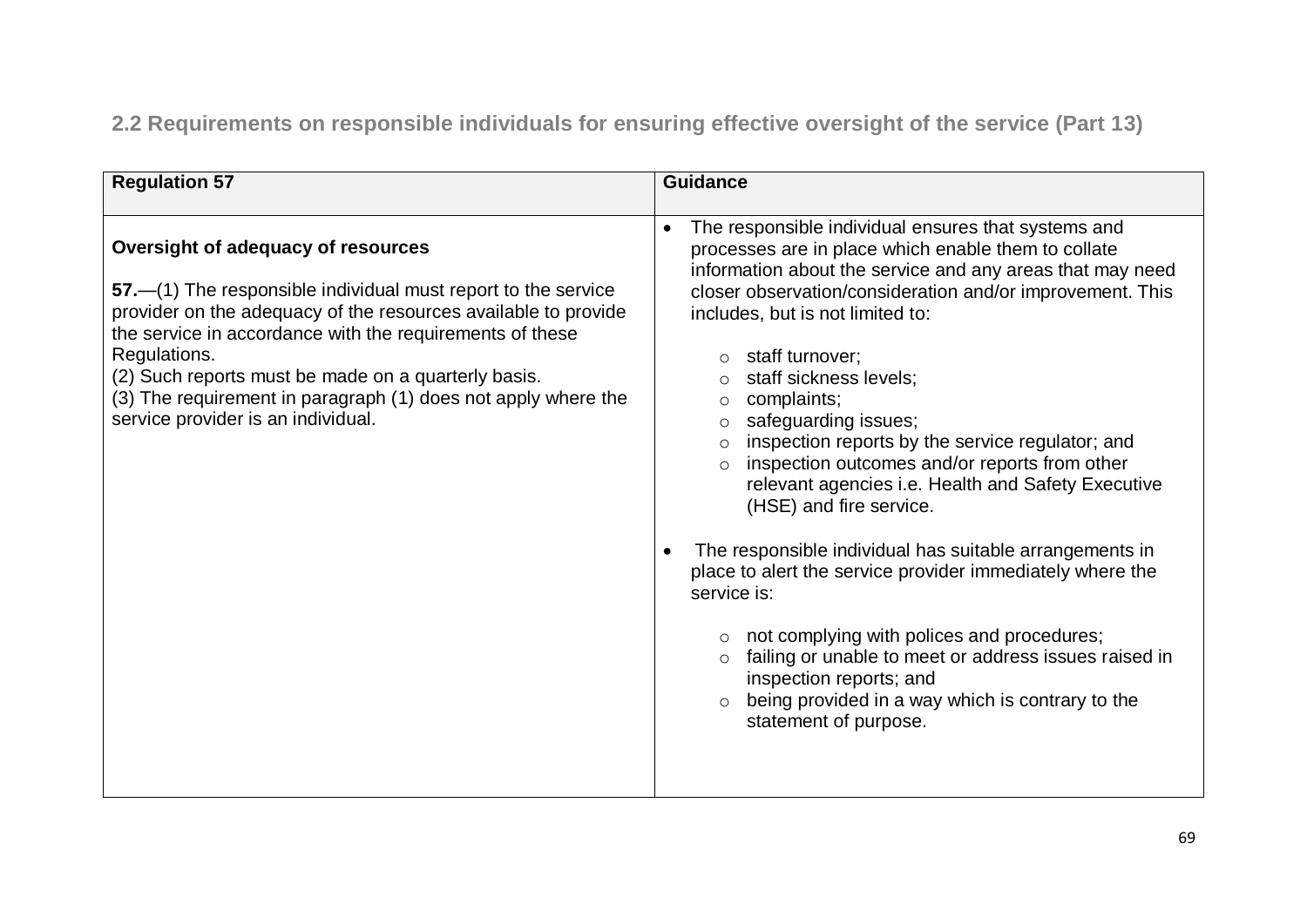| <b>Regulation 58</b>                                                                                                                                                                                                                                                                                                                                                                                                                                                                                                                            | <b>Guidance</b>                                                                                                                                                                                                                                                                                                                                                                                                                                                                                                                                                                                                                                                                                                                                                                                                                                                                                                                        |
|-------------------------------------------------------------------------------------------------------------------------------------------------------------------------------------------------------------------------------------------------------------------------------------------------------------------------------------------------------------------------------------------------------------------------------------------------------------------------------------------------------------------------------------------------|----------------------------------------------------------------------------------------------------------------------------------------------------------------------------------------------------------------------------------------------------------------------------------------------------------------------------------------------------------------------------------------------------------------------------------------------------------------------------------------------------------------------------------------------------------------------------------------------------------------------------------------------------------------------------------------------------------------------------------------------------------------------------------------------------------------------------------------------------------------------------------------------------------------------------------------|
| Other reports to the service provider<br>58.-(1) The responsible individual must, without delay, report to<br>the service provider-<br>(a) any concerns about the management or provision<br>of the service,<br>(b) any significant changes to the way in which the<br>service is managed or provided, and<br>(c) any concerns that the service is not being provided<br>in accordance with the statement of purpose for the<br>service.<br>(2) The requirement in paragraph (1) does not apply where the<br>service provider is an individual. | The responsible individual ensures suitable arrangements<br>$\bullet$<br>are in place to report to the service provider in line with the<br>requirements of regulations 58 and 63.<br>The responsible individual has a system in place to submit<br>$\bullet$<br>reports to the service provider that accurately reflect overall<br>service quality and performance. This includes arrangements<br>for the responsible individual to feed back and communicate<br>any urgent matters requiring immediate action. This includes,<br>but is not limited to:<br>sudden or unexplained death of children using the<br>service or foster; parents;<br>natural disaster;<br>financial irregularities;<br>$\circ$<br>significant outbreak of infection;<br>$\circ$<br>significant concerns raised by the service regulator;<br>$\circ$<br>area authority or placing authority; and<br>any event, which affects staff availability.<br>$\circ$ |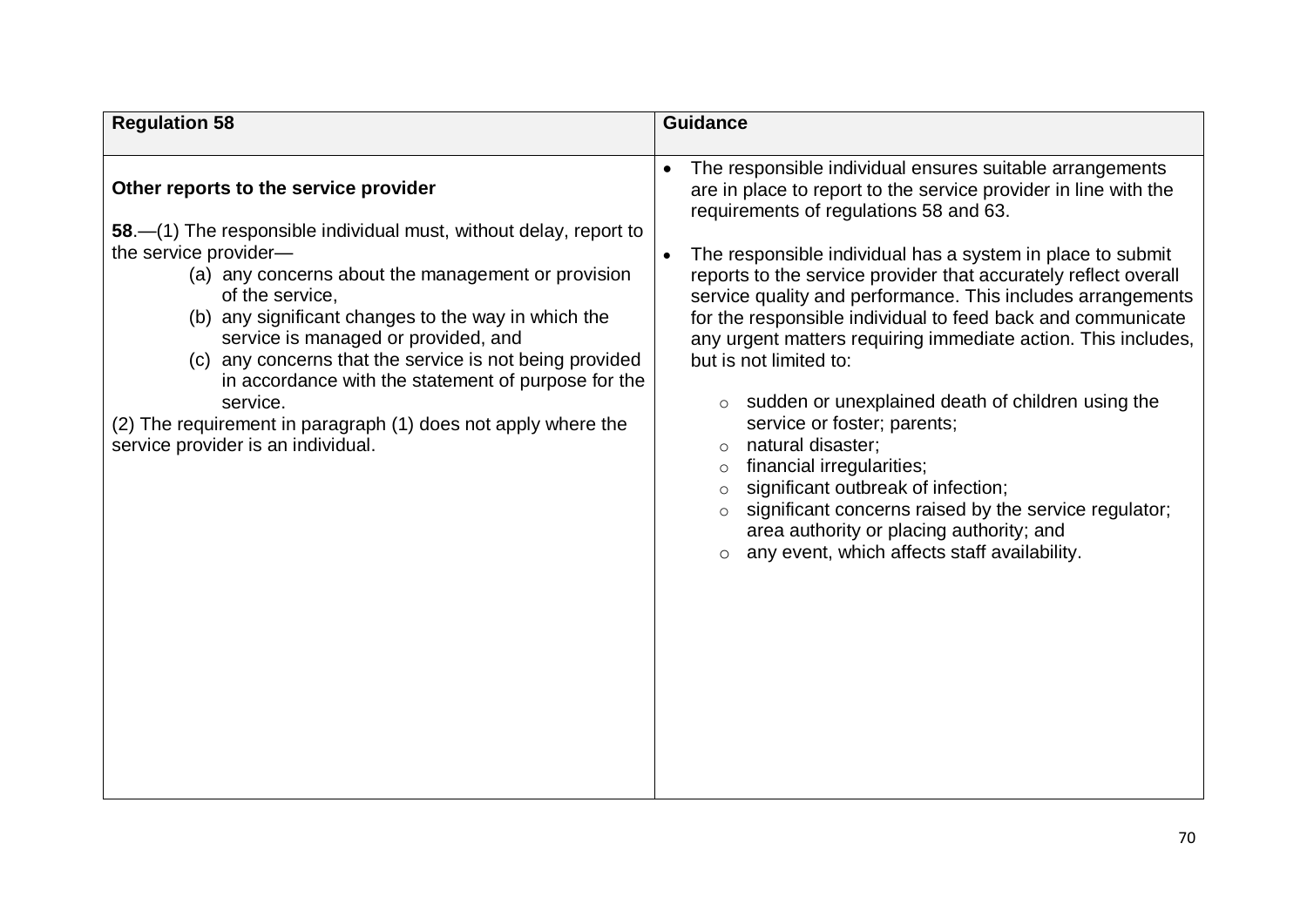| <b>Regulation 59</b>                                                                                                                                                                                                                                                                                                                                                                                                                                                                                                                                                                                                                                                                                                                                                                                         | <b>Guidance</b>                                                                                                                                                                                                                                                                                                                                                                                                                                                                                                                                                                                                                                                                                                                                                                                                                                                                                                                            |
|--------------------------------------------------------------------------------------------------------------------------------------------------------------------------------------------------------------------------------------------------------------------------------------------------------------------------------------------------------------------------------------------------------------------------------------------------------------------------------------------------------------------------------------------------------------------------------------------------------------------------------------------------------------------------------------------------------------------------------------------------------------------------------------------------------------|--------------------------------------------------------------------------------------------------------------------------------------------------------------------------------------------------------------------------------------------------------------------------------------------------------------------------------------------------------------------------------------------------------------------------------------------------------------------------------------------------------------------------------------------------------------------------------------------------------------------------------------------------------------------------------------------------------------------------------------------------------------------------------------------------------------------------------------------------------------------------------------------------------------------------------------------|
| <b>Engagement with children and others</b><br>59.—(1) The responsible individual must put suitable<br>arrangements in place for obtaining the views of-<br>(a) any child placed by the service provider,<br>(b) the parents of any such child, unless this is<br>inappropriate or inconsistent with the child's well-<br>being,<br>foster parents,<br>(C)<br>the placing authority, and<br>(d)<br>(e) staff employed at the service<br>on the quality of care and support provided to children and how<br>this can be improved.<br>(2) The responsible individual must report the views obtained to<br>the service provider so that these views can be taken into<br>account by the provider when making any decisions on plans for<br>improving the quality of care and support provided by the<br>service. | The responsible individual has suitable arrangements in<br>$\bullet$<br>place to enable feedback on all aspects of service provision<br>and ensure that these arrangements are accessible to, and<br>take into account the views of, all those listed under<br>regulation 59(1).<br>The responsible individual ensures the methods used to<br>engage with and gain the views of children using the service<br>are appropriate to their age, level of understanding and take<br>into account any specific condition and/or communication<br>needs.<br>The responsible individual has positive relationships with,<br>$\bullet$<br>and is accessible to, people outside the service. This<br>includes but is not limited to:<br>any parent of a child placed with the service provider;<br>foster parents;<br>$\circ$<br>placing authorities;<br>area authorities (where appropriate);<br>$\circ$<br>regulators; and<br>professional bodies. |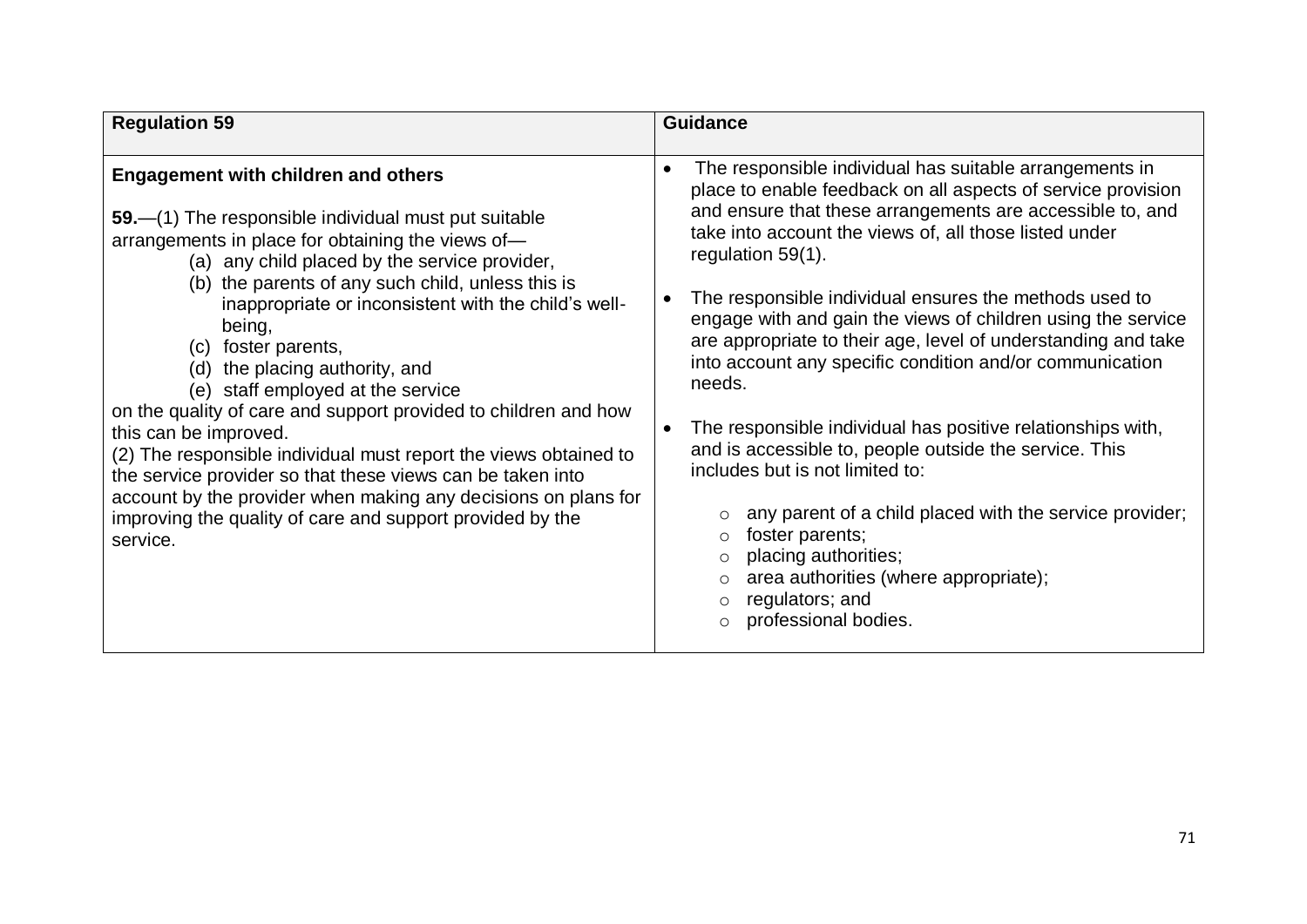**2.3 Requirements on responsible individuals for ensuring the compliance of the service (Part 14)**

| <b>Regulation 60</b>                                                                                                                                                                                       | <b>Guidance</b>                                                                                                                                                   |
|------------------------------------------------------------------------------------------------------------------------------------------------------------------------------------------------------------|-------------------------------------------------------------------------------------------------------------------------------------------------------------------|
| Duty to ensure there are systems in place to record<br>incidents and complaints                                                                                                                            | The responsible individual ensures there are suitable<br>$\bullet$<br>arrangements in place for the recording of the matters set<br>out in regulations 40 and 67. |
| 60. The responsible individual must ensure that there are<br>effective systems in place to record incidents, complaints and<br>matters on which notifications must be made under regulations<br>40 and 67. | The responsible individual has systems and processes in<br>place to ensure that any records made are legible, accurate<br>and kept securely.                      |

| <b>Regulation 61</b>                                                                                                                                                                                                                                                                                                               | <b>Guidance</b>                                                                                                                                                                                              |
|------------------------------------------------------------------------------------------------------------------------------------------------------------------------------------------------------------------------------------------------------------------------------------------------------------------------------------|--------------------------------------------------------------------------------------------------------------------------------------------------------------------------------------------------------------|
| Duty to ensure there are systems in place for keeping of<br>records<br>61. The responsible individual must ensure that there are<br>effective systems in place in relation to the keeping of records,<br>which include systems for ensuring the accuracy and<br>completeness of records which must be kept under regulation<br>39. | Where records are stored electronically, they are secure and<br>$\bullet$<br>staff have individual access codes which provide a clear<br>audit trail which shows who has made any entries and<br>amendments. |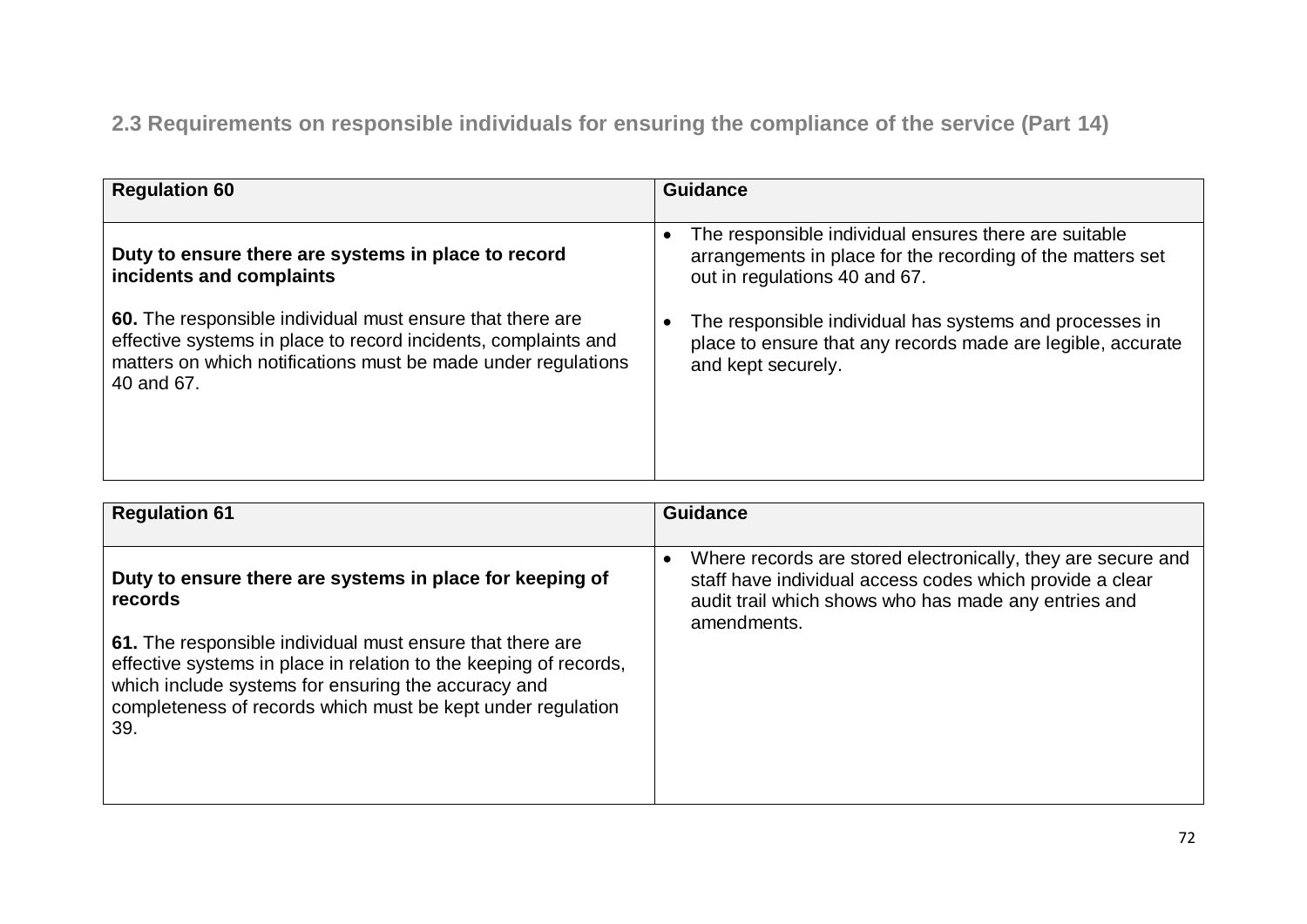| <b>Regulation 62</b>                                                                                                                                                                                          | <b>Guidance</b>                                                                                                                                                                                                                                                                                               |
|---------------------------------------------------------------------------------------------------------------------------------------------------------------------------------------------------------------|---------------------------------------------------------------------------------------------------------------------------------------------------------------------------------------------------------------------------------------------------------------------------------------------------------------|
|                                                                                                                                                                                                               |                                                                                                                                                                                                                                                                                                               |
| Duty to ensure policies and procedures are up to date                                                                                                                                                         | The responsible individual ensures suitable arrangements<br>are in place to review policies and procedures, set out in<br>regulation 9, in line with these Regulations.                                                                                                                                       |
| 62. The responsible individual must put suitable arrangements in<br>place to ensure that the service provider's policies and<br>procedures are kept up to date, having regard to the statement<br>of purpose. | The responsible individual ensures suitable arrangements<br>are in place to ensure staff and foster parents have access<br>to, and knowledge and understanding of, the policies and<br>procedures which support them in their role in achieving the<br>best possible outcomes for children using the service. |

**2.4 Requirements responsible individuals for monitoring, reviewing and improving the quality of the regulated service (Part 15)**

| <b>Regulation 63</b>                                                                                                                                                                                                                                                                                                                                                                                                                                                                                                                                                                                                 | <b>Guidance</b>                                                                                                                                                                                                                                                                                                                                                                                                                                                                                                                                                                                                               |
|----------------------------------------------------------------------------------------------------------------------------------------------------------------------------------------------------------------------------------------------------------------------------------------------------------------------------------------------------------------------------------------------------------------------------------------------------------------------------------------------------------------------------------------------------------------------------------------------------------------------|-------------------------------------------------------------------------------------------------------------------------------------------------------------------------------------------------------------------------------------------------------------------------------------------------------------------------------------------------------------------------------------------------------------------------------------------------------------------------------------------------------------------------------------------------------------------------------------------------------------------------------|
| <b>Quality of care review</b><br>63.—(1) The responsible individual must put suitable<br>arrangements in place to establish and maintain a system for<br>monitoring, reviewing and improving the quality of the service.<br>(2) The system established under paragraph (1) must make<br>provision for the quality of the service to be reviewed as often as<br>required but at least every six months.<br>(3) As part of any review undertaken, the responsible individual<br>must make arrangements for-<br>(a) considering the outcome of the engagement with<br>children and others, as required by regulation 59 | The responsible individual has suitable arrangements in<br>place to assess, monitor and improve the quality and safety<br>of the service. This includes, but is not limited to:<br>$\circ$ the collation and analysis of feedback from those<br>listed under regulation 59(1);<br>issues and lessons learned in the analysis of<br>$\circ$<br>complaints and safeguarding matters;<br>patterns and trends identified through the analysis of<br>$\circ$<br>notifications, safeguarding matters, whistleblowing<br>concerns and complaints;<br>the outcome of any inspection reports from the service<br>$\circ$<br>regulator; |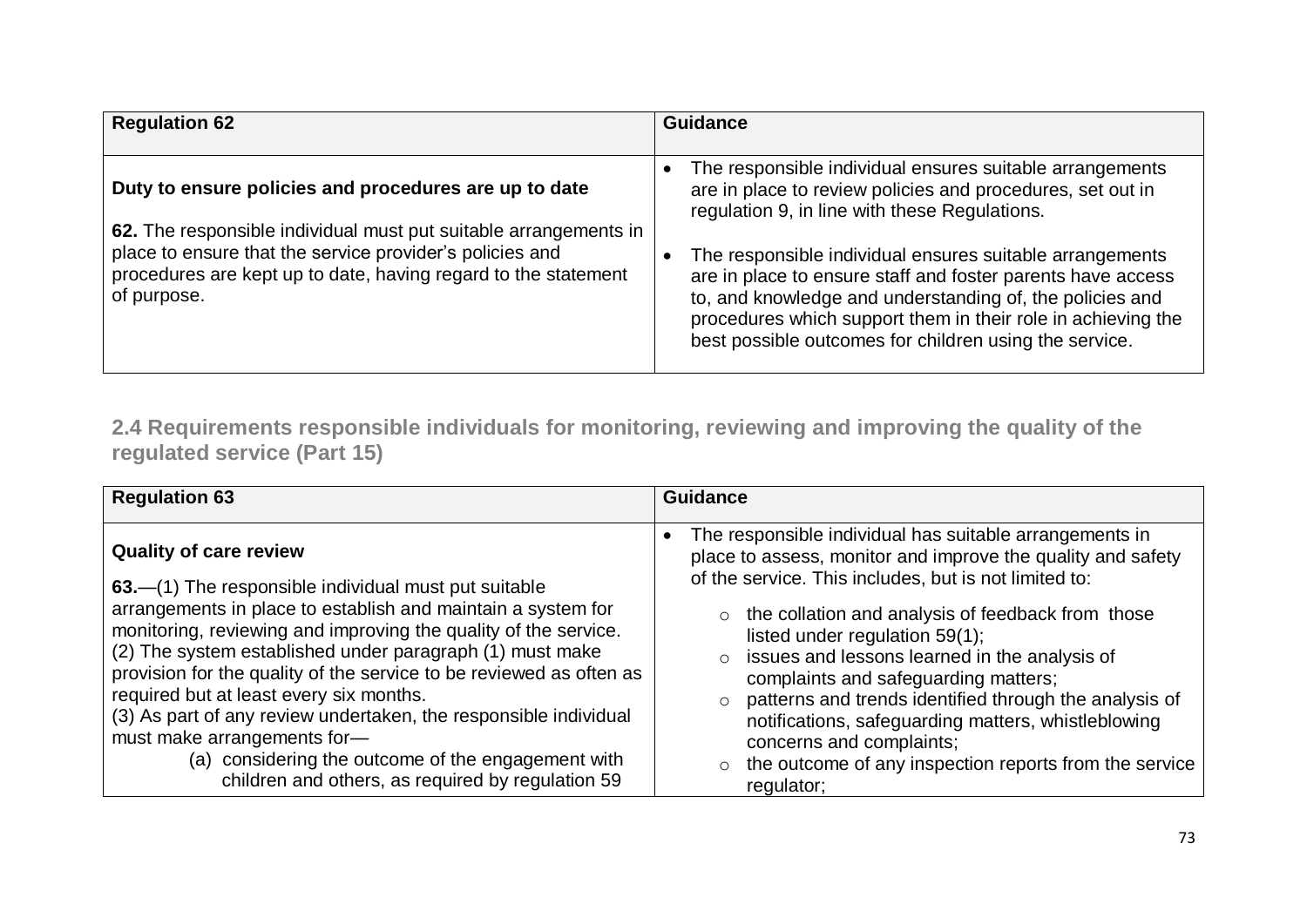| (engagement with children and others), |
|----------------------------------------|

- (b) analysing aggregated data on notifications, safeguarding matters, whistleblowing concerns and complaints,
- (c) reviewing any action taken in relation to complaints, and
- (d) considering the outcome of any audit of the accuracy and completeness of records.
- (4) On completion of a review of the quality of the service in accordance with this regulation, the responsible individual must prepare a report to the service provider which must include—
	- (a) an assessment of the standard of care and support provided, and
	- (b) recommendations for the improvement of the service.
- (5) The requirement in paragraph (4) does not apply where the service provider is an individual.
- $\circ$  the outcome of visits to monitor the service by the responsible individual; and
- o audits of records.
- The responsible individual ensures that the audit systems and processes for monitoring the service give assurance that a high quality service is provided, which achieves the best possible outcomes for children.
- The responsible individual has suitable arrangements in place to ensure systems and processes are continually reviewed to enable the responsible individual to identify where the quality and/or safety of services is being, or may be, compromised, and to respond appropriately without delay.
- The responsible individual has suitable arrangements in place to ensure all feedback is acknowledged, recorded and responded to as appropriate.
- The responsible individual has suitable arrangements in place to ensure areas of learning from complaints, safeguarding and whistleblowing are shared with staff to improve the service and encourage safe, compassionate care practices.
- The responsible individual ensures areas of learning are analysed and that recommendations are made to the service provider as to how and where the quality and safety of the service can be improved. The report, which includes the information that has informed it (relating to those areas set out above), will inform or form part of the statement of compliance to be included in the service provider's annual return.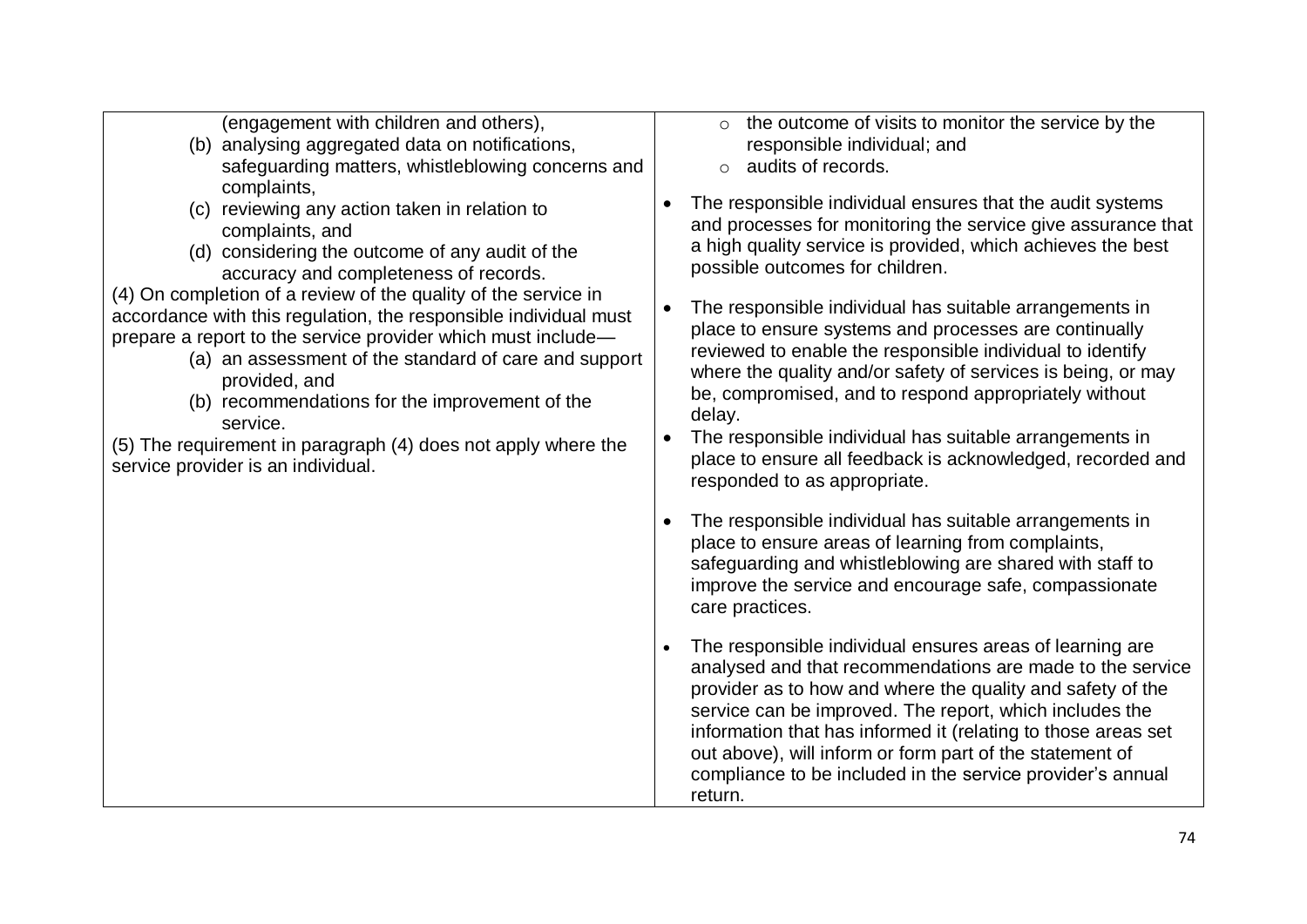| <b>Regulation 64</b>                                                                                                                                                                                                                                                                                                                                                                   | <b>Guidance</b>                                                                                                                                                                            |
|----------------------------------------------------------------------------------------------------------------------------------------------------------------------------------------------------------------------------------------------------------------------------------------------------------------------------------------------------------------------------------------|--------------------------------------------------------------------------------------------------------------------------------------------------------------------------------------------|
| Statement of compliance with the requirements as to<br>standards of care and support                                                                                                                                                                                                                                                                                                   | The responsible individual has prepared and is accountable<br>for the quality and accuracy of the information provided in the<br>statement of compliance and the service provider's annual |
| 64.—(1) The responsible individual must prepare the statement<br>required to be included in the annual return under section<br>10(2)(b) of the 2016 Act.<br>(2) When preparing the statement, the responsible individual<br>must have regard to the assessment of the standard of care and<br>support which is included in the report prepared in accordance<br>with regulation 63(4). | return.                                                                                                                                                                                    |

# **2.5 Other requirements on responsible individuals (Part 16)**

| <b>Regulation 65</b>                                                                                                                                                                                                                                      | <b>Guidance</b>                                                                                                                                                                                                                                                                                                                                                                                               |
|-----------------------------------------------------------------------------------------------------------------------------------------------------------------------------------------------------------------------------------------------------------|---------------------------------------------------------------------------------------------------------------------------------------------------------------------------------------------------------------------------------------------------------------------------------------------------------------------------------------------------------------------------------------------------------------|
| <b>Support for staff raising concerns</b>                                                                                                                                                                                                                 | The responsible individual ensures suitable arrangements<br>$\bullet$<br>are in place for:                                                                                                                                                                                                                                                                                                                    |
| 65. The responsible individual must ensure that the provider's<br>whistleblowing policy is being complied with and that the<br>arrangements to enable and support people working at the<br>service to raise such concerns are being operated effectively. | staff to be aware of and understand the whistleblowing<br>policy;<br>staff to understand there is zero tolerance for poor care or<br>$\circ$<br>for a failure to safeguard the well-being of children;<br>ensuring staff are encouraged and supported to report<br>$\circ$<br>issues; and<br>ensuring staff, foster parents and children understand<br>that concerns are welcomed and sought out, not ignored |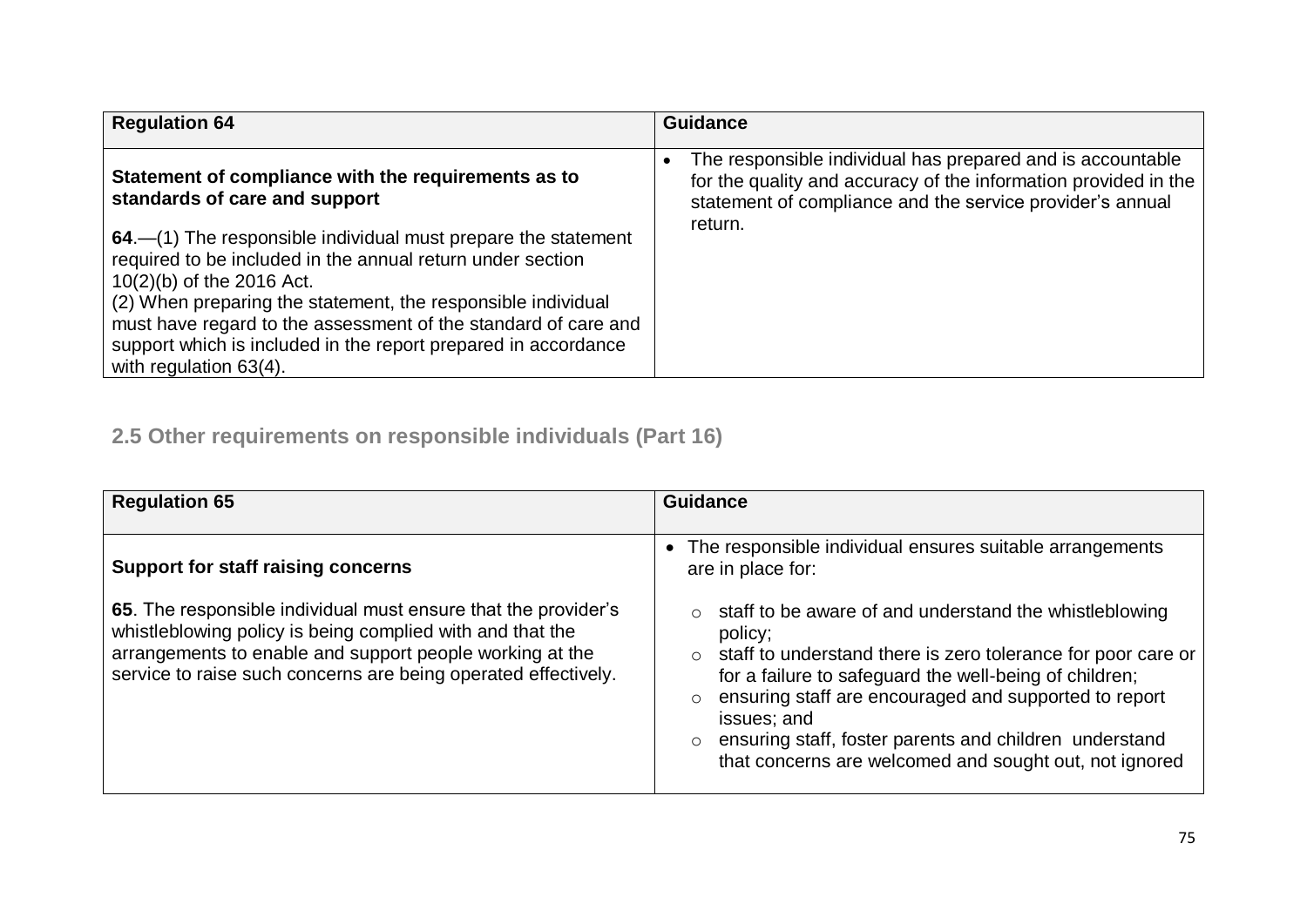| <b>Regulation 66</b>                                                                                                                                                                                                                                                                    | <b>Guidance</b>                                                                                                                                                                                  |
|-----------------------------------------------------------------------------------------------------------------------------------------------------------------------------------------------------------------------------------------------------------------------------------------|--------------------------------------------------------------------------------------------------------------------------------------------------------------------------------------------------|
| Duty of candour<br>66. The responsible individual must act in an open and<br>transparent way with-<br>(a) any child who is placed by the service provider,<br>(b) the parents of any such child,<br>foster parents and prospective foster parents,<br>(C)<br>(d) the placing authority. | The responsible individual acts in an open and transparent<br>$\bullet$<br>way, also ensuring suitable arrangements are in place to<br>ensure compliance with the requirements of regulation 66. |

| <b>Regulation 67</b>                                                                                             | <b>Guidance</b>                                                                                                                                           |
|------------------------------------------------------------------------------------------------------------------|-----------------------------------------------------------------------------------------------------------------------------------------------------------|
| <b>Notifications</b>                                                                                             | The responsible individual has suitable arrangements in<br>place to notify the service regulator of events specified in<br>Schedule 4 to the Regulations. |
| 67.—(1) The responsible individual must notify the Welsh                                                         |                                                                                                                                                           |
| Ministers of the events specified in Schedule 4.<br>(2) The notifications required by paragraph (1) must include |                                                                                                                                                           |
| details of the event.                                                                                            |                                                                                                                                                           |
| (3) Notifications must be made in such manner and in such form                                                   |                                                                                                                                                           |
| as may be required by the Welsh Ministers.<br>(4) Unless otherwise stated, notifications must be made without    |                                                                                                                                                           |
| delay and in writing.                                                                                            |                                                                                                                                                           |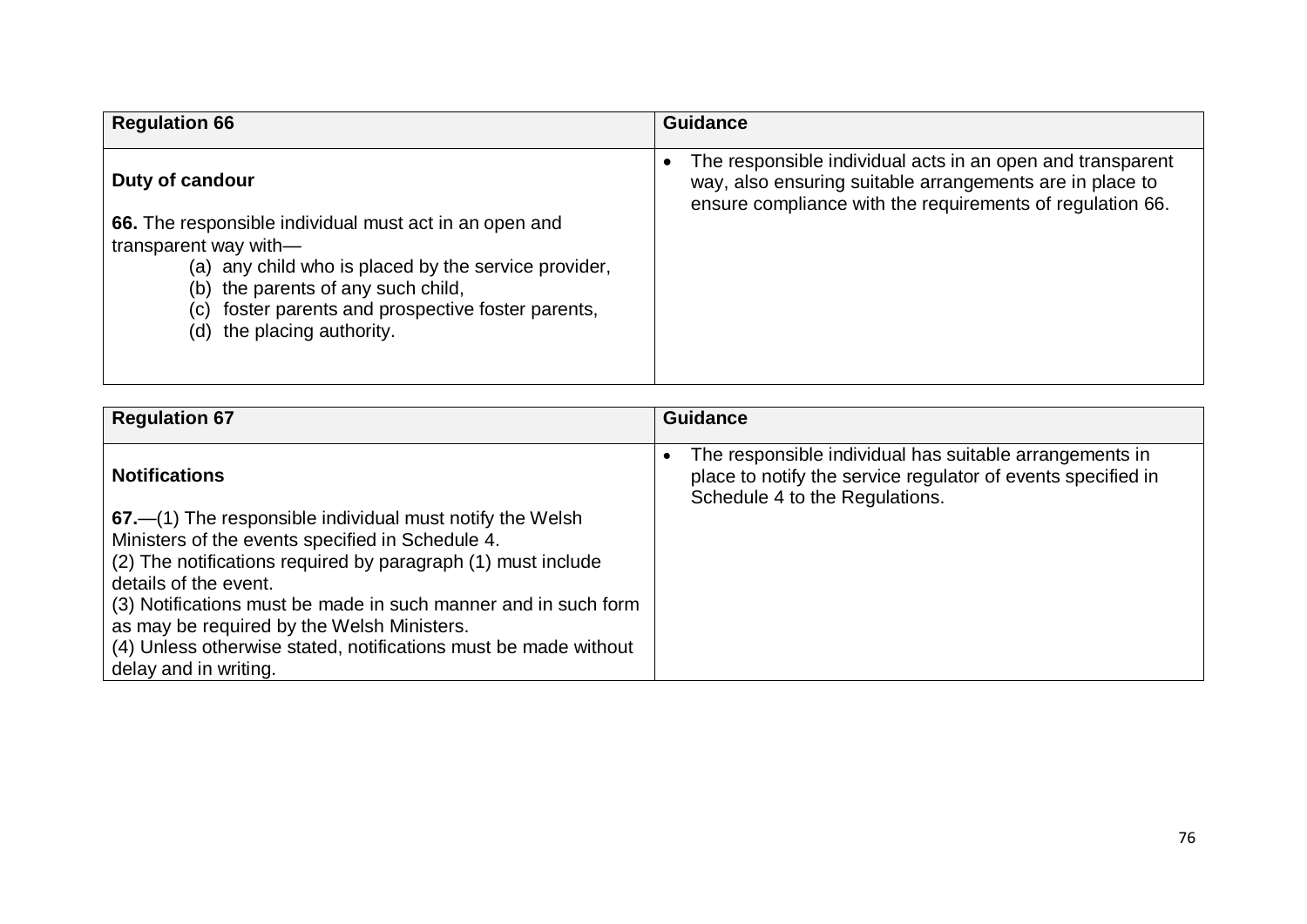## **Annex A: Parts of the Regulations not the subject of this Guidance**

#### PART 1

General

#### **Title and commencement**

**1.**—(1) The title of these Regulations is the Regulated Fostering Services (Service Providers and Responsible Individuals) (Wales) Regulations 2019.

(2) These Regulations come into force on 29 April 2019.

#### **Interpretation**

**2.** In these Regulations—

"the 2016 Act" ("*Deddf 2016*") means the Regulation and Inspection of Social Care (Wales) Act 2016;

"the 2015 Regulations" ("*Rheoliadau 2015*") means the Care Planning, Placement and Case Review (Wales) Regulations 2015(**6**);

"the 2017 Registration Regulations" ("*Rheoliadau Cofrestru 2017*") means the Regulated Services (Registration) (Wales) Regulations 2017(**7**);

"the 2018 Regulations" ("*Rheoliadau 2018*") means the Fostering Panels (Establishment and Functions) (Wales) Regulations 2018(**8**);

"abuse" ("*camdriniaeth*", "*cam-drin*") means physical, sexual, psychological, emotional or financial abuse, and "financial abuse" ("*camdriniaeth ariannol*") includes—

- (a) having money or other property stolen,
- (b) being defrauded,
- (c) being put under pressure in relation to money or other property, or
- (d) having money or other property misused;

"area authority" ("*awdurdod ardal*") means the local authority or local authority in England for the area in which the child is placed, or is to be placed, where this is different from the placing authority;

"care and support plan" ("*cynllun gofal a chymorth*") means a plan for the child made under section 83 of the 2014 Act(**9**);

"child who is looked after by a local authority" ("*plentyn sy'n derbyn gofal gan awdurdod lleol*") has the same meaning as in section 74 of the 2014 Act;

"DBS certificate" ("*tystysgrif GDG*") means a certificate of a type referred to in paragraph 2 or 3 of Schedule 1;

<sup>1</sup> (**6**) S.I. 2015/1818 (W. 261).

<sup>(</sup>**7**) S.I. 2017/1098 (W. 278).

<sup>(</sup>**8**) S.I. 2018/1333 (W. 260). These Regulations are made under section 93 of the Social Services and Well-being (Wales) Act 2014 (anaw 4) and make provision for securing that a child is not placed with a local authority foster parent unless that person is approved as a local authority foster parent by such local authority or a regulated service provider.

<sup>(</sup>**9**) "The 2014 Act" is defined in section 189 of the 2016 Act as the Social Services and Well-being (Wales) Act 2014.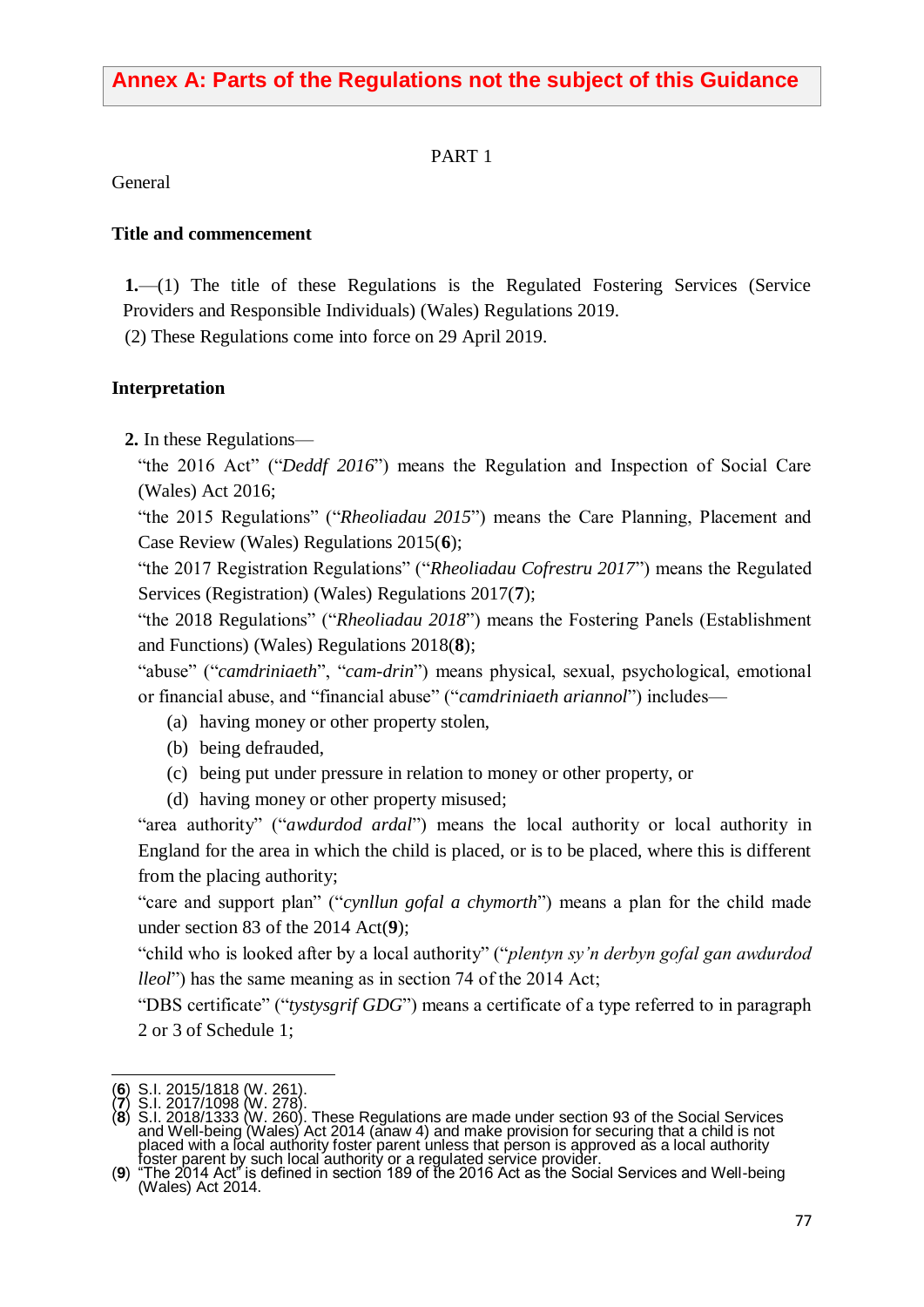"the Disclosure and Barring Service" ("*y Gwasanaeth Datgelu a Gwahardd*") and "DBS" ("*GDG*") mean the body formed by section 87(1) of the Protection of Freedoms Act 2012(**10**);

"employee" ("*cyflogai*") has the same meaning as in section 230(1) of the Employment Rights Act 1996(**11**);

"foster care agreement" ("*cytundeb gofal maeth*") means the written agreement covering the matters specified in [Schedule 3](https://login.westlaw.co.uk/maf/wluk/app/document?src=doc&linktype=ref&context=51&crumb-action=replace&docguid=IA9D10530E45211DA8D70A0E70A78ED65) to the 2018 Regulations;

"foster parent" ("*rhiant maeth*") means a person who has been approved as a foster parent in accordance with the 2018 Regulations, and includes a person with whom a child is placed under regulation 26 of the 2015 Regulations (temporary approval of a relative, friend or other person connected with a child) or regulation 28 of those Regulations (temporary approval of a particular prospective adopter as a foster parent);

"general practitioner" ("*ymarferydd cyffredinol*") means a registered medical practitioner(**12**) who—

- (a) provides primary medical services under Part 4 of the National Health Service (Wales) Act 2006(**13**), or
- (b) provides services which correspond to services provided under Part 4 of the National Health Service (Wales) Act 2006, otherwise than in pursuance of that Act;

"improper treatment" ("*triniaeth amhriodol*") means discrimination or unlawful restraint, including inappropriate deprivation of liberty under the terms of the Mental Capacity Act 2005(**14**);

"local authority in England" ("*awdurdod lleol yn Lloegr*") means—

- (a) a county council in England,
- (b) a district council for an area in England for which there is no county council,
- (c) a London borough council, or
- (d) the Common Council of the City of London;
- "neglect" ("*esgeulustod*") has the same meaning as in section 197(1) of the 2014 Act;

"parent" ("*rhiant*"), in relation to a child, includes any person who has parental responsibility for the child;

"personal outcomes" ("*canlyniadau personol*") means—

- (a) the outcomes that the child wishes to achieve, or
- (b) the outcomes that any persons with parental responsibility wish to achieve in relation to the child;

"placement" ("*lleoliad*") means the placement of a child with a foster parent under section 81(5), (6)(a) and (b) of the 2014 Act;

"placing authority" ("*awdurdod lleoli*") means, in relation to a child who is looked after by a local authority or local authority in England, that local authority;

1

<sup>(</sup>**10**) 2012 c. 9. (**11**) 1996 c. 18.

<sup>(</sup>**12**) The definition of a "registered medical practitioner" in Schedule 1 to the Interpretation Act 1978 (c. 30) was substituted by S.I. 2002/3135, Schedule 1, paragraph 10 with effect from 16 November 2009.

<sup>(</sup>**13**) 2006 c. 42.

<sup>(</sup>**14**) 2005 c. 9.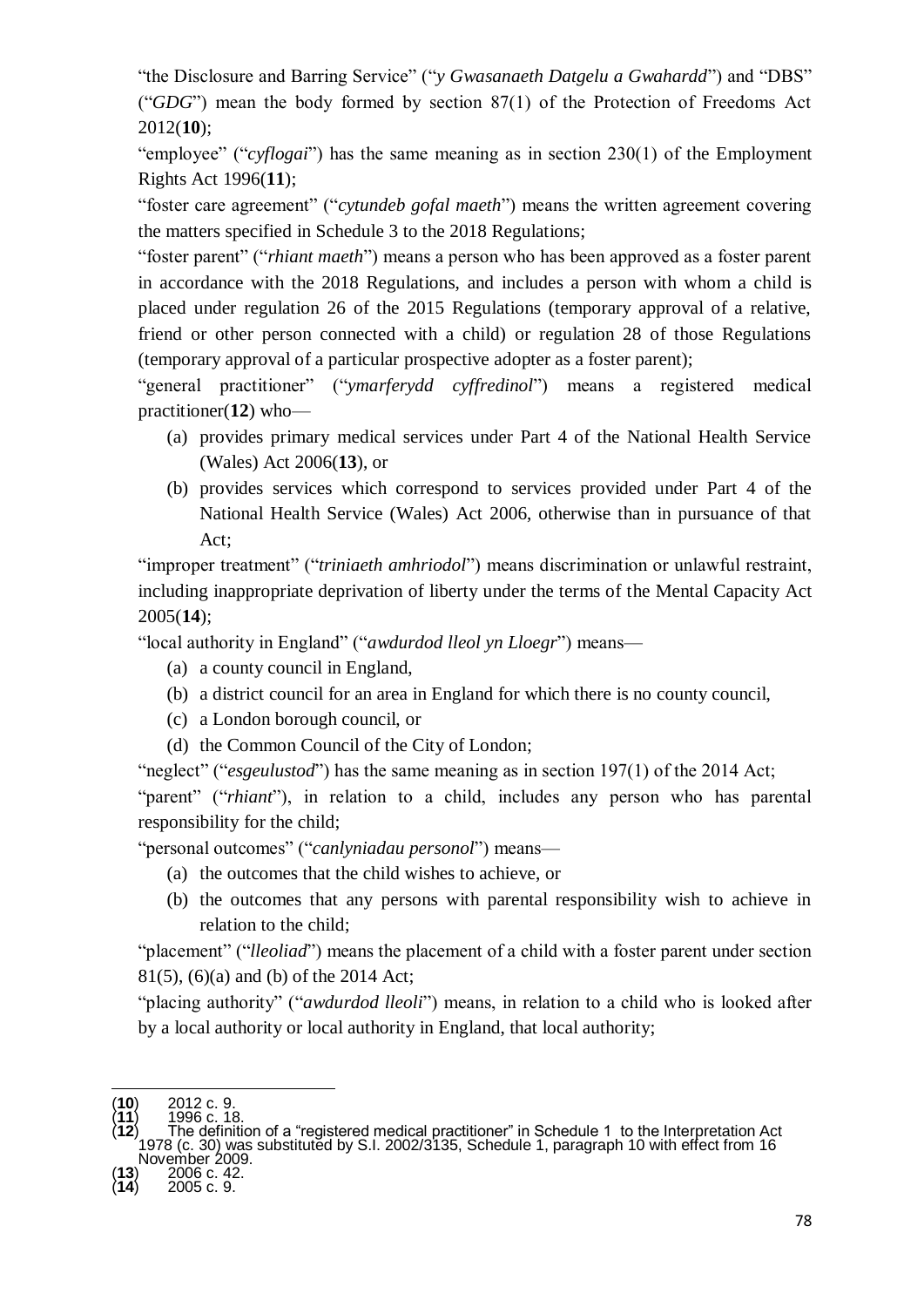"reasonable adjustments" ("*addasiadau rhesymol*") means such reasonable adjustments as would be required under the Equality Act 2010(**15**);

"responsible individual" ("*unigolyn cyfrifol*") means an individual designated by a service provider when making an application to register under section 6 of the 2016 Act;

"social worker" ("*gweithiwr cymdeithasol*") means a person who is registered as a social worker in the register maintained by SCW(**16**) under section 80 of the [2016](https://www.lexisnexis.com/uk/legal/search/enhRunRemoteLink.do?A=0.09503398365703042&service=citation&langcountry=GB&backKey=20_T26953403105&linkInfo=F%23GB%23W_MEAS%23num%25w2016_2a_Title%25&ersKey=23_T26953398598) Act, in Part 16 of the register maintained by the Health and Care Professions Council under article 5 of the Health and Social Work Professions Order 2001(**17**) or in a corresponding register maintained under the law of Scotland or Northern Ireland;

"staff" ("*staff*") includes—

- (a) persons employed by the service provider to work at the service as an employee or a worker, and
- (b) persons engaged by the service provider under a contract for services,

but does not include persons who are allowed to work as volunteers;

"statement of purpose" ("*datganiad o ddiben*") means the document containing the information which must be provided in accordance with regulation 3(c) of and Schedule 2 to the 2017 Registration Regulations for the place in relation to which the service is provided(**18**);

"worker" ("*gweithiwr*") has the same meaning as in section 230(3) of the Employment Rights Act 1996.

1

<sup>(</sup>**15**) 2010 c. 15, section 20.

<sup>(</sup>**16**) *See* section 67(3) of the 2016 Act for the definition of Social Care Wales as "SCW". (**17**) S.I. 2002/254.

<sup>(</sup>**18**) Regulation 3(c) of the 2017 Registration Regulations requires a person who wants to provide a fostering service to provide a statement of purpose for each place in relation to which the service is to be provided.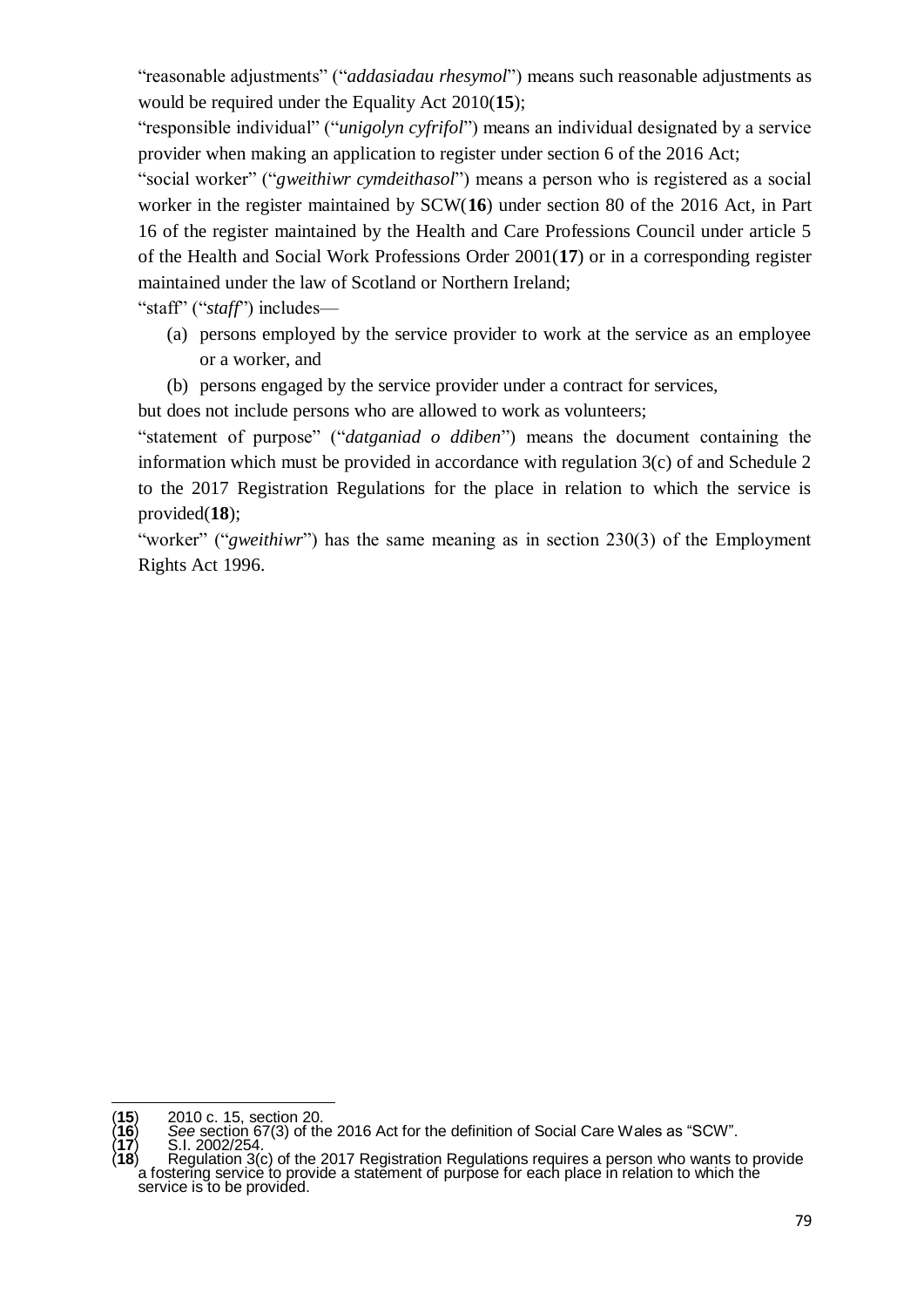## PART 17

## **Offences**

## **Offences - service providers**

**68.**—(1) It is an offence for a service provider to fail to comply with a requirement of any of the provisions specified in paragraph (2)(**19**).

(2) The provisions specified for the purposes of paragraph (1) are the provisions of regulations—

- (a) 4(3) (requirements in relation to the statement of purpose),
- (b) 4(4) (requirements in relation to the statement of purpose),
- (c) 8(3) (requirements in relation to financial sustainability of the service),

(d) 9(1) (requirement to provide the service in accordance with policies and procedures),

- (e) 12(1) (information about the service),
- (f) 12(2) (information about the service),
- (g) 12(3) (information about the service),
- (h) 25 (policy and procedures on bullying),
- (i) 26 (procedure when child is absent without permission),
- (j)  $30(1)$  (fitness of staff),
- (k) 33(1) (information for staff),
- (l) 39(1) (records with respect to fostering services),
- (m) 39(2) (records with respect to fostering services),
- $(n)$  40(1) (notifications),
- (o) 40(2) (notifications),
- (p) 40(3) (notifications),
- (q) 40(4) (notifications),
- (r) 40(5) (notifications),
- (s) 40(8) (notifications).

(3) A service provider commits an offence if the provider fails to comply with a requirement of any of the provisions specified in paragraph (4) and such failure results in—

- (a) avoidable harm (whether of a physical or psychological nature) to a child,
- (b) a child being exposed to a significant risk of such harm occurring, or
- (c) in a case of theft, misuse or misappropriation of money or property, any loss by a child of the money or property concerned.

(4) The provisions specified for the purposes of paragraph (3) are the provisions of regulations—

- (a) 3 (requirements in relation to the provision of the service),
- (b) 4(1) (requirements in relation to the statement of purpose),
- (c) 9(5) (requirement to provide the service in accordance with policies and procedures),

<sup>-</sup>**19** For penalties upon conviction for an offence under this regulation, *see* section 51(1) of the 2016 Act.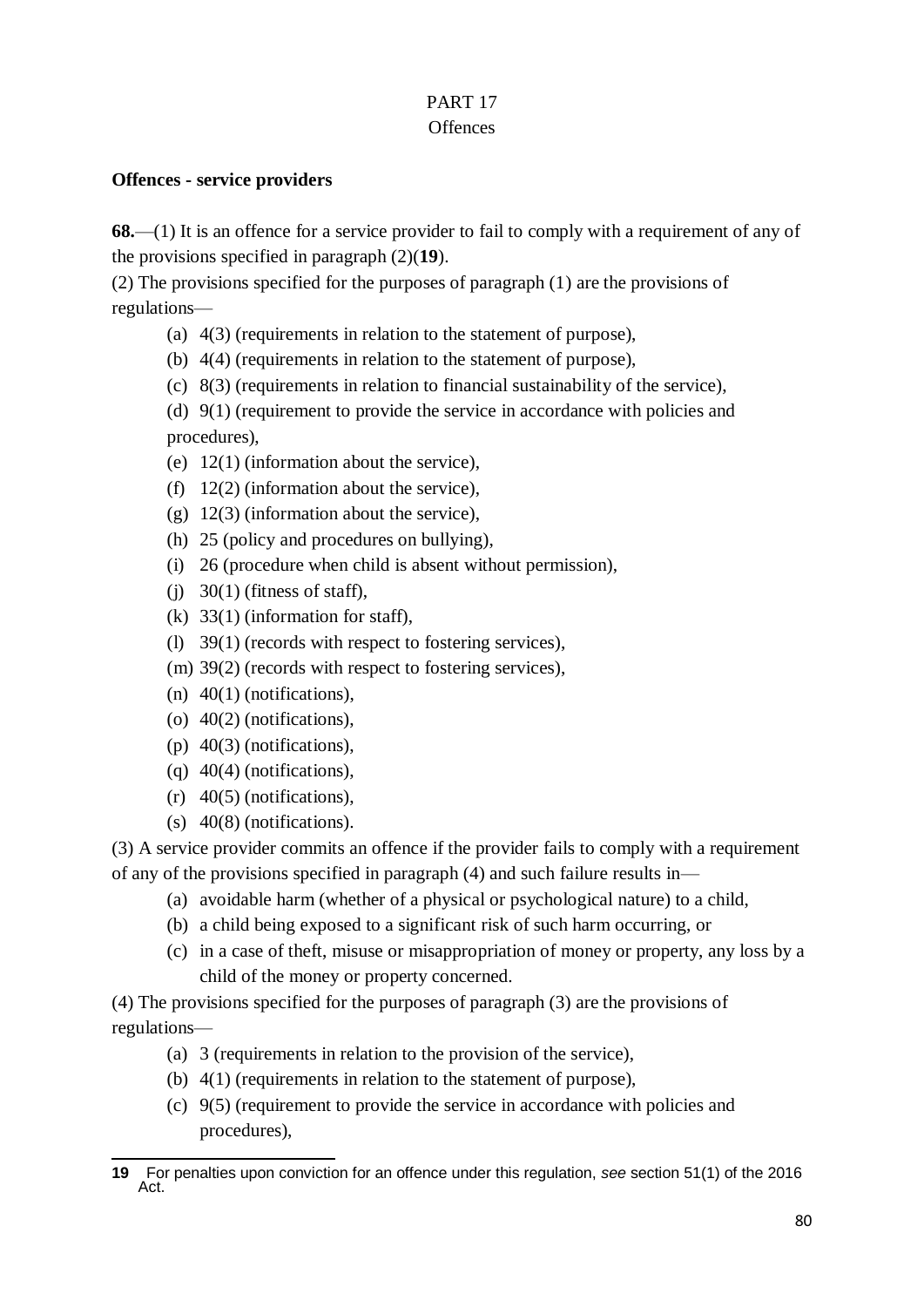- (d)  $11(1)$  (suitability of the service),
- (e) 11(3) (suitability of the service),
- (f) 13 (standards of care and support overarching requirements).
- (g) 20 (safeguarding),
- (h) 27(3) (access to health services),
- (i) 29 (staffing overarching requirements).

### **Offences – responsible individuals**

**69.**—(1) It is an offence for the responsible individual to fail to comply with a requirement of any of the provisions specified in paragraph (2)( **20**).

(2) The provisions specified for the purposes of paragraph (1) are the provisions of regulations—

- (a)  $50(1)$  (duty to appoint a manager),
- (b) 51(1) (fitness requirements for appointment of manager),
- (c) 54(1) (duty to report the appointment of manager to SCW and the Welsh Ministers),
- (d) 54(2) (duty to report the appointment of manager to SCW and the Welsh Ministers),
- (e) 56(1) (visits),
- (f) 56(2) (visits),
- (g) 57(1) (oversight of adequacy of resources),
- (h) 57(2) (oversight of adequacy of resources),
- (i) 58(1) (other reports to the service provider),
- (j) 63(4) (quality of care review),
- (k) 64(1) (statement of compliance with the requirements as to standards of care and support),
- (l) 67(1) (notifications), and
- (m) 67(4) (notifications).

### PART 18

Service providers who are liquidated etc. or have died

## **Appointment of liquidators etc.**

**70.** An appointed person(**21** ) must—

- (a) without delay, give written notice to the Welsh Ministers of their appointment and the reasons for their appointment;
- (b) within 28 days of their appointment, inform the Welsh Ministers of their intentions regarding the future operation of the service.

<sup>1</sup> **20** For penalties upon conviction for an offence under this regulation, see section 51(1) of the 2016

Act. **21** "Appointed person" has the same meaning as in section 30 of the 2016 Act.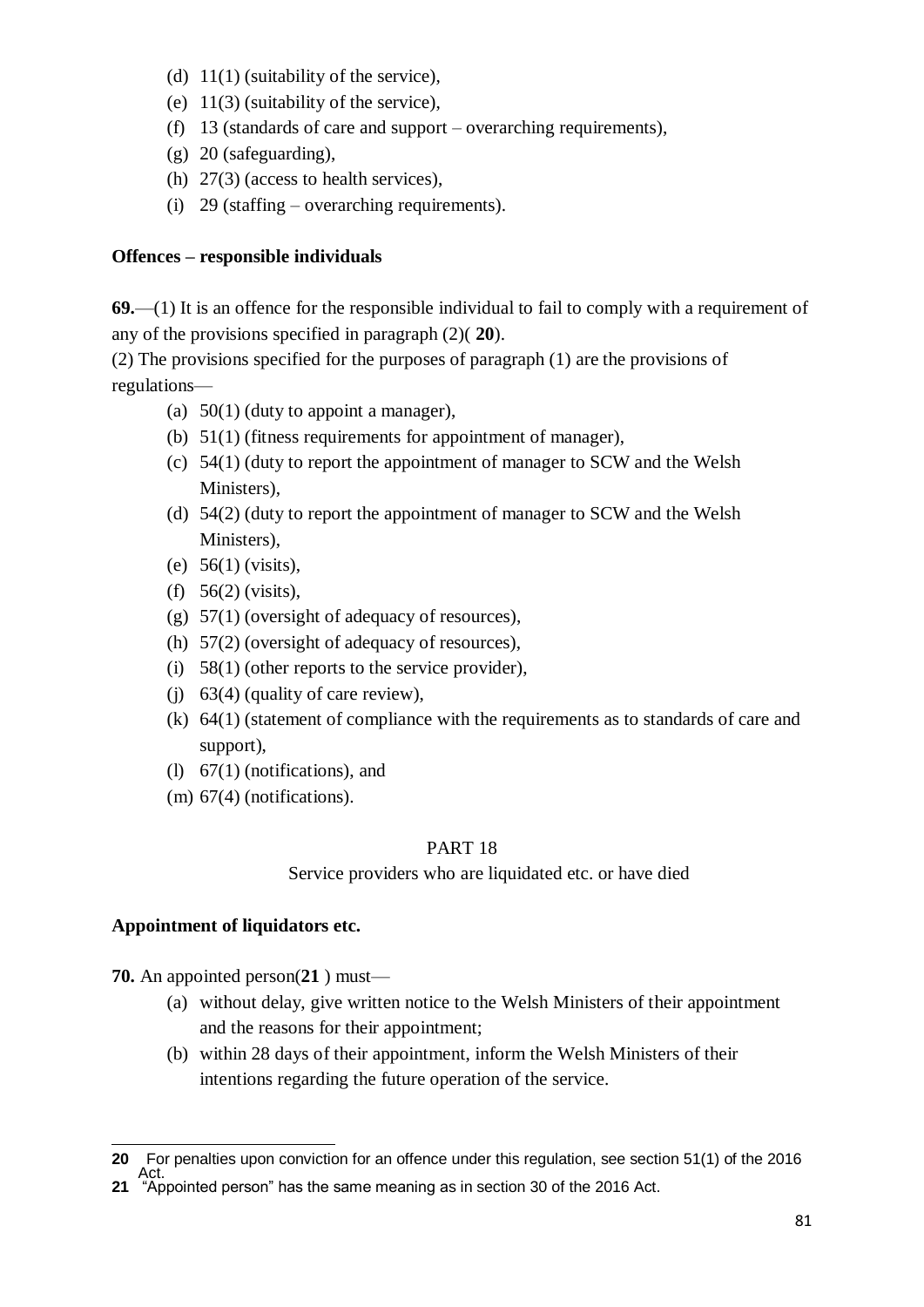## **Death of service provider**

- **71.**—(1) Where a service provider who is an individual has died, the personal representatives of the individual must—
	- (a) without delay, give written notice of the death to the Welsh Ministers, and
	- (b) within 28 days of the death, notify the Welsh Ministers of their intentions regarding the future operation of the service.
	- (2) The personal representatives of the individual may act in the capacity of the service provider for a period not exceeding 28 days or for such longer period (not exceeding one year) as the Welsh Ministers may agree.
- (3) Where the personal representatives are acting in the capacity of the service provider in accordance with paragraph (2), Part 1 of the 2016 Act applies with the following modifications—
	- (a) section 5 (requirement to register) does not apply;
	- (b) section  $21(2)$  (responsible individuals) is to be read as if after paragraph (a), there is inserted—
		- "(aa) where the personal representatives of a service provider who has died are acting in the capacity of the service provider, be one of the personal representatives;".
- (4) In this regulation, "the service" means the fostering service which the individual provider who has died was registered to provide at the time of their death.

### PART 19

Regulations under section 21(5) of the 2016 Act

### **Designation of responsible individual by Welsh Ministers**

- **72.** The Welsh Ministers (instead of a service provider) may designate an individual to be a responsible individual, despite the requirements of section 21(2) of the 2016 Act not being met in respect of the individual, in the following circumstances—
	- (a) the service provider is an individual who has died and the personal representatives of the provider have informed the Welsh Ministers that they do not intend to make an application under section  $11(1)(c)$  of the 2016 Act;
	- (b) the service provider is an individual and they have informed the Welsh Ministers—
		- (i) that they are no longer able to comply with their duties as a responsible individual, and
		- (ii)the reasons for this being the case;
	- (c) the service provider is a corporate body or partnership and they have informed the Welsh Ministers—
		- (i) that the individual designated by the service provider as the responsible individual is no longer able to comply with their duties as a responsible individual,
		- (ii)the reasons for this being the case, and
		- (iii)that there is no other individual who is eligible to be a responsible individual and who is able to comply with the duties of a responsible individual.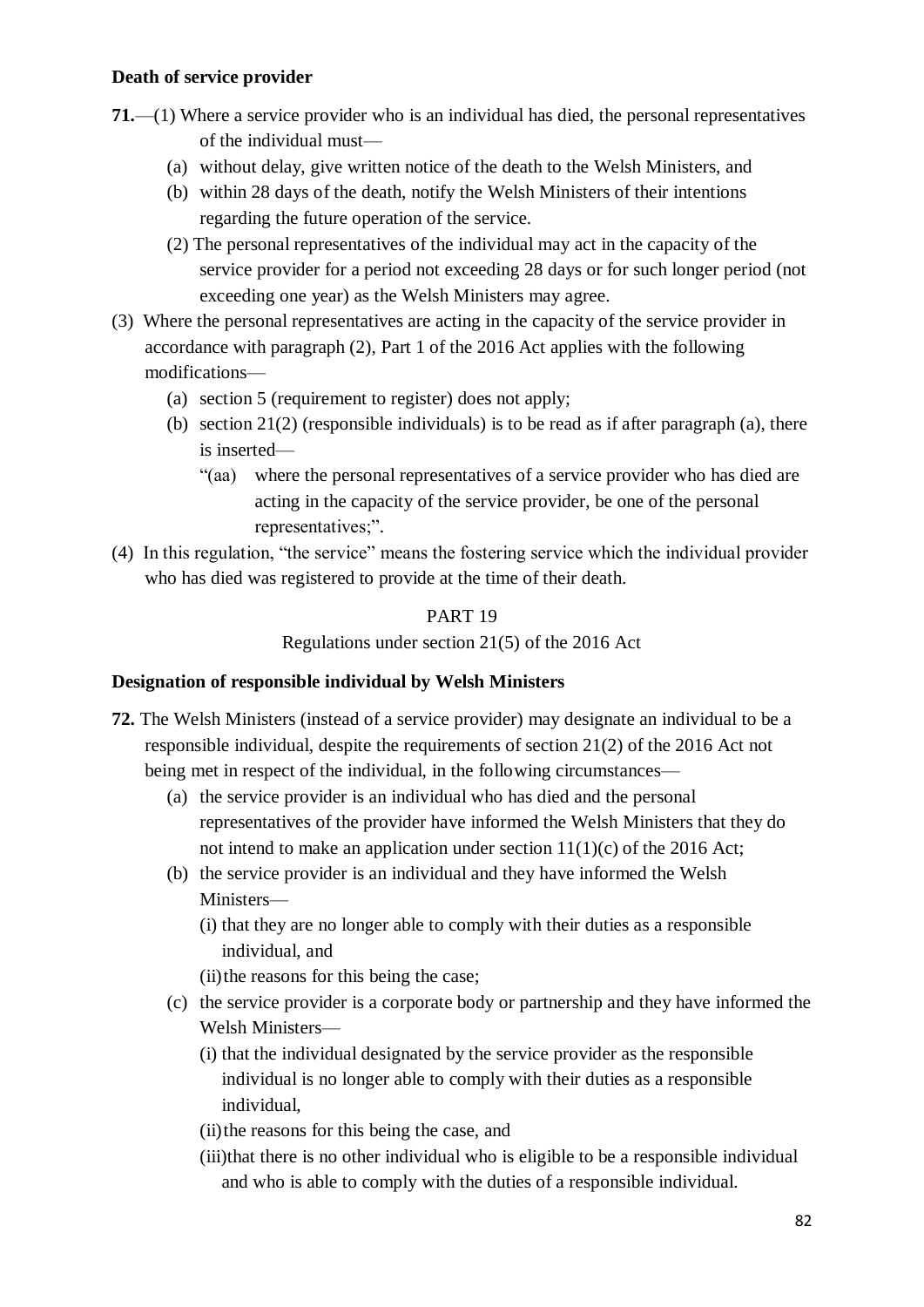## **Annex B: Schedules to Regulations 30, 2 and 39, 40 and 67**

## **SCHEDULE 1 Regulation 30(2) and (3)** PART 1

## **Information and documentation to be available in respect of persons working in fostering services**

- **1.** Proof of identity including a recent photograph.
- **2.**Where required for the purposes of an exempted question in accordance with section 113A(2)(b) of the Police Act 1997(**22**), a copy of a valid criminal record certificate issued under section 113A of that Act together with, after the appointed day and where applicable, the information mentioned in section 30A(3) of the Safeguarding Vulnerable Groups Act 2006(**23**) (provision of barring information on request).
- **3.** Where required for the purposes of an exempted question asked for a prescribed purpose under section 113B(2)(b) of the Police Act 1997, a copy of a valid enhanced criminal record certificate issued under section 113B of that Act together with, where applicable, suitability information relating to children (within the meaning of section 113BA(2) of that Act) or suitability information relating to vulnerable adults (within the meaning of section 113BB(2) of that Act).
- **4.**Two written references, including a reference from the last employer, if any.
- **5.**Where a person has previously worked in a position whose duties involved work with children or vulnerable adults, so far as reasonably practicable verification of the reason why the employment or position ended.
- **6.**Documentary evidence of any relevant qualification.
- **7.**Where relevant, documentary evidence of registration with SCW.
- **8.**A full employment history, together with a satisfactory written explanation of any gaps in employment.
- **9.**Details of registration with or membership of any professional body.

#### PART 2

#### **Interpretation of Part 1**

- **10.** For the purposes of paragraphs 2 and 3 of Part 1 of this Schedule—
	- (a) if the person to whom the certificate relates is not registered with the DBS update service, a certificate is only valid if—
		- (i) it has been issued in response to an application by the service provider in accordance with regulation 30(3) or (6), and
		- (ii)no more than three years have elapsed since the certificate was issued;
	- (b) if the person to whom the certificate relates is registered with the DBS update service, the certificate is valid regardless of when it was issued.

<sup>1</sup> (**22**) 1997 c. 50.

<sup>(</sup>**23**) 2006 c. 47. Sections 30 to 32 of the Safeguarding Vulnerable Groups Act 2006 as originally enacted are to be replaced by new sections 30A and 30B as a result of substitutions made by section 72(1) of the Protection of Freedoms Act 2012. Section 72(1) is to be commenced on a day to be appointed.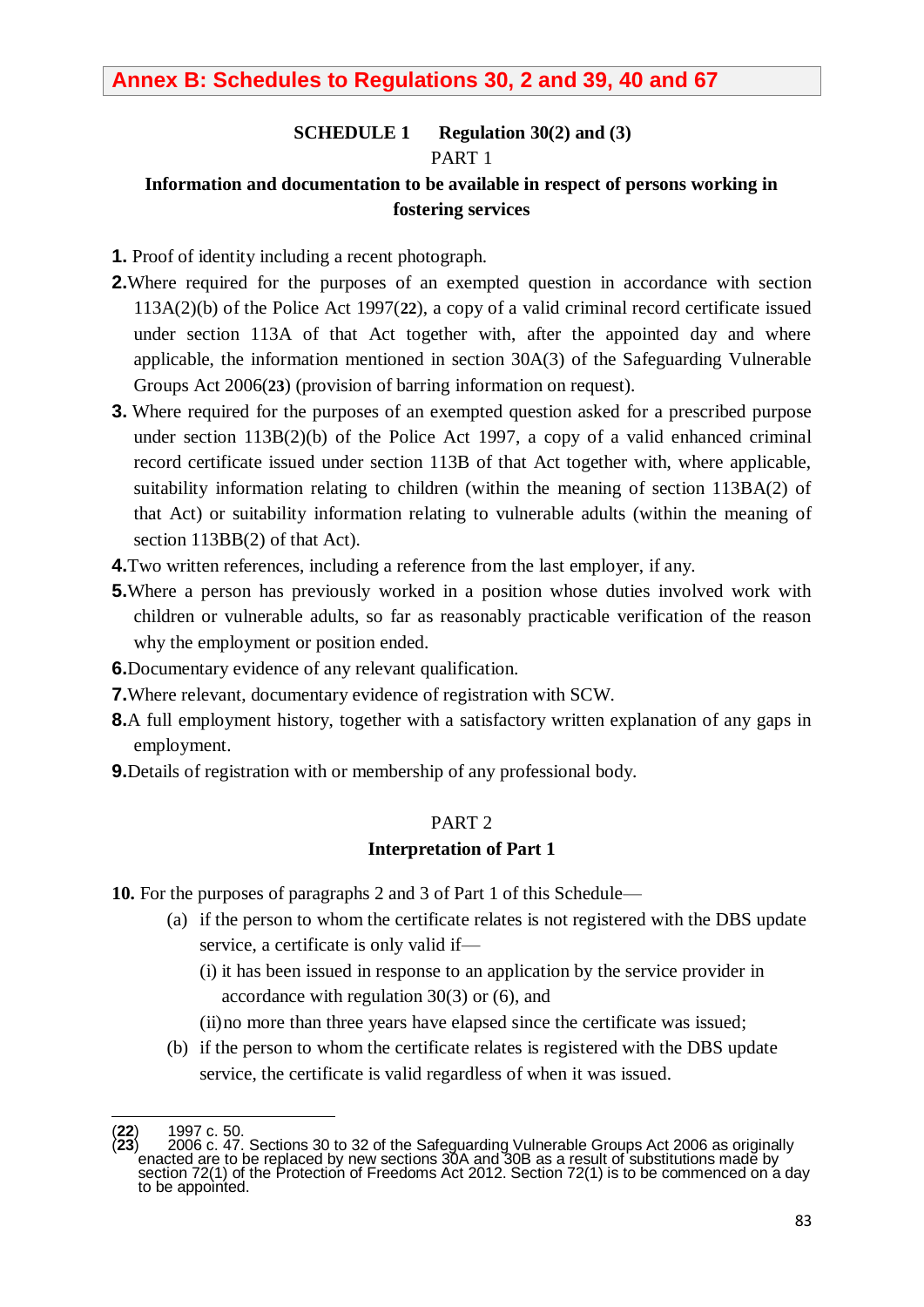#### **SCHEDULE 2 Regulations 2 and 39**

#### **Records to be kept by service providers**

- **1.** A record showing in respect of each child placed with foster parents—
	- (a) the date of the child's placement;
	- (b) the child's care and support plan;
	- (c) the foster care agreement in respect of the child;
	- (d) the name and address of the foster parents;
	- (e) the date on which the child ceased to be placed there;
	- (f) the child's address prior to placement;
	- (g) the child's address on leaving the placement;
	- (h) the child's local authority;
	- (i) the statutory provision under which the child is or was provided with foster care.
- **2.** A record of all persons working for the service provider, which must include in respect of a person falling within regulation 30(1) the following matters—
	- (a) full name and home address;
	- (b) date of birth;
	- (c) sex;
	- (d) qualifications relevant to, and experience of, work involving children;
	- (e) copy of birth certificate and passport (if any) in respect of the person;
	- (f) copy of each reference obtained in respect of the person;
	- (g) whether the person is employed by the service provider under a contract of service, a contract for services, or otherwise than under a contract, or is employed by someone other than the service provider;
	- (h) whether the person works full-time or part-time, and, if part-time, the average number of hours worked per week;
	- (i) the dates on which the person commences and ceases to be so employed;
	- (j) the position the person holds in the service;
	- (k) records of disciplinary action and any other records in relation to the person's employment; and
	- (l) a record of the date of the person's latest DBS certificate and whether there was any action taken as a result of the content of the certificate.
- **3.** A record of all serious accidents and injuries occurring to children whilst placed with foster parents.
- **4.** A record of all complaints made under the complaints policy put in place by the service provider, and the action taken by the service provider in respect of any such complaints.
- **5.** Date and circumstances of any safeguarding referrals, and the outcome.
- **6.**Date and circumstances of any incident of control or restraint used by foster parents on a child.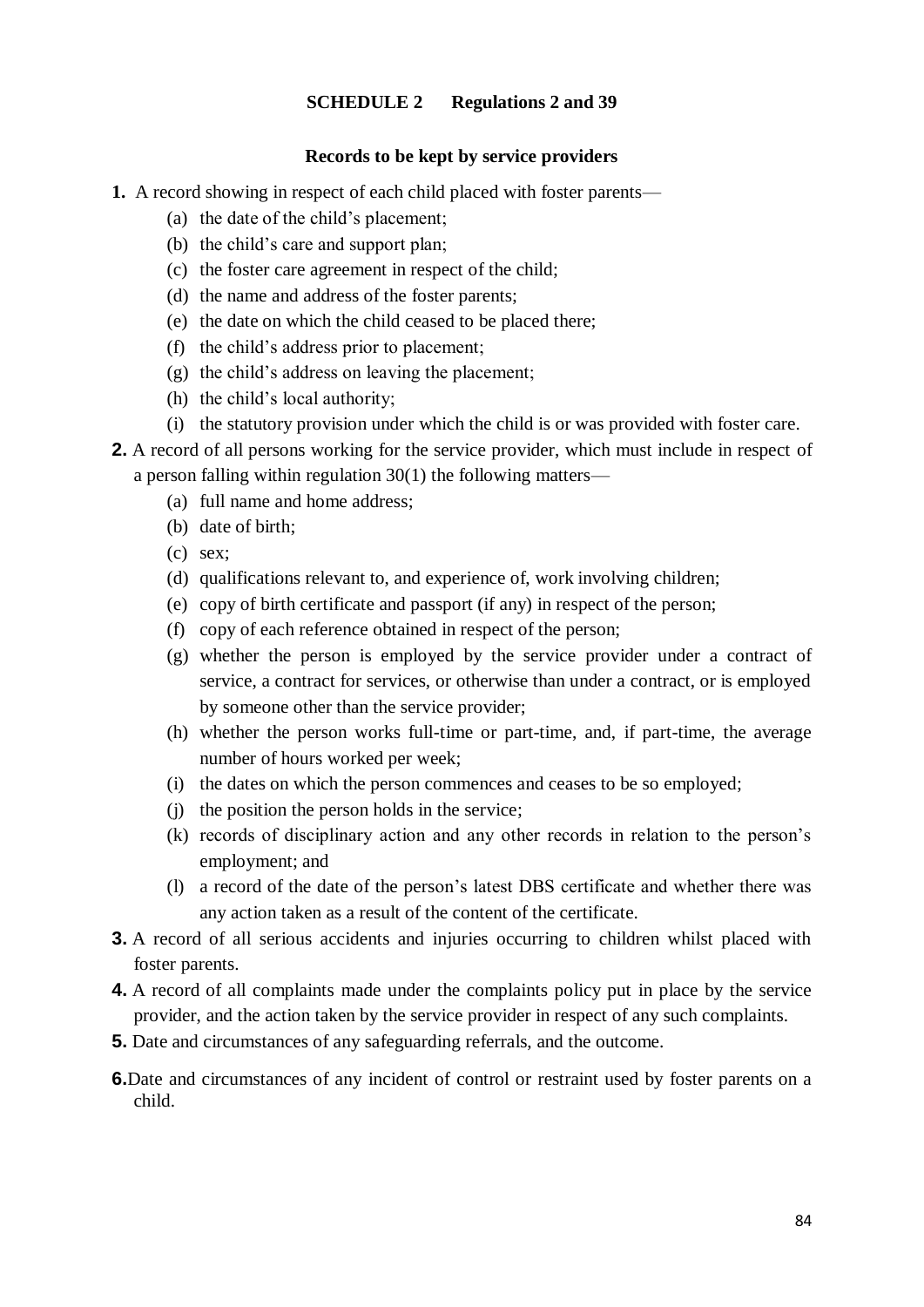#### **SCHEDULE 3 Regulation 40**

#### **Notifications by the service provider**

#### PART 1

#### **Notifications to the Welsh Ministers**

- **1.** Any revision to the statement of purpose, 28 days prior to the revised statement of purpose coming into effect.
- **2.** Service provider (individual or organisation) changes their name.
- **3.** Where the service provider is a company, any change in the directors of the company.
- **4.** Where the service provider is an individual, the appointment of a trustee in bankruptcy in relation to that individual.
- **5.** Where the service provider is a body corporate or partnership, the appointment of a receiver, receiver manager, liquidator or provisional liquidator in relation to that company or partnership.
- **6.** Where the service provider is a partnership, death of one of the partners.
- **7.** Where the service provider is a partnership, any change in the partners.
- **8.** Expected absence of the responsible individual for 28 days or more, 7 days prior to the commencement of the absence.
- **9.** Unexpected absence of the responsible individual, no later than 7 days after the commencement of the absence.
- **10.** Unexpected absence of the responsible individual for 28 days or more, where no prior notification has been given, immediately on the expiry of 28 days following the commencement of the absence.
- **11.** Return from absence of the responsible individual.
- **12.**The responsible individual ceases, or proposes to cease, being the responsible individual for the service.
- **13.**Any abuse or allegation of abuse in relation to a child that involves the service provider, a member of staff, a volunteer and/or a foster parent.
- **14.**Service provider, responsible individual or appointed manager convicted of criminal offence.
- **15.** Any allegation of misconduct by a member of staff.
- **16.** Serious accident or injury of a child placed with foster parents.
- **17.** Any incident which is reported to the police relating to a child placed with foster parents.
- **18.** Death of a child placed with foster parents.
- **19.** Any referral to the Disclosure and Barring Service pursuant to the Safeguarding Vulnerable Groups Act 2006.
- **20.** Instigation and outcome of any child protection enquiry involving a child placed with foster parents.
- **21.** Any incident of child sexual or criminal exploitation or any suspected child sexual or criminal exploitation.
- **22.** Any proposed change to the address of the principal office, 28 days prior to the change taking place.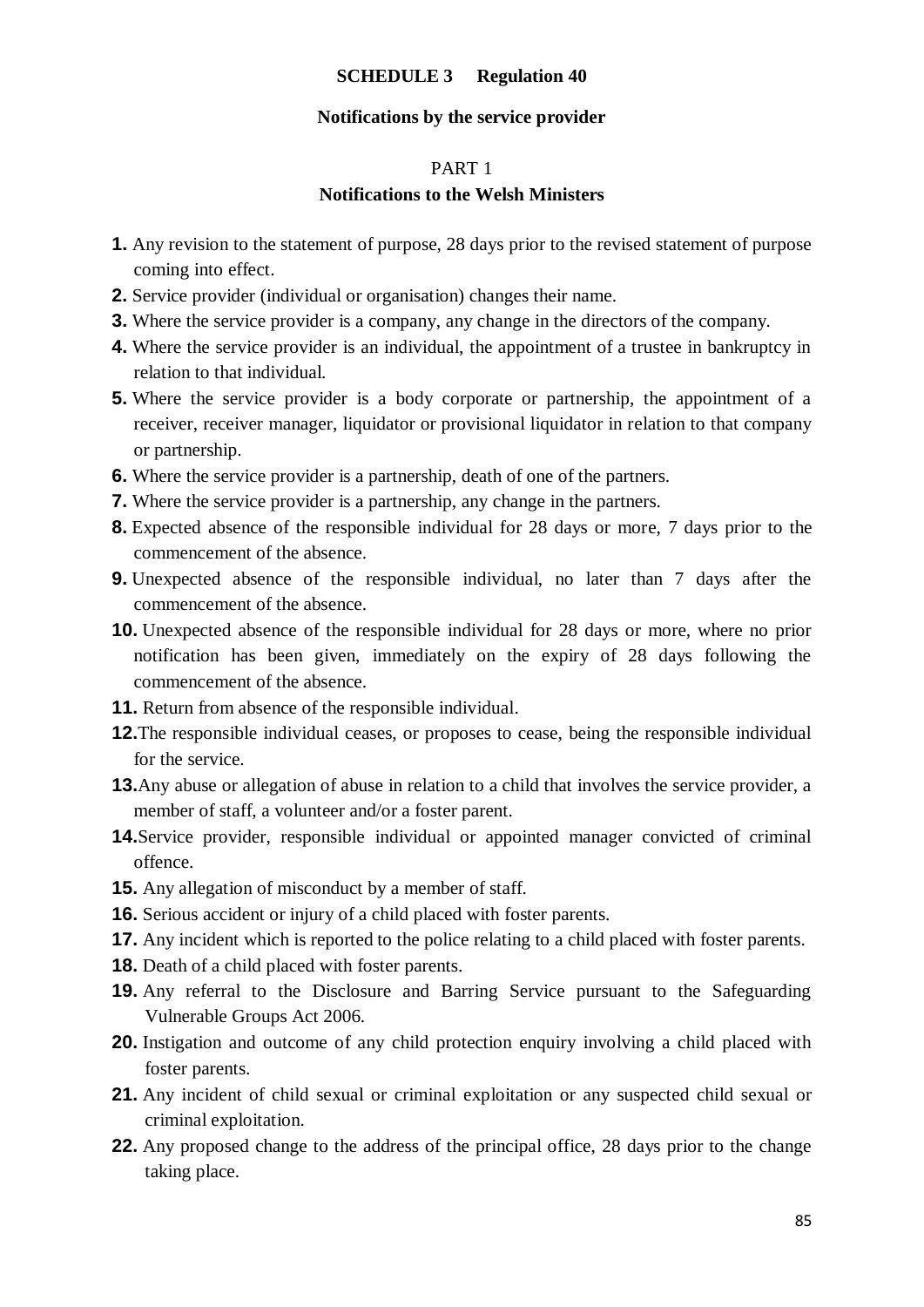## PART 2

#### **Notifications to the placing authority**

- **23.** Death of a child placed with foster parents.
- **24.** Any referral to the Disclosure and Barring Service pursuant to the Safeguarding Vulnerable Groups Act 2006.
- **25.** Serious accident or injury of a child placed with foster parents.
- **26.** Outbreak at the home of foster parents of any infectious disease which in the opinion of a general practitioner attending the home is sufficiently serious to be so notified.
- **27.** Allegation that a child placed with foster parents has committed a serious offence.
- **28.** Any incident which is reported to the police relating to a child placed with foster parents.
- **29.** Any incident of a child placed with foster parents being absent without permission.
- **30.** Any serious complaint or allegation about any foster parents approved by the service provider.
- **31.** Instigation and outcome of any child protection enquiry involving a child placed with foster parents.
- **32.** Any incident of child sexual or criminal exploitation or any suspected child sexual or criminal exploitation

#### PART 2

#### **Notifications to the area authority in whose area the foster home is situated**

- **33.** Death of a child placed with foster parents.
- **34.** Outbreak at the home of foster parents of any infectious disease which in the opinion of a general practitioner attending the home is sufficiently serious to be so notified.
- **35.** Any incident of child sexual or criminal exploitation or any suspected child sexual or criminal exploitation.
- **36.** Instigation and outcome of any child protection enquiry involving a child placed with foster parents.
- **37.** Any incident which is reported to the police relating to a child placed with foster parents.

#### PART 3

#### **Notifications to the Local Health Board in whose area the child is placed**

- **38.** The death of a child placed with foster parents.
- **39.** Outbreak at the home of foster parents of any infectious disease which in the opinion of a general practitioner attending the home is sufficiently serious to be so notified.

#### PART 4

#### **Notifications to the police**

- **40.** Allegation that a child placed with foster parents has committed a serious offence.
- **41.** Any incident of child sexual or criminal exploitation or any suspected child sexual or criminal exploitation.